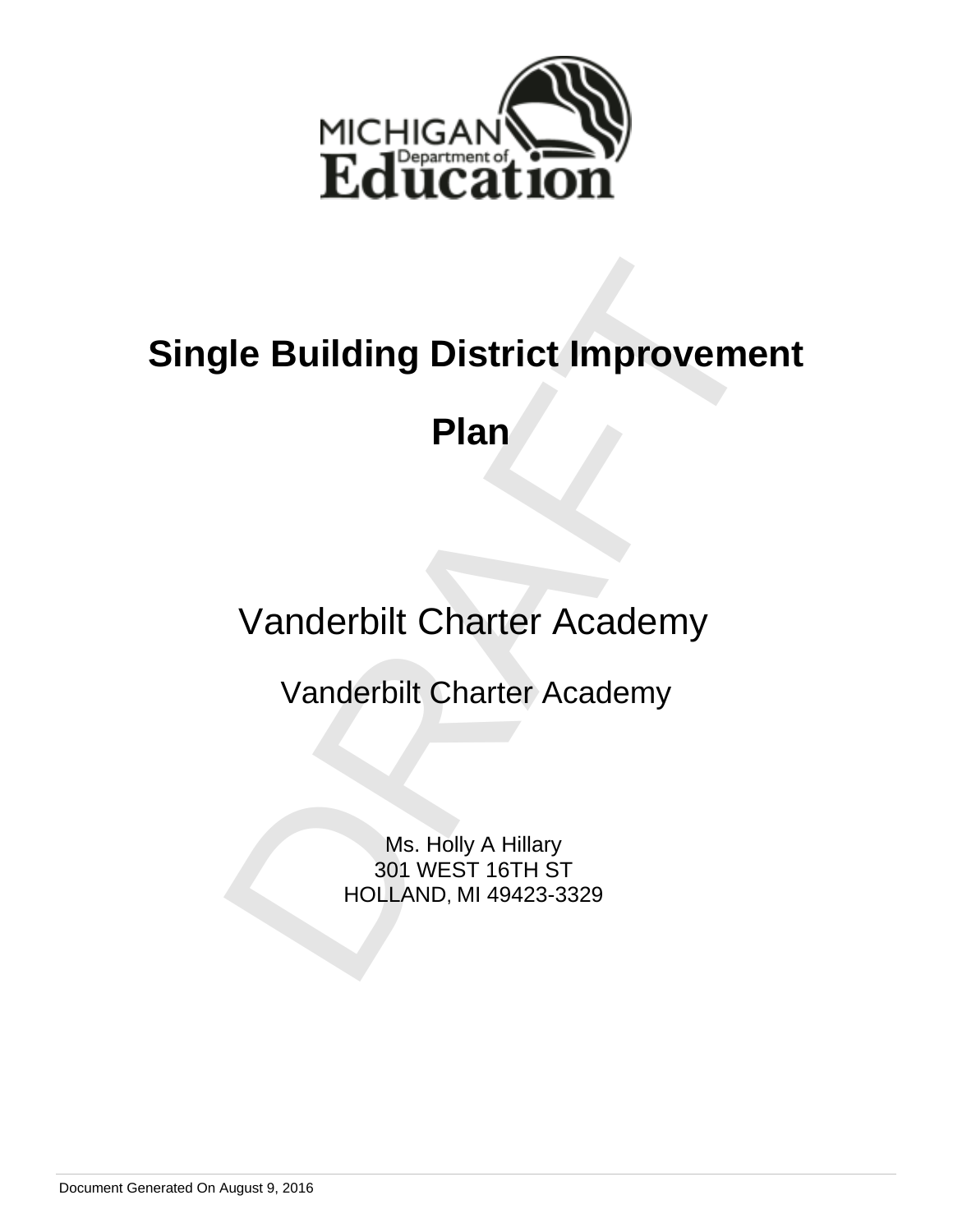# **TABLE OF CONTENTS**

| <b>Executive Summary</b>                 |
|------------------------------------------|
|                                          |
|                                          |
|                                          |
|                                          |
|                                          |
| Improvement Plan Stakeholder Involvement |
|                                          |
| 10                                       |
| <b>School Data Analysis</b>              |
| 12                                       |
| 13                                       |
| 16                                       |
| 18                                       |
| 22                                       |
|                                          |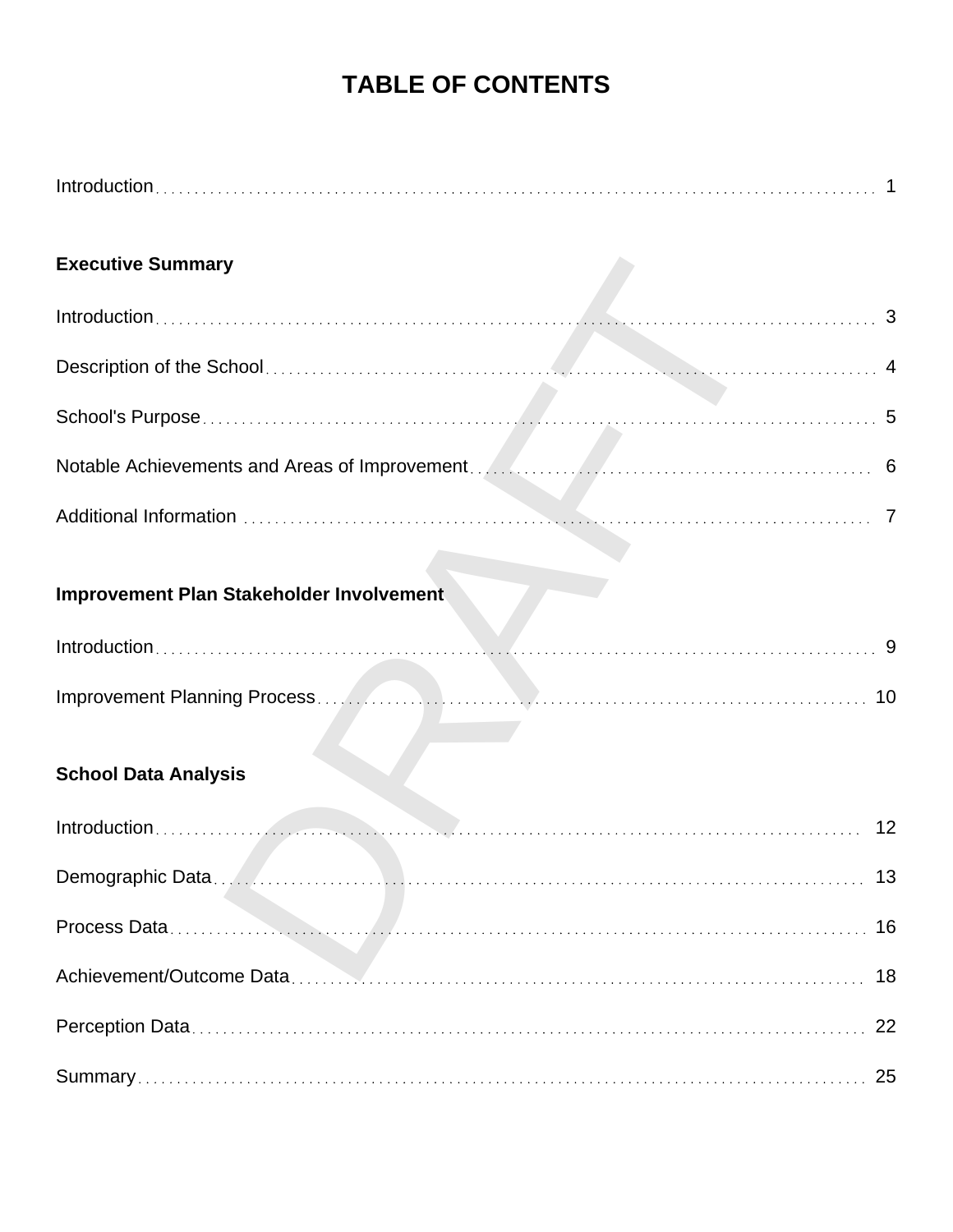# **Single Building District Additional Requirements Diagnostic**

# **Title I Schoolwide Diagnostic**

| <b>Title I Schoolwide Diagnostic</b>                                                                |    |
|-----------------------------------------------------------------------------------------------------|----|
|                                                                                                     |    |
|                                                                                                     |    |
|                                                                                                     |    |
|                                                                                                     |    |
|                                                                                                     | 43 |
|                                                                                                     |    |
|                                                                                                     | 45 |
|                                                                                                     |    |
|                                                                                                     |    |
| Component 9: Timely and Additional Assistance to Students Having Difficulty Mastering the           | 52 |
| Component 10: Coordination and Integration of Federal, State and Local Programs and Resources<br>54 |    |
|                                                                                                     |    |
|                                                                                                     |    |

# **2016-17 Goal Plan**

| Goal 1: All students at Vanderbilt Charter Academy will increase academic achievement in Mathematics 60 |  |
|---------------------------------------------------------------------------------------------------------|--|
|                                                                                                         |  |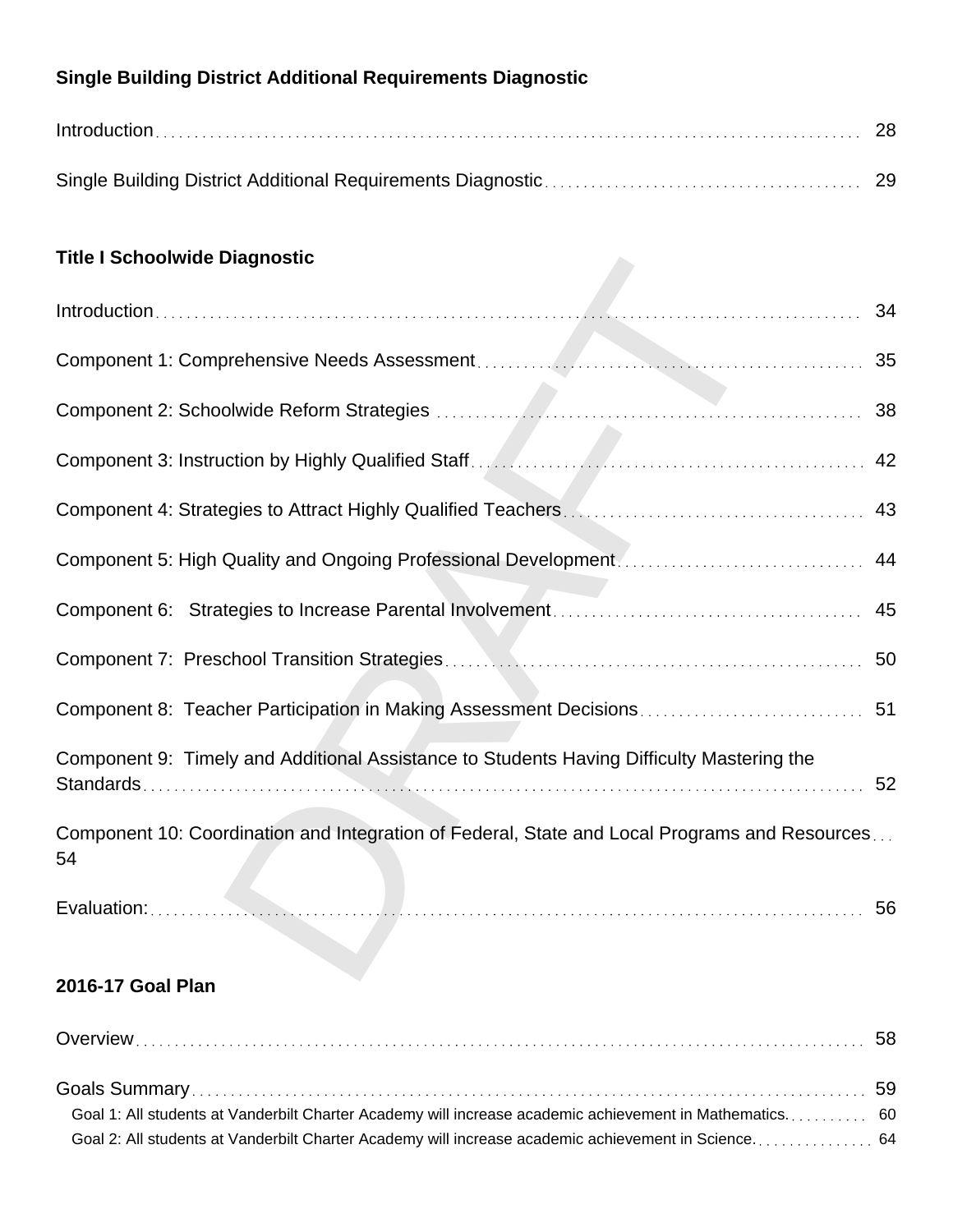| Goal 3: All students at Vanderbilt Charter Academy will increase academic achievement in Social Studies 68 |  |
|------------------------------------------------------------------------------------------------------------|--|
| Goal 4: All students at Vanderbilt Charter Academy will increase academic achievement in ELA/Language      |  |
|                                                                                                            |  |
|                                                                                                            |  |

DRAFT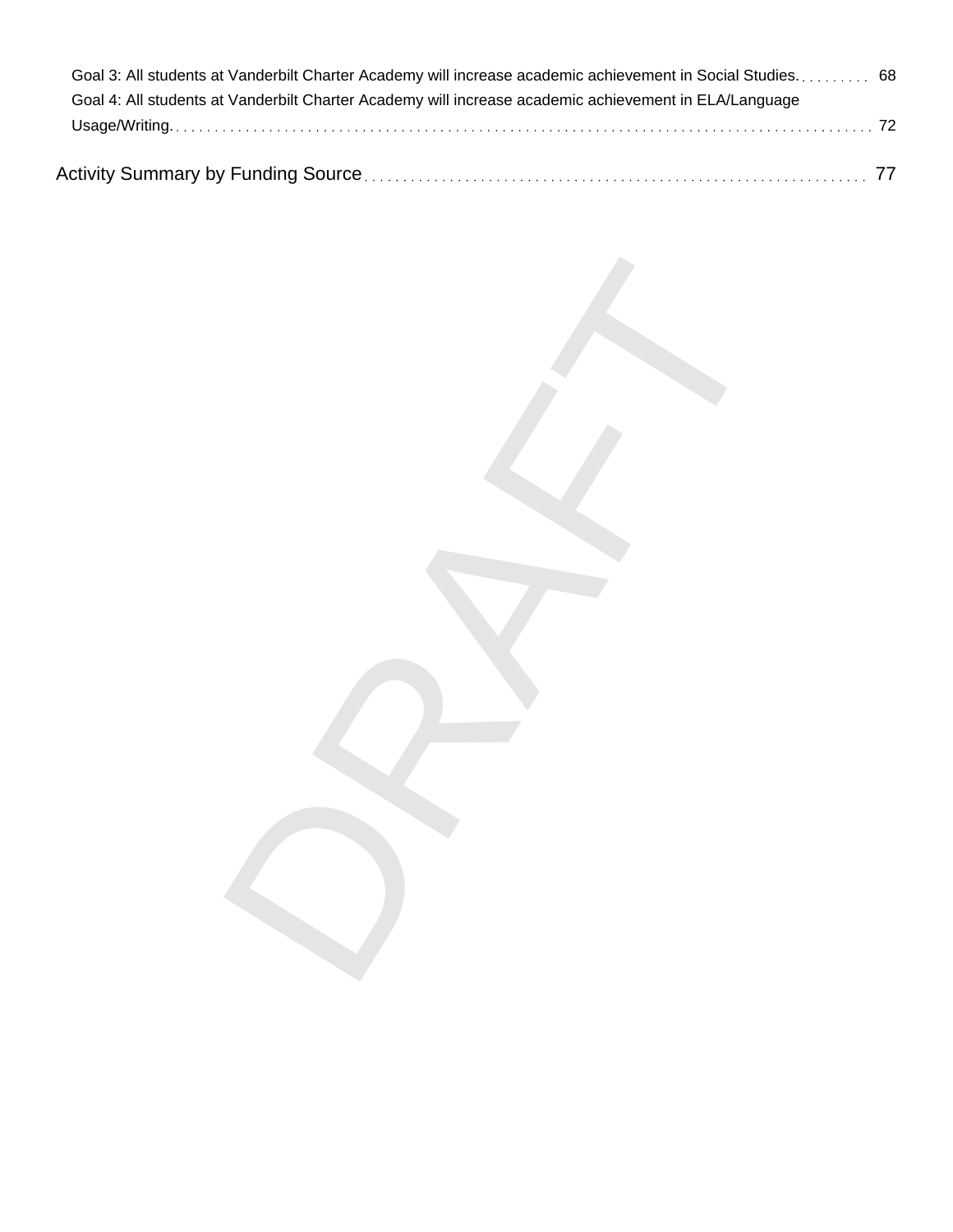# **Introduction**

Final Secondary Education Act (ESEA) as applicable.<br>
The secondary Education Act (ESEA) as applicable.<br>
The secondary Education Act (ESEA) as applicable. The Single Building District Improvement Plan is a planning tool designed to address student achievement and system needs identified through the school's comprehensive needs assessment (CNA). Additionally, the Single Building District Improvement Plan provides a method for schools to address the school improvement planning requirements of Public Act 25 of the Revised School Code and the Elementary and Secondary Education Act (ESEA) as applicable.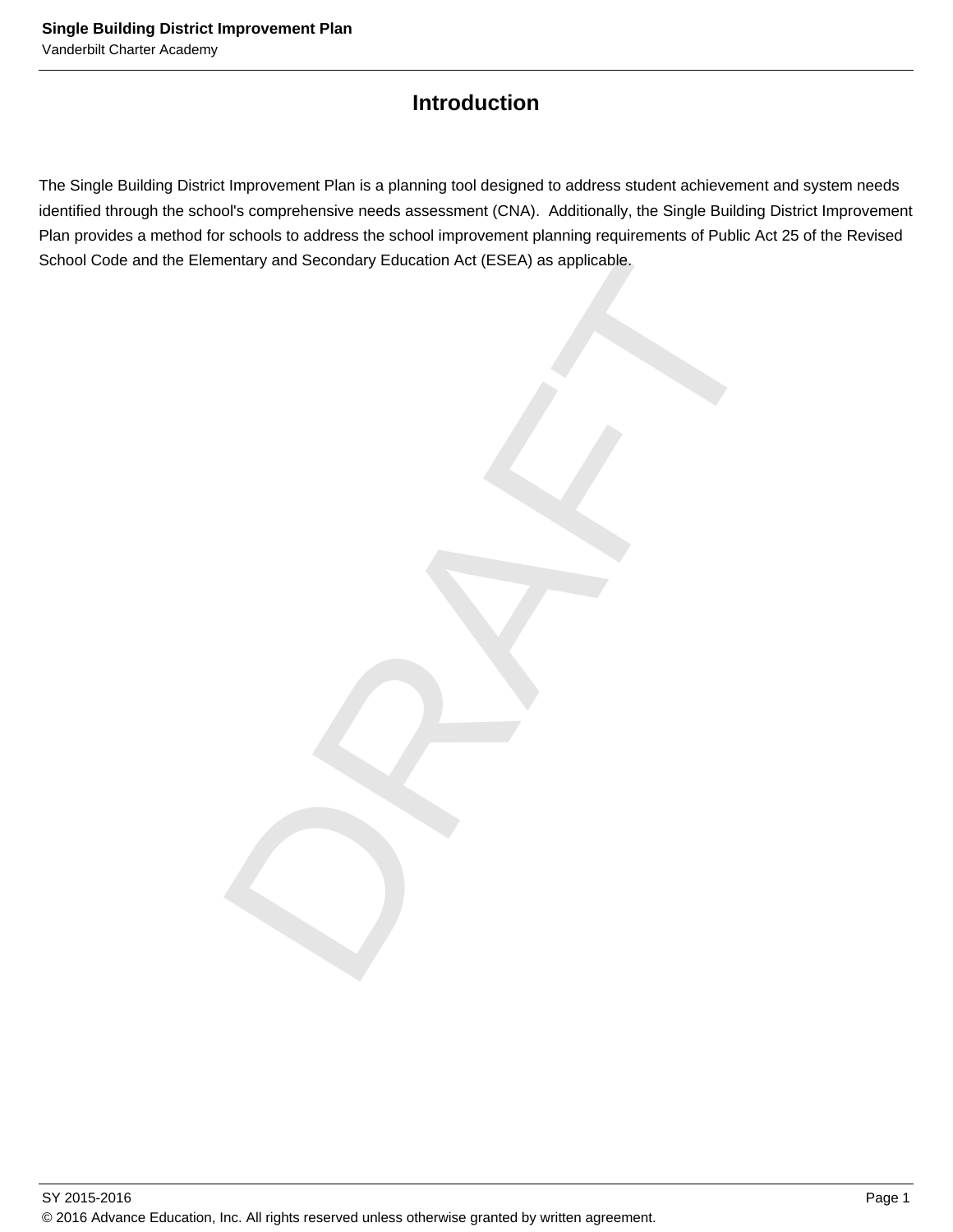# Executive Summary **Executive Summary**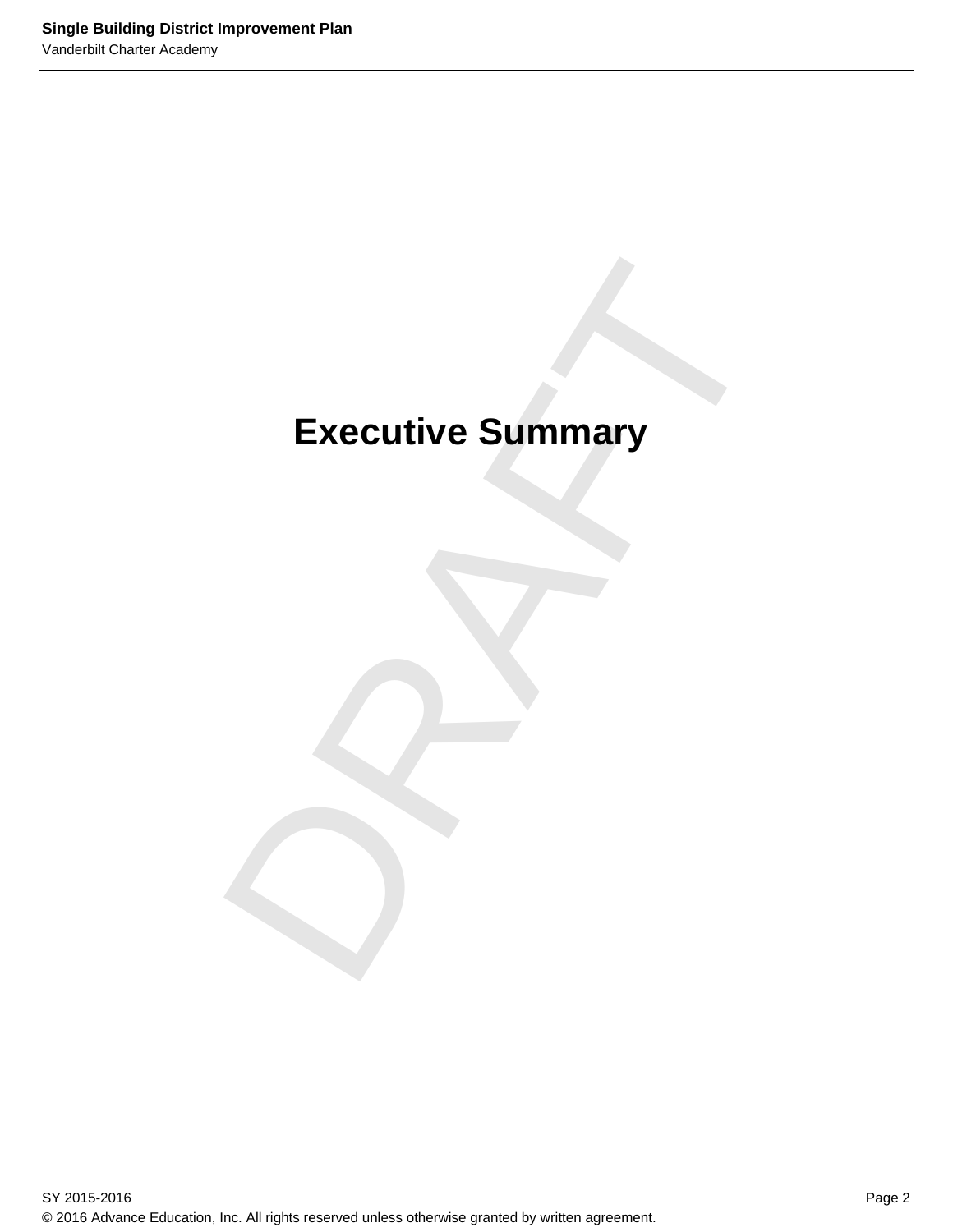# **Introduction**

Every school has its own story to tell. The context in which teaching and learning takes place influences the processes and procedures by which the school makes decisions around curriculum, instruction, and assessment. The context also impacts the way a school stays faithful to its vision. Many factors contribute to the overall narrative such as an identification of stakeholders, a description of stakeholder engagement, the trends and issues affecting the school, and the kinds of programs and services that a school implements to support student learning.

Summary (ES) is to provide a school with an opportunity to describe in narrative form the strength<br>doing so, the public and members of the school community will have a more complete picture of ht<br>iss of self-reflection for The purpose of the Executive Summary (ES) is to provide a school with an opportunity to describe in narrative form the strengths and challenges it encounters. By doing so, the public and members of the school community will have a more complete picture of how the school perceives itself and the process of self-reflection for continuous improvement. This summary is structured for the school to reflect on how it provides teaching and learning on a day to day basis.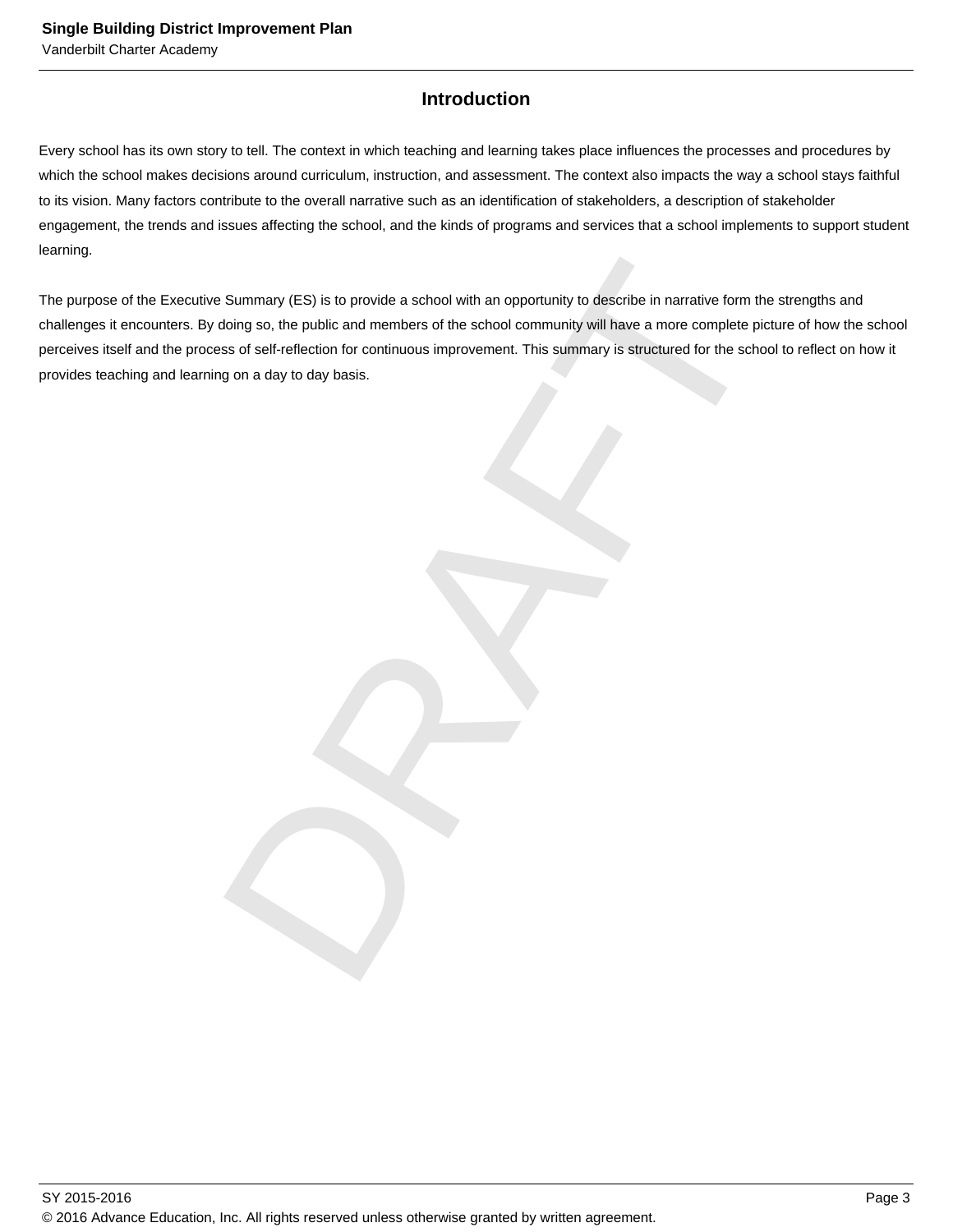# **Description of the School**

**Describe the school's size, community/communities, location, and changes it has experienced in the last three years. Include demographic information about the students, staff, and community at large. What unique features and challenges are associated with the community/communities the school serves?**

unities the school serves?<br>
Ad, Michigan, a highly Hispanic/Latino community. Approximately 45% of Holland's population is frequencies.<br>
Additional contained population is 51% Hispanic. 35% White acid, 6% Millitracial, e% Vanderbilt is located in Holland, Michigan, a highly Hispanic/Latino community. Approximately 45% of Holland's population is from Hispanic/Latino descent. Vanderbilt's student population is 51% Hispanic, 33% White, 8% Multi-racial, 6% Black or African American, and 3% Asian. The Free and Reduced Lunch population at Vanderbilt has been about 70% every year for at least the last three years, and although the English Learner student population has experienced a slight decline in the last few years, EL students still make up 21% of the student body.

We have a high Student Mobility Rate, and the high numbers of transient families that live in the immediate area can be challenging for Vanderbilt. Families that move locations typically change schools, making it difficult with a constant fluctuation of students coming and going as well as trying to help students close learning gaps.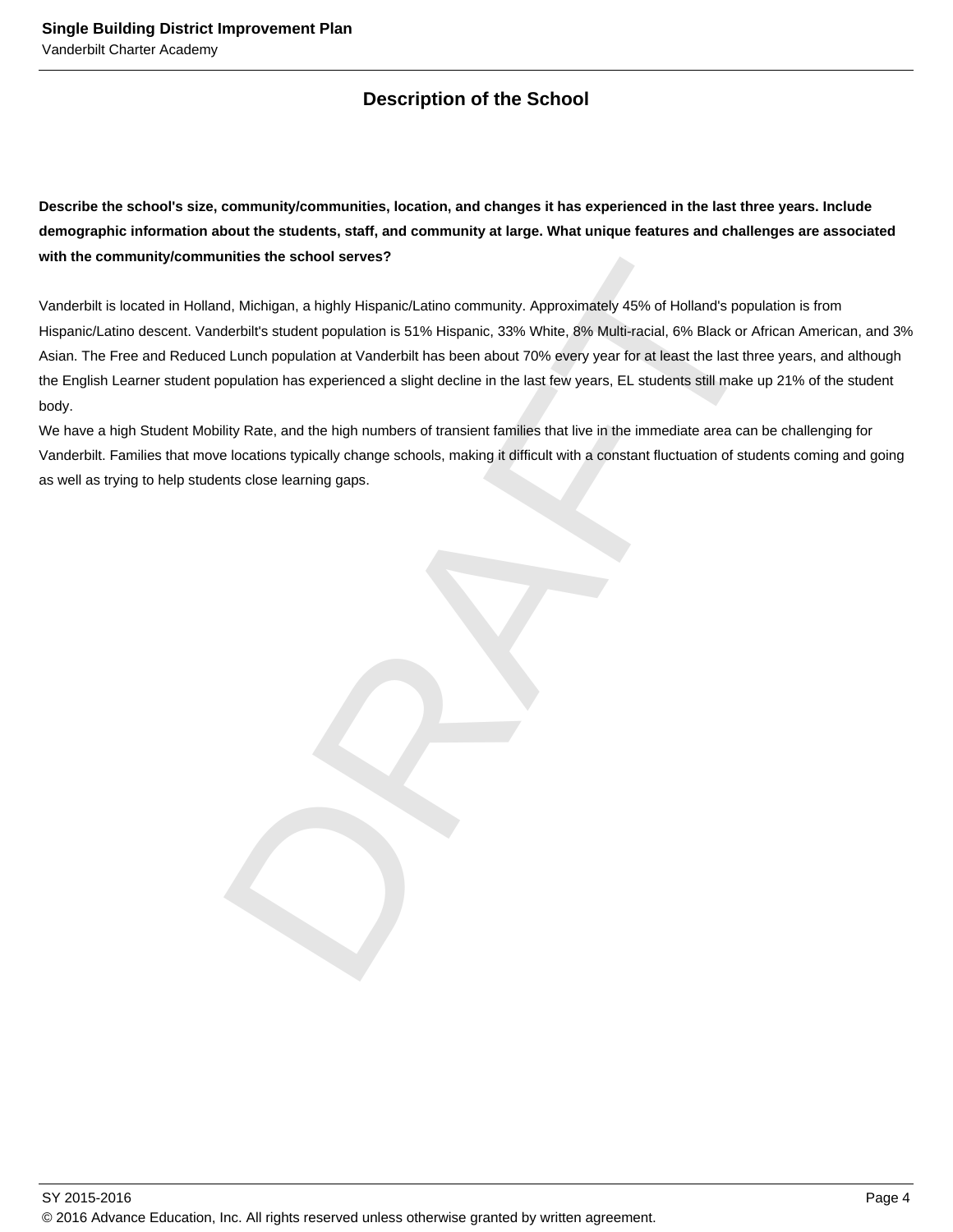# **School's Purpose**

**Provide the school's purpose statement and ancillary content such as mission, vision, values, and/or beliefs. Describe how the school embodies its purpose through its program offerings and expectations for students.**

Vision Statement: To better educate more children

ducate more children<br>a learning environment which enables students to realize their full potential and become contribut<br>and the contribution of the contribution of the contribution of the contribution of the contribution o Mission Statement: To create a learning environment which enables students to realize their full potential and become contributing members of our community.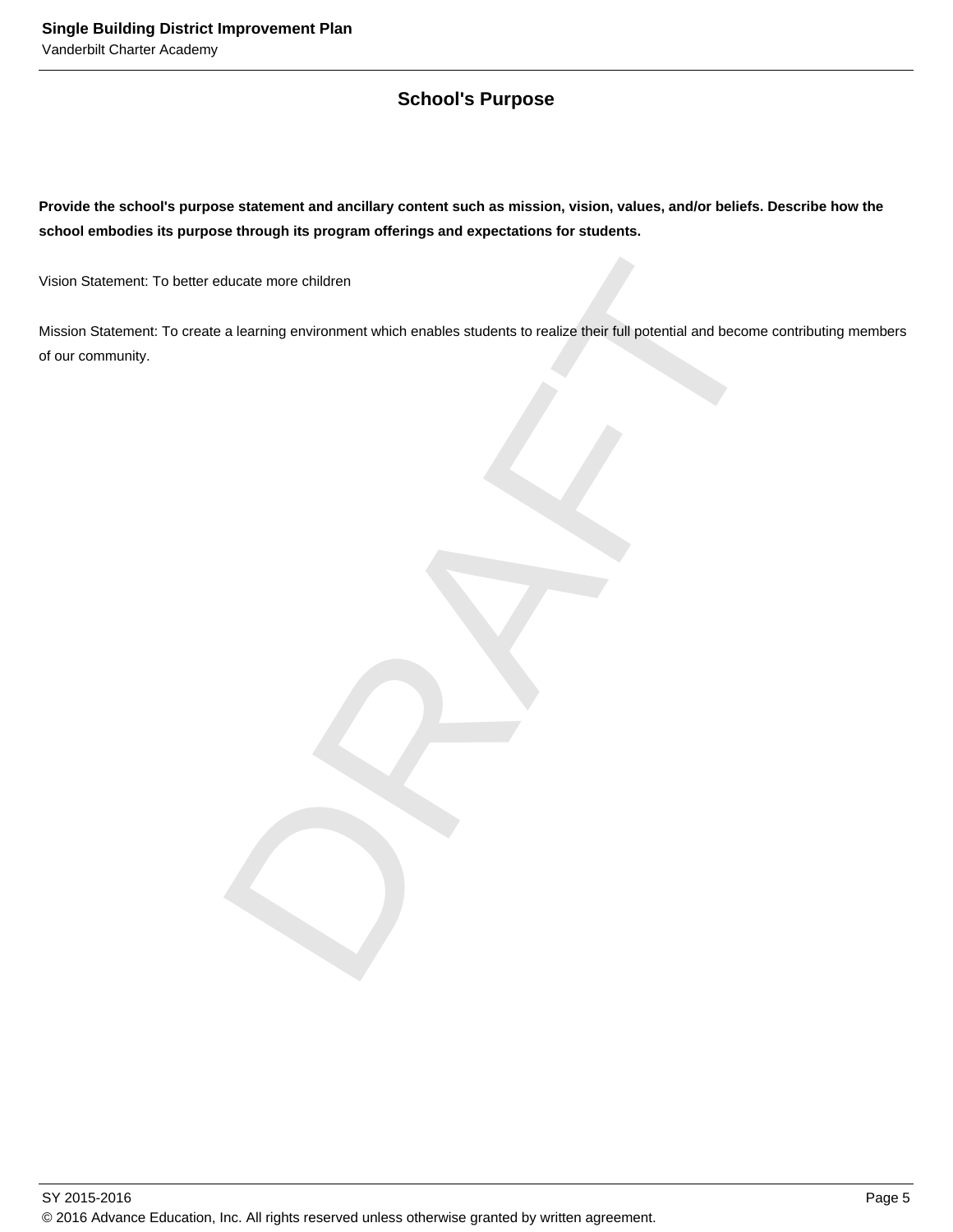# **Notable Achievements and Areas of Improvement**

**Describe the school's notable achievements and areas of improvement in the last three years. Additionally, describe areas for improvement that the school is striving to achieve in the next three years.**

anderbilt has shown a noticeable improvement in proficiency in 4th and 7th grade math. Additionally<br>At or Above Grade Level has increased by 4% in Math, and the percentage of K-1 Students Making<br>Reading and Math from 2012-Over the past three years, Vanderbilt has shown a noticeable improvement in proficiency in 4th and 7th grade math. Additionally the percentage of K-1 Students At or Above Grade Level has increased by 4% in Math, and the percentage of K-1 Students Making Typical Growth has increased in both Reading and Math from 2012-13 to 2014-15.

Science and Social Studies are noted as areas of improvement across all grade levels, and in particular, for the EL and IEP student subgroups. Reading across all grade levels is also an area of improvement, however, due to the state assessment changing from reading to ELA, more data is needed to determine specific areas of weakness.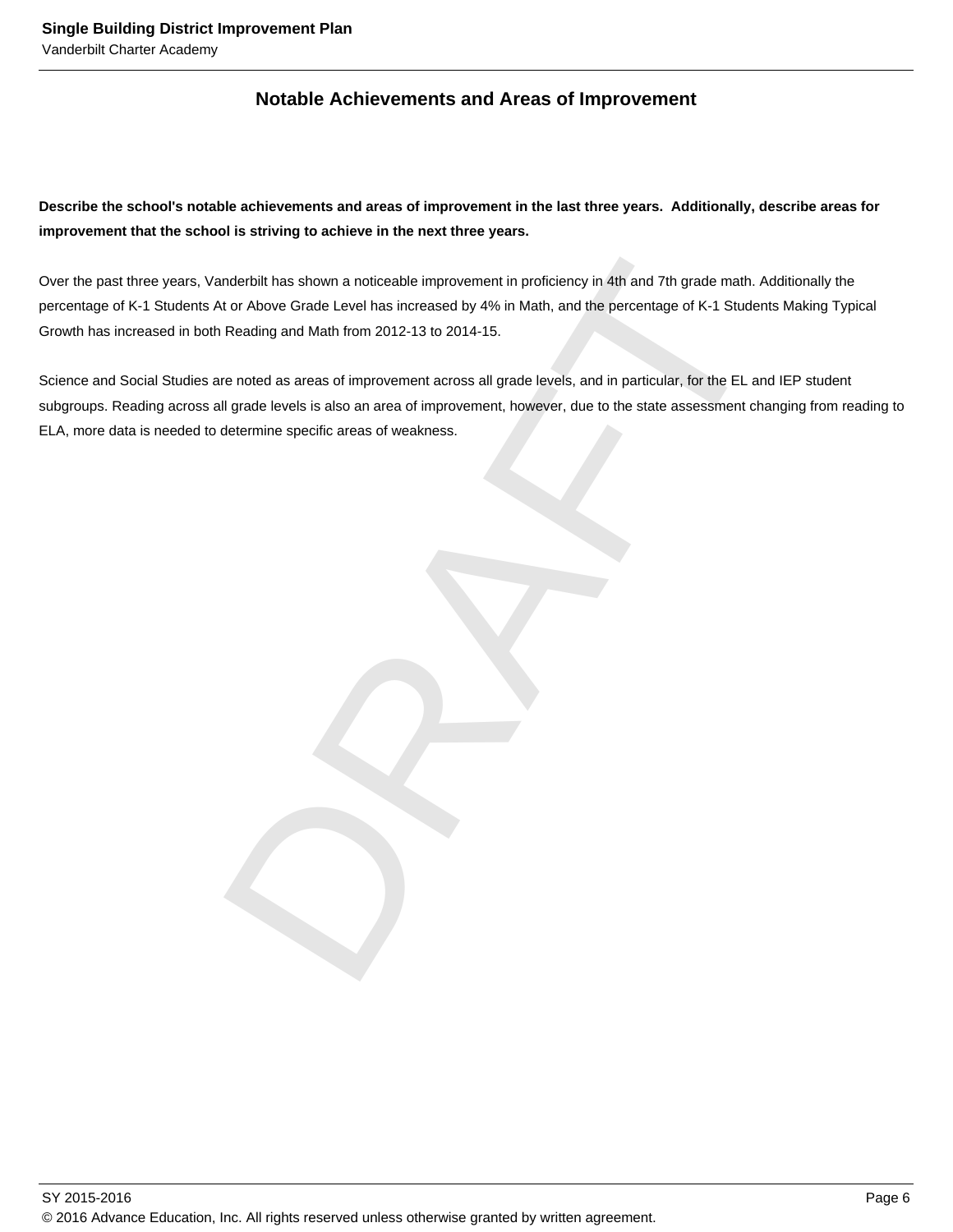# **Additional Information**

**Provide any additional information you would like to share with the public and community that were not prompted in the previous sections.**

DRAFT

N/A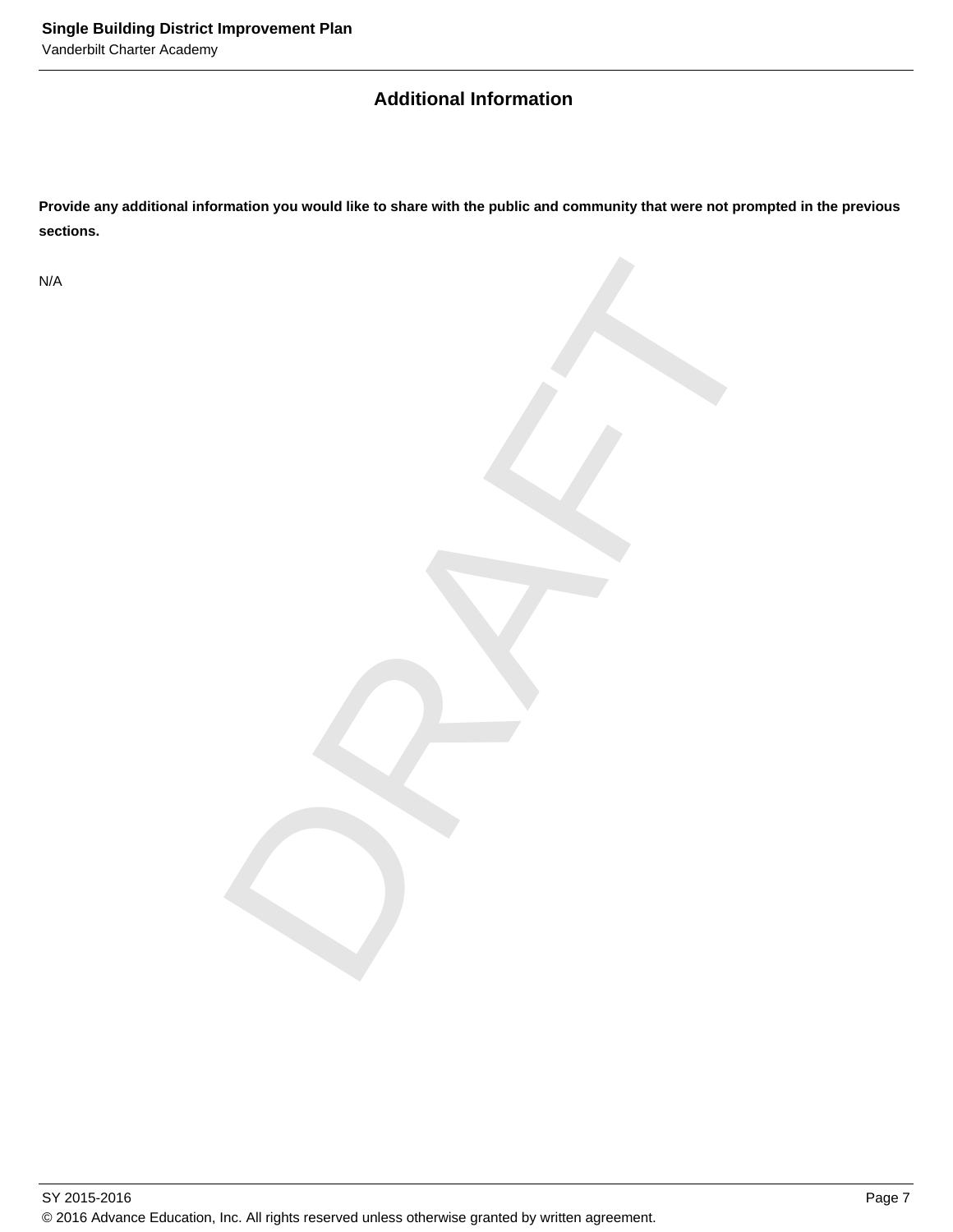# ement Plan Stakeholder Involveme<br>Drama<br>Drama<br>Drama<br>Drama<br>Drama<br>Drama<br>Drama<br>Drama<br>Drama<br>Drama<br>Drama<br>Drama<br>Drama<br>Drama<br>Drama<br>Drama<br>Drama<br>Drama<br>Drama<br>Drama<br>Drama<br>Drama<br>Drama<br>Drama<br>Drama<br>Drama<br>Drama<br>Drama<br>Drama<br>Drama<br>Drama<br>Dra **Improvement Plan Stakeholder Involvement**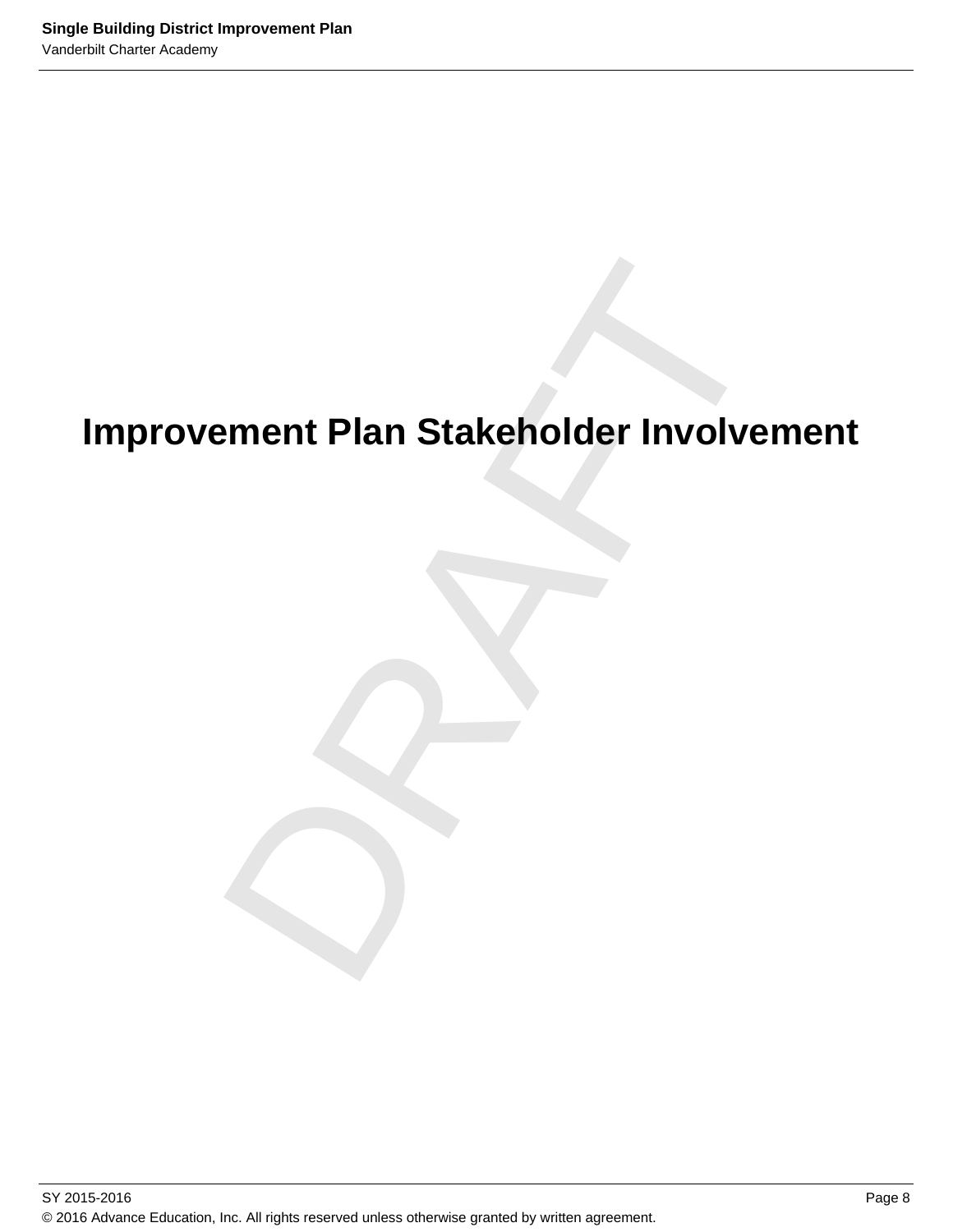# **Introduction**

The responses should be brief, descriptive, and appropriate for the specific section. It is recommended that the responses are written offline and then transferred into the sections below.

DRAFT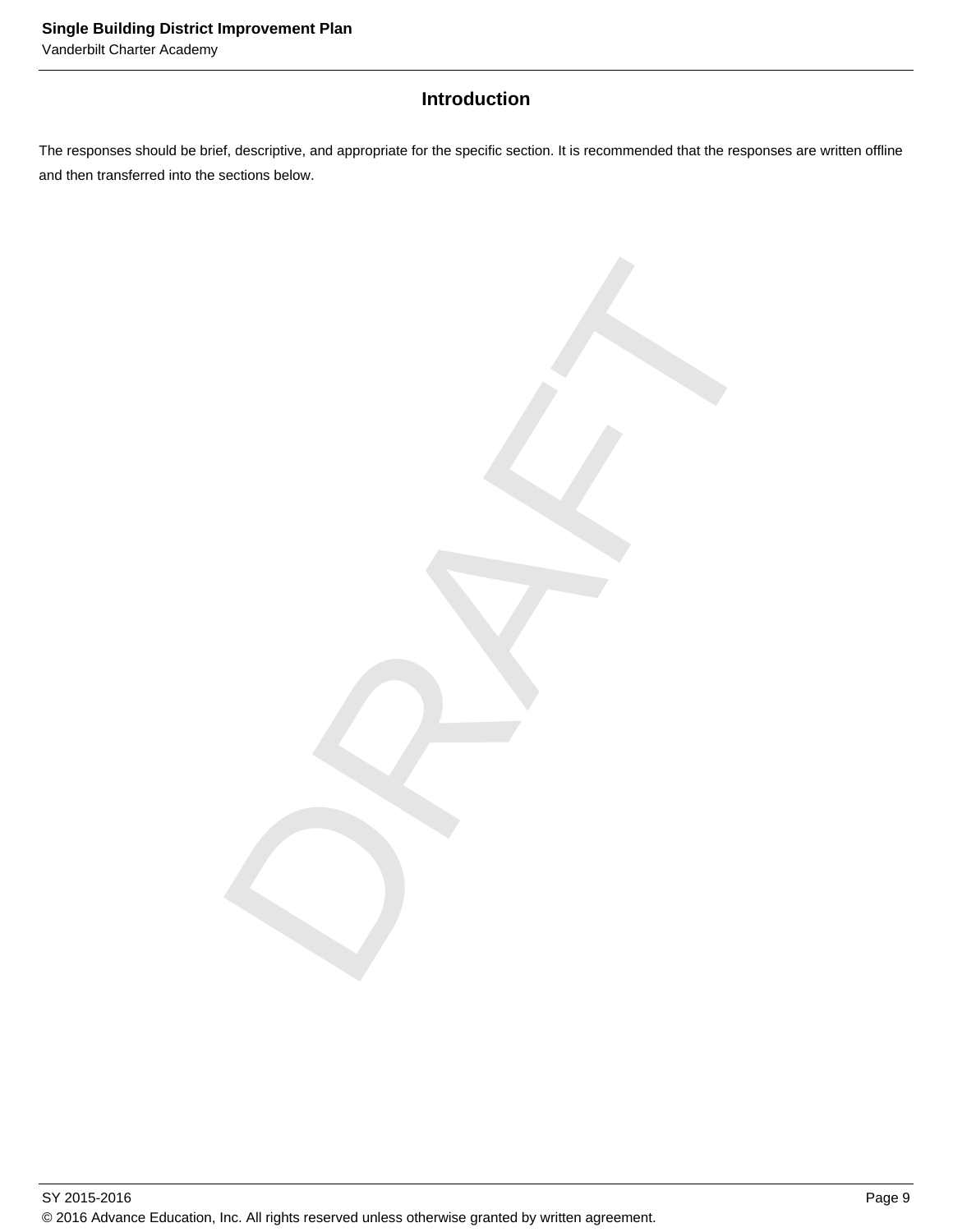# **Improvement Planning Process**

Improvement Planning Process

**Describe the process used to engage a variety of stakeholders in the development of the institution's improvement plan. Include information on how stakeholders were selected and informed of their roles, and how meetings were scheduled to accommodate them.** 

The school ensures that a variety of stakeholders are part of the development of the SIP. All stakeholders are encouraged to participate in the school improvement process by attending SIP meetings both during the regular school day and in the evenings, as well as providing feedback through written surveys. Roles of each stakeholder and the process are discussed in detail at the initial SIP meetings.

# **Describe the representations from stakeholder groups that participated in the development of the improvement plan and their responsibilities in this process.**

- Staff - A school improvement-focused staff meeting is held in Feb/March. Staff discuss the comprehensive needs assessment data and analyze/evaluate improvement efforts to determine the focus for the following school year. Staff are formally surveyed during this time, which ensures that they provide feedback on programs and professional development.

- Parents - A school improvement-focused parent meeting is held in Feb/March. Parents are presented with comprehensive needs assessment data for their analysis, and they provide feedback/evaluation on school programs via a formal survey.

- Board members - School improvement components are reviewed during board meeting(s), to ensure that the Board members have an opportunity to evaluate programs and provide input for the following school year.

- Students do not participate on the planning team as the school serves students in grades K-8.

# **Explain how the final improvement plan was communicated to all stakeholders, and the method and frequency in which stakeholders receive information on its progress.**

riety of stakeholders are part of the development of the SIP. All stakeholders are encouraged to pi<br>ses by attending SIP meetings both during the regular school day and in the everings, as well as p<br>eye. Roles of each stak The final improvement plan is shared with staff, parents, and the Board each year in the spring during stakeholder meetings. Additionally, the plan is reviewed at the beginning of each school year during stakeholder meetings with parents and staff. Then, the Committee meets regularly throughout the school year to monitor and evaluate the plan and updates are shared on a regular basis.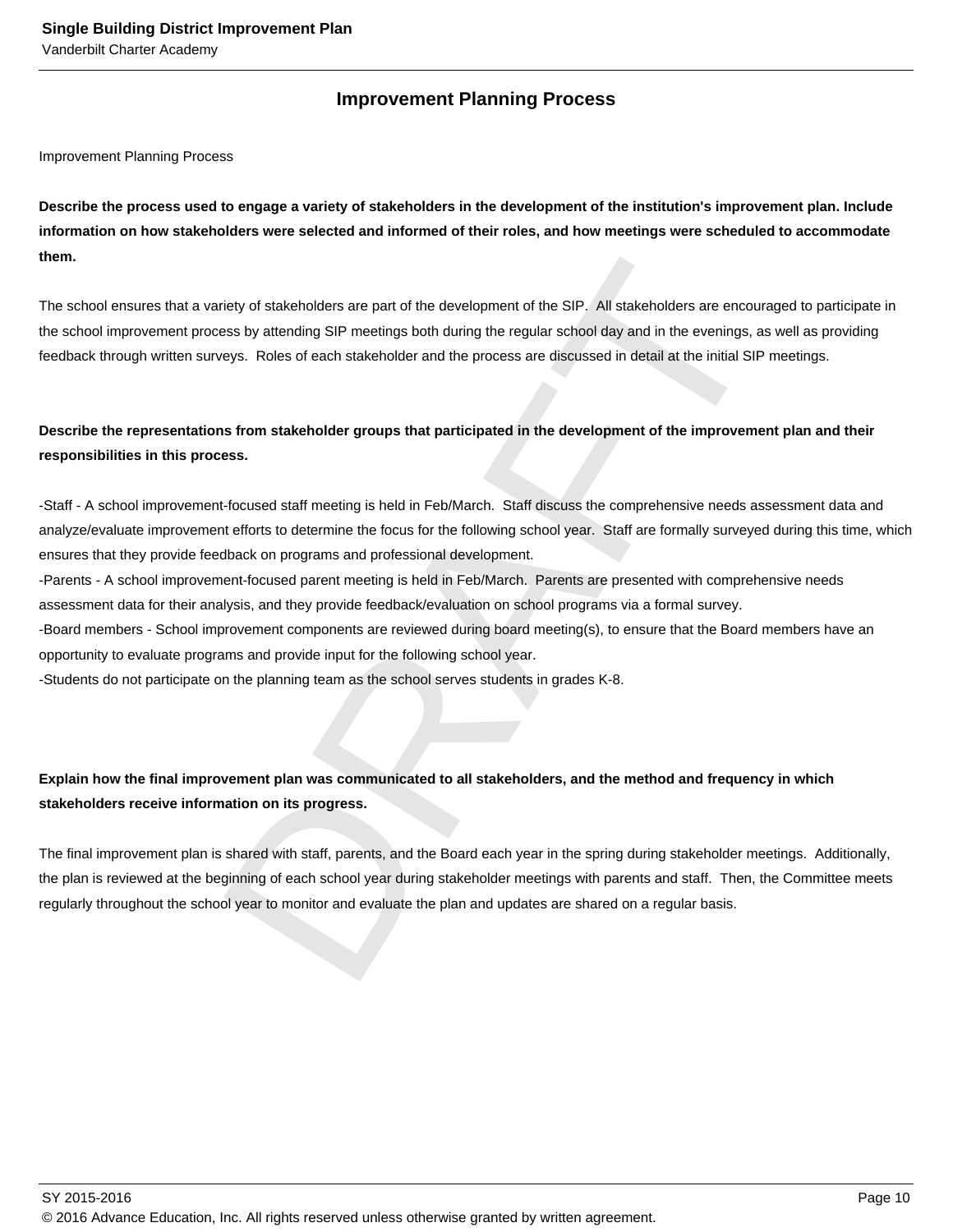# School Data Analysis<br>
Paradox<br>
Paradox<br>
Paradox<br>
Paradox<br>
Paradox<br>
Paradox<br>
Paradox<br>
Paradox<br>
Paradox<br>
Paradox<br>
Paradox<br>
Paradox<br>
Paradox<br>
Paradox<br>
Paradox<br>
Paradox<br>
Paradox<br>
Paradox<br>
Paradox<br>
Paradox<br>
Paradox<br>
Paradox<br>
Pa **School Data Analysis**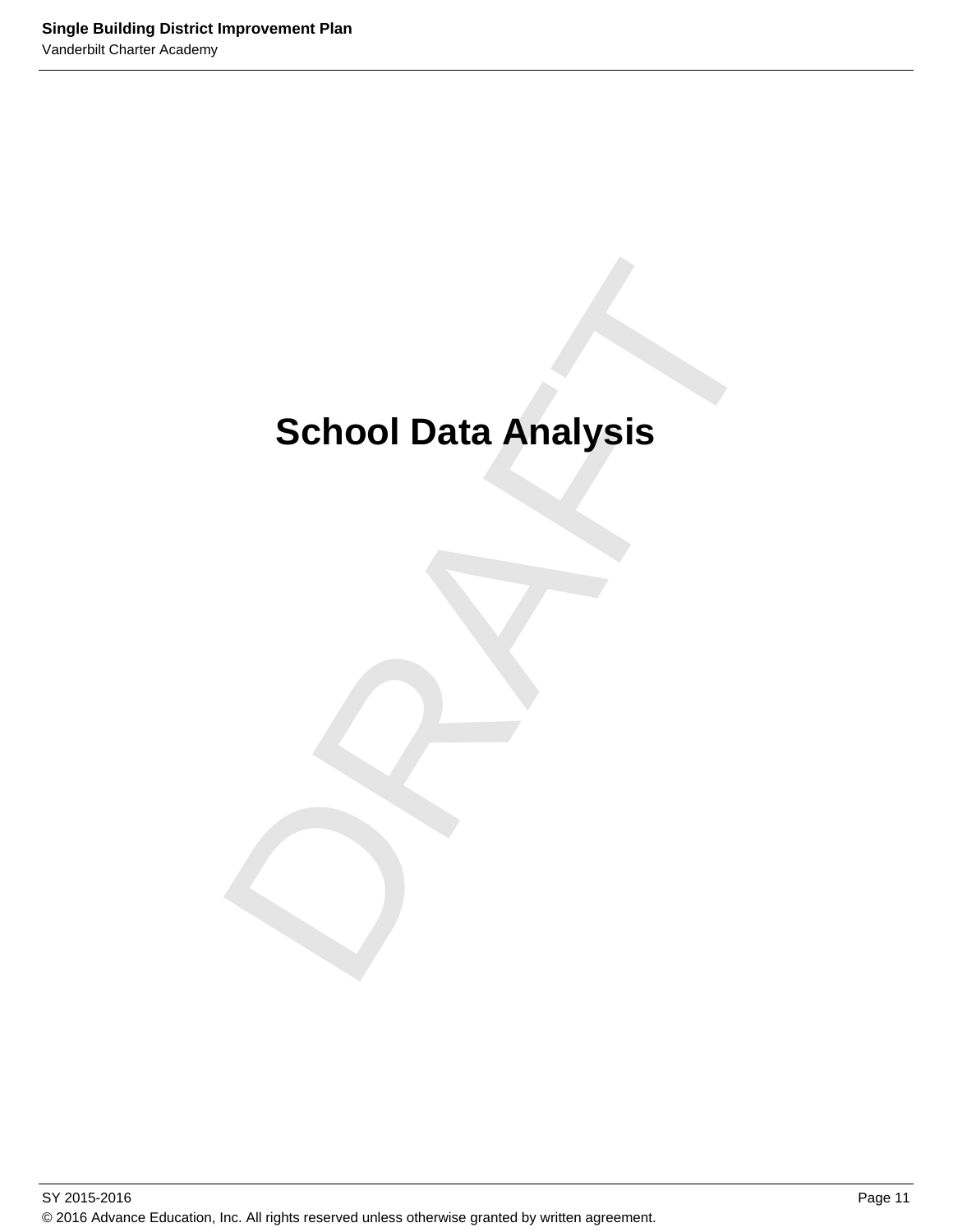# **Introduction**

DRAFT The School Data Analysis (SDA) is a diagnostic tool intended to facilitate rich and deep collaborative discussions among staff members about school data. The SDA can serve as a guide to determine a school's strengths and challenges as well as directions for improvement based on an analysis of data and responses to a series of data - related questions in content areas. This data collection and analysis process should include the identification of achievement gaps as well as reflections on possible causes for these gaps. This diagnostic represents the various types of data that should be continuously collected, reviewed, analyzed and evaluated. Completion of the SDA is one piece of a school's comprehensive needs assessment process.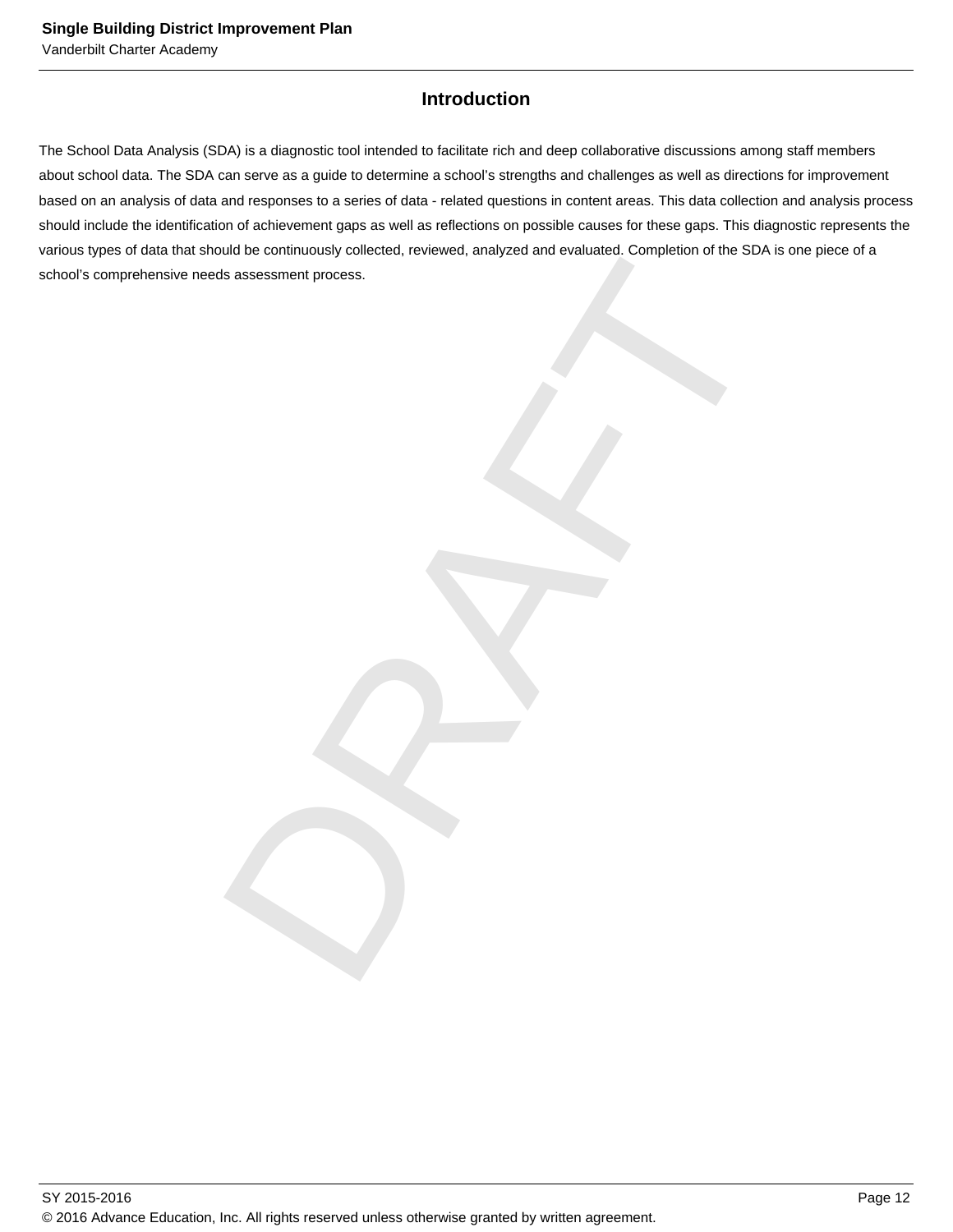# **Demographic Data**

Demographic data is data that provides descriptive information about the school community. Examples may include enrollment, attendance, grade levels, race/ethnicity, gender, students with disabilities, English learners, socio-economic status, graduation rate, suspensions/expulsions, etc.

#### **Student Demographic Data**

**1. In looking at the three year trend in student enrollment data, what challenges have been identified?**

The total number of enrolled students has declined from 464 in 2013-14 to 455 in 2015-16, however the percentage of students receiving Free and Reduced Lunch has remained relatively constant at 30% of the student population. There also has been a significant increase in the percentage of IEP students from 4% in 2013-14 to 13% in 2015-16.

#### **Student Demographic Data**

**2. In looking at the three year trend in student attendance data, what challenges have been identified?**

The Average Daily Attendance rate has remained constant at 95% for the past three years.

#### **Student Demographic Data**

### **3. In looking at the three year trend in student behavior data (discipline referrals, suspensions and expulsions), what challenges have been identified?**

Male students are involved in significantly more disciplinary incidents than female students are. Male students were involved in 80% of the total number of disciplinary incidents in 2014-15.

#### **Student Demographic Data**

#### **4. What action(s) could be taken to address any identified challenges with student demographic data?**

ar trend in student enrollment data, what challenges have been identified?<br>Students has declined from 464 in 2013-14 to 455 in 2015-16, however the percentage of students<br>is remained relatively constant at 30% of the stude The increase in IEP students has greatly impacted our Special Education team because they needed to provide services for more than three times the number of students than they had in the previous year. Vanderbilt will evaluate its current systematic intervention program and look at areas to strengthen. We are looking into programs to use as diagnostic and benchmark assessments and how they can best be used to decrease the gap between EL and IEP students and non-eligible students.

Staff will be participating in professional development to learn ways to connect with and engage male students in order to reduce the number of disciplinary incidents caused by inappropriate behavior. School leaders will also be communicating consistent expectations across all grade levels to ensure all students are held to similar standards to eliminate inconsistences between grades. Additionally we would like for all staff to be CPI trained to help decrease behavior referrals by a more proactive approach to behavior.

SY 2015-2016 Page 13

© 2016 Advance Education, Inc. All rights reserved unless otherwise granted by written agreement.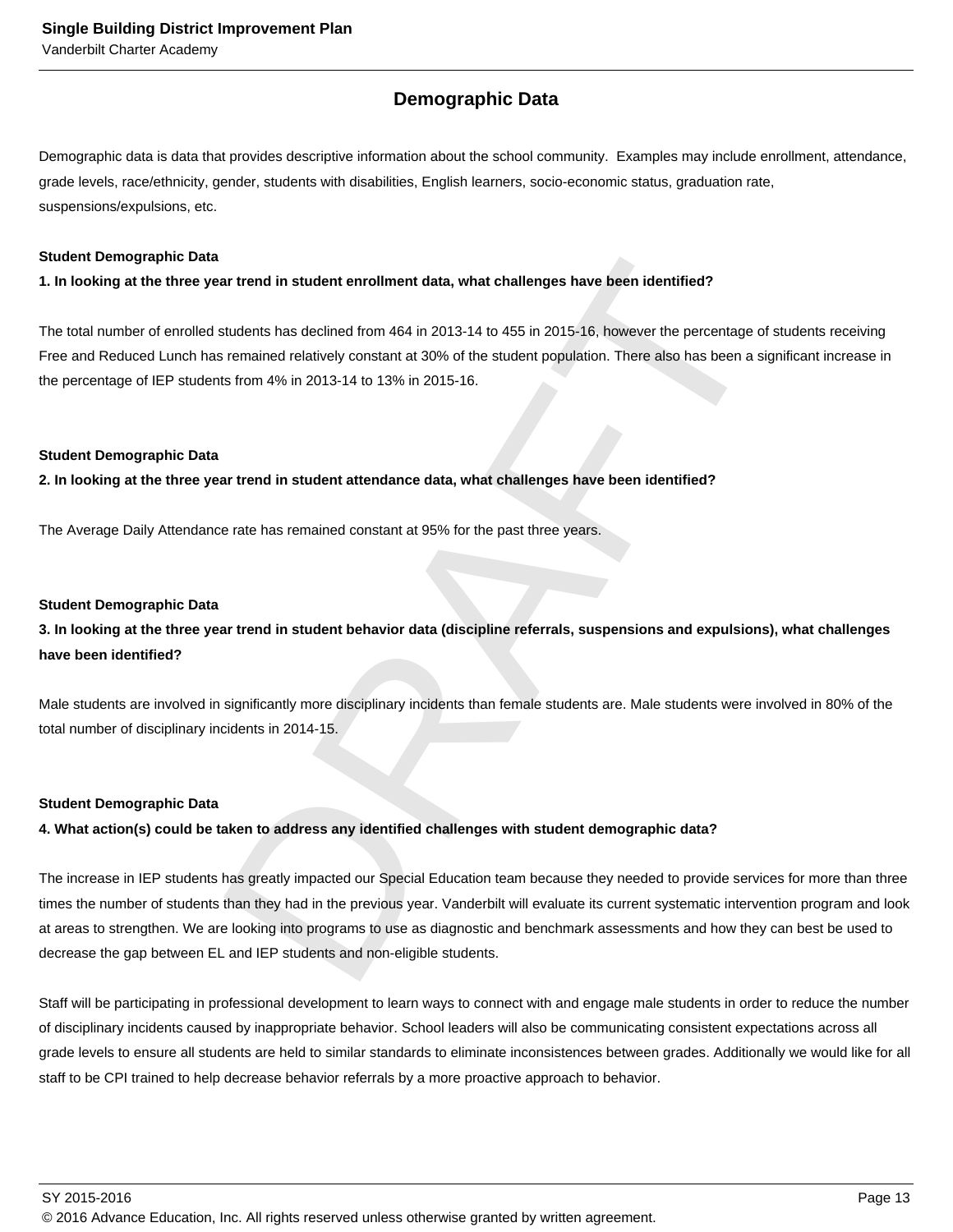#### **Teacher/School Leader(s) Demographic Data**

# **5. As you review the number of years of teaching and administrative experience of the school leader(s) in your building, what impact might this have on student achievement?**

The years of teaching and administrative experience do impact student achievement. New leaders often struggle with providing their staff with effective development and coaching. The leadership's PD plan is based on the administrators' needs as well as anticipated needs based on experience.

#### **Teacher/School Leader(s) Demographic Data**

### **6. As you review the number of years of teaching experience of teachers in your building, what impact might this have on student achievement?**

The years of teaching experience do impact student achievement. New teachers often struggle with classroom management. The school plans PD events around teachers' needs as well as anticipated needs based on experience.

#### **Teacher/School Leader(s) Demographic Data**

# **7. As you review the total number of days for school leader absences and note how many were due to professional learning and /or due to illness, what impact might this have on student achievement?**

Professional development is an important part of education and illness are unforeseen events. Absenteeism for either reason has a direct impact on student achievement. It is critical for the school leader to have a constant presence in the building to support the staff, students, and parents. Without this direct support, behavior issue arise and the effectiveness of instruction is impacted.

#### **Teacher/School Leader(s) Demographic Data**

# **8. As you review the total number of days for teacher absences due to professional learning and/or illness, what impact might this have on student achievement?**

Demographic Data<br>
are of years of teaching experience of teachers in your building, what impact might this have<br>
ence do impact student achievement. New teachers often struggle with classroom management.<br>
Then's needs as w Professional development is an important part of education and illness are unforeseen events. Absenteeism for either reason has a direct impact on student achievement. Having a teacher absent from their classroom disrupts the learning environment, pacing, and rigor. Typically substitute teachers are used when a teacher is absent. The quality of these substitute teachers varies greatly and as a result, effective instruction does not always occur when a teacher is absent, and that has a negative impact on student achievement.

#### **Teacher/School Leader(s) Demographic Data**

#### **9. What actions might be taken to address any identified challenges regarding teacher/school leader demographics?**

The total number of teacher absences due to illness and professional development has increased in 2014-15 compared to 2013-14. With teacher absences comes the challenge to find substitute teachers, which has been a problem for us in the last year in particular. When we are unable to find a guest teacher, administration steps in to cover the classroom which takes away from their normal responsibilities. This creates a domino effect for all of the teachers and students when administration support is limited. Limited substitute availability can also

<sup>© 2016</sup> Advance Education, Inc. All rights reserved unless otherwise granted by written agreement.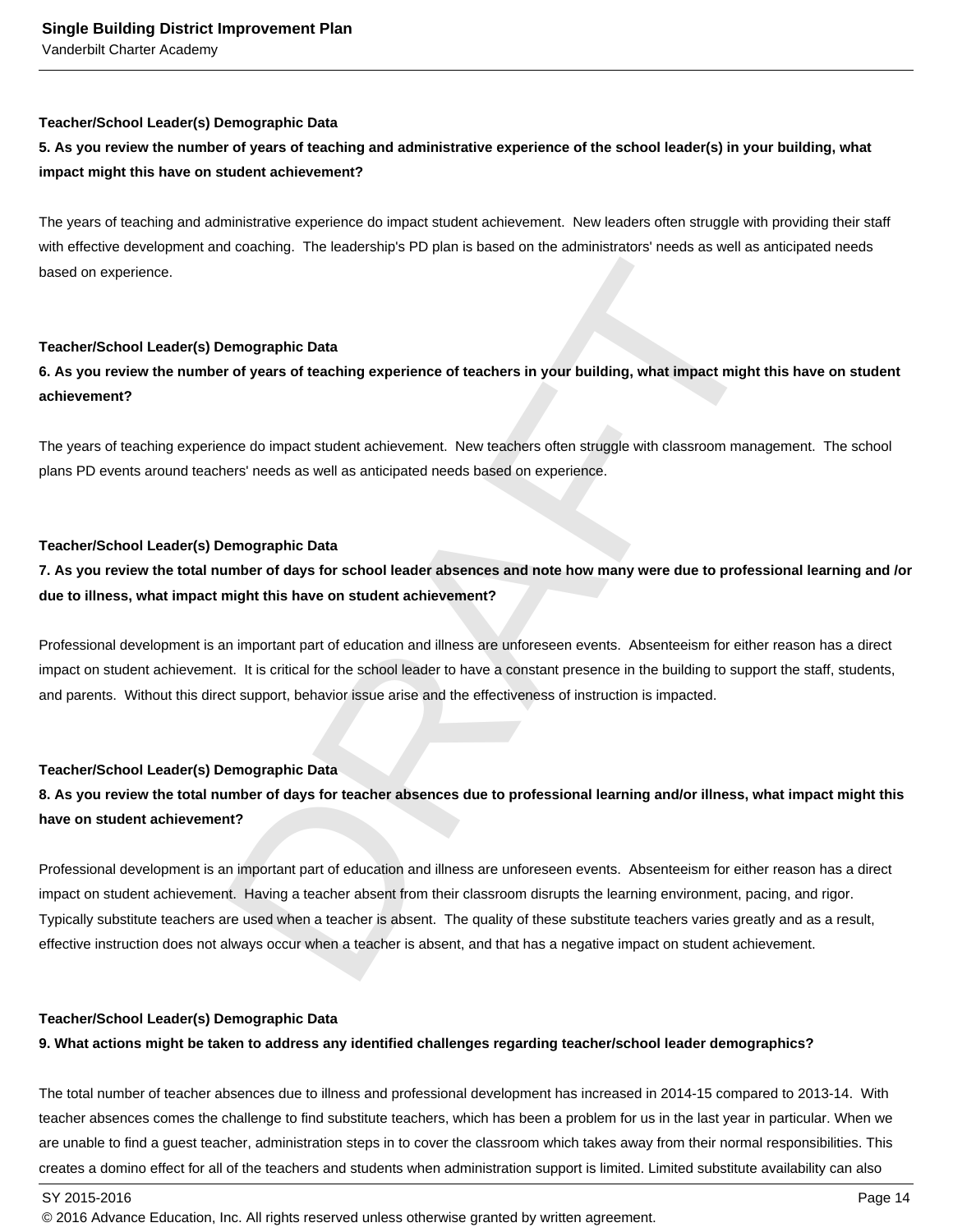Vanderbilt Charter Academy

effect the front office morning routine when they are trying to give direction to or locate a guest teacher for a staff member.

DRAFT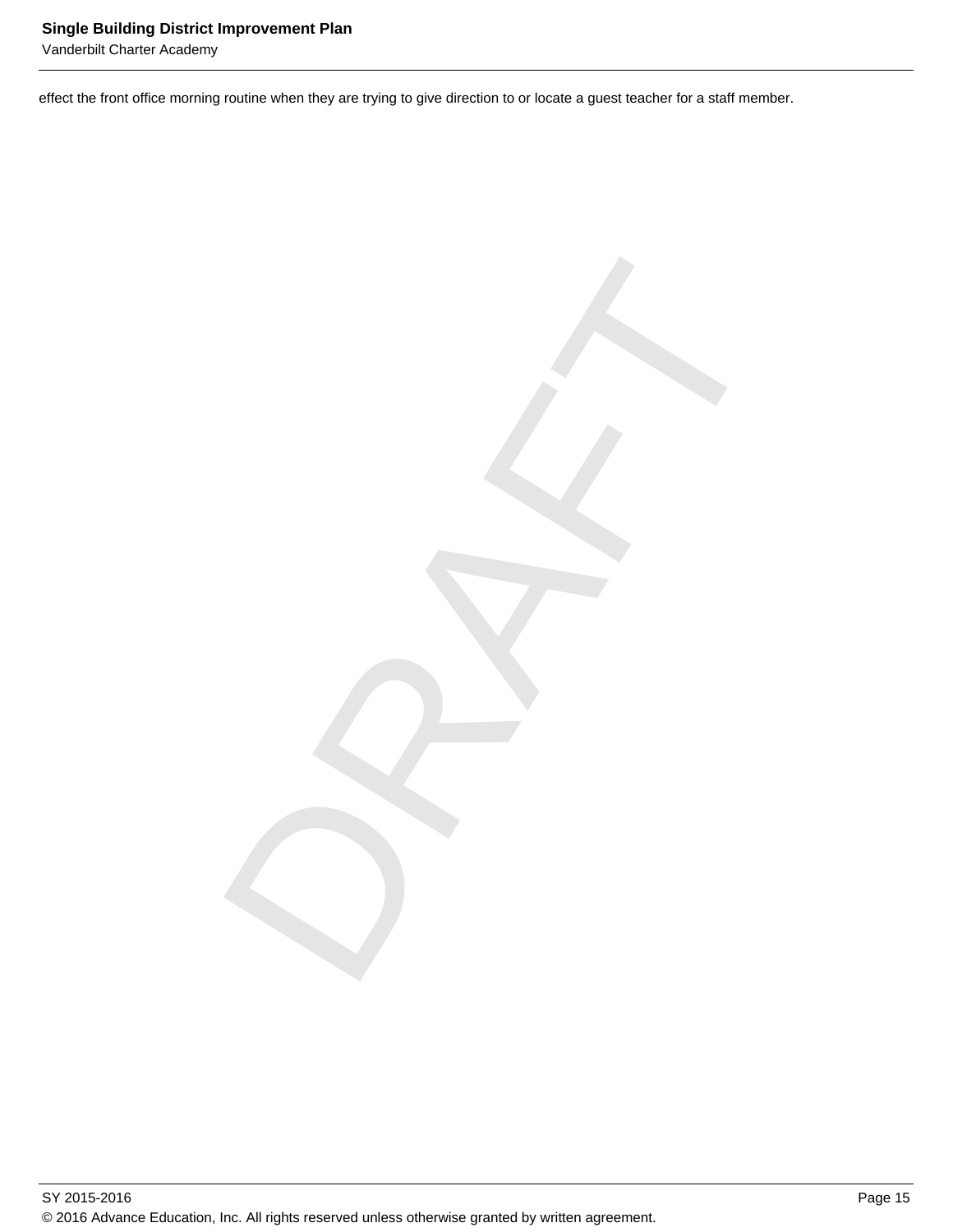# **Process Data**

Process data is information about the practices and procedures schools use to plan, deliver and monitor curriculum, instruction and assessment.

### **10. In reviewing the results of the School Systems Review or the Interim Self Assessment/Self Assessment, what strands/standards/indicators stand out as strengths?**

Standard 9: Communication is the most significant strength according to the Ed Yes! data, with both indicators being sustained.

# **11. In reviewing the results of the School Systems Review or the Interim Self Assessment/Self Assessment, what strands/standards/indicators stand out as challenges?**

Standard 3: Assessment, Indicator J: Student Involvement in the Assessment Process and Indicator T: Collective Responsibility of Standard 7: Professional Learning Culture are both considered to be challenges. These indicators are listed as Beginning implementation.

#### **12. How might these challenges impact student achievement?**

The school identified that its student involvement in the assessment process is only beginning implementation. If students are not involved in the assessment process, it is not known if they fully understand the criteria and expectations for demonstrating their learning, which would subsequently impact student achievement.

# **13. What actions could be taken and incorporated into the School Improvement Plan to address these challenges from the School Systems Review or the Interim Self Assessment/Self Assessment.**

rs stand out as strengths?<br>
is the most significant strength according to the Ed Yes! data, with both indicators being sustained<br>
of the School Systems Review or the Interim Self Assessment/Self Assessment, what<br>
is than o Vanderbilt will continue to strive for all indicators to be fully implemented and to have sustained implementation. Vanderbilt's professional development is in the beginning processes and therefore it is expected that as this continues and improves, enhancements to the implementation for student involvement in the assessment process will be directly affected.

Using resources to develop a coherent curriculum and effective instructional practices, using the SIP data to drive decision making, and creating a shared leadership for learning will all assist with increasing student academic achievement. In addition, we are committed to providing differentiated instruction to meet individual student needs.

# 14. How do you ensure that students with disabilities have access to the full array of intervention programs available i.e. Title I, Title **III, Section 31a, IDEA, credit recovery, extended learning opportunities?**

All qualified students, including students with disabilities, are provided access to supplemental intervention programs and supplemental support from supplemental staff to increase academic achievement for all at-risk students.

 $\,$  SY 2015-2016  $\,$  Page 16  $\,$  Page 16  $\,$  Page 16  $\,$  Page 16  $\,$  Page 16  $\,$  Page 16  $\,$  Page 16  $\,$  Page 16  $\,$  Page 16  $\,$  Page 16  $\,$  Page 16  $\,$  Page 16  $\,$  Page 16  $\,$  Page 16  $\,$  Page 16  $\,$  Pag

<sup>© 2016</sup> Advance Education, Inc. All rights reserved unless otherwise granted by written agreement.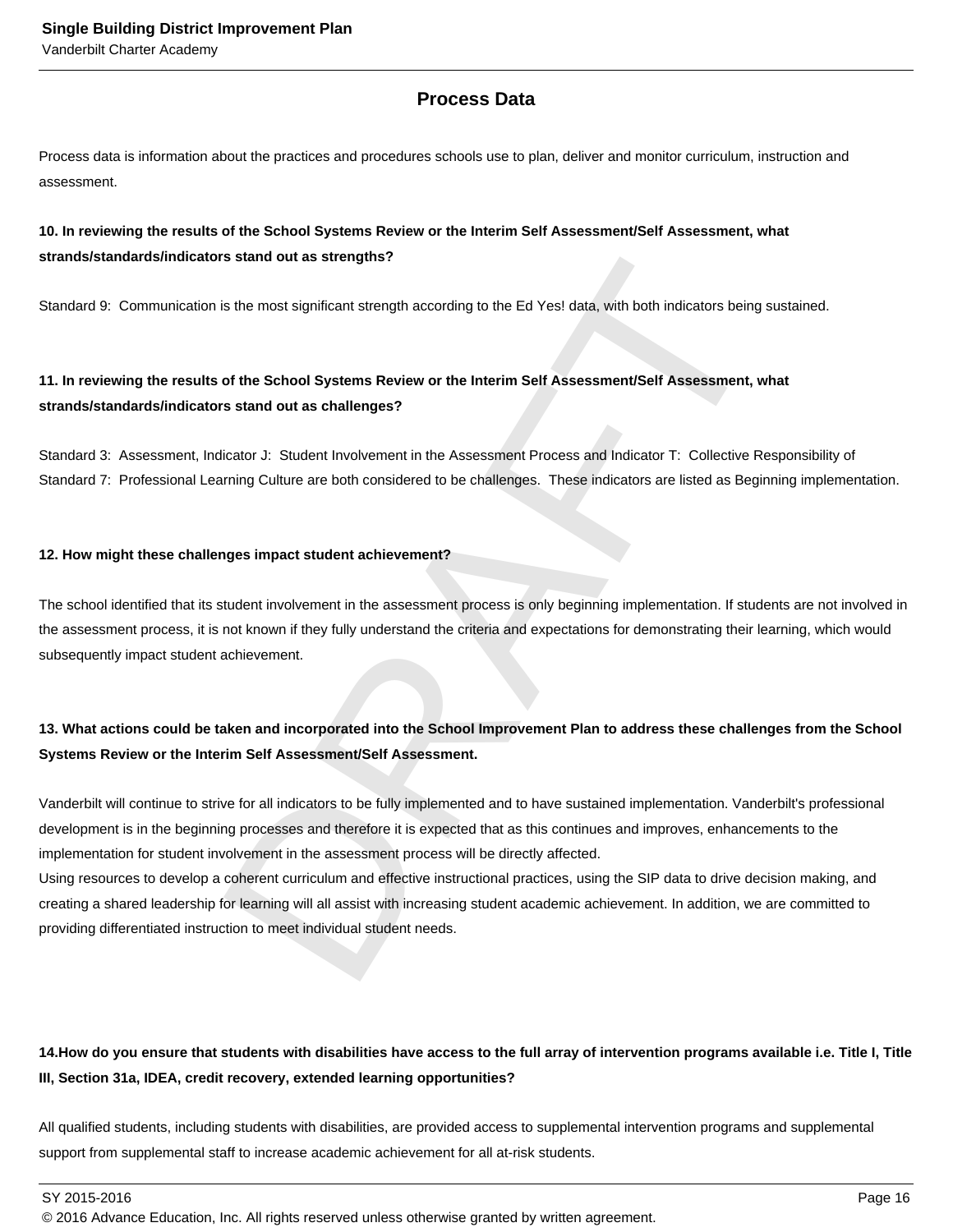#### **15. Describe the Extended Learning Opportunities that are available for students and in what grades they are available?**

There are no grant funded extended learning opportunities planned at this time.

### **16. What is the process for identifying students for Extended Learning Opportunities and how are parents notified of these opportunities?**

Students are identified to participate in extended learning opportunities through student data reviews. The most academically at-risk students are prioritized for program participation. Extended learning opportunities are shared with students and parents through school newsletters, parent letters, student invitations to participate in extended learning opportunities, parent meetings, and teacher- parent conferences.

# **17. What evidence do you have to indicate the extent to which the state content standards are being implemented with fidelity i.e. horizontal and vertical alignment, in all content courses and grade levels?**

ticipate in extended learning opportunities through student data reviews. The most academically appropriate in extended learning opportunities are shared with students and parents through dent invitations to participate in Evidence of implementation of Common Core State Standards will be loaded in every teacher's gradebook. These standards will be reported out to parents and students in progress reports and report cards. Professional Development for teachers in the summer and fall will entail a deep dive into the Common Core standards. Furthermore, assessment evidence will also be aligned to the Common Core Standards from classroom assessments and NWEA assessment reports.

**18. How does your school use health survey/screener results (i.e. MIPHY) to improve student learning? Answer only if you completed a health survey/ screener.**

N/A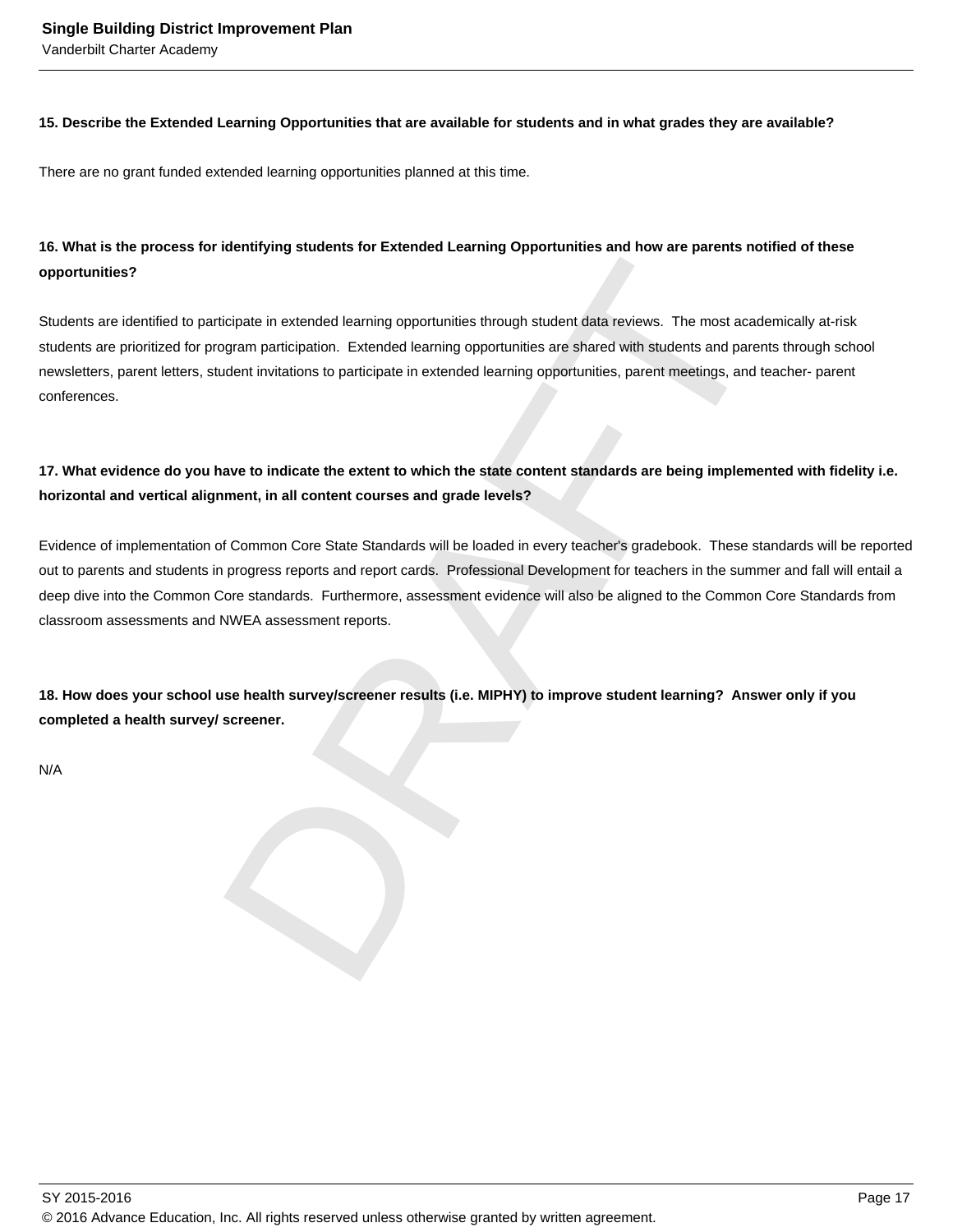# **Achievement/Outcome Data**

Achievement/outcome data tell us what students have learned. These include classroom-level, benchmark, interim and formative assessment data as well as summative data such as standardized test scores from annual district and state assessments. If the school completed the Student Performance Diagnostic for the AdvancED External Review, please insert 'See Student Performance Diagnostic' in each text box.

#### **19a. Reading- Strengths**

Is improved their Reading proficiency from 2012-13 to 2013-14, however state testing has since che<br>
E.<br>
Or students has declined from 2012-13 to 2013-14, however state testing has since changed so cu Fourth and fifth grade students improved their Reading proficiency from 2012-13 to 2013-14, however state testing has since changed so current data is not comparable.

#### **19b. Reading- Challenges**

Overall Reading proficiency for students has declined from 2012-13 to 2013-14, however state testing has since changed so current data is not comparable.

**19c. Reading- Trends**

Current data is not comparable to previous years' data.

**19d. Reading- Summary**

**Summarize how these challenges will be addressed in your School Improvement Plan. Indicate Not Applicable (NA) if there is no challenge or this challenge will not be addressed at this time in the School Improvement Plan. Indicate the relevance or impact on tiered instruction if appropriate.**

© 2016 Advance Education, Inc. All rights reserved unless otherwise granted by written agreement.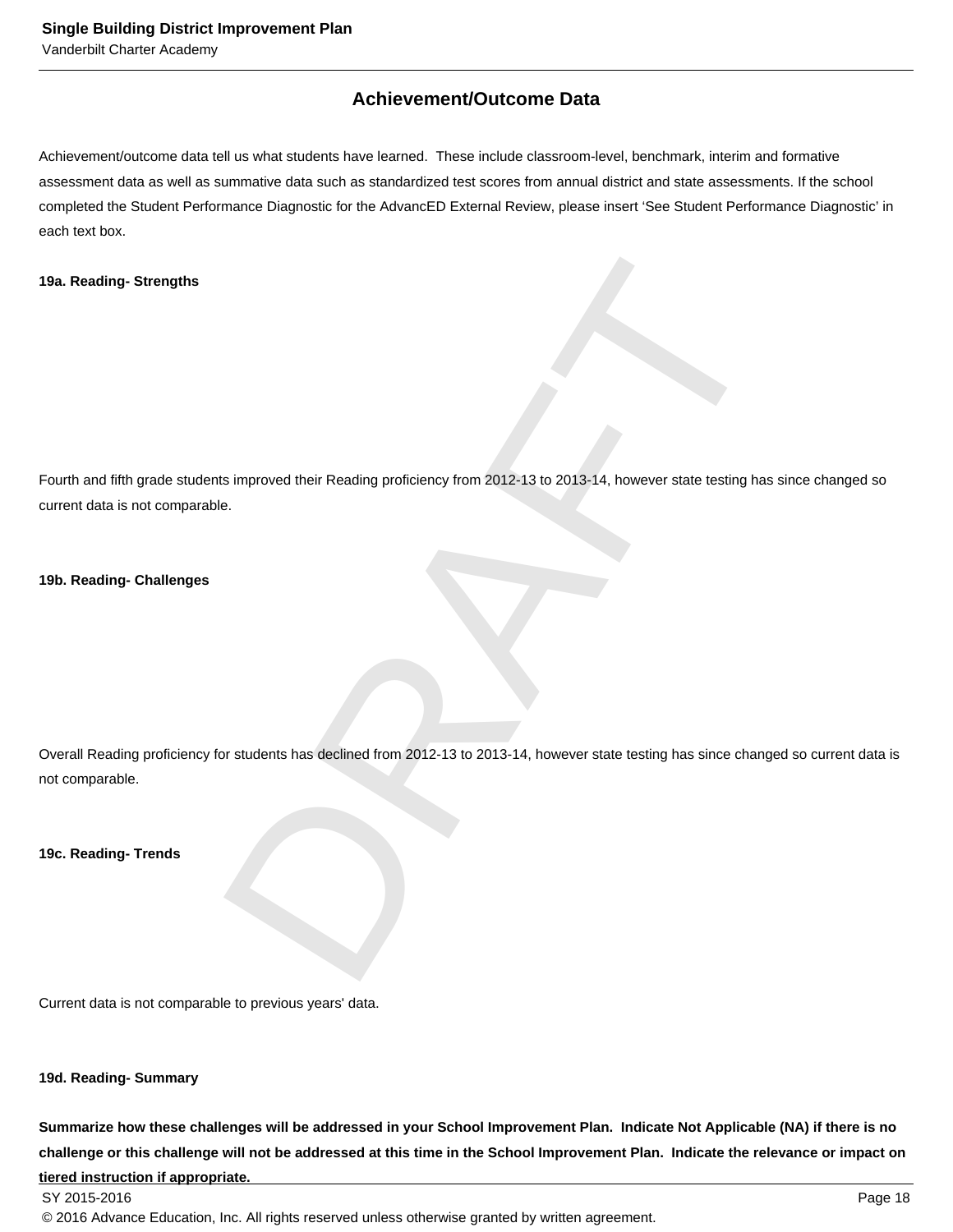Vanderbilt will work to better implement intervention tools in order to supplement and strengthen students' understanding of curriculum.

**20a. Writing- Strengths**

Current data is not comparable to previous years' data.

#### **20b. Writing- Challenges**

The overall Writing proficiency has declined from 2012-13 to 2013-14, however state testing has since changed so current data is not comparable.

**20c. Writing- Trends**

Current data is not comparable to previous years' data.

#### **20d. Writing- Summary**

Ne to previous years' data.<br>Next declined from 2012-13 to 2013-14, however state testing has since changed so current data<br>Deta previous years' data.<br>Next declines will be addressed at this time in the School Improvement P **Summarize how these challenges will be addressed in your School Improvement Plan. Indicate Not Applicable (NA) if there is no challenge or this challenge will not be addressed at this time in the School Improvement Plan. Indicate the relevance or impact on tiered instruction if appropriate.**

Vanderbilt will work to better implement intervention tools in order to supplement and strengthen students' understanding of curriculum.

#### **21a. Math- Strengths**

SY 2015-2016 Page 19 © 2016 Advance Education, Inc. All rights reserved unless otherwise granted by written agreement.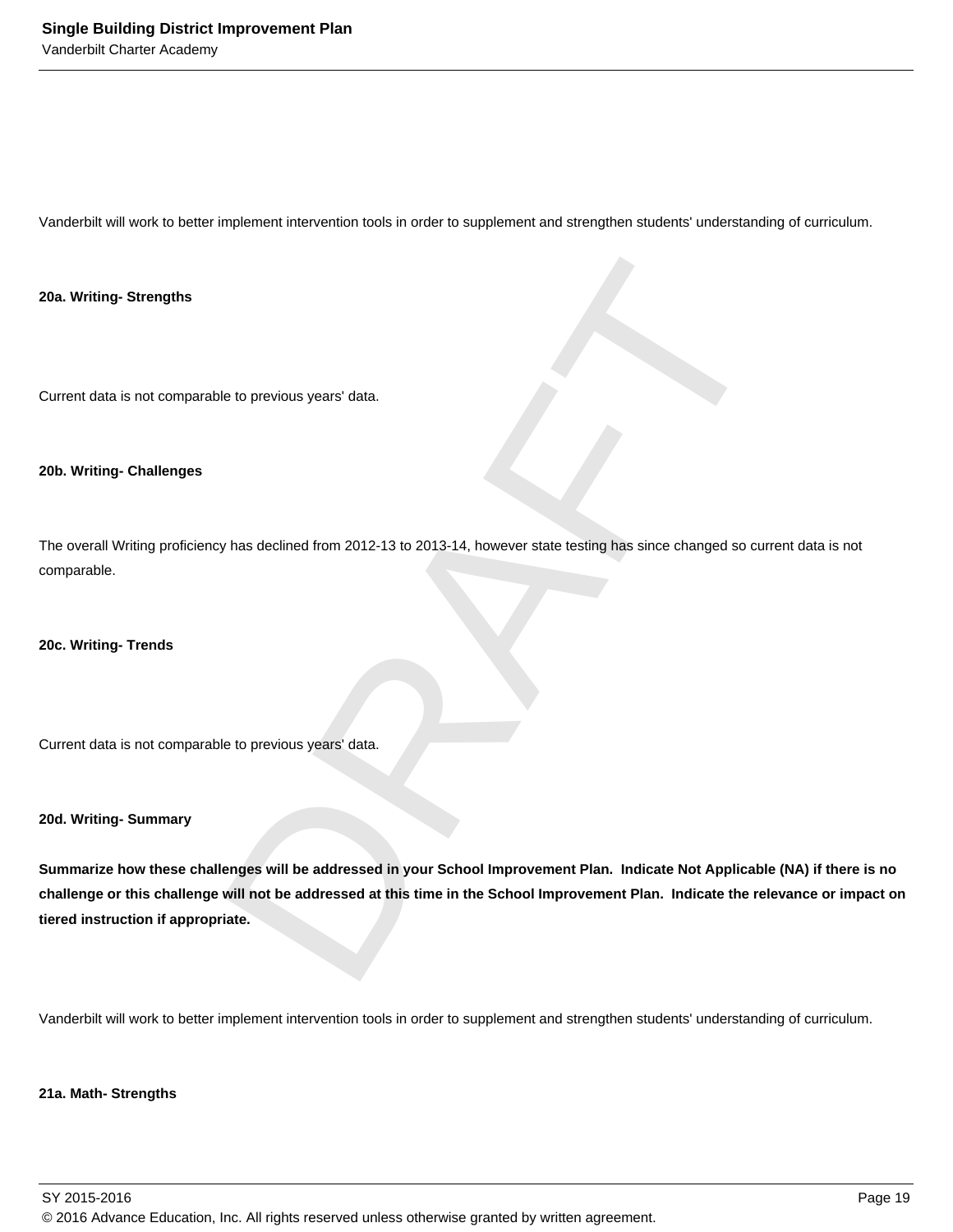Fourth, Sixth, Seventh, and Eighth grade students have increased their Math proficiency from 2013-14 to 2014-15. Fourth grade improved their proficiency by 8%, Sixth grade improved their proficiency by 7%, Seventh grade by 7%, and Eighth grade improved their proficiency by 9%.

#### **21b. Math- Challenges**

thas declined from 49% in 2012-13 to 46% in 2014-15 according to state testing data. The most sig<br>th grade. Third grade has declined from 70% in 2012-13 to 58% in 2014-15, while Fifth grade has c<br>14-15.<br><br>has declined from The overall math proficiency has declined from 49% in 2012-13 to 46% in 2014-15 according to state testing data. The most significant declines were in Third and fifth grade. Third grade has declined from 70% in 2012-13 to 58% in 2014-15, while Fifth grade has declined from 59% in 2013-14 to 42% in 2014-15.

#### **21c. Math- Trends**

The overall math proficiency has declined from 49% in 2012-13 to 46% in 2014-15 according to state testing data.

#### **21d. Math- Summary**

**Summarize how these challenges will be addressed in your School Improvement Plan. Indicate Not Applicable (NA) if there is no challenge or this challenge will not be addressed at this time in the School Improvement Plan. Indicate the relevance or impact on tiered instruction if appropriate.**

Vanderbilt will work to better implement intervention tools in order to supplement and strengthen students' understanding of curriculum.

**22a. Science- Strengths**

Science proficiency had improved from 9% in 2012-13 to 19% in 2013-14.

#### **22b. Science- Challenges**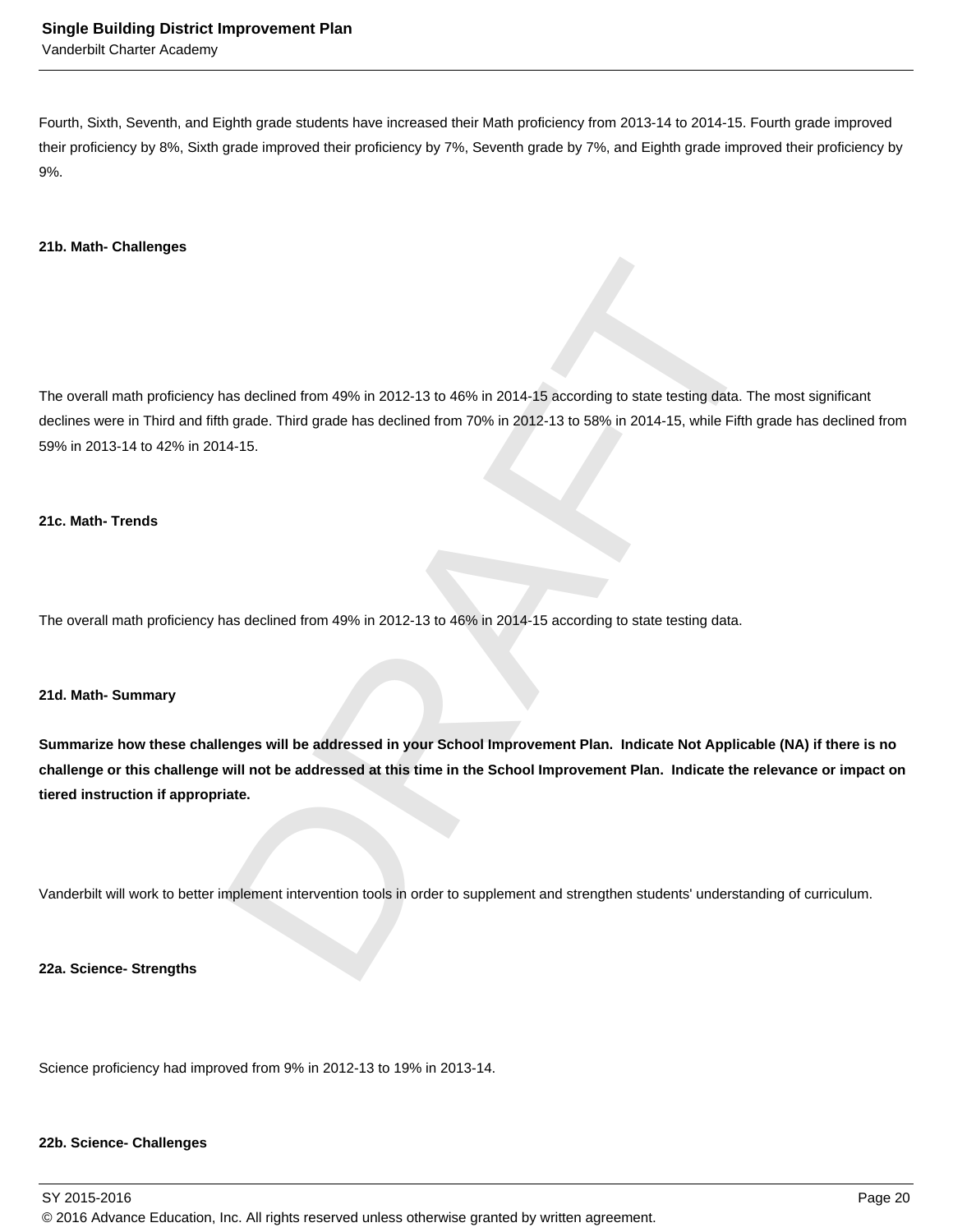Vanderbilt Charter Academy

Science proficiency has declined from 19% in 2013-14 to 13% in 2014-15.

#### **22c. Science- Trends**

Although student Science proficiency has declined according to last year's data, the overall science proficiency has improved when compared to the data from 2012-13 with an increase from 9% in 2012-13 to 13% in 2014-15.

#### **22d. Science- Summary**

(12-13 with an increase from 9% in 2012-13 to 13% in 2014-15.<br>
Menges will be addressed in your School Improvement Plan. Indicate Not Applicable (NA) if<br>
will not be addressed at this time in the School Improvement Plan. I **Summarize how these challenges will be addressed in your School Improvement Plan. Indicate Not Applicable (NA) if there is no challenge or this challenge will not be addressed at this time in the School Improvement Plan. Indicate the relevance or impact on tiered instruction if appropriate.**

Vanderbilt will work to better implement intervention tools in order to supplement and strengthen students' understanding of curriculum.

#### **23a. Social Studies- Strengths**

Social Studies proficiency has improved from 12% in 2013-14 to 18% in 2014-15.

#### **23b. Social Studies- Challenges**

Social Studies proficiency had declined from 22% in 2012-13 to 12% in 2013-14.

#### **23c. Social Studies- Trends**

Although Social Studies proficiency has improved in 2014-15, the overall Social Studies proficiency has declined from 22% in 2012-13 to 18% in 2014-15.

#### **23d. Social Studies- Summary**

**Summarize how these challenges will be addressed in your School Improvement Plan. Indicate Not Applicable (NA) if there is no challenge or this challenge will not be addressed at this time in the School Improvement Plan. Indicate the relevance or impact on tiered instruction if appropriate.**

Vanderbilt will work to better implement intervention tools in order to supplement and strengthen students' understanding of curriculum.

SY 2015-2016 Page 21

© 2016 Advance Education, Inc. All rights reserved unless otherwise granted by written agreement.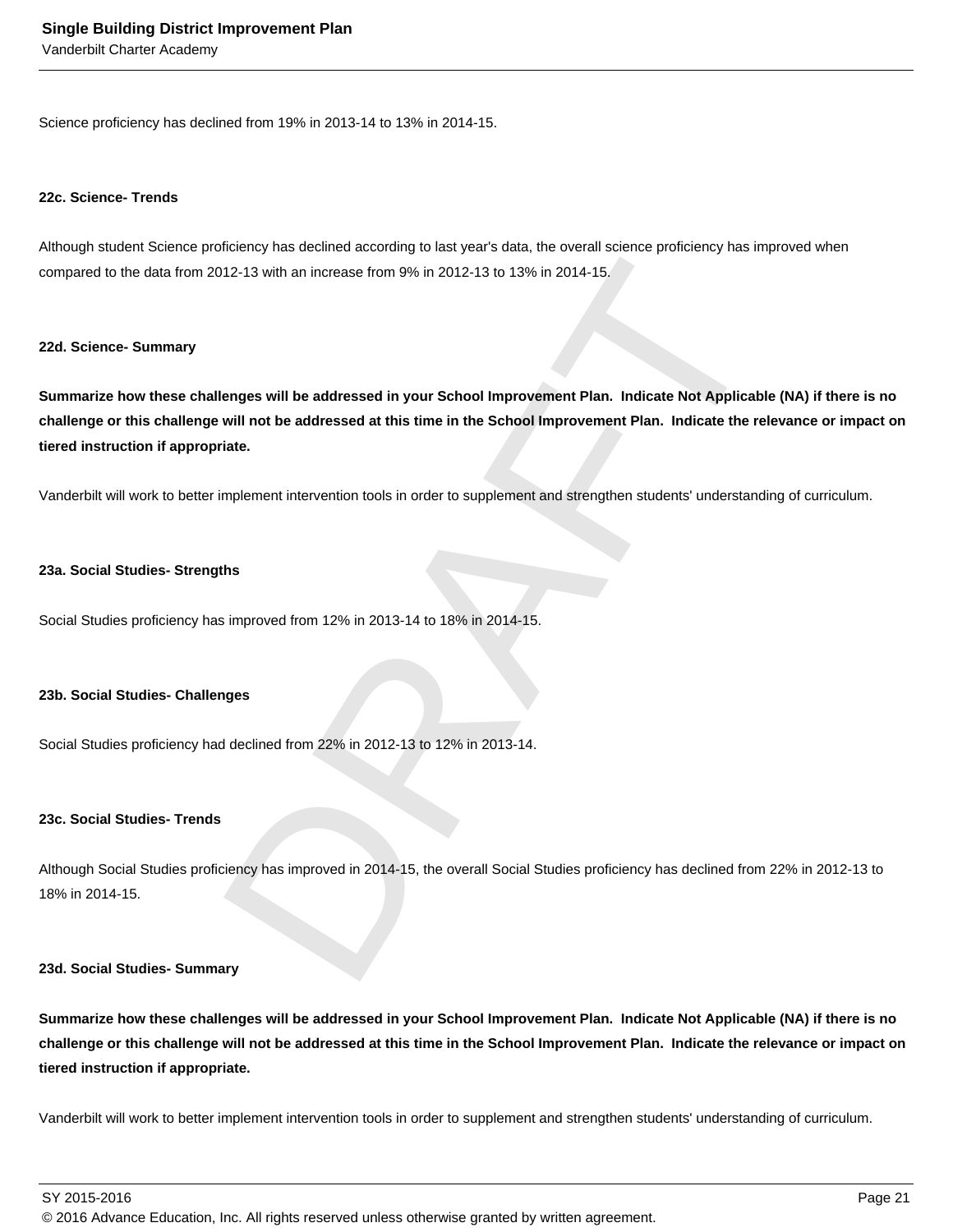# **Perception Data**

Perception data is information collected that reflects the opinions and views of stakeholders. If the school completed the Stakeholder Feedback Diagnostic for the AdvancED External Review, please insert 'See Stakeholder Feedback Diagnostic' in each text box for survey feedback already collected from students, parents and staff.

#### **24a. Student Perception Data**

**Which area(s) indicate the overall highest level of satisfaction among students?**

N/A

#### **24b. Student Perception Data**

**Which area(s) indicate the overall lowest level of satisfaction among students?**

N/A

#### **24c. Student Perception Data**

**What actions will be taken to improve student satisfaction in the lowest area(s)?**

N/A

#### **25a. Parent/Guardian Perception Data**

#### **What area(s) indicate the overall highest level of satisfaction among parents/guardians?**

DRAFT The area with the highest overall level of satisfaction was "Likelihood to Enroll Next Year" with a 65% parent satisfaction rate.

#### **25b. Parent/Guardian Perception Data**

#### **What area(s) indicate the overall lowest level of satisfaction among parents/guardians?**

The area with the lowest overall level of satisfaction was "Discipline is Effective" with a 45% parent satisfaction rate.

#### **25c. Parent/Guardian Perception Data**

SY 2015-2016 Page 22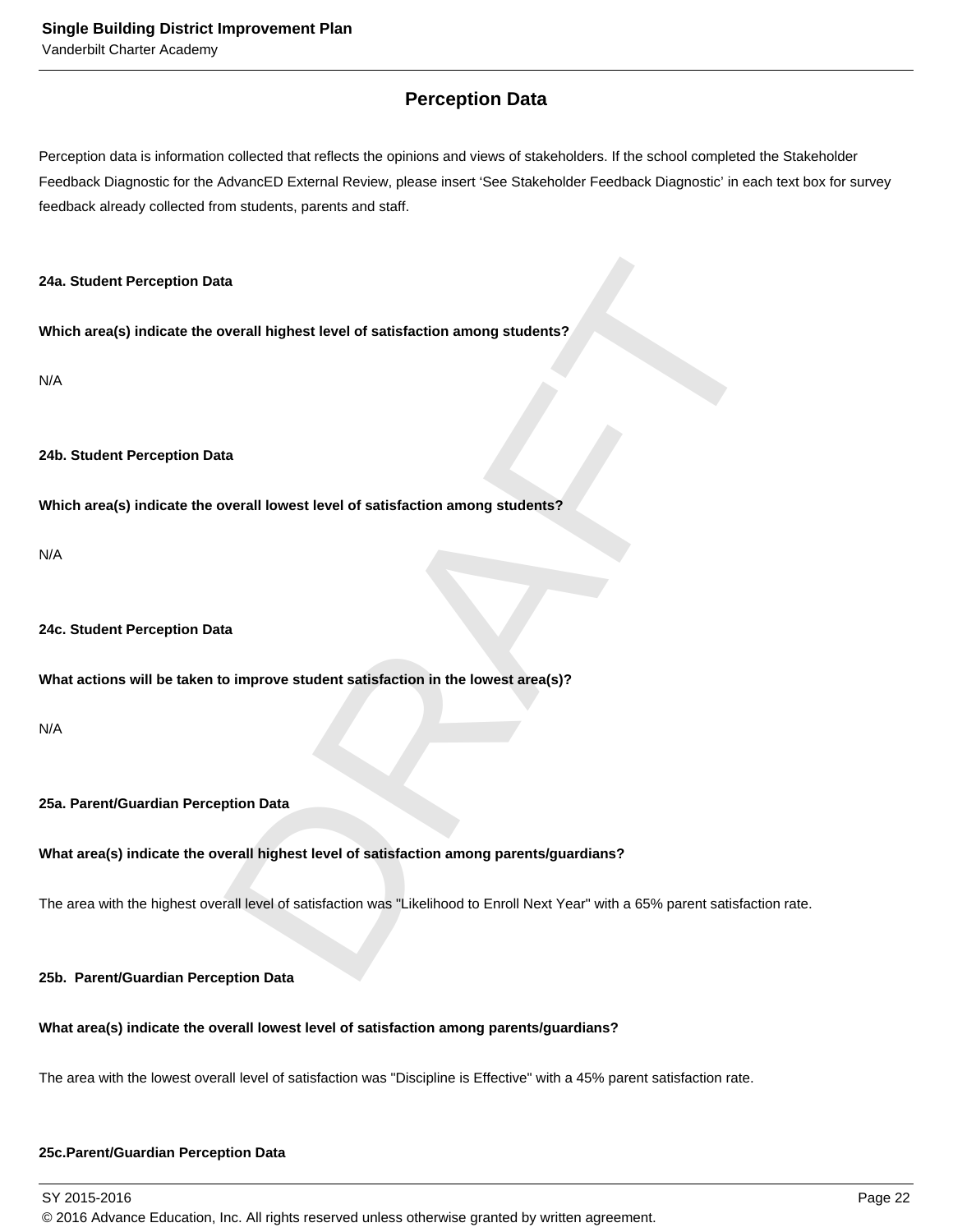Vanderbilt Charter Academy

#### **What actions will be taken to improve parent/guardian satisfaction in the lowest area(s)?**

All staff are being trained in strategies to encourage positive behavior as well as ways to reduce future behavior referrals like Crisis Prevention Intervention strategies. School leaders will improve communication with parents and involve parents more in school behavior issues. Moral focus is also now infused into the classroom framework, giving more incentive to teachers to be intentional with implementing moral focus into everyday classroom learning.

#### **26a. Teacher/Staff Perception Data**

#### **What area(s) indicate the overall highest level of satisfaction among teachers/staff?**

The area with the highest overall level of satisfaction is Manager has "Notified of Progress" with a 68% teacher satisfaction rate.

#### **26b. Teacher/Staff Perception Data**

#### **What area(s) indicate the overall lowest level of satisfaction among teachers/staff?**

The area with the lowest overall level of satisfaction is "Morale in School is High" with a 28% teacher satisfaction rate.

#### **26c. Teacher/Staff Perception Data**

#### **What actions will be taken to improve teacher/staff satisfaction in the lowest area(s)?**

orall level of satisfaction among teachers/staff?<br>
Strall level of satisfaction is Manager has "Notified of Progress" with a 68% teacher satisfaction rate.<br>
On Data<br>
On Data<br>
Morall level of satisfaction is "Morale in Scho There was 6% drop in the area of "Morale in School is High" from 2013-14 to 2014-15. This was due to the adoption of higher standards and rigorous testing for students. A large amount of time throughout the day is on test preparation and less on student engagement and relational capacity. This can affect the morale of students and teachers, so school leaders will try to limit the number of days they are out of the building due to administrative meetings and community partnership networking in order to better support teachers and behavioral support.

#### **27a. Stakeholder/Community Perception Data**

#### **What area(s) indicate the overall highest level of satisfaction among stakholders/community?**

The stakeholder survey process is in process. The results will be reviewed and analyzed when available.

#### **27b. Stakeholder/Community Perception Data**

#### **What area(s) indicate the overall lowest level of satisfaction among stakeholders/community?**

SY 2015-2016 Page 23

© 2016 Advance Education, Inc. All rights reserved unless otherwise granted by written agreement.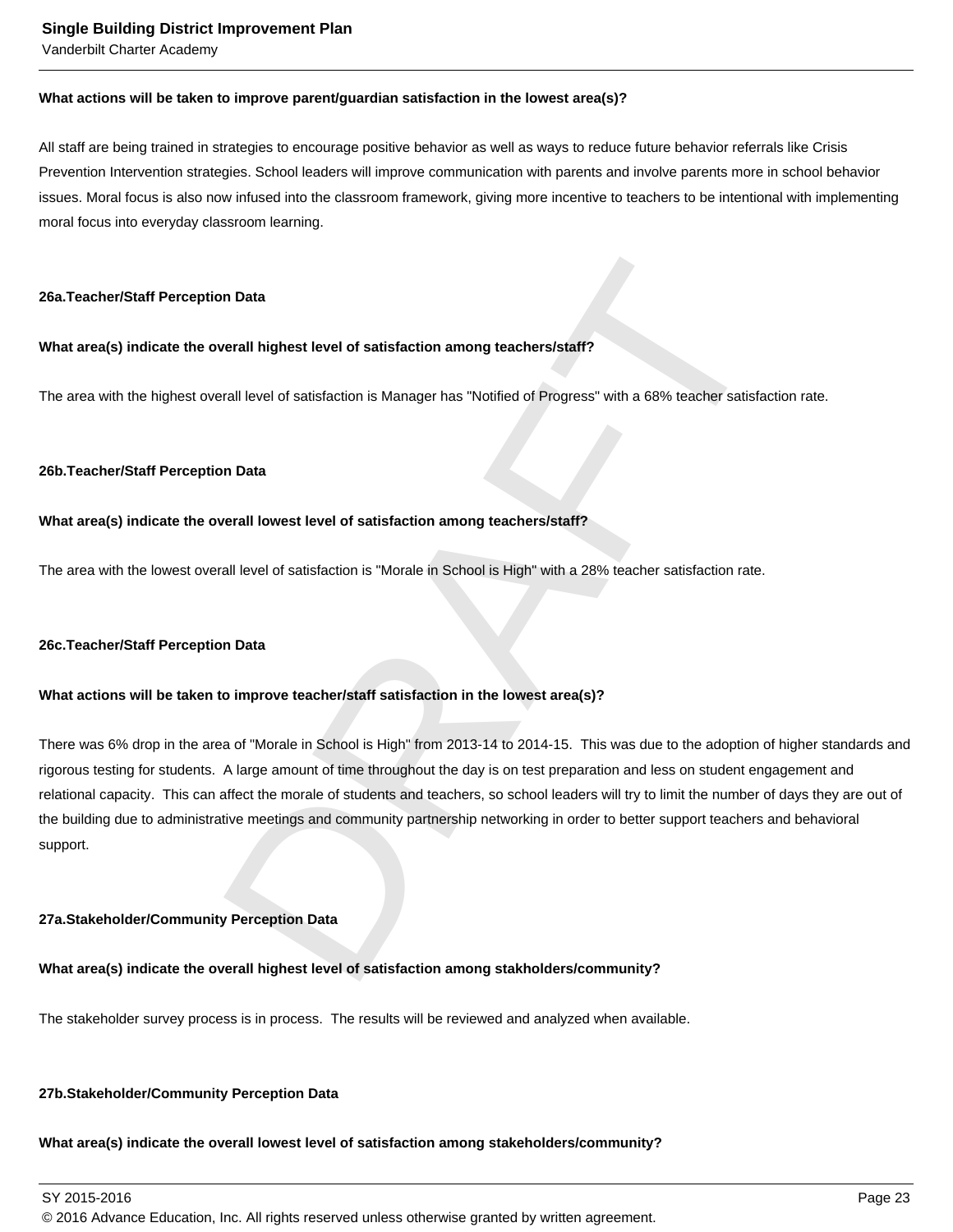Vanderbilt Charter Academy

The stakeholder survey process is in process. The results will be reviewed and analyzed when available.

#### **27c. Stakeholder/Community Perception Data**

#### **What actions will be taken to improve the level of stakeholder/community satisfaction in the lowest area(s)?**

ss is in process. The results will be reviewed and analyzed when available.<br>
<br>
and the control of the control of the control of the control of the control of the control of the control of<br>
and the control of the control of The stakeholder survey process is in process. The results will be reviewed and analyzed when available.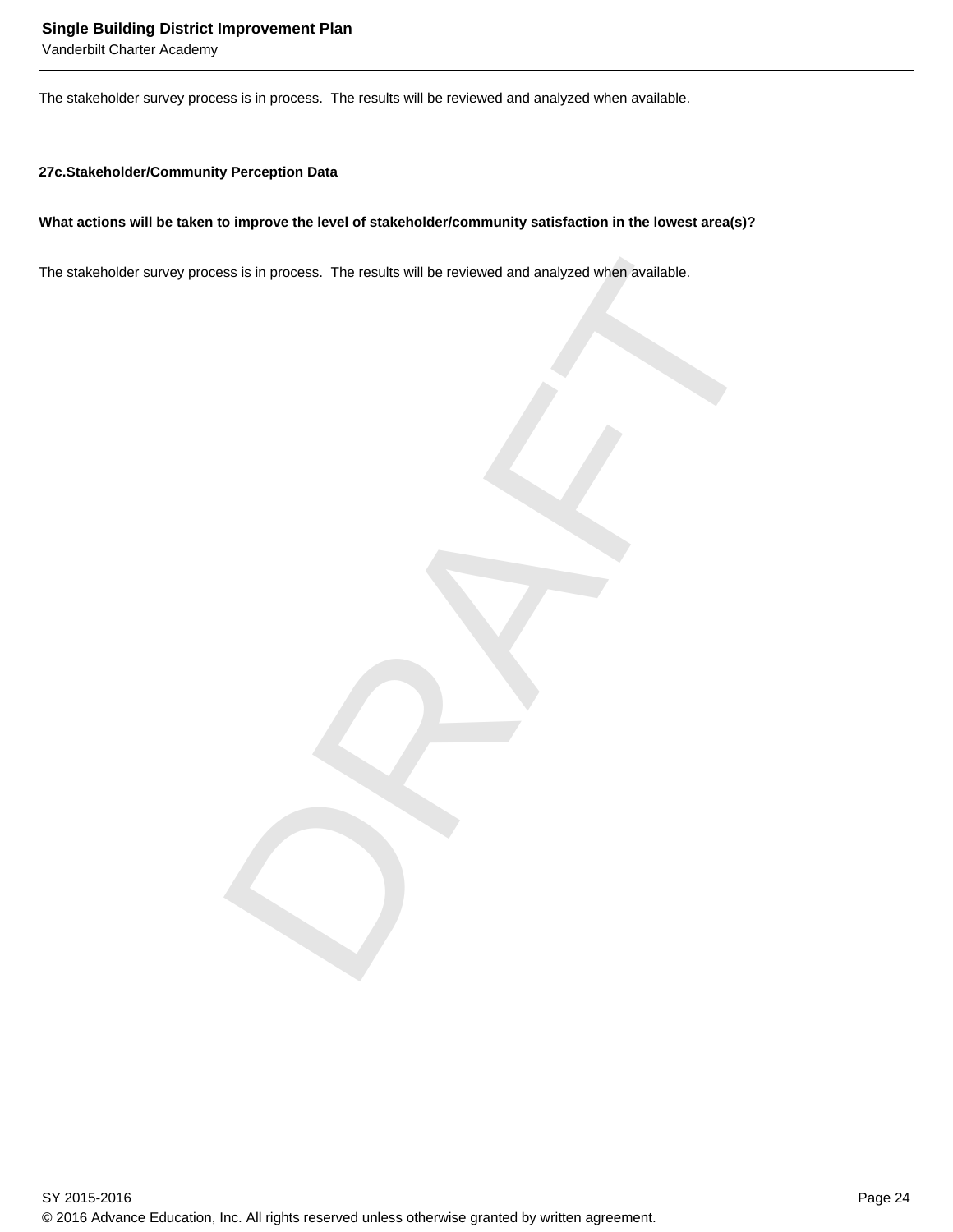#### **Summary**

#### **28a. Summary**

**Briefly summarize the strengths and challenges identified in the four kinds of data-demographic, process, achievement/outcomes and perception.**

ngths and challenges identified in the four kinds of data-demographic, process, achievement<br>students has declined from 464 in 2013-14 to 455 in 2015-16. however the percentage of students<br>is remained relatively constant at The total number of enrolled students has declined from 464 in 2013-14 to 455 in 2015-16, however the percentage of students receiving Free and Reduced Lunch has remained relatively constant at 30% of the student population. There also has been a significant increase in the percentage of IEP students from 4% in 2013-14 to 13% in 2015-16. Male students are involved in significantly more disciplinary incidents than female students are. Male students were involved in 80% of the total number of disciplinary incidents in 2014-15.

Standard 9: Communication is the most significant strength according to the Ed Yes! data, with both indicators being sustained. Standard 3: Assessment, Indicator J: Student Involvement in the Assessment Process and Indicator T: Collective Responsibility of Standard 7: Professional Learning Culture are both considered to be challenges. These indicators are listed as Beginning implementation.

The overall math proficiency has declined from 49% in 2012-13 to 46% in 2014-15 according to state testing data. Although student Science proficiency has declined according to last year's data, the overall science proficiency has improved when compared to the data from 2012-13 with an increase from 9% in 2012-13 to 13% in 2014-15. Additionally, Social Studies proficiency has improved in 2014-15 however the overall Social Studies proficiency has declined from 22% in 2012-13 to 18% in 2014-15.

The area with the highest overall level of satisfaction was "Likelihood to Enroll Next Year" with a 65% parent satisfaction rate. The area with the lowest overall level of satisfaction was "Discipline is Effective" with a 45% parent satisfaction rate. The area with the highest overall level of satisfaction is Manager has "Notified of Progress" with a 68% teacher satisfaction rate. The area with the lowest overall level of satisfaction is "Morale in School is High" with a 28% teacher satisfaction rate.

#### **28b. Summary**

#### **How might the challenges identified in the demographic, process and perception data impact student achievement?**

The increase in IEP students has greatly impacted our Special Education team because they needed to provide services for more than three times the number of students than they had in the previous year. Because there are so many more students that the Special Education team has the capacity to effectively serve, student achievement will be impacted. Students who are involved in disciplinary incidents, especially male students, are spending a significant amount of time outside of the classroom because of disciplinary repercussions and are therefore missing valuable instructional time that is difficult to make up.

The school identified that its student involvement in the assessment process is only beginning implementation. If students are not involved in the assessment process, it is not known if they fully understand the criteria and expectations for demonstrating their learning, which would subsequently impact student achievement.

#### SY 2015-2016 Page 25

© 2016 Advance Education, Inc. All rights reserved unless otherwise granted by written agreement.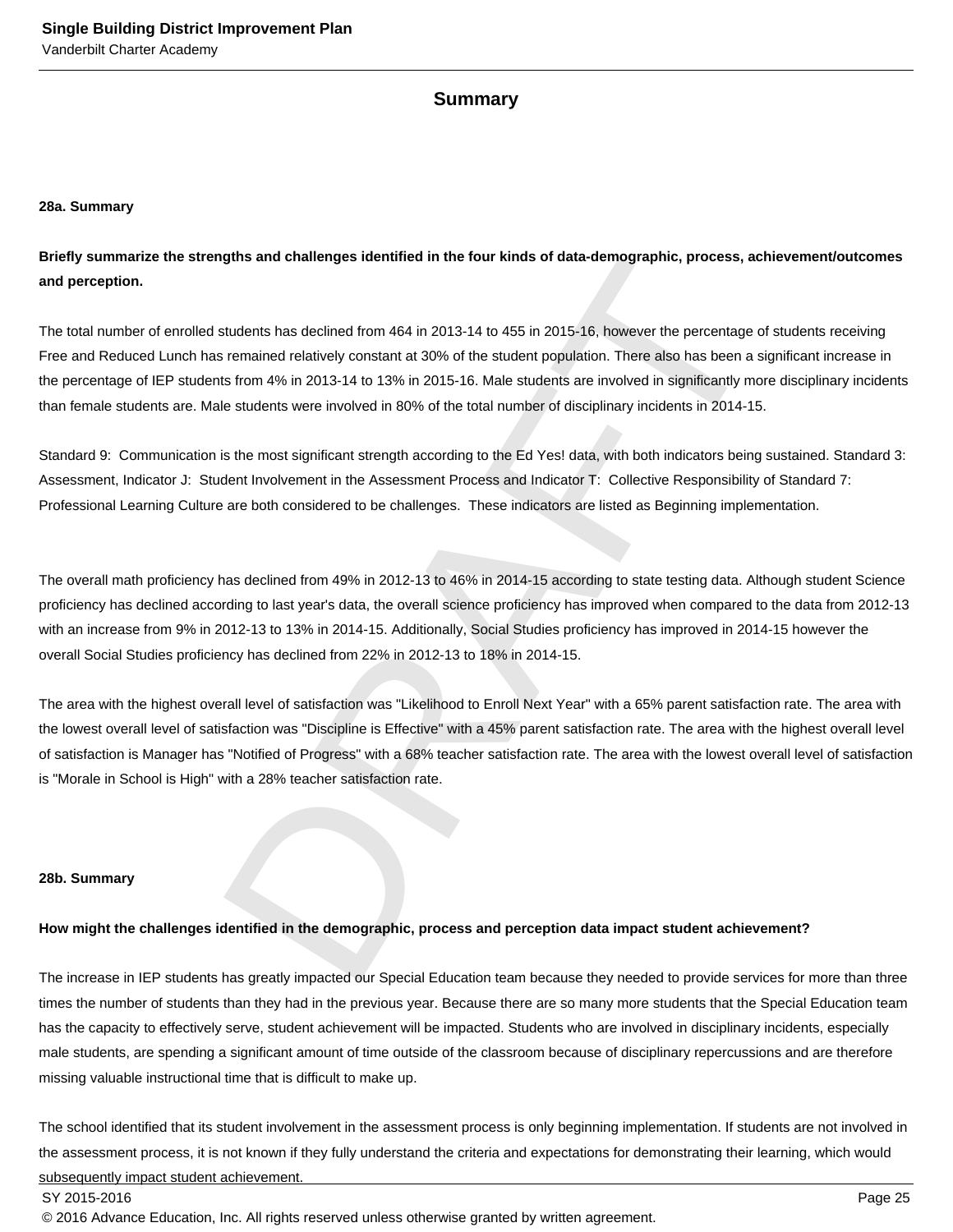Vanderbilt Charter Academy

Student achievement is being impacted when state test scores show that the scores for core areas such as Math and Social Studies in particular are declining, and the majority of students are not proficient according to state minimum standards. Vanderbilt will work to better implement intervention tools in order to supplement and strengthen students' understanding of curriculum.

If parents and staff are not highlight satisfied with the school, they are less likely to go above and beyond to provide additional support and encouragement necessary to have a positive impact student achievement.

#### **28c. Summary**

be addressed in the School Improvement Plan's Goals, Measurable Objectives, Strategies and the Reformation of the School Improvement Plan's Goals, Measurable Objectives, Strategies and the Reformation of the School and the **How will these challenges be addressed in the School Improvement Plan's Goals, Measurable Objectives, Strategies and Activities for the upcoming year? For Priority Schools, which of these high need areas will inform the Big Ideas and the Reform/Redesign Plan?**

The School will prioritize its schoolwide goals to address these identified challenges.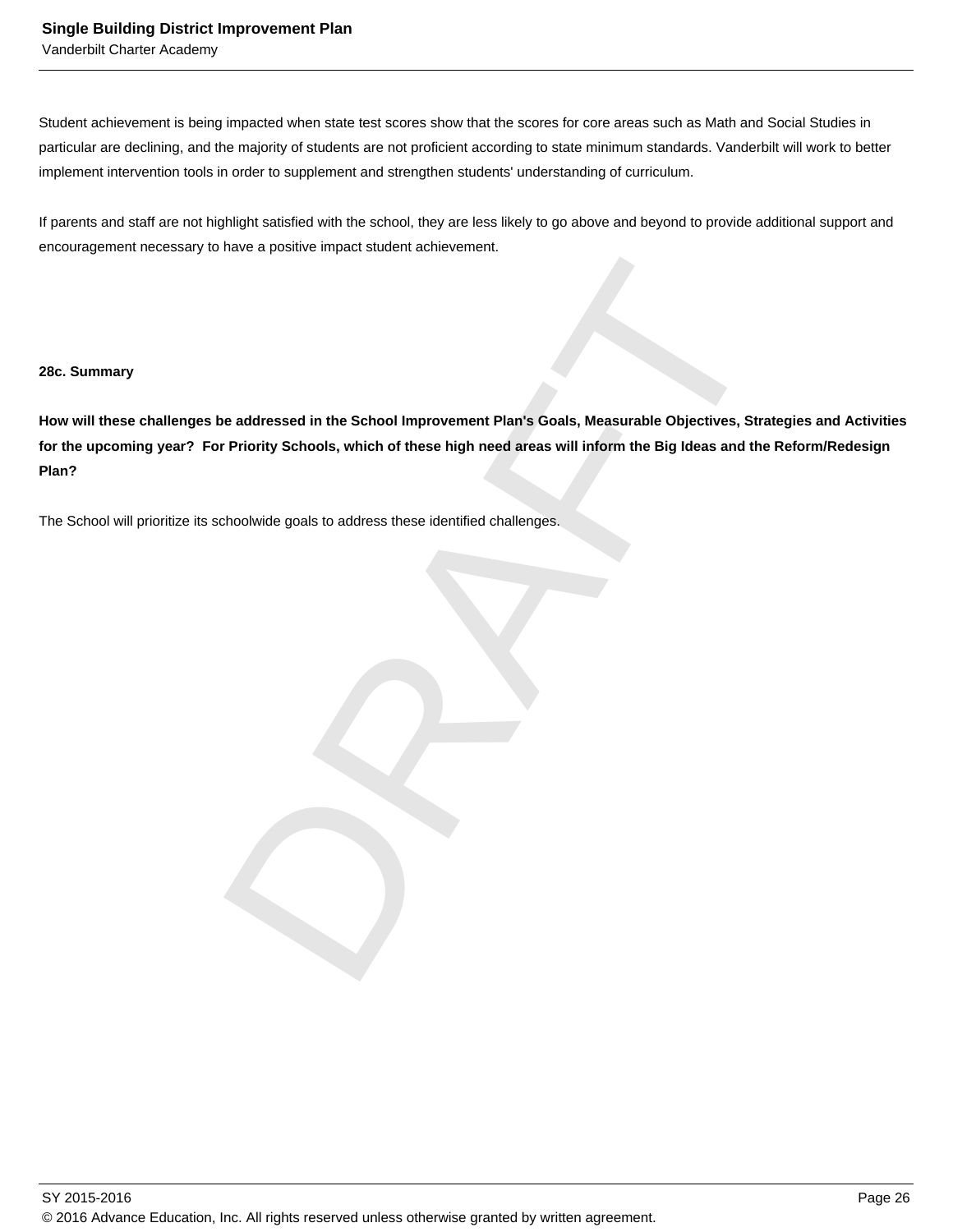# ilding District Additional Requirem<br>Diagnostic<br>Andrew Chapter of Section 1<br>Andrew Chapter of Section 1<br>Andrew Chapter of Section 1<br>Andrew Chapter of Section 1<br>Andrew Chapter of Section 1<br>Andrew Chapter of Section 1<br>Andrew **Single Building District Additional Requirements Diagnostic**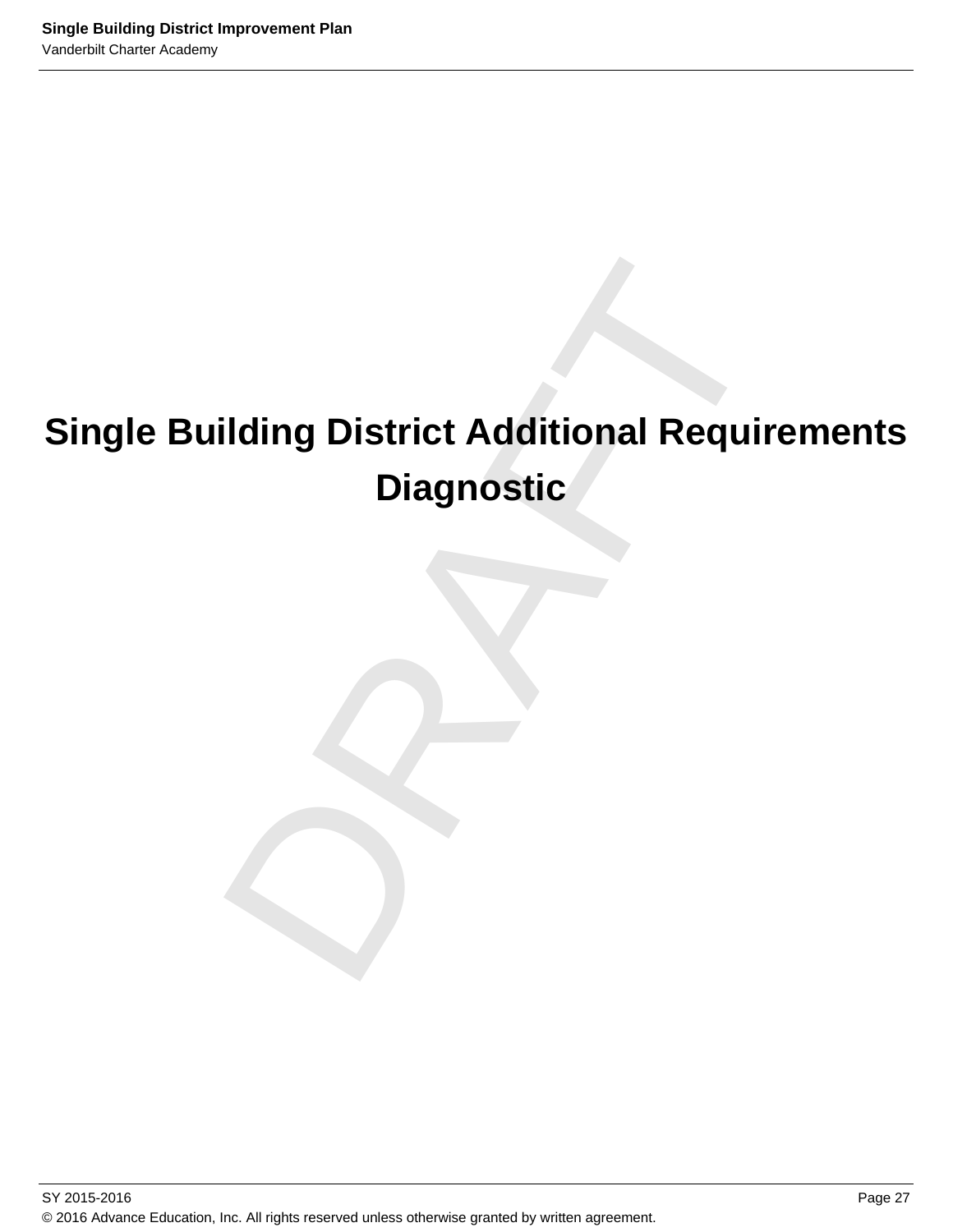# **Introduction**

This diagnostic tool contains certification requirements for single building districts. All single building districts must complete this diagnostic.

DRAFT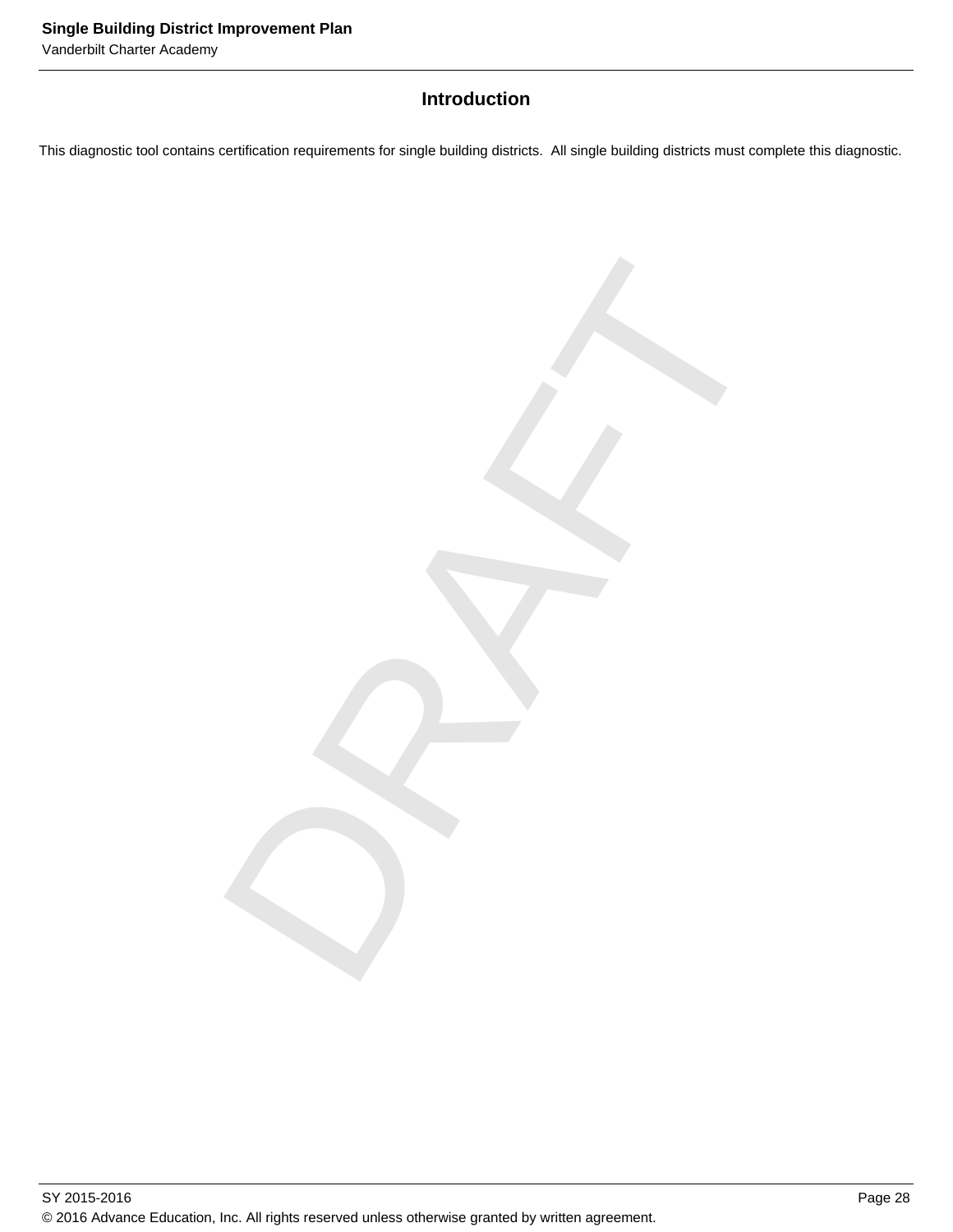# **Single Building District Additional Requirements Diagnostic**

| ∣Label | <b>Assurance</b>                                             | <b>Response</b> | Comment | Attachment |
|--------|--------------------------------------------------------------|-----------------|---------|------------|
|        | Literacy and math are tested annually in grades   Yes<br>ט-י |                 |         |            |

| Label | Assurance                                                                                                                                                                         | <b>Response</b> | <b>Comment</b>                                                                                                                                                            | Attachment |
|-------|-----------------------------------------------------------------------------------------------------------------------------------------------------------------------------------|-----------------|---------------------------------------------------------------------------------------------------------------------------------------------------------------------------|------------|
| 12.   | IOur school published a fully compliant annual<br>report. (The Annual Education Report (AER)<br>satisfies this.) If yes, please provide a link to the<br>report in the box below. | <b>Yes</b>      | https://www.nhaschools.com/sch<br>lools/vanderbilt/Lists/School%20O<br>lperations%20Documents/Vander<br>lbilt%20Annual%20Education%20<br>Report%202015-<br>16%20FINAL.pdf |            |

| ∣Label | Assurance                                                                                     | <b>Response</b> | <b>Comment</b> | l Attachment |
|--------|-----------------------------------------------------------------------------------------------|-----------------|----------------|--------------|
| . ت    | Our school has the 8th grade parent approved<br>Educational Development Plans (EDPs) on file. | <b>IYes</b>     |                |              |

| ∣Label | <b>Assurance</b>                                                                                   | <b>Response</b> | <b>Comment</b> | ∣Attachment |
|--------|----------------------------------------------------------------------------------------------------|-----------------|----------------|-------------|
| '4.    | Our school reviews and annually updates the<br>IEDPs to ensure academic course work<br>lalignment. | Yes             |                |             |

| 1-5.                                                                                                                                                                             |                                                                  |                                                                                                                                                                        |                   |
|----------------------------------------------------------------------------------------------------------------------------------------------------------------------------------|------------------------------------------------------------------|------------------------------------------------------------------------------------------------------------------------------------------------------------------------|-------------------|
|                                                                                                                                                                                  |                                                                  |                                                                                                                                                                        |                   |
|                                                                                                                                                                                  |                                                                  |                                                                                                                                                                        |                   |
| Assurance                                                                                                                                                                        |                                                                  | Comment                                                                                                                                                                | Attachment        |
| Our school published a fully compliant annual<br>report. (The Annual Education Report (AER)<br>satisfies this.) If yes, please provide a link to the<br>report in the box below. | Yes                                                              | https://www.nhaschools.com/sch<br>ools/vanderbilt/Lists/School%20O<br>perations%20Documents/Vander<br>bilt%20Annual%20Education%20<br>Report%202015-<br>16%20FINAL.pdf |                   |
|                                                                                                                                                                                  |                                                                  |                                                                                                                                                                        | Attachment        |
|                                                                                                                                                                                  |                                                                  |                                                                                                                                                                        |                   |
| Educational Development Plans (EDPs) on file.                                                                                                                                    |                                                                  |                                                                                                                                                                        |                   |
|                                                                                                                                                                                  |                                                                  |                                                                                                                                                                        |                   |
|                                                                                                                                                                                  |                                                                  |                                                                                                                                                                        |                   |
| <b>Assurance</b>                                                                                                                                                                 |                                                                  | Comment                                                                                                                                                                | Attachment        |
| Our school reviews and annually updates the<br>EDPs to ensure academic course work<br>alignment.                                                                                 | <b>Yes</b>                                                       |                                                                                                                                                                        |                   |
|                                                                                                                                                                                  |                                                                  |                                                                                                                                                                        |                   |
| <b>Assurance</b>                                                                                                                                                                 | Response                                                         | <b>Comment</b>                                                                                                                                                         | <b>Attachment</b> |
|                                                                                                                                                                                  | <b>Assurance</b><br>Our school has the 8th grade parent approved | <b>Response</b><br><b>Response</b><br>Yes<br><b>Response</b>                                                                                                           | <b>Comment</b>    |

| Label | Assurance                                                                                                                                                                                                                                           | <b>Response</b> | <b>Comment</b>                                                                                                                              | <b>Attachment</b> |
|-------|-----------------------------------------------------------------------------------------------------------------------------------------------------------------------------------------------------------------------------------------------------|-----------------|---------------------------------------------------------------------------------------------------------------------------------------------|-------------------|
| 6.    | The institution has designated an employee to<br>coordinate efforts to comply with and carry out<br>non-discrimination responsibilities. If yes, list<br>the name, position, address and telephone<br>Inumber of the employee in the comment field. | 'Yes            | Member of Employee Relations,<br>Attn: Employee Relations, 3850<br>Broadmoor Avenue, Suite 201,<br>Grand Rapids, MI 49512, 616-<br>222-1700 |                   |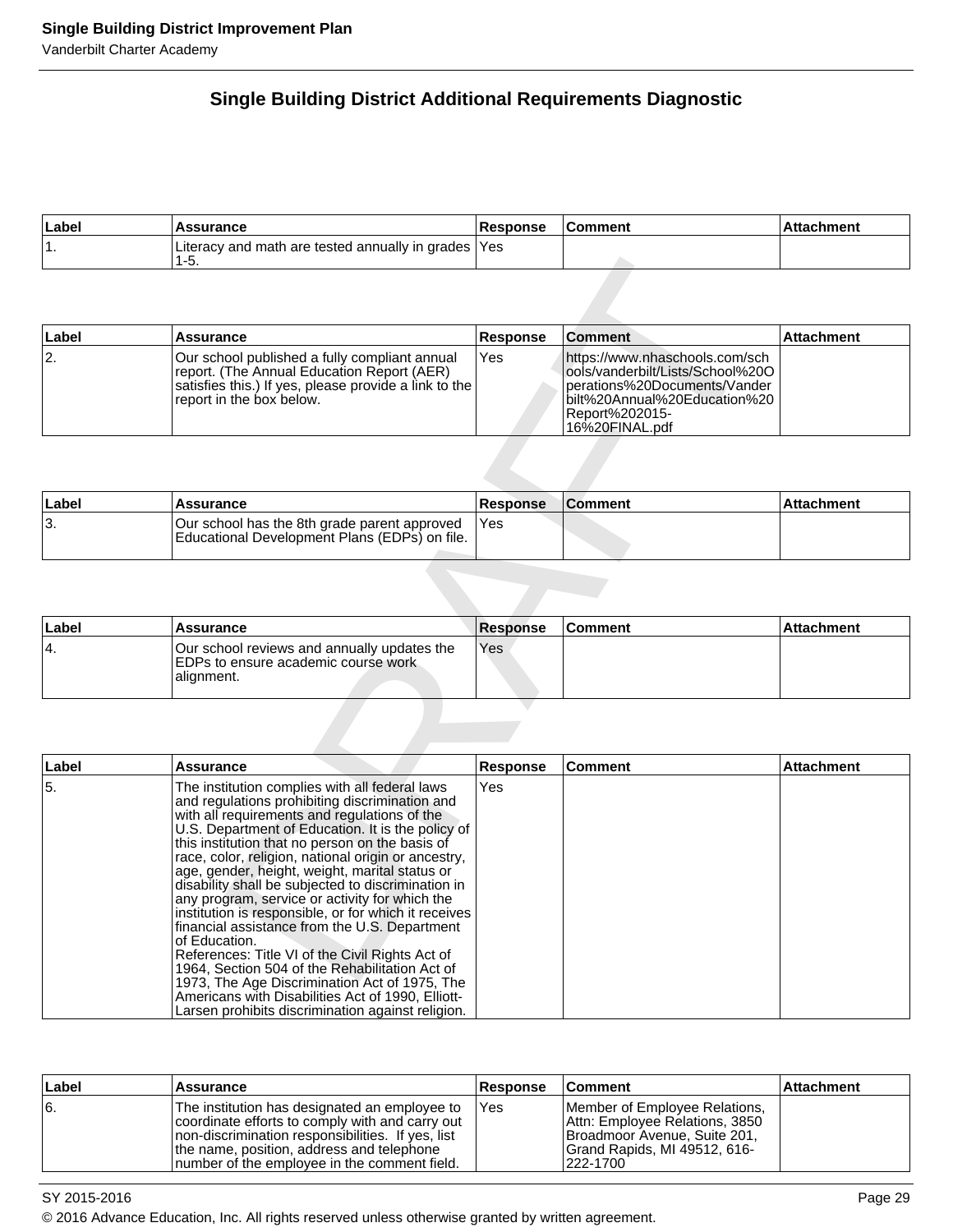# **Single Building District Improvement Plan**

Vanderbilt Charter Academy

| ∣Label | Assurance                                                                                                                                                                                                                            | <b>Response</b> | <b>Comment</b>                                                  | <b>Attachment</b>                                    |
|--------|--------------------------------------------------------------------------------------------------------------------------------------------------------------------------------------------------------------------------------------|-----------------|-----------------------------------------------------------------|------------------------------------------------------|
|        | <b>The institution has a School-Parent Involvement Yes</b><br>Plan (that addresses Section 1118 activities)<br>that is aligned to the District's Board Policy. If<br>yes, please attach the School-Parent<br>Involvement Plan below. |                 | IAttached Vanderbilt 2016-17<br><b>IParent Involvement Plan</b> | Vanderbilt - 2016-<br>117 Parent<br>Hnvolvement Plan |

| ∣Label | <b>Assurance</b>                                                                                               | <b>Response</b> | <b>Comment</b>     | ⊺Attachment    |
|--------|----------------------------------------------------------------------------------------------------------------|-----------------|--------------------|----------------|
| 18.    | The institution has a School-Parent Compact. If  Yes<br>ves, please attach the School-Parent Compact<br>below. |                 | l Compact Attached | l Vblt Compact |

| ⊺Labe⊦ | Assurance                                                                             | Response | <b>Comment</b> | ∖hment |
|--------|---------------------------------------------------------------------------------------|----------|----------------|--------|
| 19.    | The School has additional information<br>Inecessary to support your improvement plan. | Yes      |                |        |

| Labe  | <b>Assurance</b>                                         | <b>Response</b> | <b>Comment</b> | <b>Attachment</b> |
|-------|----------------------------------------------------------|-----------------|----------------|-------------------|
| ່ 10. | Team reviews the<br>The School Improvement<br>CIMS data. | Yes             |                |                   |

| Label               | Assurance                                               | Response         | ∖Comment | <b>Attachment</b> |
|---------------------|---------------------------------------------------------|------------------|----------|-------------------|
| $\overline{A}$<br>. | CIMS data is used to prepare our Improvement "<br>Plan. | <sup>1</sup> Yes |          |                   |

| Label        | <b>Assurance</b>                                                                                                                                                                                                     | Response        | <b>Comment</b>          | <b>Attachment</b>   |
|--------------|----------------------------------------------------------------------------------------------------------------------------------------------------------------------------------------------------------------------|-----------------|-------------------------|---------------------|
| 8.           | The institution has a School-Parent Compact. If<br>yes, please attach the School-Parent Compact<br>below.                                                                                                            | Yes             | <b>Compact Attached</b> | <b>Vblt Compact</b> |
|              |                                                                                                                                                                                                                      |                 |                         |                     |
| Label        | <b>Assurance</b>                                                                                                                                                                                                     | <b>Response</b> | <b>Comment</b>          | <b>Attachment</b>   |
| 9.           | The School has additional information<br>necessary to support your improvement plan.                                                                                                                                 | Yes             |                         |                     |
|              |                                                                                                                                                                                                                      |                 |                         |                     |
| Label        | <b>Assurance</b>                                                                                                                                                                                                     | Response        | <b>Comment</b>          | <b>Attachment</b>   |
| 10.          | The School Improvement Team reviews the<br>CIMS data.                                                                                                                                                                | Yes             |                         |                     |
|              |                                                                                                                                                                                                                      |                 |                         |                     |
|              |                                                                                                                                                                                                                      |                 |                         |                     |
|              | <b>Assurance</b>                                                                                                                                                                                                     | <b>Response</b> | <b>Comment</b>          | <b>Attachment</b>   |
| Label<br>11. | CIMS data is used to prepare our Improvement<br>Plan.                                                                                                                                                                | Yes             |                         |                     |
|              | <b>Assurance</b>                                                                                                                                                                                                     | <b>Response</b> | <b>Comment</b>          | <b>Attachment</b>   |
| Label<br>12. | The District Technology Protection Measure<br>blocks or filters adult and student internet<br>access to inappropriate materials (visual<br>depictions that are obscene, child pornography,<br>or harmful to minors). | Yes             |                         |                     |
|              |                                                                                                                                                                                                                      |                 |                         |                     |
| Label        | <b>Assurance</b>                                                                                                                                                                                                     | Response        | <b>Comment</b>          | <b>Attachment</b>   |

| Label | <b>Assurance</b>                                                                | <b>Response</b> | <b>Comment</b> | Attachment |
|-------|---------------------------------------------------------------------------------|-----------------|----------------|------------|
| '13.  | The district has a process to monitor adult and<br>student use of the internet. | 'Yes            |                |            |

| ∣Label | Assurance                                               | <b>Response</b> | ⊺Comment | ∣Attachment |
|--------|---------------------------------------------------------|-----------------|----------|-------------|
| '14.   | The district has an Internet Safety Policy in<br>place. | Yes             |          |             |

| ∣Label | Assurance                                                                                                                    | <b>Response</b> | l Comment | ∣Attachment∶ |
|--------|------------------------------------------------------------------------------------------------------------------------------|-----------------|-----------|--------------|
| '15.   | The Internet Safety Policy meets the<br>requirements as outlined in the state<br>'Technology Planning and CIPA requirements. | Yes             |           |              |

SY 2015-2016 **Page 30** 

© 2016 Advance Education, Inc. All rights reserved unless otherwise granted by written agreement.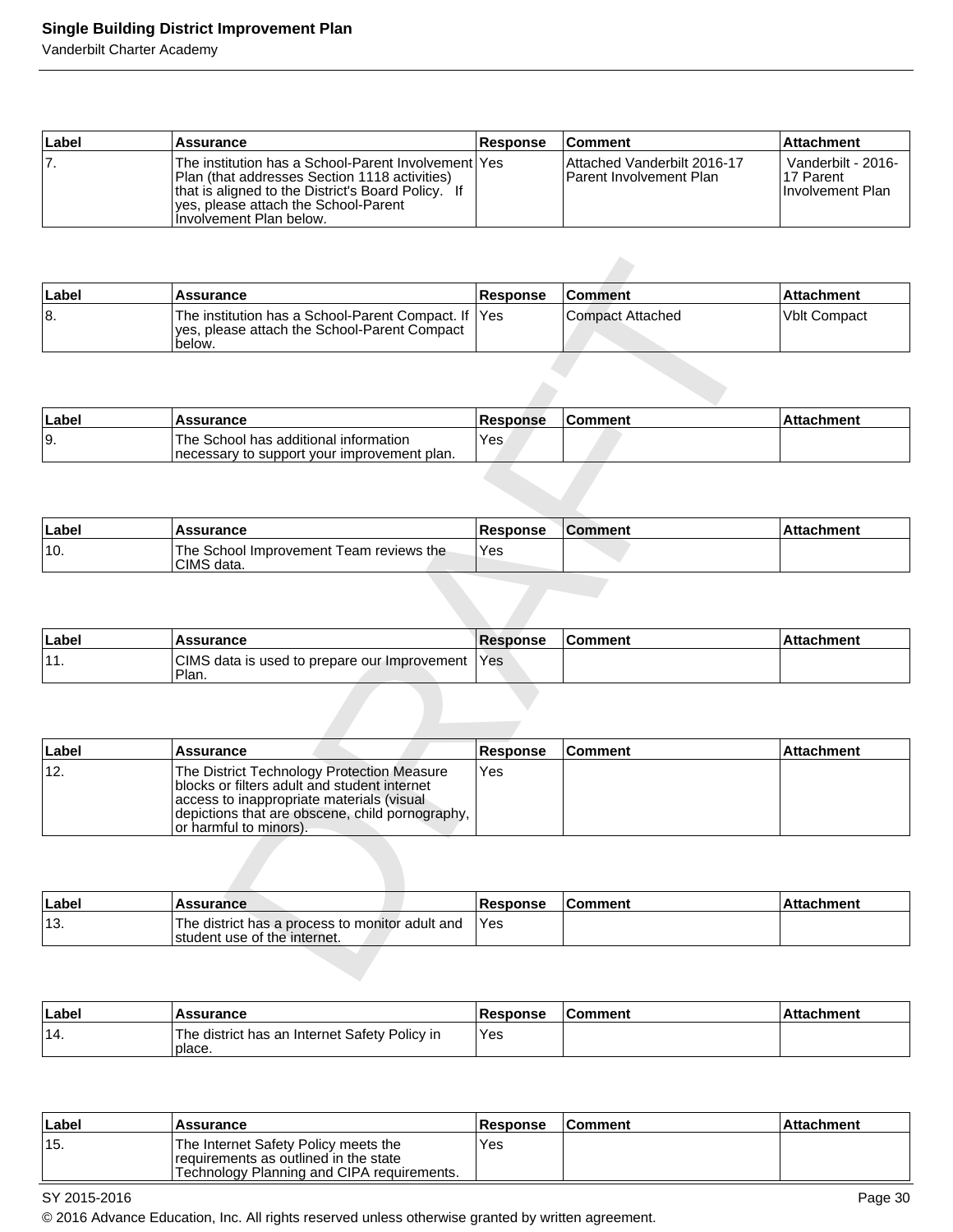# **Single Building District Improvement Plan**

Vanderbilt Charter Academy

| Label | <b>Assurance</b>                                                                                        | <b>Response</b> | <b>Comment</b> | Attachment |
|-------|---------------------------------------------------------------------------------------------------------|-----------------|----------------|------------|
| 16.   | The district has a process to provide public<br>notice and hearings about the Internet Safety<br>Policy | Yes             |                |            |

| ∣Label | Assurance                                                                                                                                                                             | <b>Response</b> | <b>Comment</b> | ∣Attachment |
|--------|---------------------------------------------------------------------------------------------------------------------------------------------------------------------------------------|-----------------|----------------|-------------|
| '17.   | The district uses school-wide assessments to<br>Idetermine the telecommunication services and<br>hardware support that are needed to support<br>teaching and learning in all schools. | Yes             |                |             |

| 17.   | <b>Assurance</b>                                                                                                                                                                                                                                                                                                                                                                                                            | <b>Response</b> | <b>Comment</b>                                 | <b>Attachment</b> |
|-------|-----------------------------------------------------------------------------------------------------------------------------------------------------------------------------------------------------------------------------------------------------------------------------------------------------------------------------------------------------------------------------------------------------------------------------|-----------------|------------------------------------------------|-------------------|
|       | The district uses school-wide assessments to<br>determine the telecommunication services and<br>hardware support that are needed to support<br>teaching and learning in all schools.                                                                                                                                                                                                                                        | Yes             |                                                |                   |
|       |                                                                                                                                                                                                                                                                                                                                                                                                                             |                 |                                                |                   |
| Label | <b>Assurance</b>                                                                                                                                                                                                                                                                                                                                                                                                            | <b>Response</b> | <b>Comment</b>                                 | <b>Attachment</b> |
| 18.   | The district uses the school-wide assessment<br>data to identify the needs of the schools in the<br>following areas: infrastructure (wiring, internet<br>connections T1, etc.) in all classrooms, in all<br>labs, in all media centers, in the main office, in<br>counseling offices, in support staff offices;<br>hardware; software; professional development.<br>If "yes", specify the needs in the comments<br>section. | Yes.            | See state-approved technology<br>plan on file. |                   |
|       |                                                                                                                                                                                                                                                                                                                                                                                                                             |                 |                                                |                   |
| Label | Assurance                                                                                                                                                                                                                                                                                                                                                                                                                   | <b>Response</b> | <b>Comment</b>                                 | <b>Attachment</b> |
| 19.   | The district has identified specific actions that<br>promote curriculum and teaching strategies to<br>effectively integrate technology. If "yes", specify<br>the actions in the comments section.                                                                                                                                                                                                                           | Yes             | See state-approved technology<br>plan on file. |                   |
|       |                                                                                                                                                                                                                                                                                                                                                                                                                             |                 |                                                |                   |
| Label | Assurance                                                                                                                                                                                                                                                                                                                                                                                                                   | <b>Response</b> | <b>Comment</b>                                 | <b>Attachment</b> |
| 20.   | The district adjusts its curriculum to include<br>technology literacy for all students.                                                                                                                                                                                                                                                                                                                                     | Yes             |                                                |                   |
|       |                                                                                                                                                                                                                                                                                                                                                                                                                             |                 |                                                |                   |
|       | <b>Assurance</b>                                                                                                                                                                                                                                                                                                                                                                                                            | <b>Response</b> | <b>Comment</b>                                 | <b>Attachment</b> |
| Label |                                                                                                                                                                                                                                                                                                                                                                                                                             |                 | See state-approved technology                  |                   |

| ∣Label | <b>Assurance</b>                                                                                                                                                                                  | Response | <b>Comment</b>                                  | <b>Attachment</b> |
|--------|---------------------------------------------------------------------------------------------------------------------------------------------------------------------------------------------------|----------|-------------------------------------------------|-------------------|
| ±19.   | The district has identified specific actions that<br>promote curriculum and teaching strategies to<br>effectively integrate technology. If "yes", specify<br>the actions in the comments section. | l Yes    | See state-approved technology<br>Iplan on file. |                   |

| ∣Label | Assurance                                                                               | <b>Response</b> | <b>∣Comment</b> | l Attachment |
|--------|-----------------------------------------------------------------------------------------|-----------------|-----------------|--------------|
| 20.    | The district adjusts its curriculum to include<br>technology literacy for all students. | 'Yes            |                 |              |

|     | Label | <b>Assurance</b>                                                                                                                                | <b>Response</b> | <b>Comment</b>                                  | ⊺Attachment |
|-----|-------|-------------------------------------------------------------------------------------------------------------------------------------------------|-----------------|-------------------------------------------------|-------------|
| 21. |       | The district adjusts its instructional program to<br>promote technology literacy. If "yes", specify the<br>adiustments in the comments section. | 'Yes            | See state-approved technology<br>Iplan on file. |             |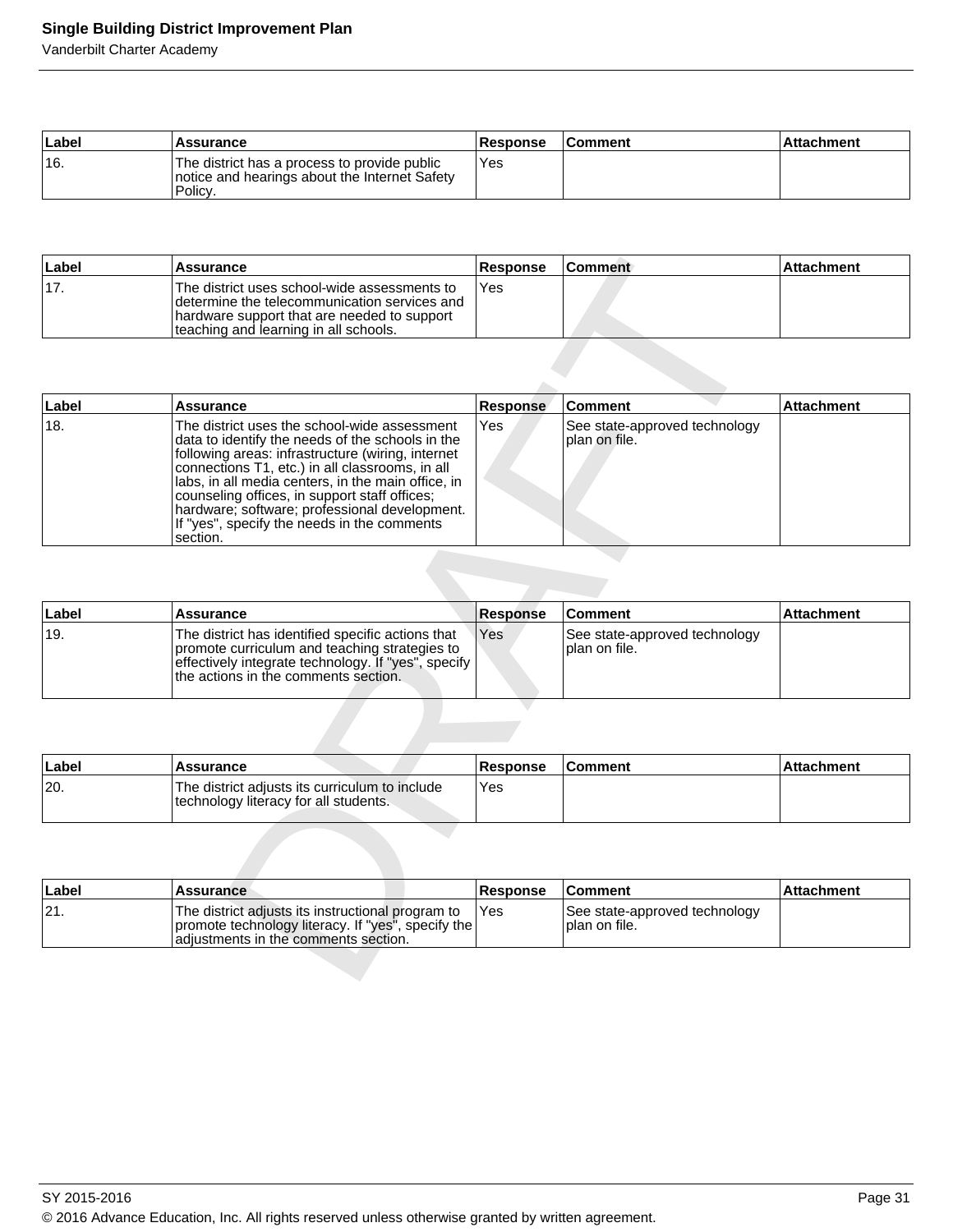# **Single Building District Improvement Plan**

Vanderbilt Charter Academy

| Label | <b>Assurance</b>                                                                                                                                                                                                                                                                                                                                                                                                                                                                                                                                                                                     | <b>Response</b> | Comment | <b>Attachment</b> |
|-------|------------------------------------------------------------------------------------------------------------------------------------------------------------------------------------------------------------------------------------------------------------------------------------------------------------------------------------------------------------------------------------------------------------------------------------------------------------------------------------------------------------------------------------------------------------------------------------------------------|-----------------|---------|-------------------|
| 22.   | The institution complies with all federal laws<br>and regulations prohibiting discrimination and<br>with all requirements and regulations of the<br>U.S. Department of Education. It is the policy of<br>this institution that no person on the basis of<br>race, color, religion, national origin or ancestry,<br>age, gender, height, weight, marital status or<br>disability shall be subjected to discrimination in<br>any program, service or activity for which the<br>institution is responsible, or for which it receives<br>financial assistance from the U.S. Department<br>lof Education. | lYes            |         |                   |

|              | rinancial assistance from the U.S. Department<br>of Education.                                                                                                                                                                                     |                        |                                                                                                                                             |                   |
|--------------|----------------------------------------------------------------------------------------------------------------------------------------------------------------------------------------------------------------------------------------------------|------------------------|---------------------------------------------------------------------------------------------------------------------------------------------|-------------------|
|              |                                                                                                                                                                                                                                                    |                        |                                                                                                                                             |                   |
| Label        | <b>Assurance</b>                                                                                                                                                                                                                                   | Response               | <b>Comment</b>                                                                                                                              | <b>Attachment</b> |
| 23.          | The institution has designated an employee to<br>coordinate efforts to comply with and carry out<br>non-discrimination responsibilities. If yes, list<br>the name, position, address and telephone<br>number of the employee in the comment field. | Yes                    | Member of Employee Relations,<br>Attn: Employee Relations, 3850<br>Broadmoor Avenue, Suite 201,<br>Grand Rapids, MI 49512, 616-<br>222-1700 |                   |
|              |                                                                                                                                                                                                                                                    |                        |                                                                                                                                             |                   |
| Label        | <b>Assurance</b>                                                                                                                                                                                                                                   | <b>Response</b>        | <b>Comment</b>                                                                                                                              | <b>Attachment</b> |
| 24.          | The District has a District Board Policy that is<br>related to Parent Involvement.                                                                                                                                                                 | Yes                    |                                                                                                                                             |                   |
| Label<br>25. | <b>Assurance</b><br>The District has additional information<br>necessary to support your improvement plan.                                                                                                                                         | <b>Response</b><br>Yes | <b>Comment</b>                                                                                                                              | <b>Attachment</b> |
|              |                                                                                                                                                                                                                                                    |                        |                                                                                                                                             |                   |
|              |                                                                                                                                                                                                                                                    |                        |                                                                                                                                             |                   |

| Label | Assurance                                                                          | <b>Response</b> | <b>Comment</b> | ⊺Attachment |
|-------|------------------------------------------------------------------------------------|-----------------|----------------|-------------|
| 24.   | The District has a District Board Policy that is<br>related to Parent Involvement. | 'Yes            |                |             |

| ∣Labe | Assurance                                                                                | <b>Response</b> | <b>Comment</b> | <b>Attachment</b> |
|-------|------------------------------------------------------------------------------------------|-----------------|----------------|-------------------|
| 25.   | 'The District has additional information<br>Inecessary to support your improvement plan. | 'Yes            |                |                   |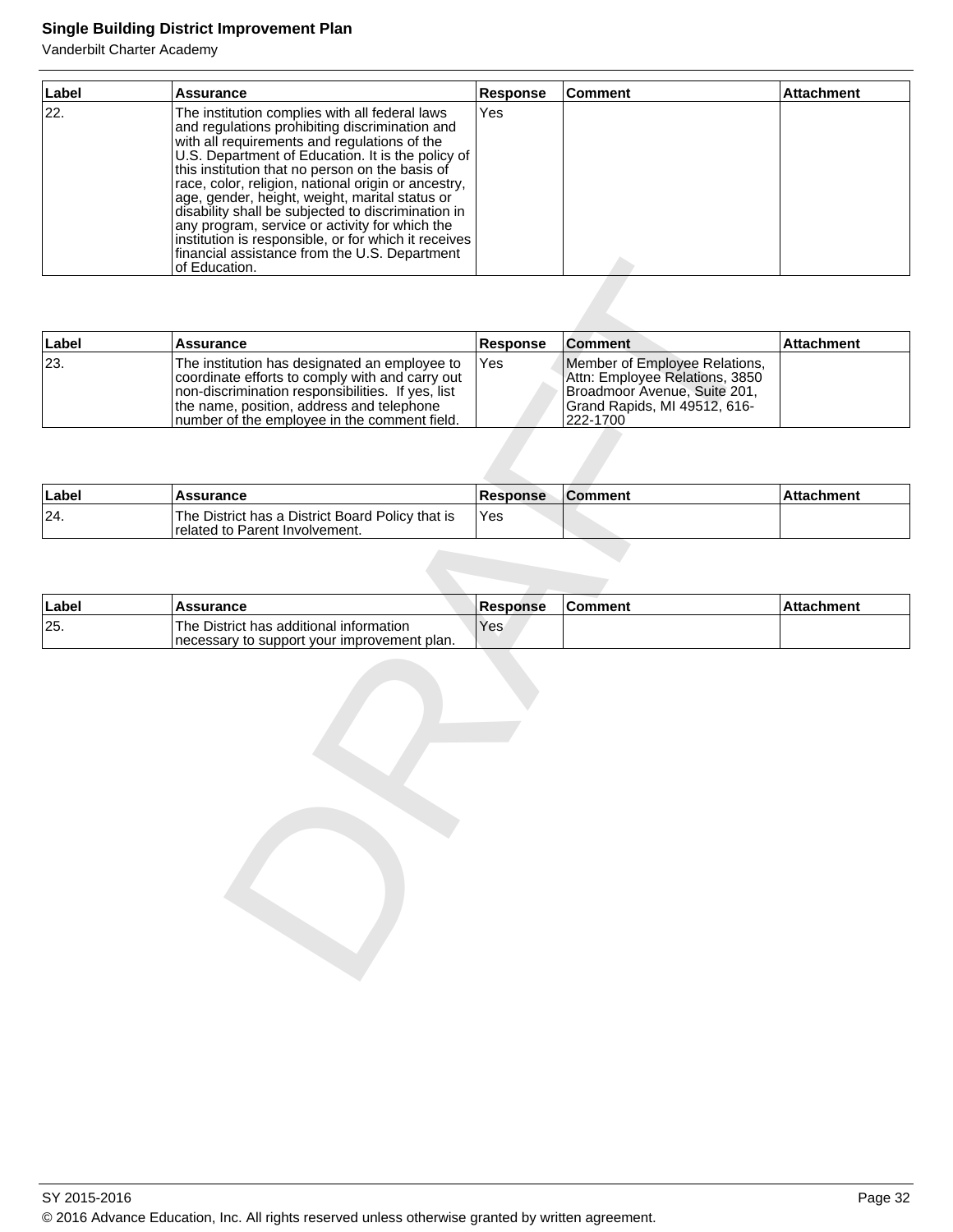# Title I Schoolwide Diagnostic<br>
Dragonaldich<br>
Dragonaldich<br>
Dragonaldich<br>
Dragonaldich<br>
Dragonaldich<br>
Dragonaldich<br>
Dragonaldich<br>
Dragonaldich<br>
Dragonaldich<br>
Dragonaldich<br>
Dragonaldich<br>
Dragonaldich<br>
Dragonaldich<br>
Dragonald **Title I Schoolwide Diagnostic**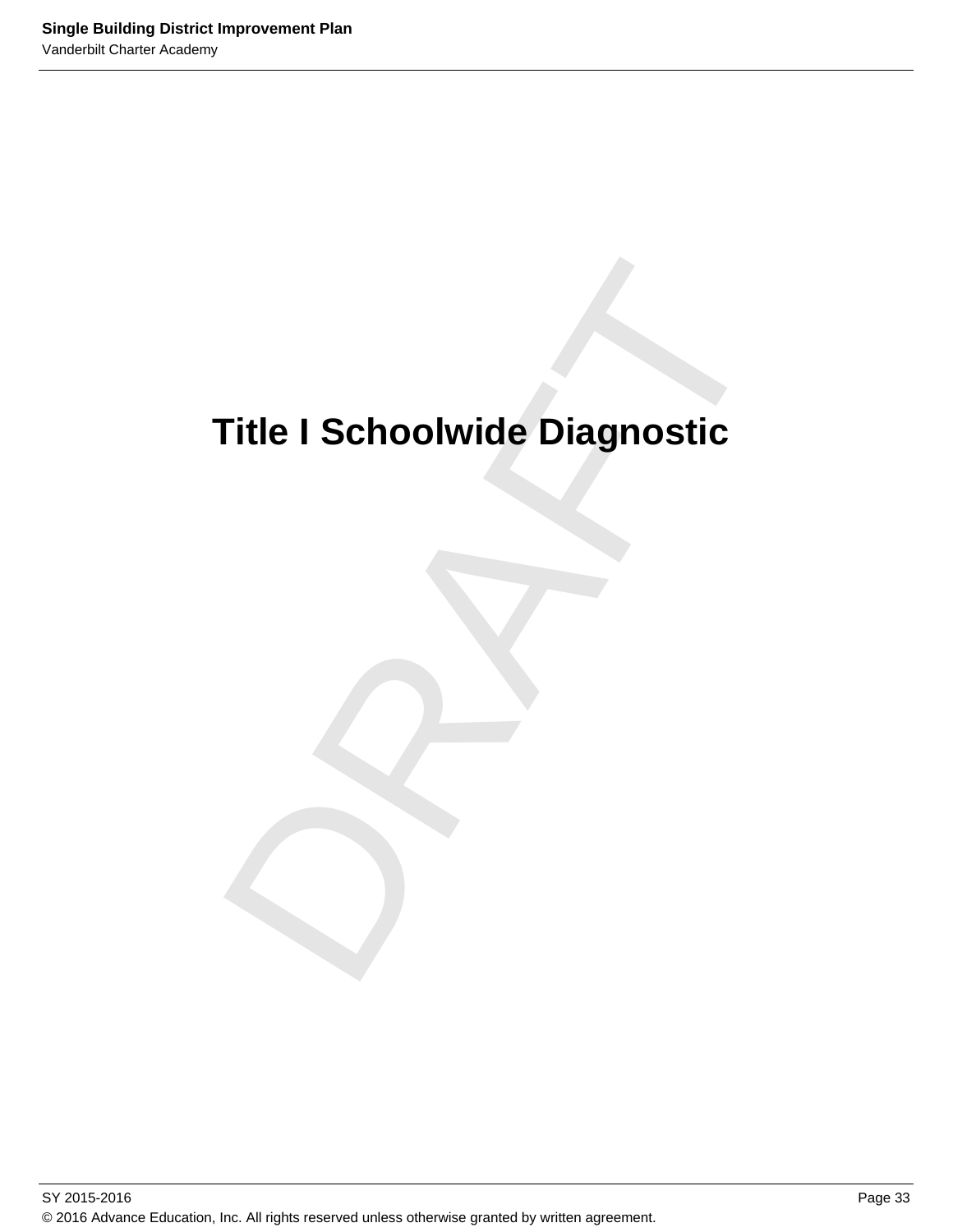# **Introduction**

and workers. Each was not completed by the control of the control of the control of the control of the control of the control of the control of the control of the control of the control of the control of the control of the This diagnostic tool is aligned to requirements for Title I Schoolwide schools. As described in sections 1111(b)(1), 1114 (b)(1)(A) and 1309(2) of the Elementary and Secondary Education Act (ESEA), the Comprehensive Needs Assessment (CNA) requirement is met by completing a School Data Analysis (SDA) and School Process Profile (SPP). The Comprehensive Needs Assessment must be completed prior to creating a new plan or annually updating an existing school improvement plan. Use the results of the Comprehensive Needs Assessment to develop Goals/Objectives/Strategies and Activities. Ensure that the Comprehensive Needs Assessment addresses all four types of data: student achievement data, school programs/process data, perceptions data (must include teachers and parents; student data is encouraged), and demographic data. The Comprehensive Needs Assessment must also take into account the needs of migratory children as defined in Title I, Part C, Section 1309(2).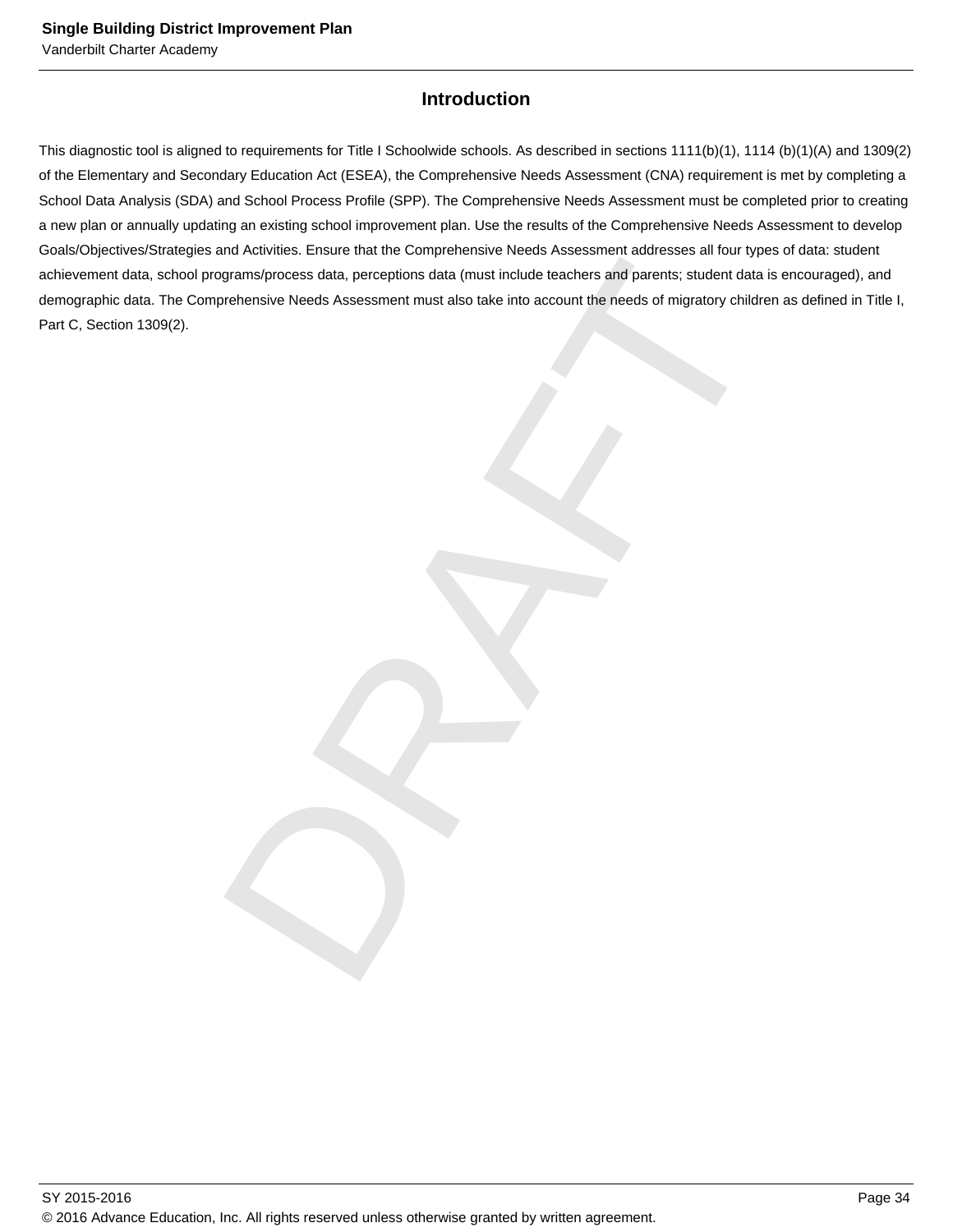# **Component 1: Comprehensive Needs Assessment**

#### **1. How was the comprehensive needs assessment process conducted?**

- A formal comprehensive needs assessment is completed by the School Improvement Committee at least annually. It includes a review of a variety of data from the following categories:

1. Student achievement data, including State test data, NWEA data, and local and formative assessment data (including subgroup analysis) 2. Demographic data, including student demographics by subgroup, student enrollment information, teacher demographics (including years of experience), Highly Qualified teacher and paraprofessional information, student attendance and discipline information, etc.

eds assessment is completed by the School Improvement Committee at least annually. It includes<br>the stessment is completed by the School Improvement Committee at least annually. It including subgroap, studing State test dat 3. Programs and process data, including curriculum alignment assessments, School Quality Review findings (if appropriate), MI-SAAS, etc. 4. Perceptions data, including staff survey results, parent survey results, perception information from community members, etc. This data is analyzed and discussed by the School Improvement Team. Results of the analysis determine the school's focus areas, and the following stakeholders are given an opportunity to provide feedback:

i. Staff - A school improvement-focused staff meeting is held in Feb/March. Staff discuss the comprehensive needs assessment data and analyze/evaluate improvement efforts to determine the focus for the following school year. Staff are formally surveyed during this time, which ensures that they provide feedback on programs and professional development.

ii. Parents - A school improvement-focused parent meeting is held in Feb/March. Parents are presented with comprehensive needs assessment data for their analysis, and they provide feedback/evaluation on school programs via a formal survey.

iii. Board members - School improvement components are reviewed during board meeting(s), to ensure that the Board members have an opportunity to evaluate programs and provide input for the following school year.

- The comprehensive needs assessment data was used to develop Title I, Title II, and Section 31a programs and services. The program and services are outlined in detail in the goals sections as well as in the schoolwide reform strategies.

# **2. What were the results of the comprehensive needs assessment process? What information was concluded as a result of analyzing perception, student achievement, school programs/process, and demographic data?**

- DEMOGRAPHIC DATA REVIEWED: Enrollment, Mobility, Attendance, Discipline, Teacher Experience, Teacher and Leadership Absences,

Teacher Turnover

i. Results -

The data shows that male students were involved in significantly more disciplinary incidents than female students are. Male students were involved in 80% of the total number of disciplinary incidents in 2014-15.

ii. Conclusions -

Based on our review of student demographic data, we conclude that behavioral issues are a significant problem for male student since so many more of behavioral incidents involve male students compared to female students. Staff will be participating in professional development to learn ways to connect with and engage male students in order to reduce the number of disciplinary incidents caused by inappropriate behavior. School leaders will also be communicating consistent expectations across all grade levels to ensure all students are held to similar standards to eliminate inconsistences between grades. Additionally we would like for all staff to be CPI trained to help decrease behavior referrals by a more proactive approach to behavior.

- PERCEPTION DATA REVIEWED: Voice of the Parent - an annual parent survey, and Employee Loyalty Survey - an annual staff survey

i. Results-

SY 2015-2016 Page 35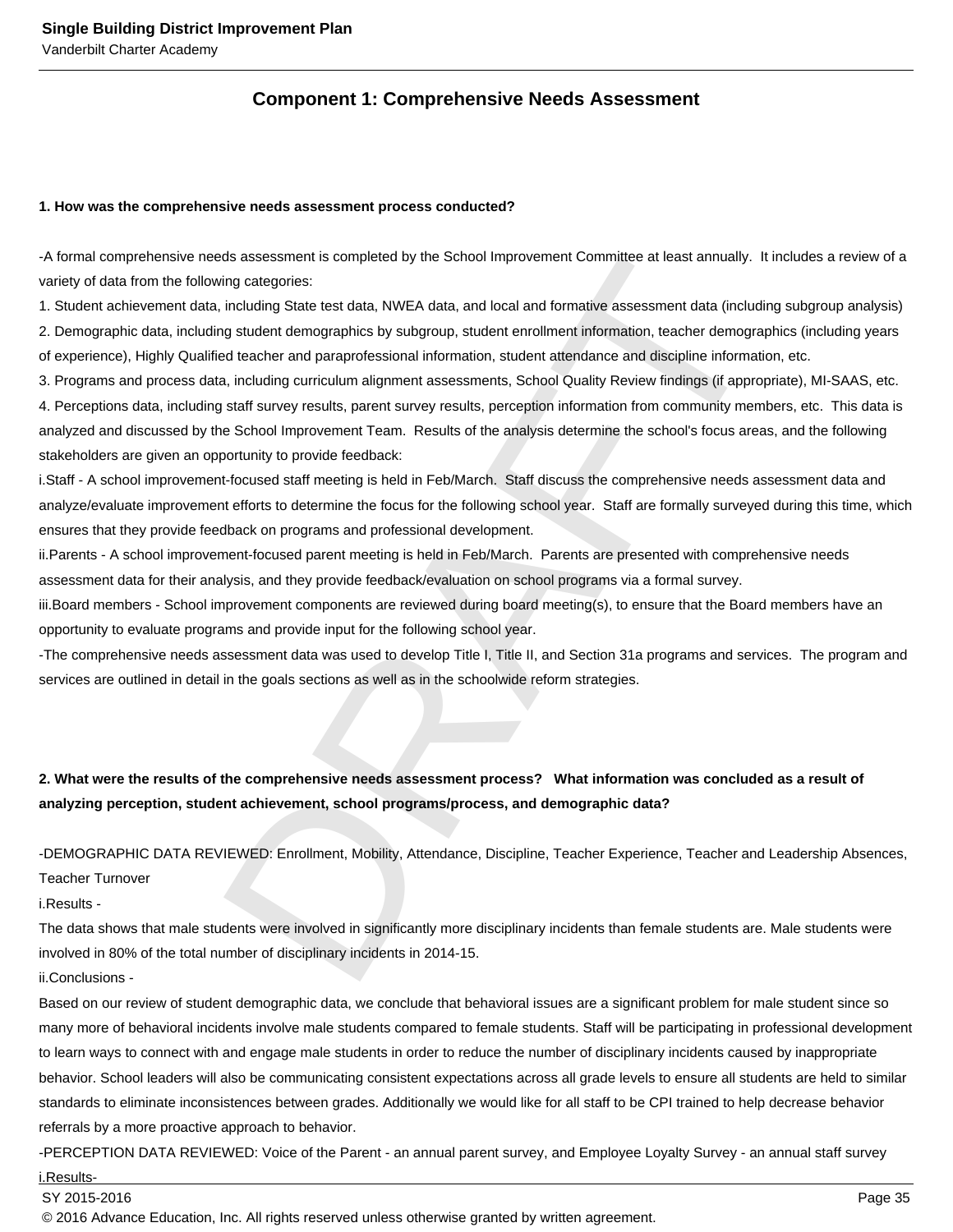Vanderbilt Charter Academy

Based on the data, the area with the highest overall level of satisfaction was "Likelihood to Enroll Next Year" with a 65% parent satisfaction rate. The area with the lowest overall level of satisfaction was "Discipline is Effective" with a 45% parent satisfaction rate. Overall the majority of areas experienced a decline in parent satisfaction in 2014-15.

ii. Conclusions -

Overall parent perception data shows us that there is a definite need for improvement, especially in areas like "Discipline is Effective" which has the lowest parent satisfaction. Vanderbilt will be training staff members in order to encourage positive and reduce the number of future behavioral incidents, and will also be putting a greater emphasis on communication with parents.

- STUDENT ACHIEVEMENT DATA REVIEWED: M-STEP and NWEA PGA/MAP assessment data

i. Results-

DATA REVIEWED: M-STEP and NWEA PGA/MAP assessment data<br>
shows an increase over the past three years in Science, however the areas of Math and Social St<br>
shows an increase over the past three years in Science, however the a A review of the M-STEP data shows an increase over the past three years in Science, however the areas of Math and Social Studies have experienced a decline in test proficiency. The overall math proficiency has declined from 49% in 2012-13 to 46% in 2014-15 according to state testing data, and the overall Social Studies proficiency has declined from 22% in 2012-13 to 18% in 2014-15. The overall science proficiency has improved when compared to the data from 2012-13 with an increase from 9% in 2012-13 to 13% in 2014-15.

ii. Conclusions -

Our M-STEP data shows that we have to focus on all core subject areas since many academic areas saw declining student proficiency, as well as areas like Social Studies and Science which need significant improvement to meet state minimum standards. The one area that did see overall improvement experienced only a small improvement.

- PROGRAM AND PROCESS DATA REVIEWED: EdYES! (School Systems Review)

i. Results-

Standard 3: Assessment, Indicator J: Student Involvement in the Assessment Process and Indicator T: Collective Responsibility of Standard 7: Professional Learning Culture are both considered to be challenges. These indicators are listed as only beginning implementation.

#### ii. Conclusions -

The school identified that its student involvement in the assessment process is only beginning implementation. If students are not involved in the assessment process, it is not known if they fully understand the criteria and expectations for demonstrating their learning, which would subsequently impact student achievement.

# **3. How are the school goals connected to priority needs and the needs assessment process? It is clear that a detailed analysis of multiple types of data was conducted to select the goals.**

Goals were developed using the Comprehensive Needs Assessment, which includes extensive demographic, student, teacher, parent perception, staff perception, M-STEP, NWEA, programs and process, and formative assessment data.

Math Goal: All students will be proficient in Math.

Math Objective: The EL subgroup will increase 8% in Math as measured by M-STEP by June 30, 2017.

ELA/Reading/Writing Goal: All students will be proficient in ELA/Reading/Writing. ELA/Reading/Writing Objective: The EL subgroup will increase 8% in ELA as measured by M-STEP by June 30, 2017.

Science Goal: All students will be proficient in Science. Science Objective:

SY 2015-2016 Page 36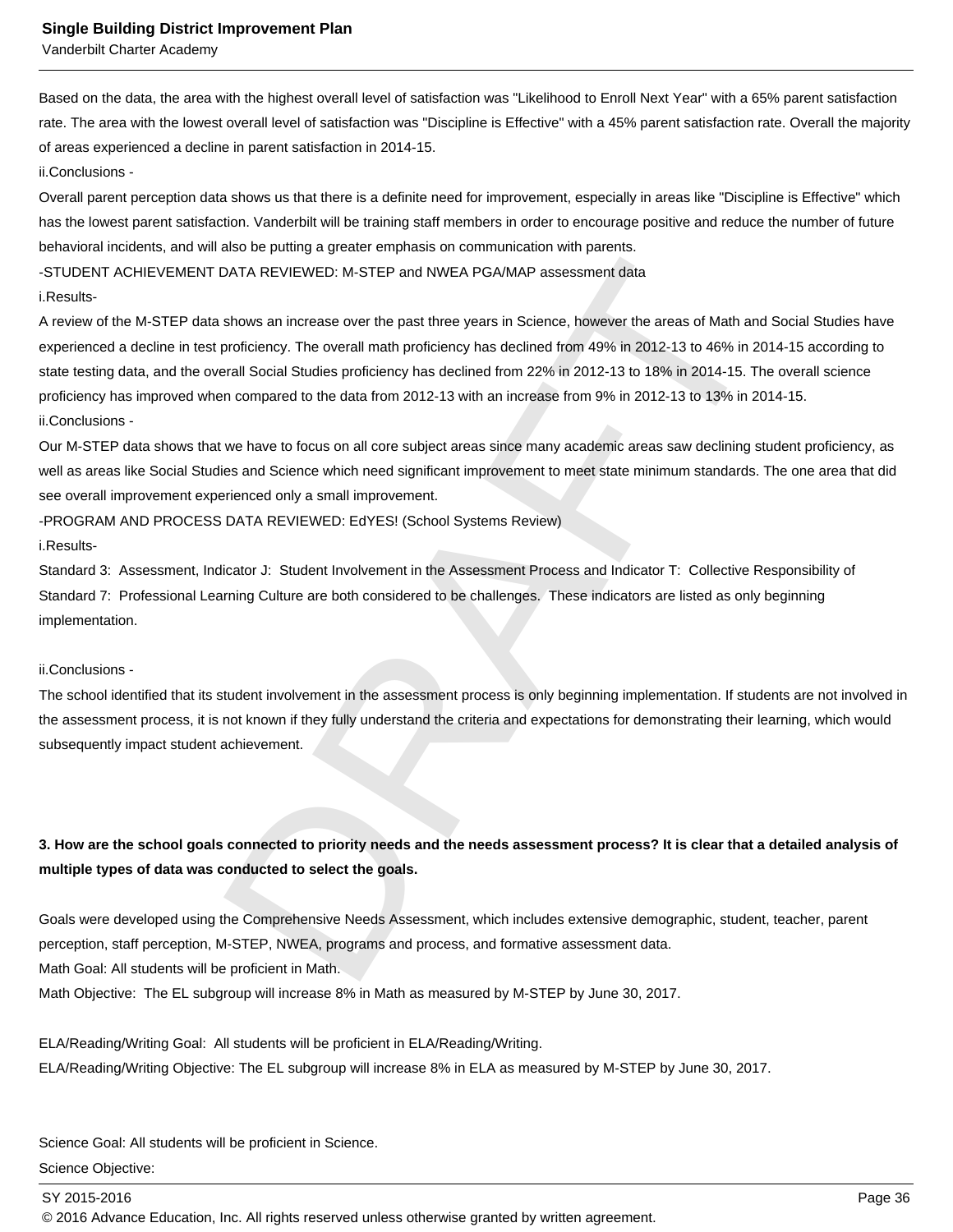Vanderbilt Charter Academy

The IEP student subgroup will increase 11% in Science as measured by M-STEP by June 30, 2017.

Social Studies Goal: All students will be proficient in Social Studies. Social Studies Objective:

The IEP student subgroup will increase 13% in Social Studies as measured by M-STEP by June 30, 2017.

# **4. How do the goals address the needs of the whole school population? How is special recognition paid to meeting the needs of children who are disadvantaged?**

s the needs of the whole school population? How is special recognition paid to meeting the<br>aged?<br>Renoes academic and organizational improvements as at-risk student achievement increases. All or<br>exhole school population by The school population experiences academic and organizational improvements as at-risk student achievement increases. All of the school's goals address the needs of the whole school population by setting high proficiency expectations for all student. Strategies for supporting all students are outlined in the Comprehensive Needs Assessment, goals section, and Schoolwide Reform component. The school has implemented activities to ensure that students who experience difficulty mastering standards are provided with effective and timely additional assistance.

Additionally, the school has developed measures to ensure that students' difficulties are identified on a timely basis in order to provide teacher and school leadership with sufficient information on which to base effective assistance. Teachers utilize the formative assessment process to meet the varied learning needs of students. The school uses differentiated instruction by implementing regularly scheduled workshop sessions and flexible groupings in order to meet each student's individual learning needs.

Supplemental intervention services are provided to students that are having difficulty mastering State academic achievement standards through differentiation in the classroom. If the school has students that are identified as neglected or delinquent, they will use the Comprehensive Needs Assessment data to develop neglected programs and services.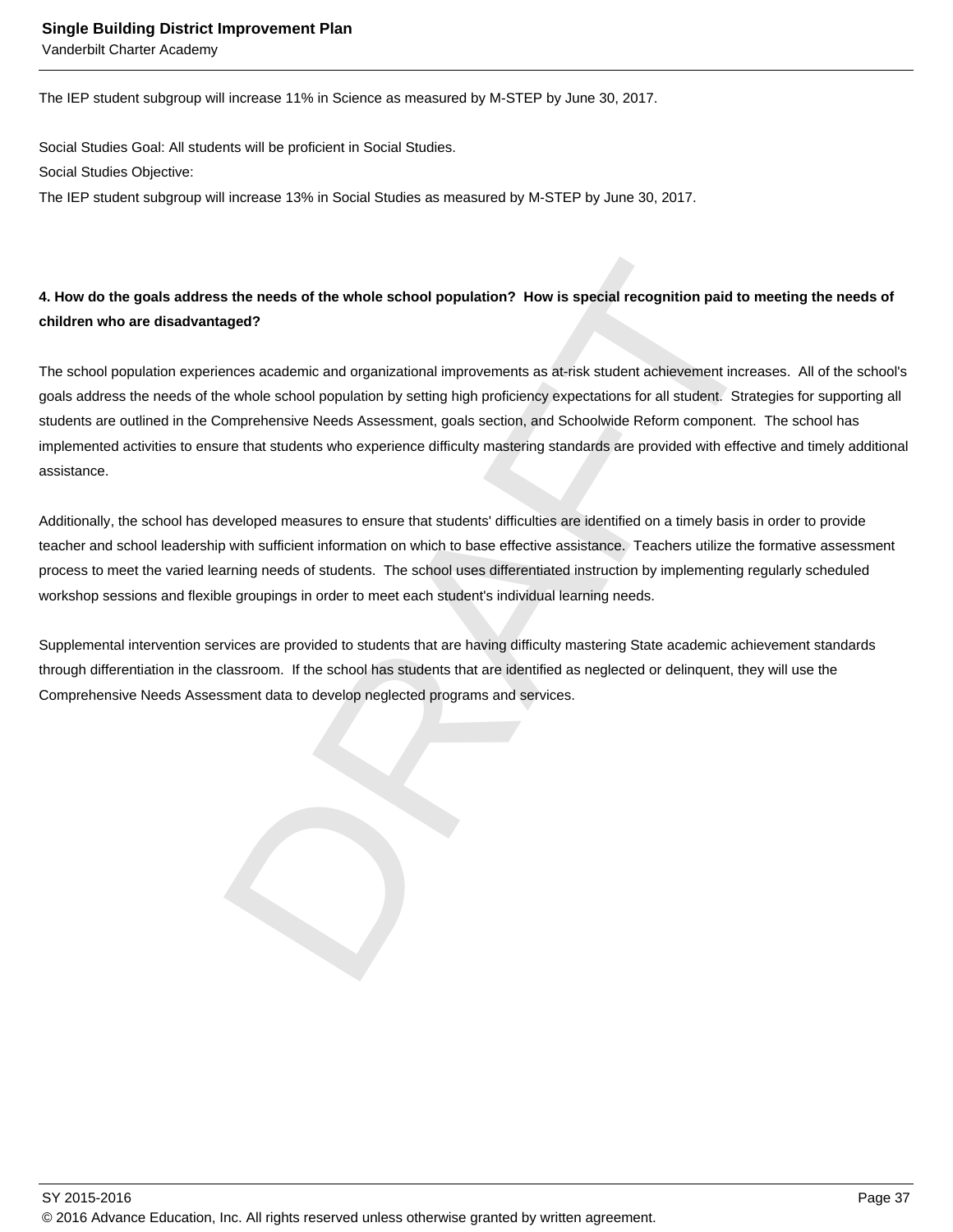# **Component 2: Schoolwide Reform Strategies**

#### **1. Describe the strategies in the schoolwide plan which focus on helping ALL students reach the State's standards.**

gram is grounded in the principles of Effective Schools Research, which was originally developed in<br>faculties of Harvard University and Michigan State University. Effective Schools Research recom-<br>ates that are associated The school's educational program is grounded in the principles of Effective Schools Research, which was originally developed by Ronald R. Edmonds, who served on the faculties of Harvard University and Michigan State University. Effective Schools Research recommends research-based school attributes that are associated with quantifiably improved student learning. By definition, an "Effective School" is one in which all children obtain at least the essential knowledge, concepts, and skills needed to be successful at the next higher level. Within the Effective School, there are seven unique characteristics that correlate with school effectiveness. This school has adopted these characteristics as part of its promise to deliver a high-quality educational option for parents of the community. These seven characteristics are as follows: clear school mission, high expectations for success, instructional leadership, frequent monitoring of student progress, opportunities to learn, safe and orderly environment, and strong home-school relations.

In addition to adopting these characteristics of Effective Schools Research, the educational program includes a "Back to Basics" approach, a longer school day, structured discipline, and a moral focus component of the curriculum based on the Greek cardinal virtues. The educational program utilizes a curriculum that is scientifically research-based, aligned with State standards, and designed to ensure college opportunity for each child that the academy serves.

While Effective Schools Research serves as the foundation of the educational program, it has adopted a number of school wide reform strategies to ensure that it provides opportunities for all children to meet the State's proficient and advanced levels of student academic achievement, uses effective methods and instructional strategies that are based on scientifically-based research, and addresses the needs of all children in the school, but particularly the needs of low-achieving children and those at risk of not meeting the State student academic achievement standards.

One research-based schoolwide reform strategy that has been adopted is the utilization of a master schedule that provides teachers with opportunities to differentiate instruction in order to meet the varied learning needs of students. The school uses differentiated instruction through implementing regularly-scheduled workshop sessions and flexible grouping in order to meet each student's individual learning needs. As such, the school differentiates instruction in order to address the needs of all children in the school--particularly those at risk of not meeting challenging State standards.

By implementing differentiated instruction as a schoolwide strategy, it allows teachers to use a variety of teaching strategies to connect with each student's unique learning style. By incorporating multiple methods and supplemental support, teachers are able to provide access for all students to the general education curriculum. This also allows for enrichment activities for students who have mastered the content standards and are performing at a higher level. Teachers differentiate instruction by incorporating a variety of teaching strategies including direct instruction (traditional whole group instruction), inquiry-based learning (independent student investigation), cooperative learning (small teams of students working together), and information processing (memorization, reciprocal teaching, webbing, graphic organizing, etc.) Additionally, teachers differentiate instruction by providing students with supplemental curricula materials, utilizing computer programs, having supplemental grant-funded staff reviewing learning objectives that were previously introduced and taught by the regular classroom teacher. By using these multiple strategies, teachers are able to meet the needs of students' various learning styles.

Grade level and department meetings focus on differentiation strategies which teachers plan, implement, evaluate and share with the instructional team to ensure students are receiving the most effective instruction. School leadership supports differentiated instruction by SY 2015-2016 Page 38 © 2016 Advance Education, Inc. All rights reserved unless otherwise granted by written agreement.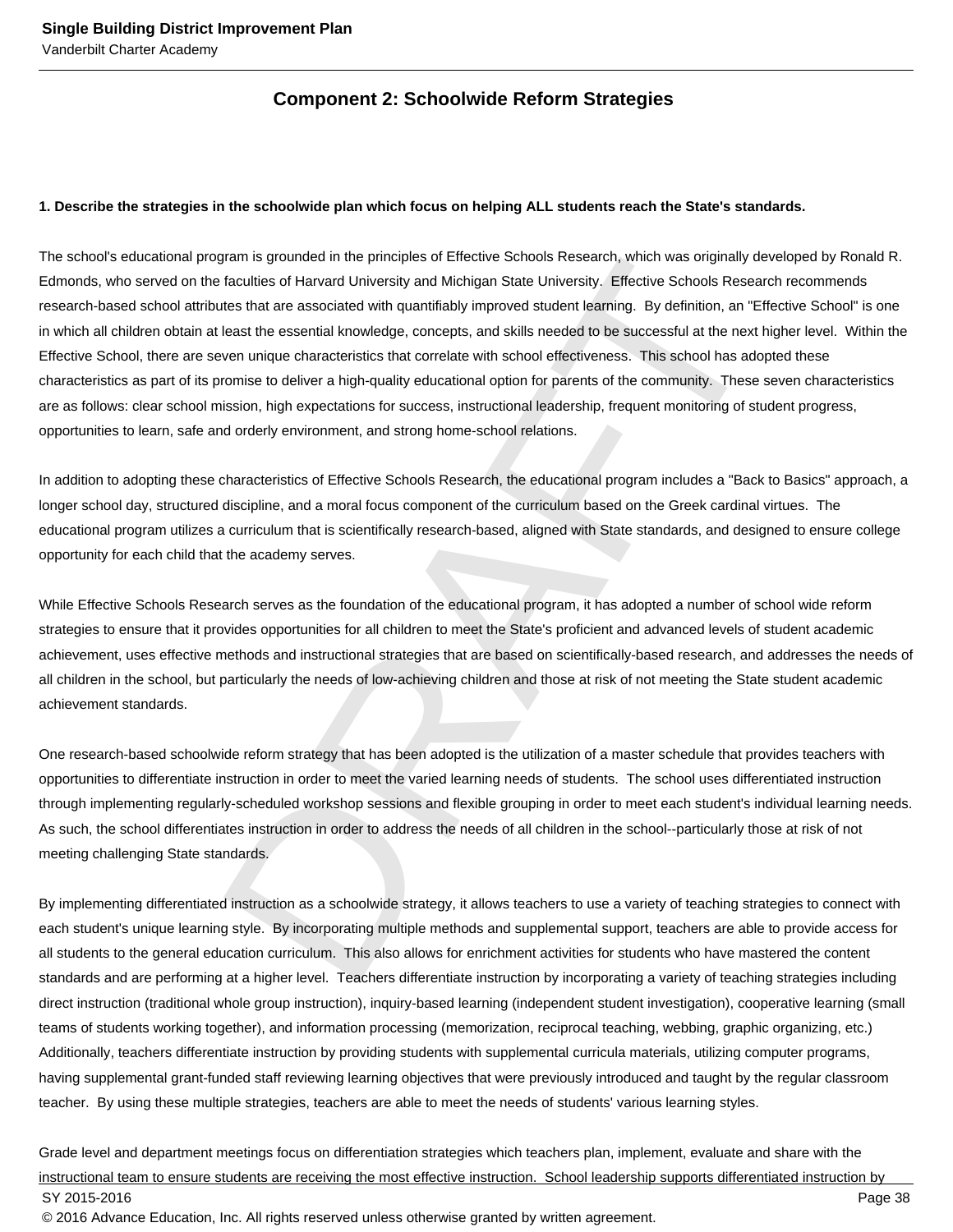Vanderbilt Charter Academy

including additional professional development opportunities for teachers through conferences, workshops, and team meetings.

Another research-based schoolwide reform strategy that has been adopted is the development of what Richard DuFour calls a Professional Learning Community. The school has adjusted its class and teacher schedules to ensure that grade-level teachers share a common planning time in which each member of the instructional team participates in dialogue about student learning and develops strategies to improve both teaching and learning.

The focus on student learning drives discussions in which teachers examine how students learn and where learning gaps are for each of their students. Through these discussions teachers are better able to understand the whole student and not just their achievement in a certain content area.

d drives discussions in which teachers examine how students learn and where learning gaps are for<br>discussions teachers are better able to understand the whole student and not just their achievem<br>titated instruction and imp In addition to utilizing differentiated instruction and implementing professional learning communities, the school has also adopted a system that ensures that teachers and students can establish and communicate student learning goals and track student progress through the formative assessment process. The school believes it is imperative to identify student learning goals, or educational objectives, so that teachers and students can gauge learning with respect to those goals and celebrate student success as they make progress toward mastery. Importantly, because the school is utilizing specific student learning goals--which align with the State's Grade Level Content Expectations- teachers can effectively provide feedback on student learning through the use of formative assessment. Since teachers have wellestablished student learning goals, they are able to utilize the formative assessment process to track student learning, gauge progress toward mastery, adjust instruction accordingly, and celebrate student success as it relates to learning. Indeed, the employment of these research-based strategies ensures that all students are given the opportunity to learn and succeed.

Finally, the school has adopted as a schoolwide reform strategy the delivery of additional opportunities to learn for students who need to increase their background knowledge. Where students do not have background knowledge sufficient to ensure academic success, the school works to provide increased opportunities for students to enhance their background knowledge so that their learning can be accelerated; such opportunities may include tutoring, mentoring, vocabulary instruction, and other interventions that ensure students have increased time to learn the knowledge and skills they need to be academically successful.

The needs assessment reveals that students as a whole are struggling in the content areas of English Language Arts (including Reading and Writing), Math, Science, and Social Studies. It is a priority to bring all students up to grade level and surpass all state targets of performance. The school will use the strategies outlined above to address the needs of all students and will utilize staff and supplemental programs to provide additional support to the students who need it most. Please see the schoolwide goals which are aligned to the Comprehensive Needs Assessments and specifically target struggling students and specific content standards.

The school's foundation of Effective Schools Research, coupled with these comprehensive schoolwide reform strategies, is the means by which it ensures that all children are academically successful. Indeed, these strategies enable the school to provide opportunities for all students to progress toward and demonstrate proficiency, and to also ensure college opportunity for each student.

# **2. Describe how the research-based methods and strategies in the schoolwide plan increase the quality and quantity of instruction (which accelerates and enriches the curriculum).**

The researched-based methods and strategies in the schoolwide plan that increase the quality and quantity of instruction include

SY 2015-2016 Page 39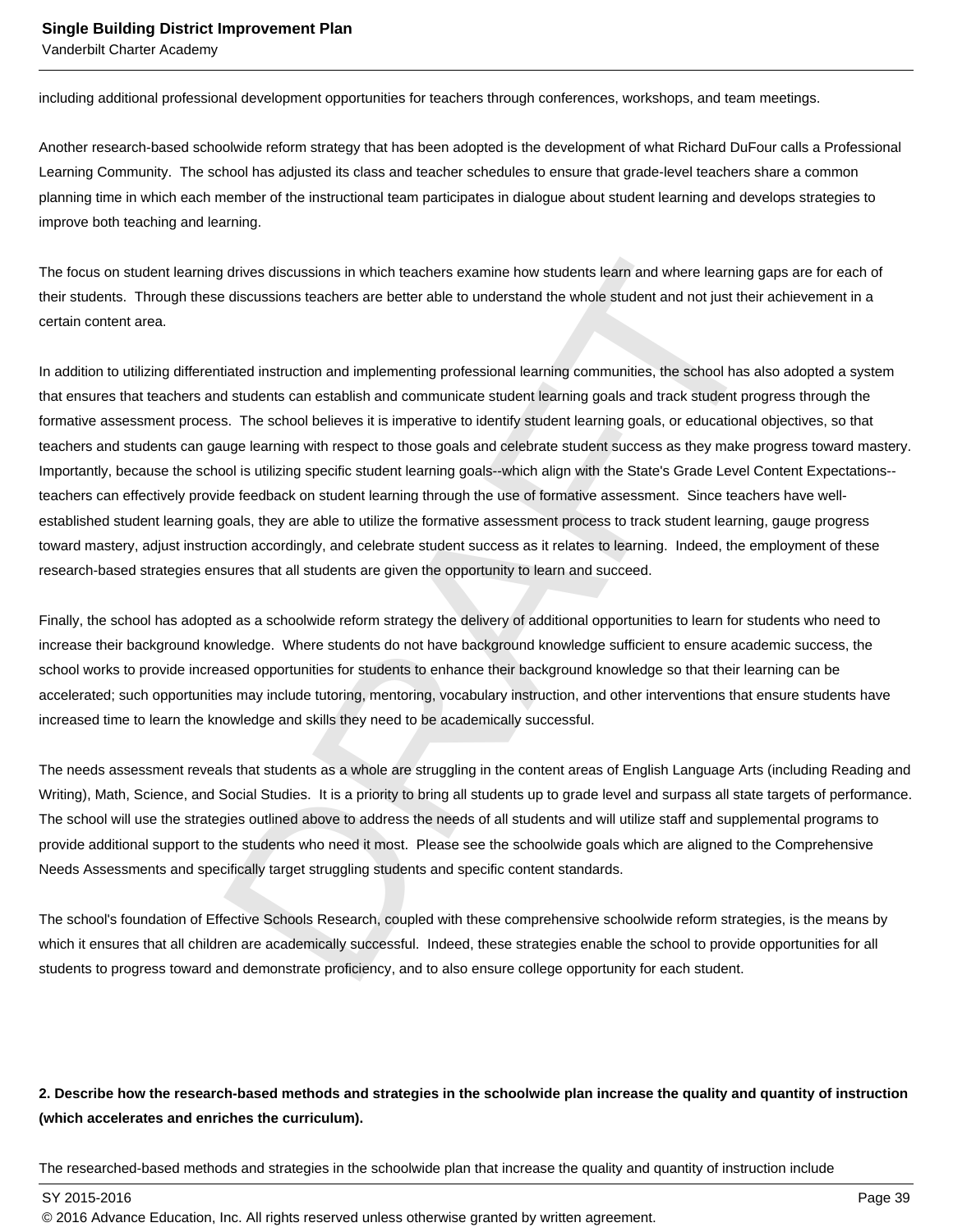Vanderbilt Charter Academy

supplemental instructional support through push-in and pull-out paraprofessionals, at-risk teachers, and academic specialists. These staff members increase the quantity of instruction for the most below grade level students by providing supplemental support through small group and/or one-on-one support. Additionally, the school will build student background knowledge and increase academic vocabulary by enriching supplemental print and online materials. These strategies can be found in the goals section.

Classroom teachers are a key part of the school's research-based Response to Intervention program as well, and they provide differentiated instruction for all students during workshop time which is regularly scheduled each day. Teachers increase the quality of instruction by ensuing that they are reaching students at their level rather than only providing whole group instruction.

Research-based professional development is also offered to improve instruction quality and the overall educational programing. Professional development strategies can be found under each goal.

# **3. Describe how the research-based reform strategies in the schoolwide plan align with the findings of the comprehensive needs assessment.**

of students at their level rather than only providing whole group instruction.<br>
In development is also offered to improve instruction quality and the overall educational programing.<br>
In development is also offered to impro All research-based methods and strategies in the schoolwide plan align with the findings of the Comprehensive Needs Assessment. This includes supplemental grant-funded staff and classroom teachers since all instructional staff are focused on ensuring that the identified gaps in the needs assessment are addressed.

In addition to the staff and a research-based core curriculum, the school utilizes supplemental intervention materials with academically struggling students during in school time to assist instructional staff with differentiating instruction in all content areas to support each goal.

A research-based strategy that aligns with the findings of the needs assessment is the series of research-based professional development opportunities geared toward ensuring staff learn how to improve teaching effectiveness.

Supplemental instructional and non-instructional positions, professional development, supplemental supplies and materials including subscriptions and technology all align with the needs assessment.

# **4. Describe the strategies in the schoolwide plan which provide a level of INTERVENTIONS for students who need the most instructional support in all major subgroups participating in the schoolwide program.**

The school provides differentiated support for all students. Within the classroom, teachers provide the first level of interventions, ensuring that all students revive instruction based on their varying needs. In additional to this support, supplemental grant-funded staff serve academically struggling students in all grades as part of the school's research-based intervention program as outlined above. Supplemental staff increased the quantity of instruction for students and major subgroups who need the most instructional support. Supplemental staff support be found under each goal.

#### **5. Describe how the school determines if these needs of students are being met.**

SY 2015-2016 Page 40

<sup>© 2016</sup> Advance Education, Inc. All rights reserved unless otherwise granted by written agreement.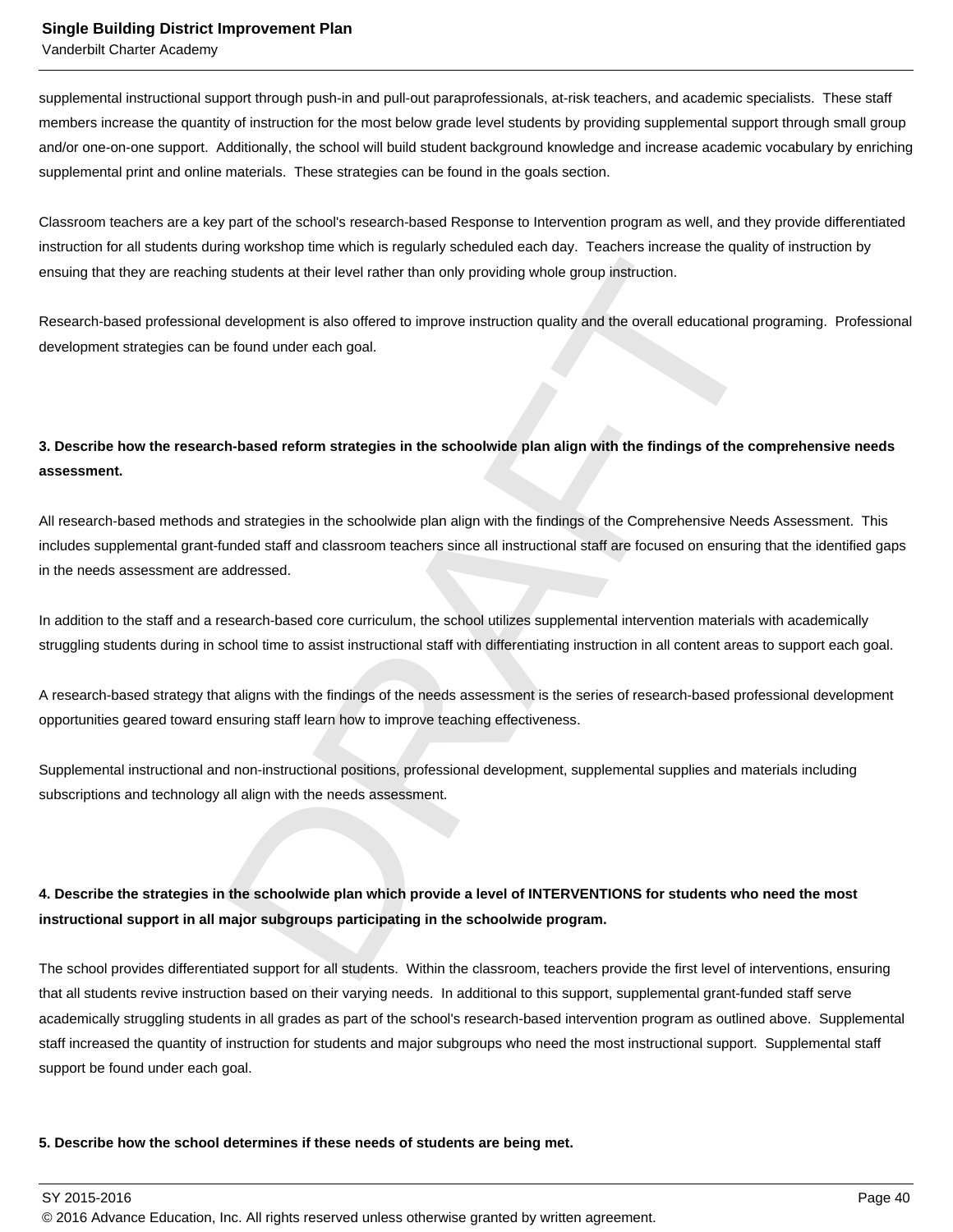Vanderbilt Charter Academy

Students who continue to show learning gaps (as measured by progress monitoring tools, M-STEF<br>e offered additional support time. Teachers have significant input into school-based academic assessments. Each grade level has shared planning time and is expected to spend time each week reviewing student needs, developing instructional strategies to address those needs, and assessment to ensure needs are met. Additionally, teachers choose to implement, as appropriate, tests and assessment that measure student performance with respect to the school's curriculum. The school uses state test data (M-STEP) and NWEA proficiency scores to determining which students to refer to the intervention program. Through the formative assessment process and progress monitoring teachers work collaboratively to identify student's learning progress. When students have mastered content (as measured by progress monitoring tools, M-STEP, and NWEA) they are moved out of the intervention program and are continued to be monitored through regular meetings between intervention and general education staff. Students who continue to show learning gaps (as measured by progress monitoring tools, M-STEP, and NWEA) remain in the program and are offered additional support time.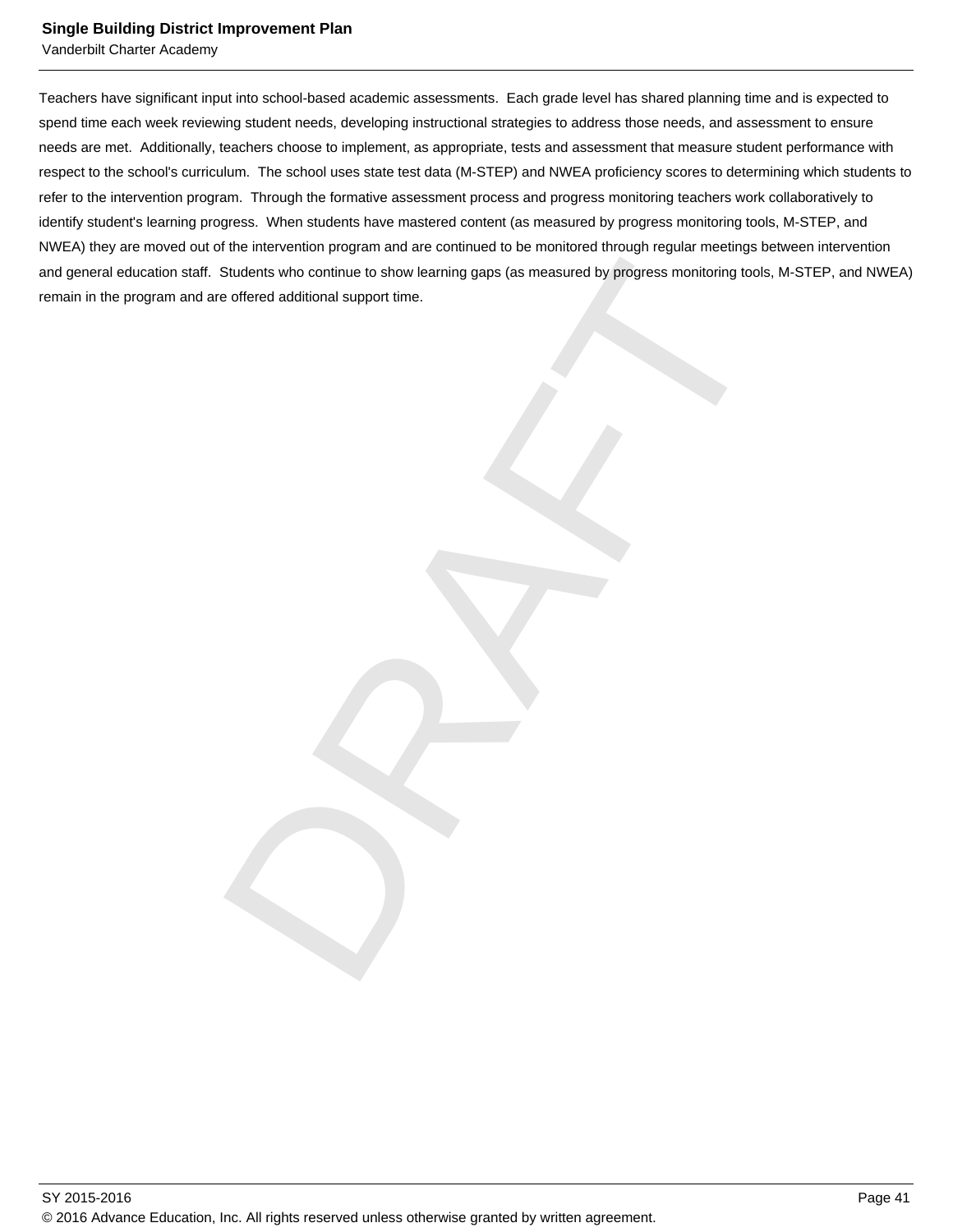# **Component 3: Instruction by Highly Qualified Staff**

| Label | <b>Assurance</b>                                                                                                                                                                                                                                                                                                                     | Response | ∣Comment                                                                                                                                                             | <b>Attachment</b> |
|-------|--------------------------------------------------------------------------------------------------------------------------------------------------------------------------------------------------------------------------------------------------------------------------------------------------------------------------------------|----------|----------------------------------------------------------------------------------------------------------------------------------------------------------------------|-------------------|
|       | 1. Do all of the instructional paraprofessionals<br>meet the NCLB requirements for highly<br>qualified? Provide an assurance statement. If<br>no, what is the number that is not highly<br>qualified and what is being done to address<br>this?<br>NOTE: A schoolwide program must have all<br>highly qualified instructional staff. | Yes      | The school is compliant with the<br>100% paraprofessional<br>requirement and assures<br>compliance with Section 1119 of<br>Ithe No Child Left Behind Act of<br>2001. |                   |

|       | meet the NCLB requirements for highly<br>qualified? Provide an assurance statement. If<br>no, what is the number that is not highly<br>qualified and what is being done to address<br>this?<br>NOTE: A schoolwide program must have all<br>highly qualified instructional staff.                           |                 | 100% paraprofessional<br>requirement and assures<br>compliance with Section 1119 of<br>the No Child Left Behind Act of<br>2001.                         |                   |
|-------|------------------------------------------------------------------------------------------------------------------------------------------------------------------------------------------------------------------------------------------------------------------------------------------------------------|-----------------|---------------------------------------------------------------------------------------------------------------------------------------------------------|-------------------|
|       |                                                                                                                                                                                                                                                                                                            |                 |                                                                                                                                                         |                   |
| Label | <b>Assurance</b>                                                                                                                                                                                                                                                                                           | <b>Response</b> | <b>Comment</b>                                                                                                                                          | <b>Attachment</b> |
|       | 2. Do all of the teachers meet the NCLB<br>requirements for highly qualified? Provide an<br>assurance statement. If no, what is the number<br>that is not highly qualified and what is being<br>done to address this?<br>NOTE: A schoolwide program must have all<br>highly qualified instructional staff. | Yes             | The school is compliant with the<br>100% teacher requirement and<br>assures compliance with Section<br>1119 of the No Child Left Behind<br>Act of 2001. |                   |
|       |                                                                                                                                                                                                                                                                                                            |                 |                                                                                                                                                         |                   |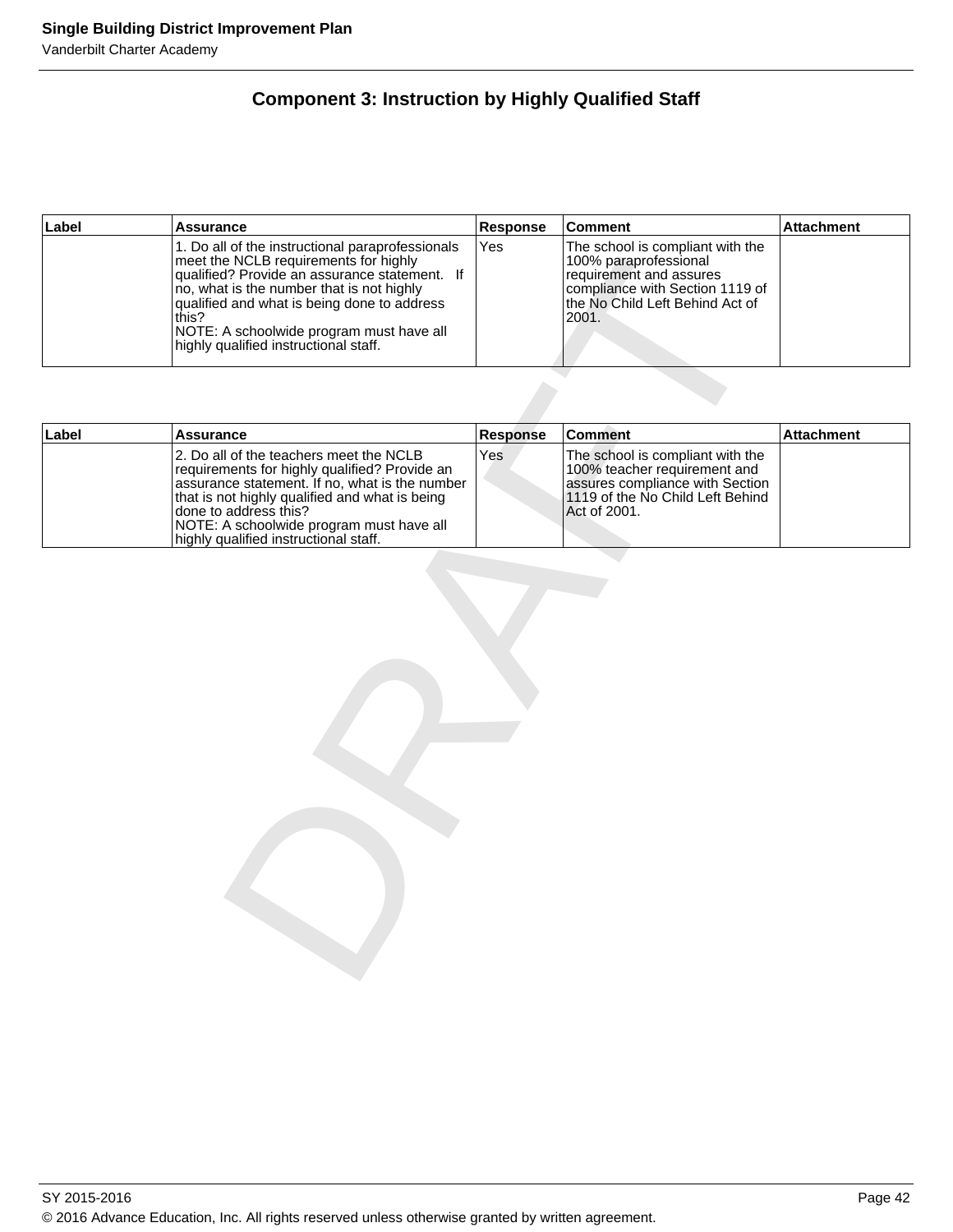# **Component 4: Strategies to Attract Highly Qualified Teachers**

#### **1. What is the school's teacher turnover rate for this school year?**

The teacher turnover rate has increased from 1 teacher in 2013-14 to 2 (or 7%) teachers in 2014-15.

### **2. What is the experience level of key teaching and learning personnel?**

There are five teachers with three or fewer years of experience, ten teachers with four to eight years of experience, five teachers with nine to fourteen years of experience, and eight teachers with fifteen or more years of experience.

# **3. Describe the specific initiatives the SCHOOL has implemented to attract and retain high quality teachers regardless of the turnover rate.**

The school holds as a top priority the recruiting, hiring, and retaining of high quality, highly qualified, and fully licensed teachers to serve its students. Efforts made by the school and its management partner, National Heritage Academies include the following:

- Establishing close relationships with local universities and colleges with teacher education programs.

- Advertising positions through online college postings, the National Heritage Academies website, and a weekly internal job newsletter that is sent out to all school and NHA employees.

- Offering a competitive salary and benefits package, including fifty percent (50%) reimbursement benefit for continuing education.

- Providing a comprehensive orientation, mentoring and induction that facilitates a successful transition into teaching.

- Providing opportunities for teachers to improve their instructional skills through a comprehensive professional development program.

- Including teachers in the continuous improvement planning process, and other school initiatives and activities.

sincreased from 1 teacher in 2013-14 to 2 (or 7%) teachers in 2014-15.<br>
sincreased from 1 teacher in 2013-14 to 2 (or 7%) teachers in 2014-15.<br>
since of tweir veaching and learning personnel?<br>
three or fewer years of exper **4. Describe the specific initiatives the DISTRICT has implemented to attract and retain highly qualified teachers regardless of the turnover rate.** 

Please see responses from question #3 (the previous question) since the district is a single building LEA.

# **5. If there is a high turnover rate, what initiatives has the school implemented to attempt to lower the turnover rate of highly qualified teachers?**

N/A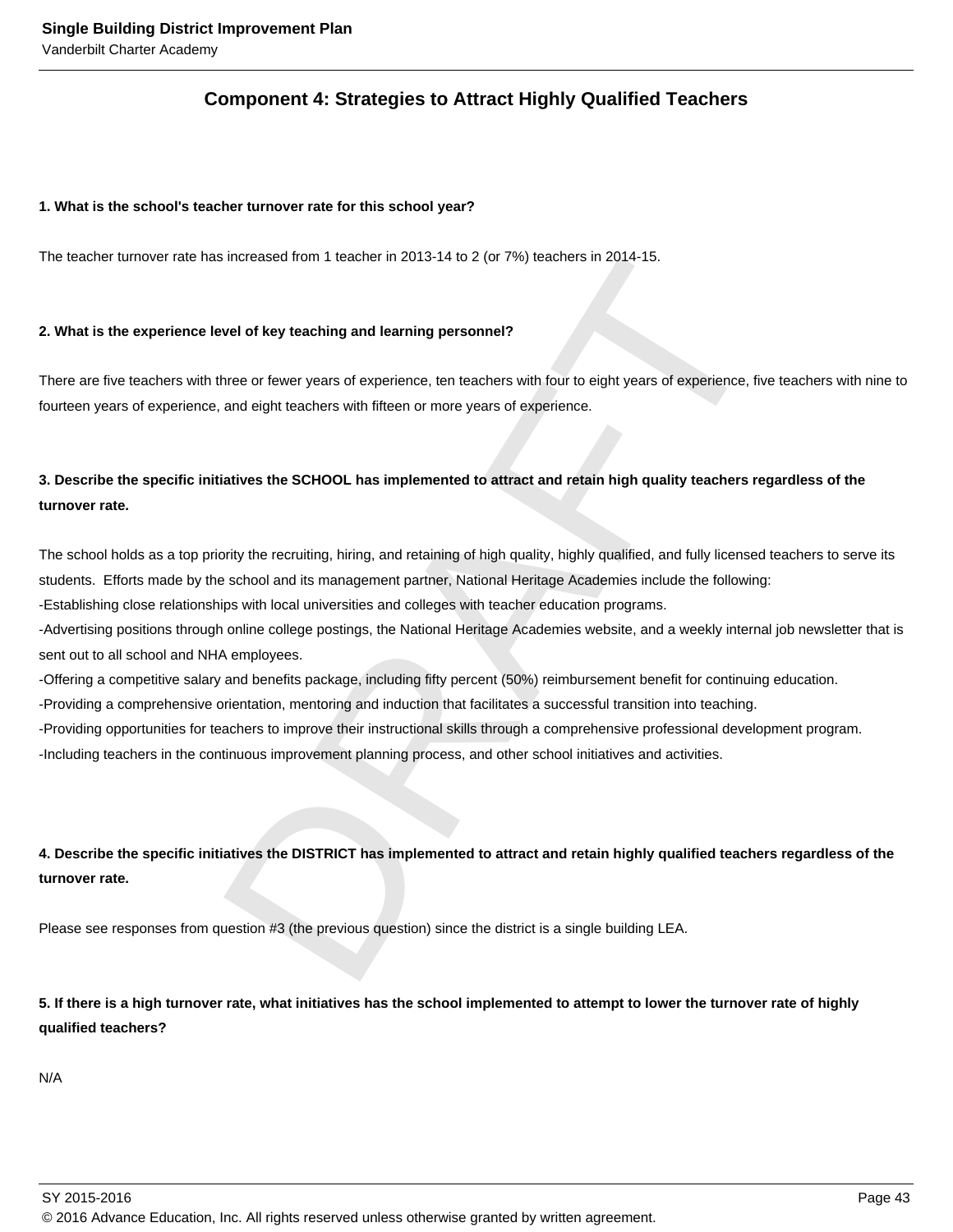# **Component 5: High Quality and Ongoing Professional Development**

# **1. Describe the professional learning that the staff will receive that is aligned with the comprehensive needs assessment process and the goals of the school improvement plan.**

is aligned to the comprehensive needs assessment and the school improvement goals. A needs<br>the focus of the professional development efforts. The school staff will work toward improving the<br>s through confining the school. All professional development is aligned to the comprehensive needs assessment and the school improvement goals. A needs assessment was conducted to determine the focus of the professional development efforts. The school staff will work toward improving the academic achievement of their students through continuous professional development aimed at increasing staff knowledge and skills in order to improve the rigor of the instructional practices in the school. The written district professional development plan is based on the Comprehensive Needs Assessment data and includes strategies for meeting the educational needs of students with different learning styles. The school provides opportunities for the principal, teachers, other school staff, and parents, if appropriate, to participate in sustained, indepth professional development. These professional development activities are ongoing and based on scientifically-based research. The school plans on facilitating the professional development included in the goals section which is aligned with the Comprehensive Needs Assessment and the 2016-17 school improvement plan goals.

## **2. Describe how this professional learning is "sustained and ongoing."**

PD is sustained and ongoing through the use of an Instructional Coach and grade level Deans who provide job embedded professional development, grade level meetings, and schoolwide professional development events. Staff complete surveys after each professional development to assess the content of each training. The Instructional Coach and grade level Deans continue to monitor and observe implementation throughout the year through observations, coaching, modeling, and continuous feedback.

| Label | <b>Assurance</b>                                            | <b>Response</b> | <b>Comment</b>                         | ∣Attachment                      |
|-------|-------------------------------------------------------------|-----------------|----------------------------------------|----------------------------------|
|       | 13. The school's Professional Learning Plan is<br>complete. | Yes             | Attached Vanderbilt 2016-17 PD<br>Plan | Vanderbilt - 2016-<br>17 PD Plan |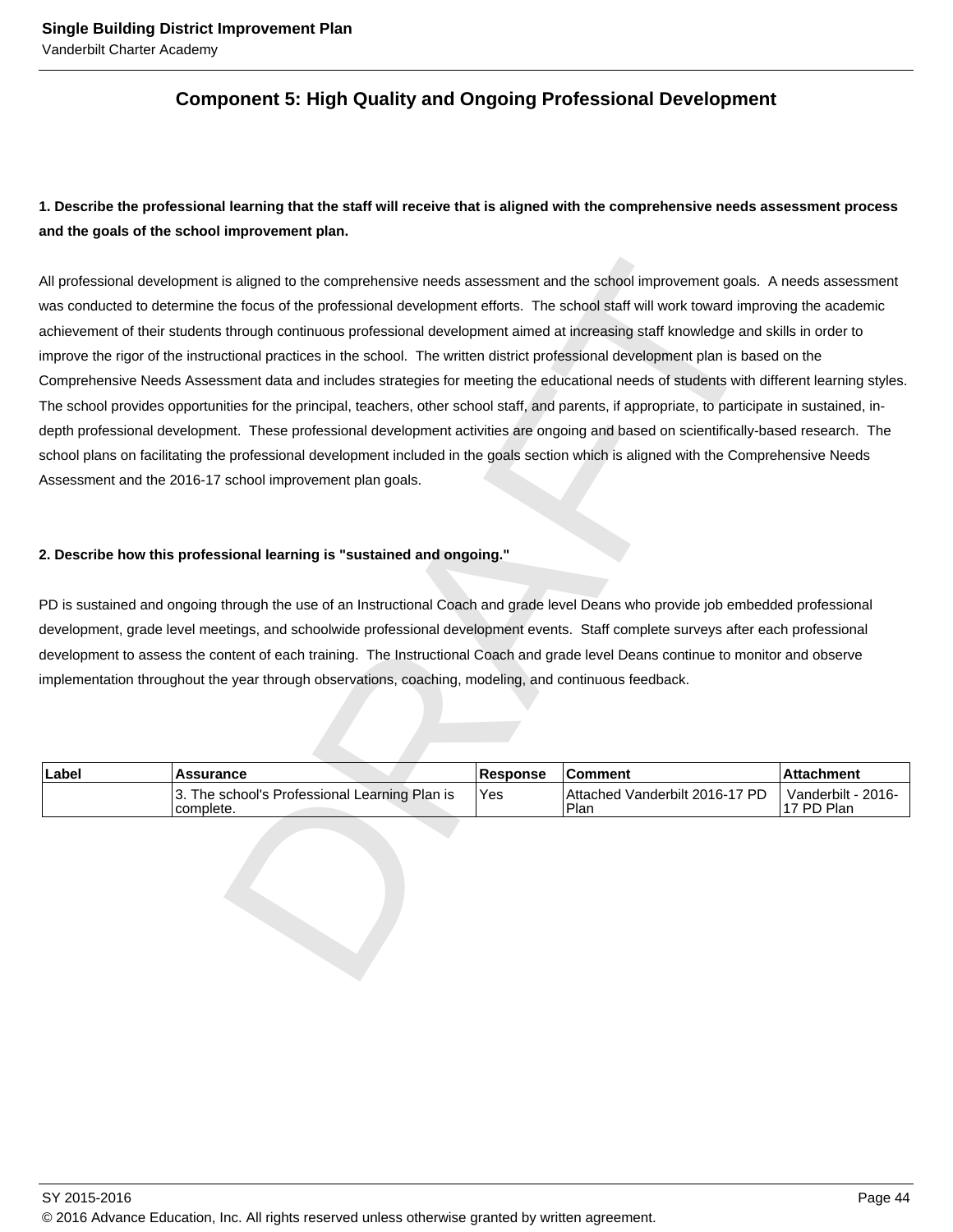# **Component 6: Strategies to Increase Parental Involvement**

#### **1. Describe how parents are (will be) involved in the design of the schoolwide plan.**

Design of Schoolwide Plan: Parent involvement programs are designed by stakeholders, including representative parents, who serve on the School Improvement Committee. The Committee analyzes academic, perception, and process data in order to determine needs related to parent involvement. In addition, parents provide input into the program design through several surveys and parent meetings.

#### **2. Describe how parents are (will be) involved in the implementation of the schoolwide plan.**

Terms involvement programs are designed by stateholders, including representative parents, who<br>are. The Committee analyzes academic, perception, and process data in order to determine need<br>on, parents provide input into th Parents will be involved in the implementation of the schoolwide plan by their continued participation on the school improvement team and also by attending the annual parent meetings in the spring and fall. They also participate in the parent involvement activities implemented to support the schoolwide goals. Parents that volunteer in the classrooms will assist teachers in helping students meet their yearly goals as well as the overall schoolwide goals. They will work in small groups assisting in workshop and during reading circles. Parents will be invited to participate in the implementation of the schoolwide plan through other events and volunteer opportunities during the school year.

#### **3. Describe how parents are (will be) involved in the evaluation of the schoolwide plan.**

Feedback from parents on the annual evaluation of the schoolwide plan will be solicited formally through annual surveys and meetings surveys as well as informally from principal meetings and parent teacher conferences, as well as their participation on the schoolwide team. The parent feedback will be incorporated into the review process and the schoolwide plan and programs will be adjusted accordingly.

| Label | <b>Assurance</b>                                                                                                                                                               | <b>Response</b> | <b>Comment</b>      | ∣Attachment    |
|-------|--------------------------------------------------------------------------------------------------------------------------------------------------------------------------------|-----------------|---------------------|----------------|
|       | 14. Does the school have a Title I Parent<br>Involvement policy that addresses how the<br>Ischool carries out the required activities of<br>ESEA Section 1118 (c) through (f)? | Yes             | IPI Policv Attached | Vblt PI policy |

#### **5. Describe how the school is carrying out the activities outlined in ESEA Section 1118 (e) 1-5, 14 and (f).**

Outlined below are several parent involvement activities and strategies that will be implemented throughout the school year, as required in ESEA Section 1118(e)1-5,14 and (f): Section 1118 (e) - Building Capacity for Involvement.

1118 (e) (1) - The school provides assistance to parents of children served by the school in understanding such topics as the state's academic content standards and student achievement standards, state and local academic assessments, the requirements of this part, and how to monitor a child's progress and work with educators to improve achievement for their children. The school complies with Section 1118 (e)(1) as follows: Parents will have the opportunity to learn about the following during Parent Learning Events, Coffee with the Principal, and other Parent Meetings: the state's academic content standards and student achievement standards, state and local academic assessments, the requirements of this part, how to monitor a child's progress and work with educators to improve achievement for their children. The

SY 2015-2016 Page 45

<sup>© 2016</sup> Advance Education, Inc. All rights reserved unless otherwise granted by written agreement.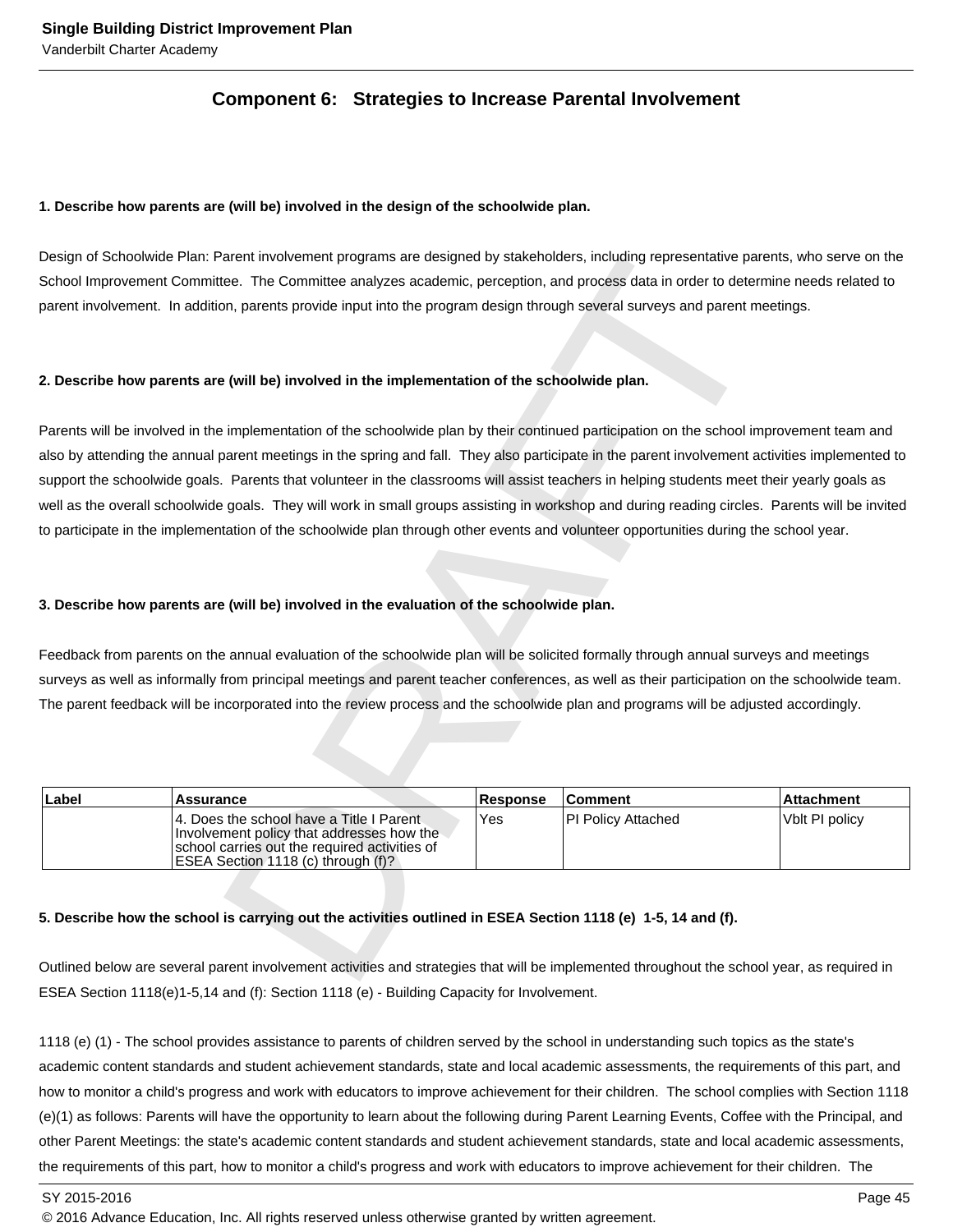Vanderbilt Charter Academy

school will also hold Parent Teacher Conferences twice per year, and teachers will communicate opportunities to volunteer in the classroom as well as specific meeting times and dates for them to participate and learn about their child(s) education via school email, teacher and principal newsletters, and SchoolMessenger (automated communication system).

Ill also have access to their child(ren)'s teacher(s), and will receive print materials to help them underner<br>Il also have access to their child(ren)'s teacher(s), and will receive print materials to help them underner<br>int 1118 (e) (2) - The school fosters parental involvement by providing materials and training to help parents work with their children to improve their children's achievement. The school complies with Section 1118 (e)(2) as follows: This is done in myriad of ways, one of which is the Back to School event held in August each year, in which families will receive a school calendar and information regarding additional services offered by the school; they will also have access to their child(ren)'s teacher(s), and will receive print materials to help them understand the opportunities for parent involvement during the school year. Another way that the school reaches parents is through monthly newsletters in which information regarding current happenings in the school, strategies to increase student achievement, and community resources for parents and students are articulated. These newsletters are distributed via email, the school's website, and in print form available in the school's front office. Additionally, the principal hosts informal "Coffee with the Principal" meetings. Further, the school holds two annual parent-teacher conferences, which are very well-attended, but parents are always welcome to schedule additional time with school staff to discuss these and any other topics as needed. Another way in which parents are provided with materials and training to enable and empower them to help their children increase their achievement is through parent learning events. All parents are invited to these events to help them better understand their key role in their child(ren)'s education. Finally, all parents are invited to attend the Title I Parent Meetings held at least twice per school year. The meetings will always include the following agenda items, but will be expanded based on student needs:

- What is Title I?
- Why might my child need help?
- How can I get involved?
- School Improvement Overview
- Title I Parent Involvement Policy Review
- Teacher-Parent-Student Compact Review
- Homeless Dispute Resolution Process

1118 (e) (3) - The school takes seriously its commitment to educating teachers, pupil services personnel, principals, and other staff in the value and the utility of parents' contributions. The school complies with Section 1118 (e) (3) as follows: Educators receive guidance in ways to reach out to parents; to communicate with them; to work with them as equal partners; to implement and coordinate parent programs; and to build ties between parents and the school. The school solicits the assistance of parents through its parent nights and surveys so that they are part of the conversation around educating all school staff on the value and utility of the contributions of the parent population. Further, the school's Director of School Quality provides the school leadership team with ongoing support related to these key areas of parent/school development, and in turn, the leadership team provides weekly observations and one-on-one coaching for teachers which includes coaching around meaningful parent involvement and family engagement to increase academic achievement. Teachers are encouraged to keep open lines of communication with parents, to work with them as partners in every student's education, to participate and volunteer for parent events and programs, and to build and maintain positive relationships between families and the school.

1118 (e) (4) - The school coordinates and integrates parental involvement programs and activities with Head Start, Reading First, Early Reading First, Even Start, the Home Instruction Programs for Preschool Youngsters, the Parents as Teachers Program, and/or public preschool and other programs, and conduct other activities, such as parent resource centers, that encourage and support parents in more fully participating in the education of their children.

The school complies with Section 1118 (e)(4) as follows: One of the duties of the school's social worker is to coordinate and integrate the

SY 2015-2016 Page 46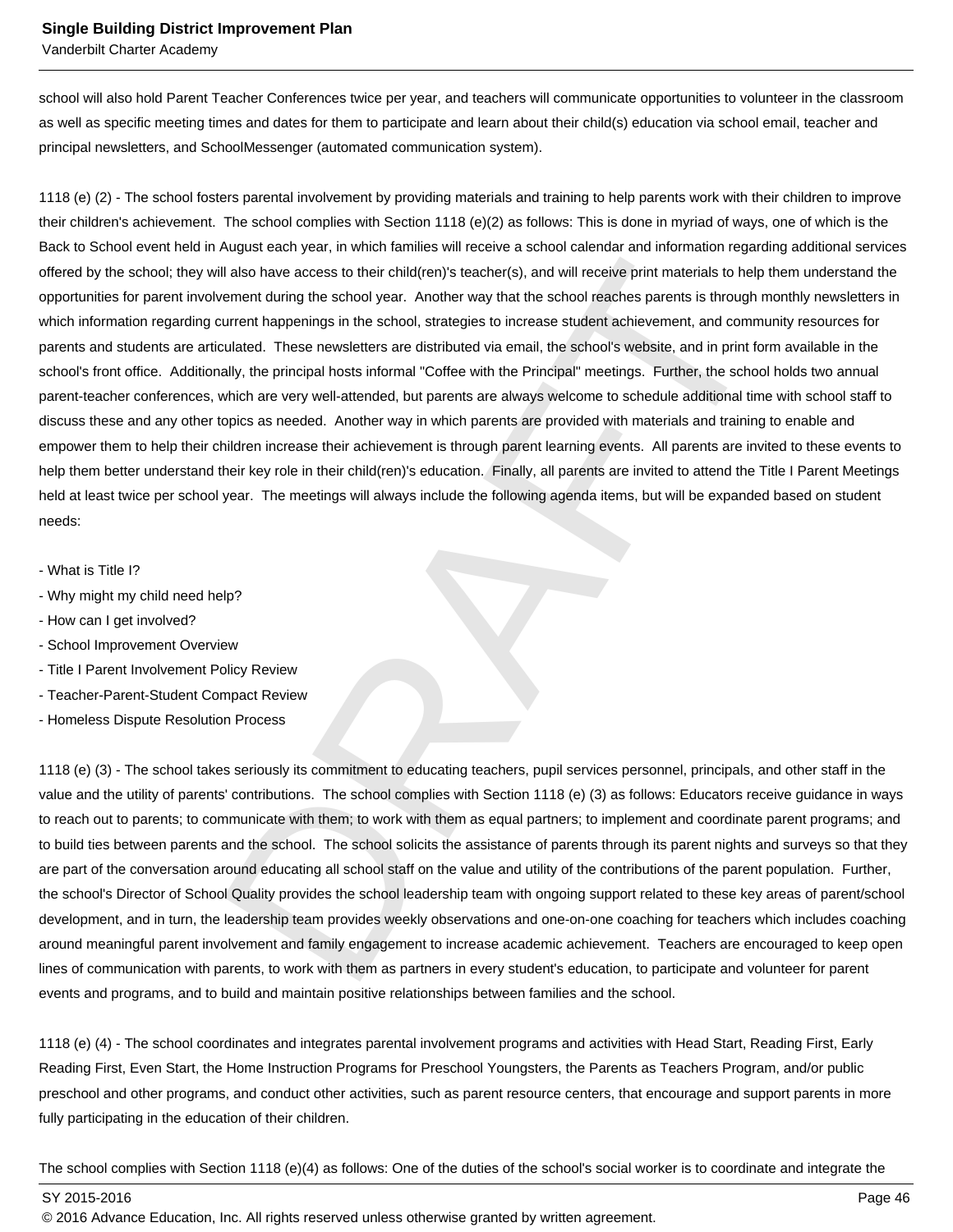Vanderbilt Charter Academy

parental involvement program at the school with activities and resources in the community by attending meetings with local agencies monthly, maintaining regular contact with community services resources and not for- profit counseling and young person's groups such as The Boys and Girls Club and the YMCA. Additionally all staff are expected to educate the whole child by encouraging and supporting parents to fully participate in their child's education. Staff does this by being available via phone, email and for in-person meetings, and also more formally through parent and family events. The plan for connecting with preschool age children also includes numerous summer gettogethers in which the children can meet the teachers and staff of the school and other students making a similar transition. For example:

- Popsicles on the Playground (school wide summer fun at the school playground for new students to meet staff members and other students making a similar transition)

- A welcome party for new families including all incoming kindergarteners

- An Open House will occur prior to the school year in which students will meet their classroom teachers.

1118 (e) (5) - The school ensures that information related to school and parent programs, meetings, and other activities is sent to the parents of participating children in a format, to the extent practicable, in a language the parents can understand. The school complies with Section 1118 (e)(5) as follows: The school communicates information via SchoolMessenger (emails and texts), direct emails from teachers, and via principal and teacher newsletters. These modes of communication are helpful for literate and seeing parents, and if there is a literacy or sight barrier the school communicates verbally with parents as well. Additionally, all documentation and communication is translated for parents whose primary language is not English. Accommodations including relay services are used for any parents with disabilities.

1118 (e) (14) - The school provides such other reasonable support for parental involvement activities under this section as parents may request. The school complies with Section 1118 (e)(14) as follows: The school solicits feedback from parents about support they may need via surveys, meetings, and informal communication. If requested by parents, the school will provide parents of identified Title I students additional opportunities for regular meetings to offer suggestions and to participate in decisions that impact their child's education such as during the already regularly scheduled monthly parent/principal meetings.

d (school wide summer fun at the school playground for new students to meet staff members and c<br>milles including all incoming kindergarteners<br>finite including all incoming kindergarteners<br>finite to the school year in which Section 1118 (f) - The school provides full opportunities for the participation of parents with limited English proficiency, parents with disabilities, parents of migratory children, including providing information and school reports required under Section 1111 in a format and, to the extent practicable, in a language such parents understand, in carrying out parental involvement policy in the school. The school complies with Section 1118 (f) as follows: the school provides individual student academic assessment results (M-STEP, NWEA, and other formal and informal assessments) to all parents in a format that they can understand, including an interpretation of the results. This information will not only be translated in a language that parents can understand, but the educational language and acronyms will be communicated during parent learning events, parent trainings, parent-teacher conferences, principal meetings, and other informal and formal parent events. The school will accomplish this by providing assistance to parents, providing materials and training to help parents, training teachers and other staff in how to partner with parents, and providing information in several languages as appropriate. The school wants parents to fully understand their child's test results so they can be an active participant in their academic success. The school communicates information via SchoolMessenger (emails and texts), direct emails from teachers, and via principal and teacher newsletters. These modes of communication are helpful for literate and seeing parents, and if there is a literacy or sight barrier the school communicates verbally with parents as well. Additionally, all documentation and communication is translated for parents whose primary language is not English. Accommodations including relay services are used for any parents with disabilities. Outlined below and within the Parent Involvement Plan are several parent involvement activities and strategies that will be implemented throughout the school year. Parent involvement activities and strategies that will be implemented throughout the school year include:

Popsicles on the Playground, Parent Information Meeting with Principal, Summer Learning Activity Newsletters, Back to School Open House, Parent Orientations, Title I Parent Meeting, Parent Teacher Conferences, Parent SIP Meeting, and Principal Newsletters, Dean Newsletters, and Teacher Newsletters, Additional activities will be added as needed. Through these activities and parental involvement components, the

<sup>© 2016</sup> Advance Education, Inc. All rights reserved unless otherwise granted by written agreement.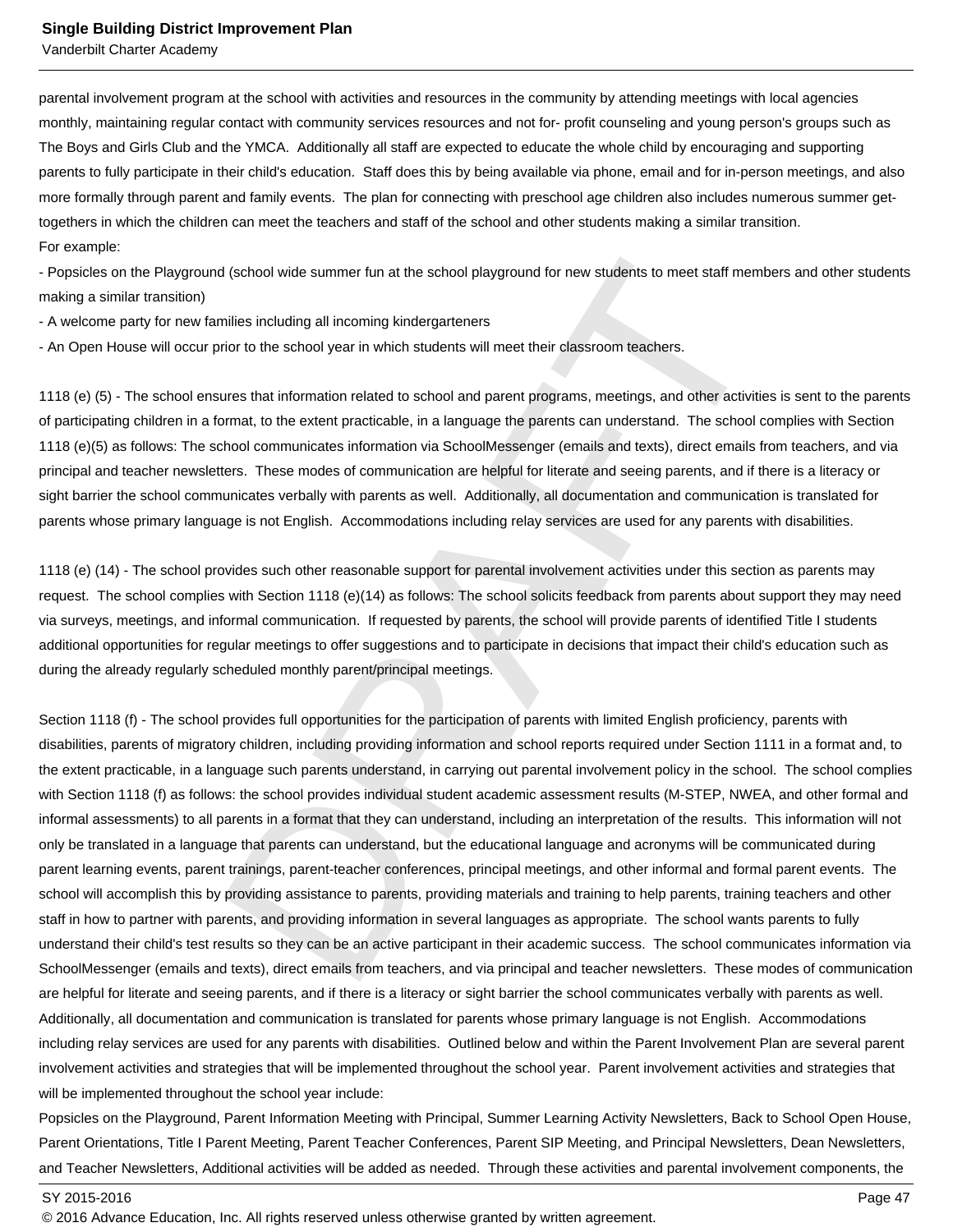Vanderbilt Charter Academy

programs and activities are communicated in an understandable format and language via text,<br>the mail, letters home and face-to-face meetings with school staff; and 6) provides full opportunities<br>are, email, letters home an school assures that it appropriately: 1) provides assistance to parents through parent teacher conferences, access to teachers and administrators via phone, email and in person, parent trainings, and other individualized ways according to parent needs; 2) provides materials and training to help parents work with children to improve their achievement during family engagement and parent involvement events, meetings with school leadership and teachers, parent teacher conferences and other individualized ways according to parent needs; 3) trains teachers and other required staff in the importance of and how to partner with parents during staff professional development days, through coaching with new teacher mentors and school leadership, and via online courses provided by the management company; 4) coordinates and integrates to the appropriate degree its parent involvement activities with other programming; 5) communicates information related to school and parent programs and activities are communicated in an understandable format and language via text, SchoolMessenger, phone call, email, letters home and face-to-face meetings with school staff; and 6) provides full opportunities for parents with limited English proficiency, parents with disabilities, and parents of migratory children to be involved in the activities of the school and to receive appropriate information and school reports; and 7) provides other reasonable support for parental involvement activities as parents may request. The school uses all necessary means to ensure that all parents receive opportunities to be involved at the school and that they are provided information in a format that is useful to them. As such, the school complies with NCLB Sections 1118(e) 1-5 and (14) and Section 1118 (f).

#### **6. Describe how the parent involvement component of the schoolwide plan is (will be) evaluated.**

Parental involvement activities, and the parent involvement component of this schoolwide plan, will be involved in the annual evaluation of the schoolwide plan. Feedback from parents provided through communication and their participation in the evaluation process will be incorporated into the review process and the schoolwide plan and programs will be adjusted accordingly. Also, annual parent survey results will be analyzed as part of the program evaluation.

#### **7. Describe how the results of the evaluation are (will be) used to improve the schoolwide program.**

The school examines which trainings will be necessary and appropriate in order to better serve the parents and families. The school administration works to improve the relationships with parents in regard to student concerns through gathering feedback from parent surveys and other evaluations, both formal and informal.

Feedback from parents provided through communication and their participation in the evaluation process will be incorporated into the review process and the schoolwide plan and programs will be adjusted accordingly each spring as part of the school's continuous improvement process.

#### **8. Describe how the school-parent compact is developed.**

The School-Parent Compact was developed and created by all stakeholders and includes input from Board members, school employees, and parents. During the developmental process, the proposed School-Parent Compact was shared with parent groups, including the parents serving on the School Improvement Team. All parents were asked to provide feedback and propose changes or additional language to the School-Parent Compact. The changes in content and additional language requested by parents were incorporated into the final version of the document.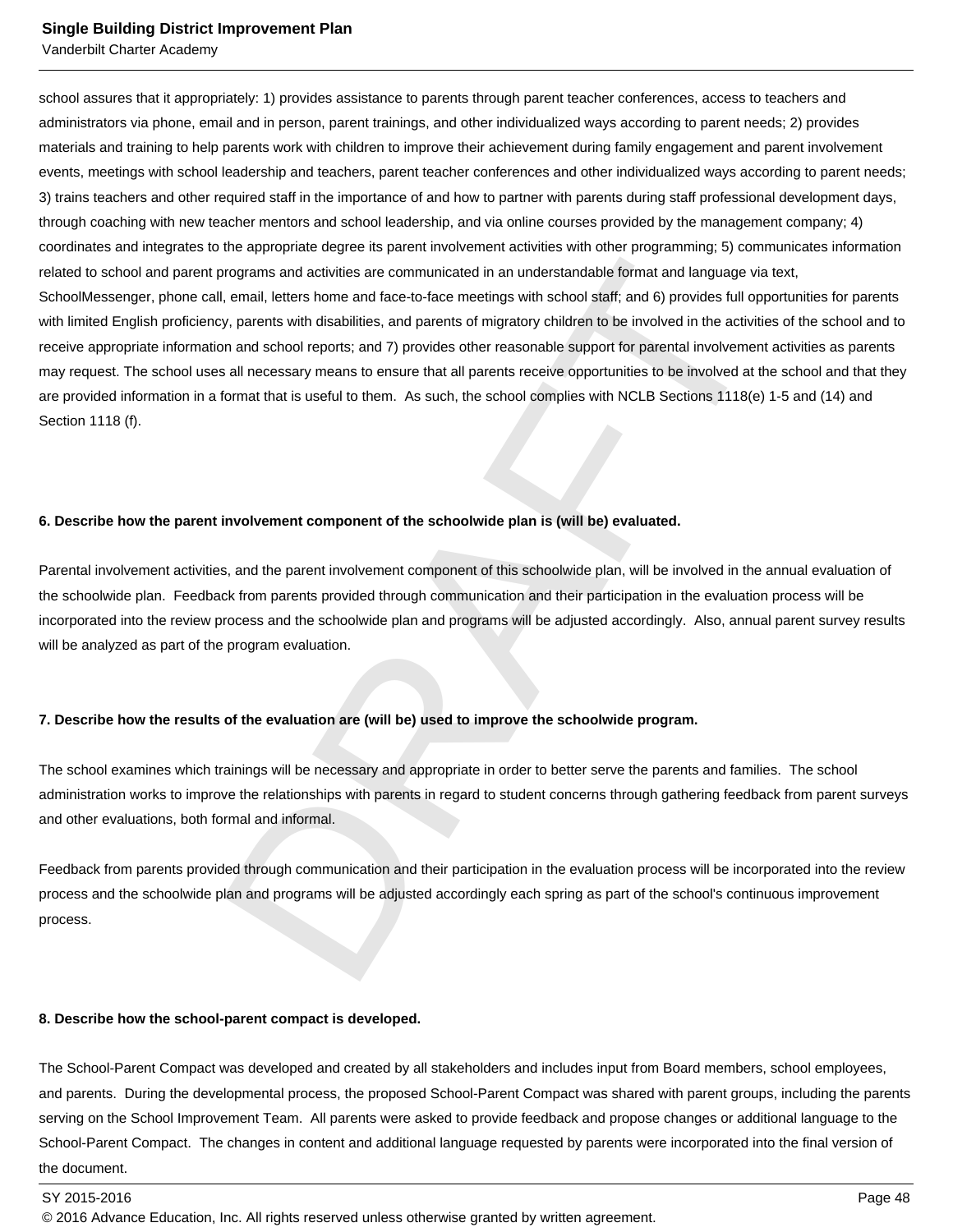#### **9. Describe how the School-Parent Compact is used at elementary-level parent teacher conferences.**

In accordance with NCLB Section 1118(d)(1)(a), the school discusses the Parent-Student Compact at least annually during parent-teacher conferences. The compact is discussed as it relates to individual student performance and the participation and commitment of the parent, teacher, and child in the child's education, and parents sign in to demonstrate that they have reviewed the Compact. Also during parentteacher conferences, individual student assessment results and interpretation are provided to parents. Teachers are responsible for communicating student performance information to parents during these meetings. Additionally, the school collects parent feedback on the Compact via surveys collected during Title I Meetings, and adjustments to the Compact are made accordingly. Parent feedback on the Compact is also gathered through informal meetings with the principal, school leadership team, and teachers.

# **10. How is the School-Parent Compact shared with middle school or high school parents (depending on the grade span of the school)?**

In all student assessment results and interpretation are provided to parents. Teachers are responsible<br>mance information to parents during these meetings. Additionally, the school collects parent feed<br>of during Title I Mee The school serves grades K-8. The Compact is used in the same manner for parents of students of all grade levels served. The school in accordance with NCLB Section 1118(d)(1)(a), the school discusses the Parent-Student Compact at least annually during parent-teacher conferences. The compact is discussed as it relates to individual student performance and the participation and commitment of the parent, teacher, and student in the child's education. During conferences parents sign-in to demonstrate that they have reviewed the Compact. Also during parent-teacher conferences individual student assessment results and interpretation are provided to parents. Teachers are responsibility for communicating student performance information to parents during these meetings. Additionally, the school collects parent feedback on the Compact via surveys collected during Title I Meetings, and adjustments to the Compact are made accordingly. Parent feedback on the Compact is also gathered through informal meetings with the principal, school leadership team, and teachers.

| Label | <b>Assurance</b>                                   | Response | <b>Comment</b>             | l Attachment |
|-------|----------------------------------------------------|----------|----------------------------|--------------|
|       | The School's School-Parent Compact is<br>attached. | Yes      | <b>INEED FROM HANDBOOK</b> |              |

### **11. Describe how the school provides individual student academic assessment results in a language the parents can understand.**

The school provides individual student academic assessment results (M-STEP, NWEA, and other formal and informal assessments) to all parents in a format that they can understand, including an interpretation of the results. This information will not only be translated in a language that parents can understand, but the educational language and acronyms will be communicated during parent learning events, parent trainings, parent-teacher conferences, principal meetings, and other informal and formal parent events. The school will accomplish this by providing assistance to parents, providing materials and training to help parents, training teachers and other staff in how to partner with parents, and providing information in several languages as appropriate. As such, the school complies with NCLB Section 1118. The school wants parents to fully understand their child's test results so they can be an active participant in their academic success.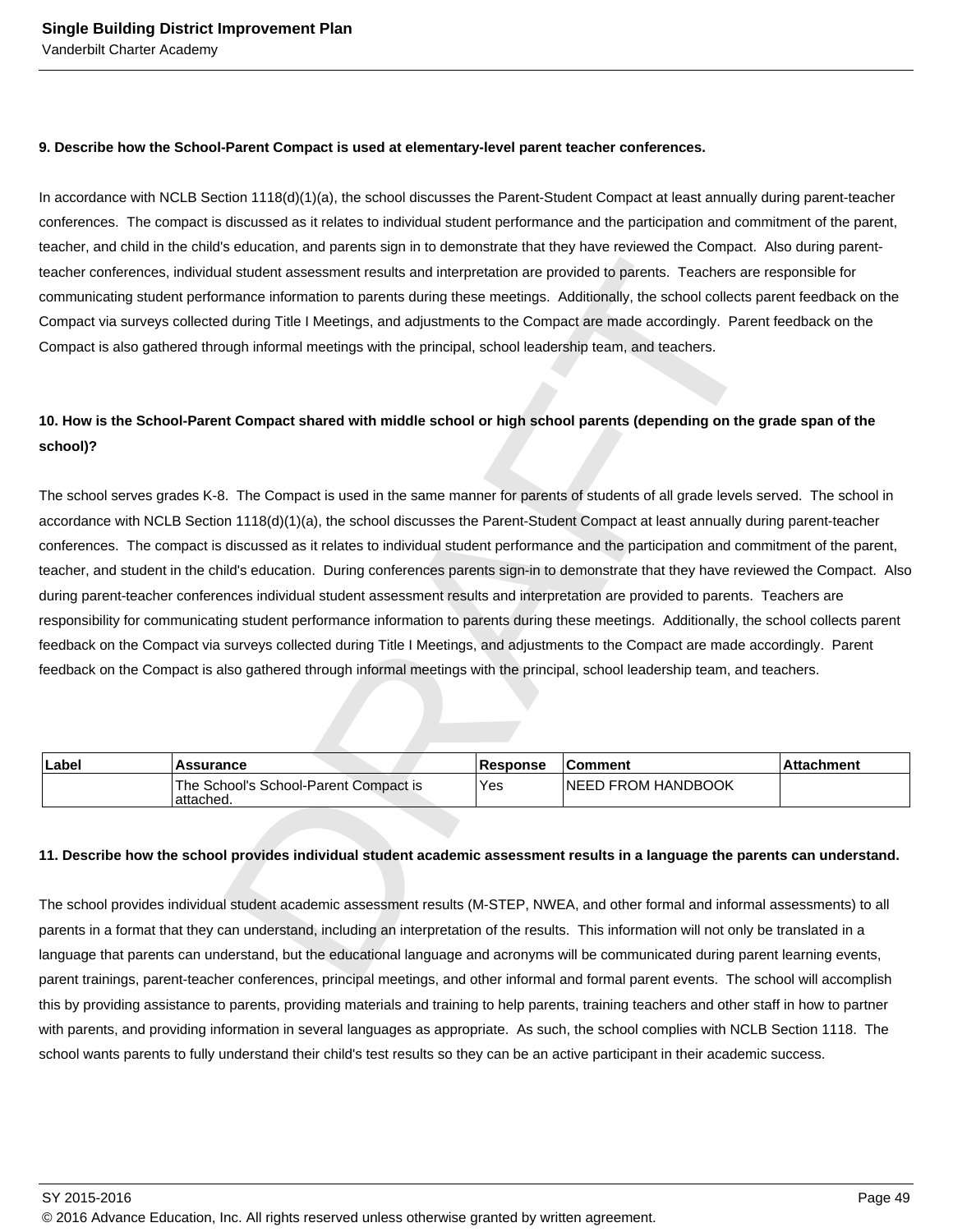# **Component 7: Preschool Transition Strategies**

# **1. In what ways does the school connect with preschool age children more than a once a year visitation to the kindergarten classroom?**

The school is committed to connecting with preschool age children in order to prepare them for school and has developed preschool transition strategies to ensure that incoming students are well-prepared for kindergarten. The plan for connecting with preschool age children also includes numerous summer get-togethers in which the children can meet the teachers and staff of the school and other students making a similar transition. For example:

- Popsicles in the Park (school wide summer fun at the park for new students to meet staff members and other students making a similar transition)

- A welcome party for new families including all incoming kindergarteners

- An Open House will occur prior to the school year in which students will meet their classroom teachers.

# **2. What types of training does the school provide preschool parents and/or preschool teachers on the skills preschool age children will need when they enter kindergarten?**

onnecting with preschool age children in order to prepare them for school and has developed press<br>that incoming students are well-prepared for kindergarten. The plan for connecting with preschool<br>mere get-togethers in whic The school has a dedicated representative who works with area preschools, daycares, Head Start programs, etc., in ensuring kindergarten readiness. The school's Admissions Representative and Leadership meet with community members and preschools to discuss Preschool Transition. Meetings consist of informing parents about the school, inviting parents and students to visit the school and kindergarten classrooms, inviting preschool/daycare staff to visit the school and the kindergarten classrooms, and a presentation regarding the skills and knowledge students will need to know when they enter the kindergarten classroom. Training/informational packets, which are delivered to parents and area preschools/daycares, contain information about kindergarten readiness, activities to prepare children for kindergarten, and commonly asked questions regarding the transition from preschool to kindergarten.

The school's plan for transitioning students from preschool to kindergarten included a kindergarten focused parent meetings and Open Houses. At these events, discussions will focus on:

- Basic skills children should know coming in to kindergarten
- The difference between young fives and kindergarten
- The kindergarten curriculum
- Kindergarten behavior management plan
- A tour of the school
- Meeting the teachers and visiting the classrooms.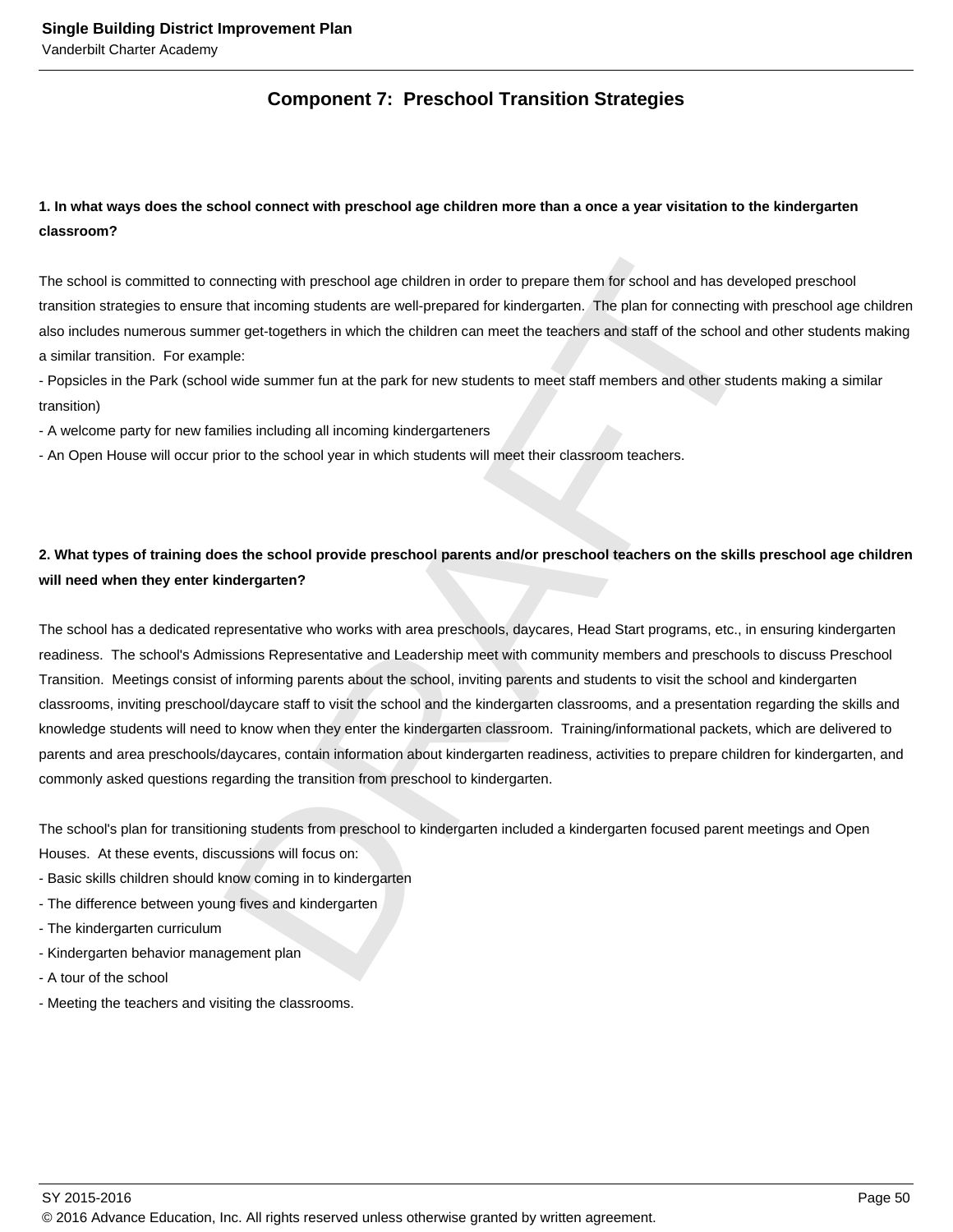# **Component 8: Teacher Participation in Making Assessment Decisions**

#### **1. How do teachers provide their input into the decisions regarding the use of school-based academic assessments?**

within school-based academic assessments. Each grade level has shared planning inne and is exact by a cach weak reviewing student needs, developing instructional strategies to address those needs, as are met. Additionally, Teachers have significant input into school-based academic assessments. Each grade level has shared planning time and is expected to spend a minimum of one day each week reviewing student needs, developing instructional strategies to address those needs, and assessments to ensure needs are met. Additionally, teachers choose to implement, as appropriate, tests and assessments that measure student performance with respect to the school's curriculum. Through the formative assessment planning process, teachers work collaboratively to identify what specific knowledge or skills students need to know and how they will determine when such learning has taken place. Additionally, the school's administration surveys teachers on an annual basis to solicit feedback, including feedback on the school's academic assessments.

# **2. How are teachers involved in student achievement data analysis for the purpose of improving the academic achievement of all students?**

Teachers are active participants in the analysis of data to improve the academic achievement for all students. The Northwest Evaluation Association test is administered three times per year: fall, winter, and spring. Following each NWEA administration, all teachers analyze the data they receive and create action plans for student intervention. Teachers also analyze M-STEP results and school-based assessments. Based on this analysis, they adjust their instruction and differentiate to best meet student needs. Teachers gather more data with each assessment and adjust their instruction as needed. In addition, teachers regularly participate in training to better analyze data, differentiate instruction accordingly, and determine appropriate classroom-based interventions.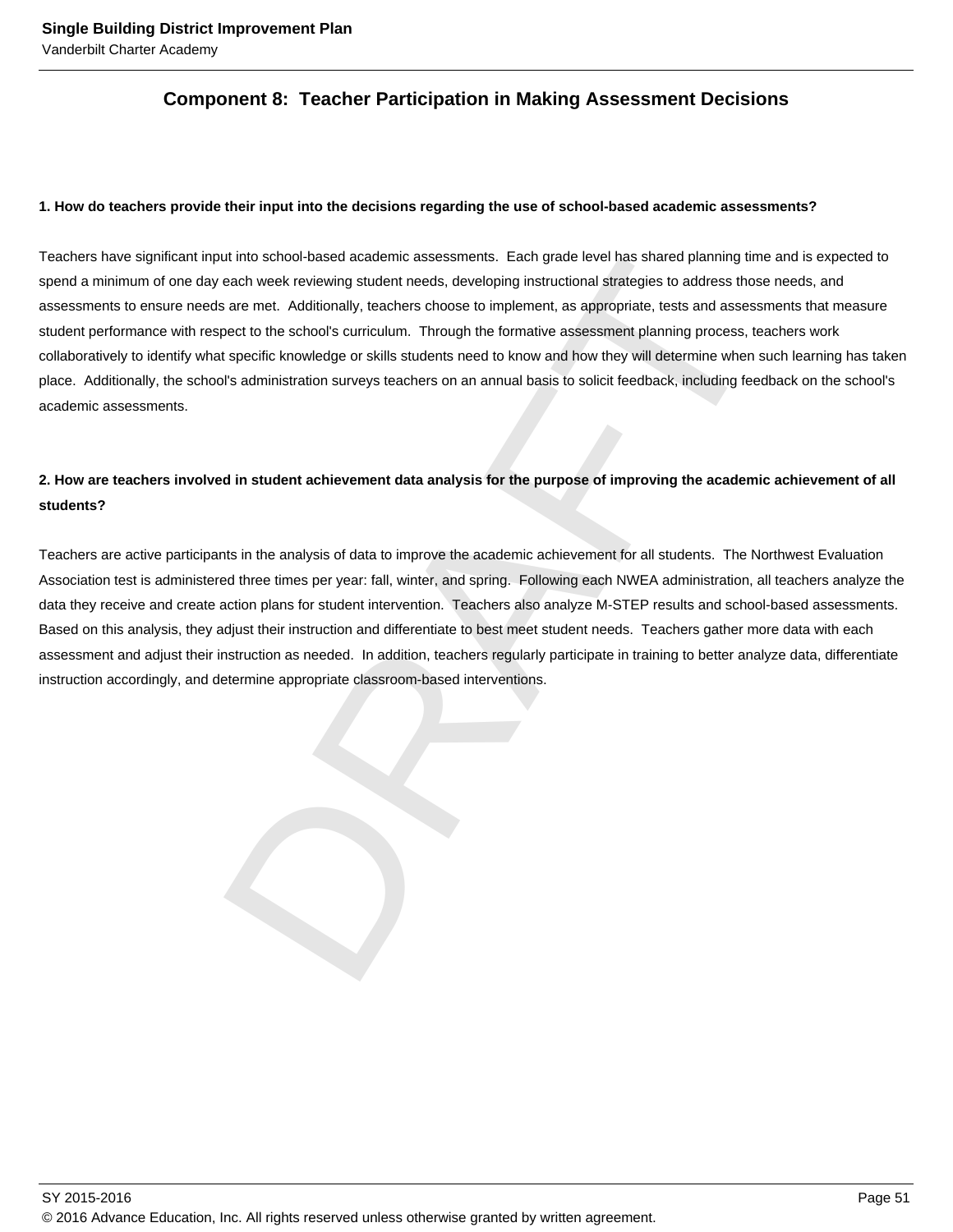# **Component 9: Timely and Additional Assistance to Students Having Difficulty Mastering the Standards**

# **1. Describe the process to identify students who experience difficulty mastering the State's academic achievement assessment standards at an advanced or proficient level.**

or proficient level.<br>
Compare and accelerating students in all content areas while focusing on the identified needs in the comproduction<br>
Solo staff have many opportunities to learn how to identify accelerationally struggl The school provides assistance in accelerating students in all content areas while focusing on the identified needs in the comprehensive needs assessment. The school staff have many opportunities to learn how to identify academically struggling students and they are aware of the assistance that is available to struggling students. The school utilizes many data points to identify students who are experiencing difficulty mastering the State's academic achievement standards at an advanced or proficient level, including the analysis of:

1) Failing the M-STEP

2) Scoring below the 50th percentile on the Northwest Evaluation Association Measures of Academic Progress or Primary Grades Assessment,

#### 3) Teacher recommendation

4) Behavior results - Atypical behavior is observed

- 5) NWEA/M-STEP results Flat or declining test scores
- 6) Student classwork There is a decline or the student it not making typical growth
- 7) In-class formative assessments Student does not demonstrate mastery of concepts
- 8) Student classroom engagement When the student becomes withdrawn and stops engaging in classroom discussion

Academic progress is monitored through these methods as well as the formative assessment process.

# **2. How is timely, effective, additional assistance provided to students who are experiencing difficulty mastering the State's academic achievement assessment standards at an advanced or proficient level?**

The school has implemented programs to serve students at-risk of academic failure, as well as students with special needs. The interventions provided to students in need of timely and additional assistance are evaluated for their effectiveness in helping students master the State's academic achievement standards. These interventions include activities that are inside and outside the regular classroom. Students that are having difficulty mastering State academic achievement standards receive the following timely additional supports:

- Differentiated instruction in the regular classroom in each core content area by teachers and supplemental staff.

- Customized intervention during Workshop Time.

- Paraprofessionals provide instructional lessons in reading and math to identified students having difficulty mastering standards on a daily basis.

- Instructional Coach will provide teachers with supplemental coaching, modeling, and professional development that deepens the teacher's knowledge and skills, and provides them with improved research-based instructional strategies that can be implemented immediately in the classroom.

- Social Worker working with Title I eligible students who experience difficulty mastering academic concepts in the school and community setting as a result of social-emotional or family issues that result in educational time loss or other challenges to academic achievement. - At-Risk Teacher provide instructional support and assessment for students who are below grade level and are at risk of not meeting

SY 2015-2016 Page 52

<sup>© 2016</sup> Advance Education, Inc. All rights reserved unless otherwise granted by written agreement.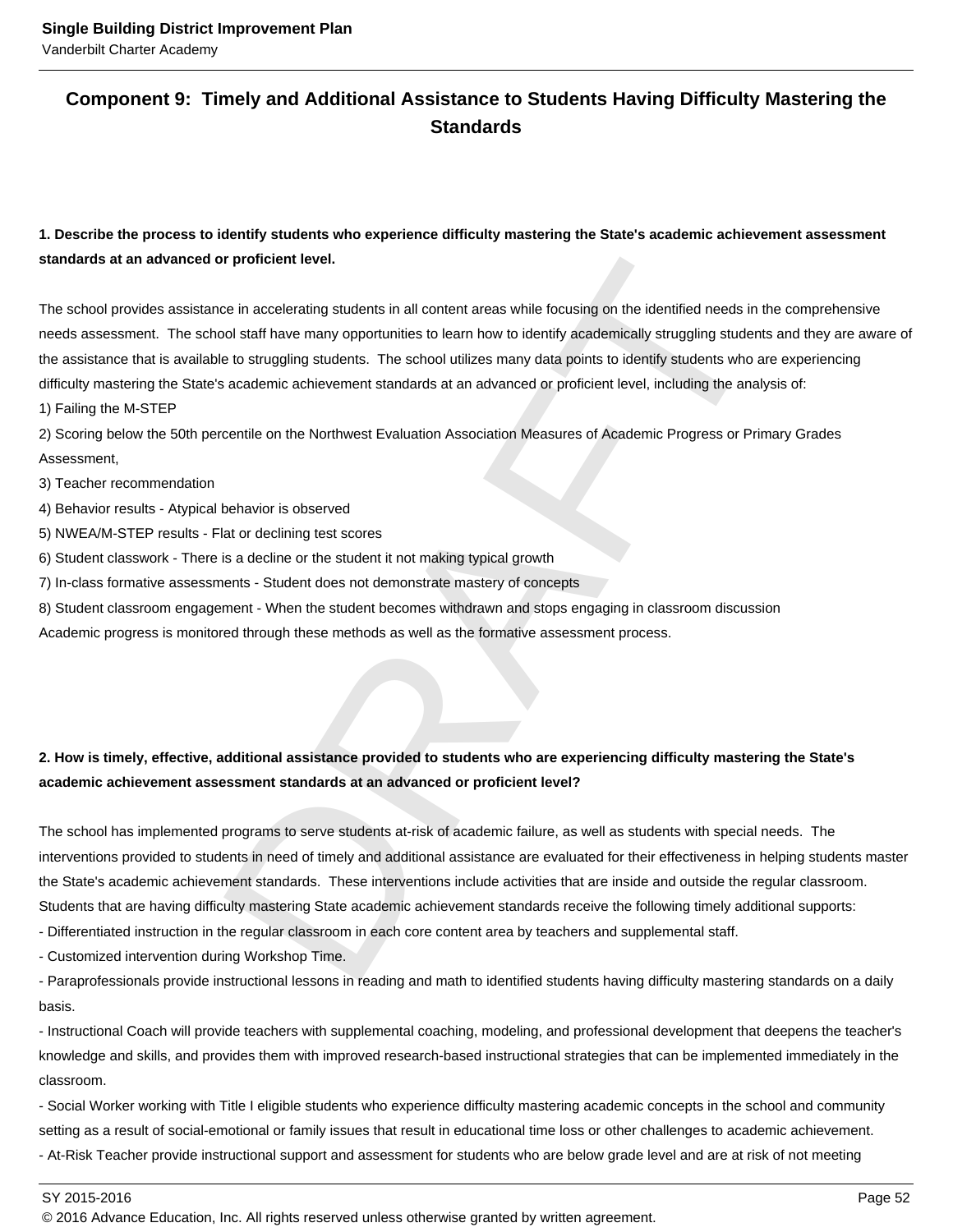Vanderbilt Charter Academy

challenging state standards.

- Academic Specialist provides supplemental instruction for students who are below grade level.

- Achievement & Behavioral Specialist who facilitate the full participation of Title I students in the academic program through individualized behavioral planning for identified students.

dual student. As students reach their goals they are moved into less intensive services. If it is determined to the goal plan, workshop time and instructional strategies used are adjusted.<br>
dual needs being addressed throu Additional student services are monitored regularly to ensure students are receiving support appropriate to their identified needs and to track their continued progress. Staff discuss student progress regularly during team data meetings to address any necessary changes to duration and strategies for each individual student. As students reach their goals they are moved into less intensive services. If it is determined that students require continued additional support, the goal plan, workshop time and instructional strategies used are adjusted.

#### **3. How are students' individual needs being addressed through differentiated instruction in the classroom?**

Differentiated instructional strategies for students include but are not limited to the following:

- Additional repetition of content expectations
- Small group and individual strategies
- Making a match between what the student knows, how the instruction is being given, and the task that is being assigned.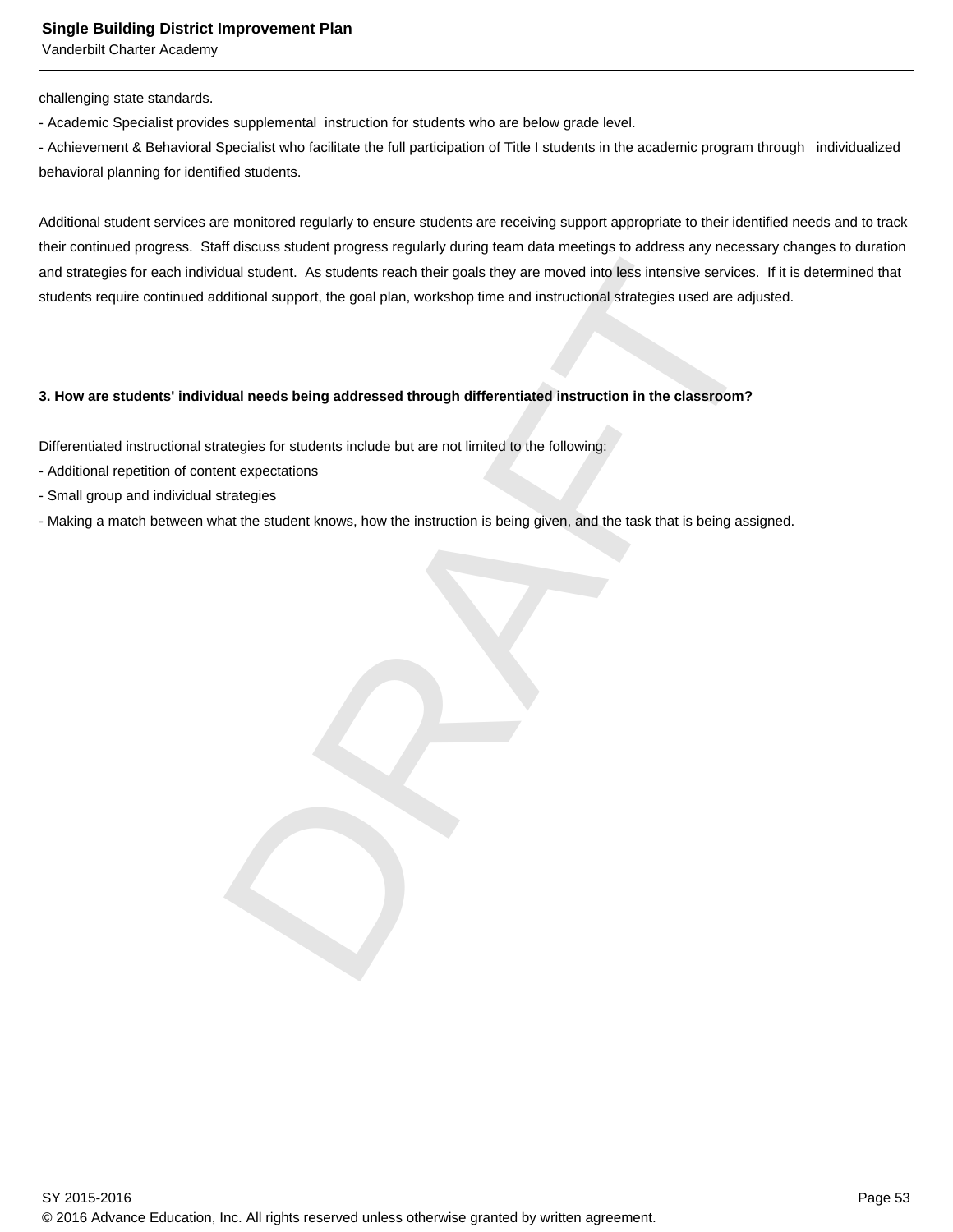# **Component 10: Coordination and Integration of Federal, State and Local Programs and Resources**

# **1. In what ways are the programs coordinated and integrated toward the achievement of the schoolwide goals? Include a LIST of the State, local and Federal programs/resources that will be supporting the schoolwide program.**

use of all federal, state, and local funds is coordinated to ensure focus on the goals, strategies, and<br>coolwide Plan in order to upgrade the school's entire educational program. Furthermore, coordinations as, and local se The school ensures that the use of all federal, state, and local funds is coordinated to ensure focus on the goals, strategies, and action activities identified in this Schoolwide Plan in order to upgrade the school's entire educational program. Furthermore, coordination and integration of all federal, state, and local services and programs are ensured through collaboration among administration, staff, parents, and other stakeholders as part of the school's improvement planning process. Specifically, the school utilizes funds from State and local sources to support the goals identified in the Schoolwide Plan. The school is a public school academy; it does not currently apply for or receive violence prevention funds, housing program funds, Head Start funds, adult education funds, vocational and technical education funds, or job training funds. If the school receives these funds at any point in the future, their use will be coordinated along with all other available funds through the school's Schoolwide Plan. While the school receives funds through the National School Lunch Act/Child Nutrition Act, their use is not coordinated under this plan as they do not contribute directly toward upgrading the school's educational program.

General/Local (Board) funds are used to support the schoolwide plan by providing: Staff wages and benefits (administrators, teachers, office staff, custodial, coaches, etc.) textbooks and curricular tools, computers and office equipment, supplies and materials, building costs, maintenance, utilities, professional development, and parent engagement.

IDEA/Special Education funds are used to support the schoolwide plan by providing: Special Education teachers' wages and benefits.

Title I funds are used to support the schoolwide plan by providing supplemental: staff wages and benefits, and supplies and materials including subscriptions and technology.

Title IIA funds are used to support the schoolwide plan by providing supplemental: staff wages and benefits and staff wages and benefits including subscriptions via transferability to Title I.

Title III LEP funds are used to support the schoolwide plan by providing supplemental support through the consortium initiatives as well as by providing English classes for EL parents, EL focused professional development, fees associated with a Title audit, and ESL certification reimbursements.

Section 31a funds are used to support the schoolwide plan by providing supplemental: staff wages and benefits.

Community organizations, clubs, and businesses - the school partners with local organizations to provide support services to impact student learning.

# **2. Describe how the school will use the resources from Title I and other State, local and Federal sources to implement the ten required schoolwide components.**

The school uses several resources to implement the required Schoolwide plan components. Title I and Section 31a provide supplemental SY 2015-2016 Page 54 © 2016 Advance Education, Inc. All rights reserved unless otherwise granted by written agreement.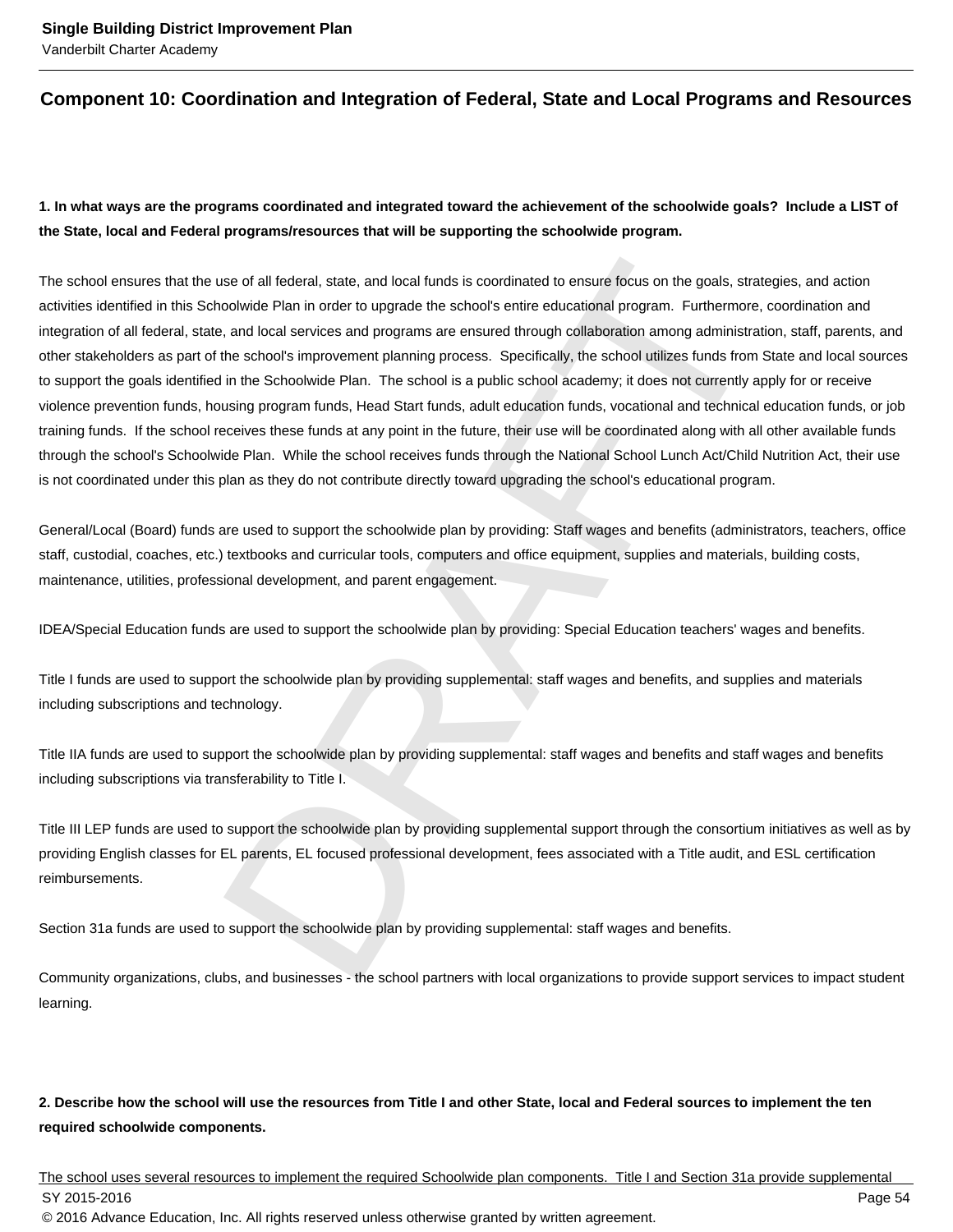Vanderbilt Charter Academy

services to students. Professional development programs, supplemented with funding available through Titles IIA, are also supported by the school's Schoolwide Plan. A complete list of support can be found in below.

Components 2, 3, 4, 5, 6, 7, 8, and 9 - Resources: IDEA, state/general and local funds

Support provided: Admissions representative (general), teachers (general and IDEA), and the school leadership team (general) will work in collaboration to support student achievement. Staff will be provided job-embedded professional development to increase teaching effectiveness. Parent involvement activities will provide parents with opportunities to learn how to better support their children's academic experience.

Components 1, 2, 3, 6, and 9 - Resources: Title I Funds Supplemental support provided: Paraprofessionals, Social Worker, Instructional Coach, and supplies and materials including subscriptions and technology.

Components 1, 2, 4, 5, and 9 - Resources: Title IIA Funds Supplemental support provided: Achievement and Behavioral Support Specialist and supplies and materials including subscriptions and technology via Title IIA transferability to Title I.

The Secureties: The I Funds<br>The Resources: The I Funds<br>The Resources: The II MA Funds<br>Schick Characteristics Social Worker, Instructional Coach, and supplies and materials including subscription<br>Schick Characters: The III Component 1, 2, 3, 4, 5, 6, and 9 - Resources: Title III Funds Supplemental Support Provided: Professional development on English Learner strategies, Software and progress monitoring tools, Instructional coaching support, ESL certification reimbursement, fees associated with a Title audit, and English instruction for EL parents including supplies and child care.

Components 1, 2, 3, and 9 - Resources: Section 31a Funds Supplemental support provided: Paraprofessionals, Academic Specialists, and At-Risk Teachers.

**3. How does the school coordinate and integrate the following Federal, State and local programs and services in a manner applicable to the grade level to support achievement of the schoolwide goals: violence prevention programs, nutrition programs, housing programs, Head Start, adult education, vocational and technical education, and job training.** 

While funding will not be consolidated, the school's entire educational program is supported by the Schoolwide Plan; this includes supplemental programs. Since the school is a single-school, K-8 public school academy, it does not currently apply for or receive violence prevention funds, housing program funds, Head Start funds, adult education funds, vocational and technical education funds, or job training funds. If the school receives these funds at any point in the future, their use will be coordinated along with all other available funds through the school's Schoolwide Plan. While the school receives funds through the National School Lunch Act / Child Nutrition Act, their use is not coordinated under this plan as they do not contribute directly toward upgrading the school's educational program.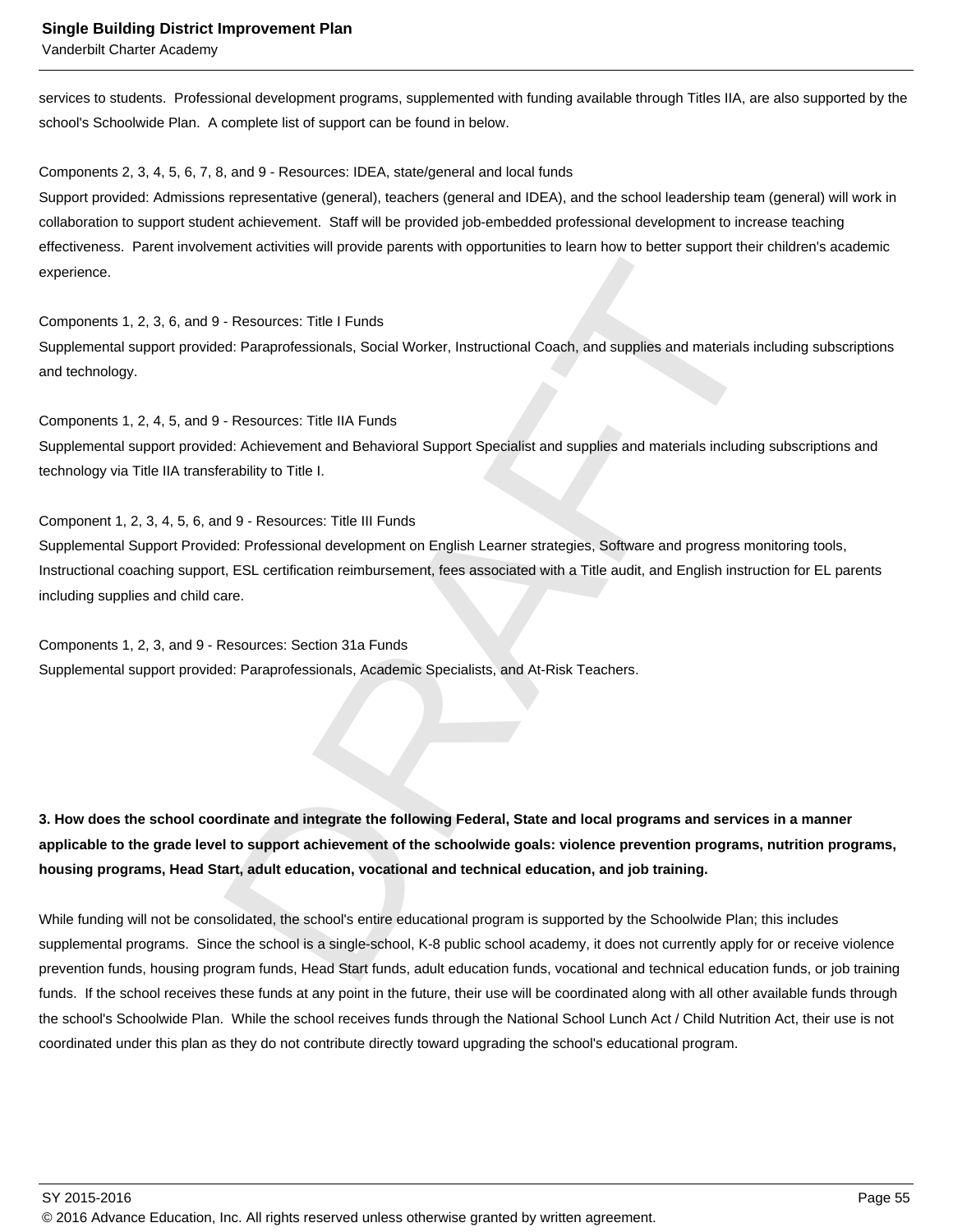# **Evaluation:**

#### **1. Describe how the school evaluates, at least annually, the implementation of the schoolwide program.**

is the implementation of its school improvement efforts through its school improvement process. Yet the model<br>needs, when engaged in the school improvement process it specifically considers student raceder<br>hice data, progr The school annually evaluates the implementation of its school improvement efforts through its school improvement process. While the school regularly assesses its needs, when engaged in the school improvement process it specifically considers student academic performance data, demographic data, programs and processes data, and perceptions data, to gauge the impact of its school improvement plan on meeting identified needs.

# **2. Describe how the school evaluates the results achieved by the schoolwide program using data from the State's annual assessments and other indicators of academic achievement.**

The school improvement team and the staff will analyze M-STEP, MI-SAAS, and NWEA MAP data to determine if goals were met. Appropriate supports will be put into place to support students not making appropriate gains.

# **3. Describe how the school determines whether the schoolwide program has been effective in increasing the achievement of students who are furthest from achieving the standards.**

The school improvement process at the school will be ongoing and components will be reviewed and revised to assure continuous student improvement. Team meetings, staff meetings, and in-service days will be used to provide opportunities for the staff to be involved in the evaluation process.

# **4. What process is followed by the school to revise the plan, as necessary, based on the evaluation, to ensure continuous improvement of students in the schoolwide program?**

The school improvement process at the school will be ongoing and components will be reviewed and revised to assure continuous student improvement. Team meetings, staff meetings, and in-service days will be used to provide opportunities for the staff to be involved in the evaluation process.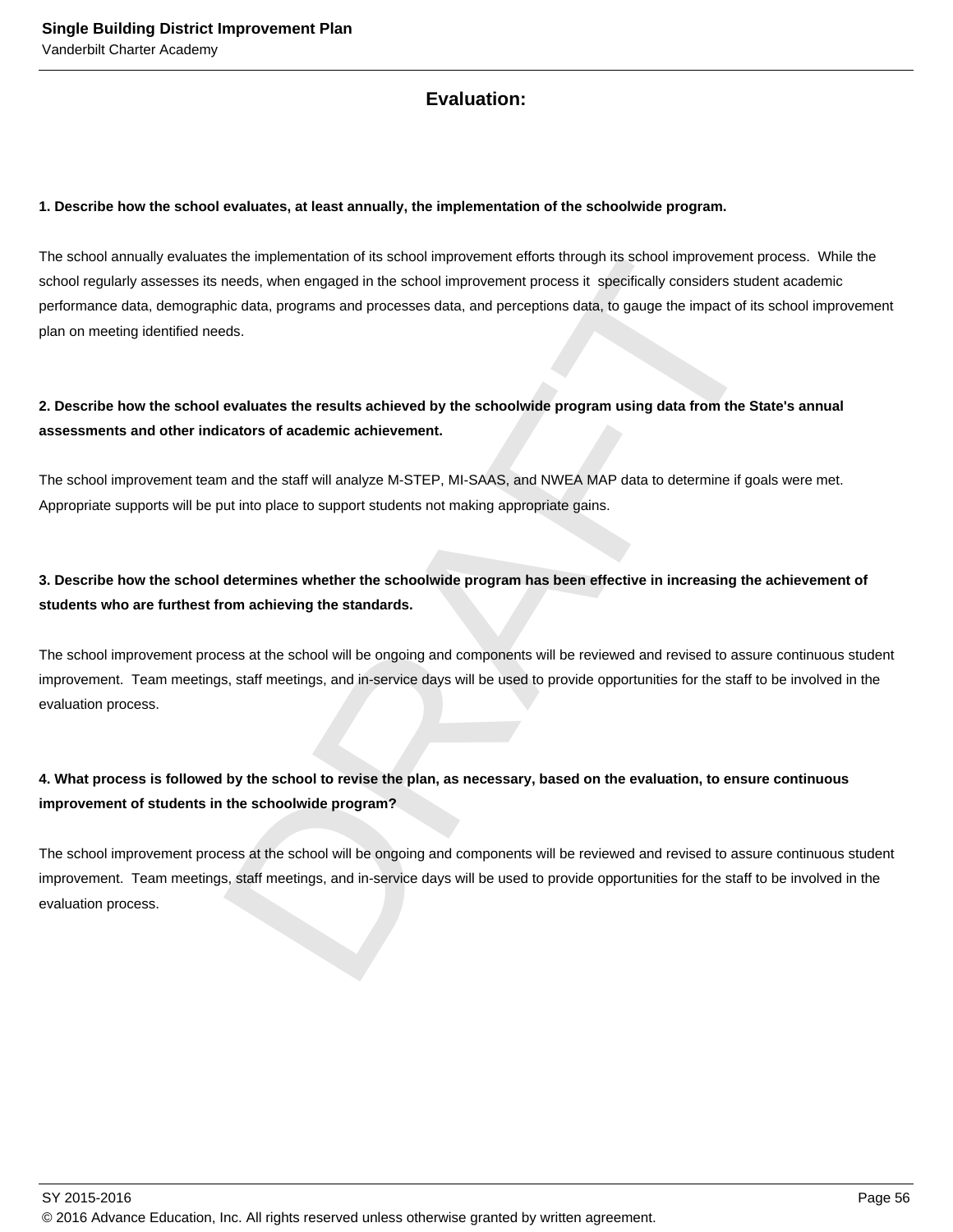# 2016-17 Goal Plan **2016-17 Goal Plan**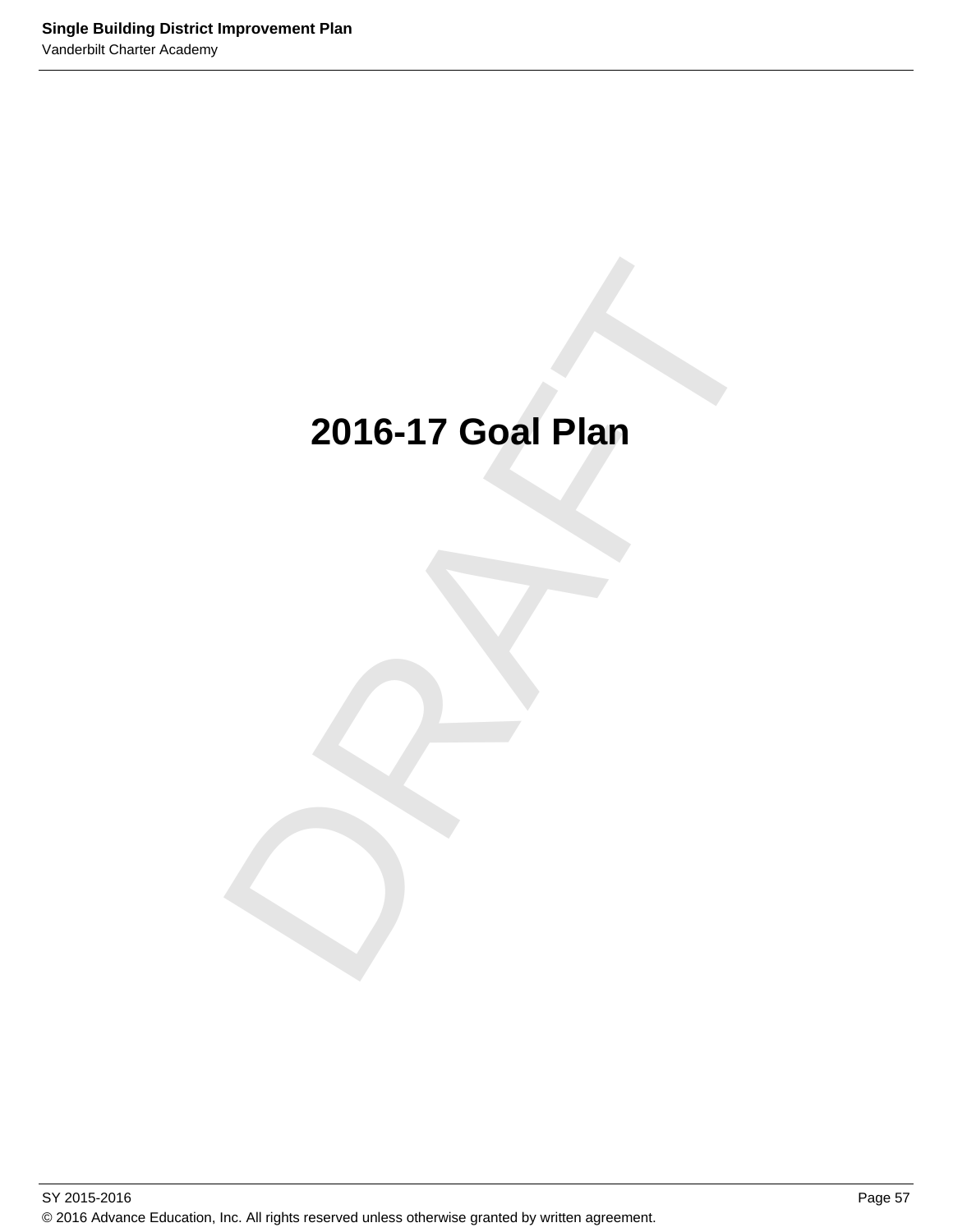# **Overview**

## **Plan Name**

2016-17 Goal Plan

## **Plan Description**

arter Academy Goal Plan 2016- 2017 Vanderbilt Charter Academy Goal Plan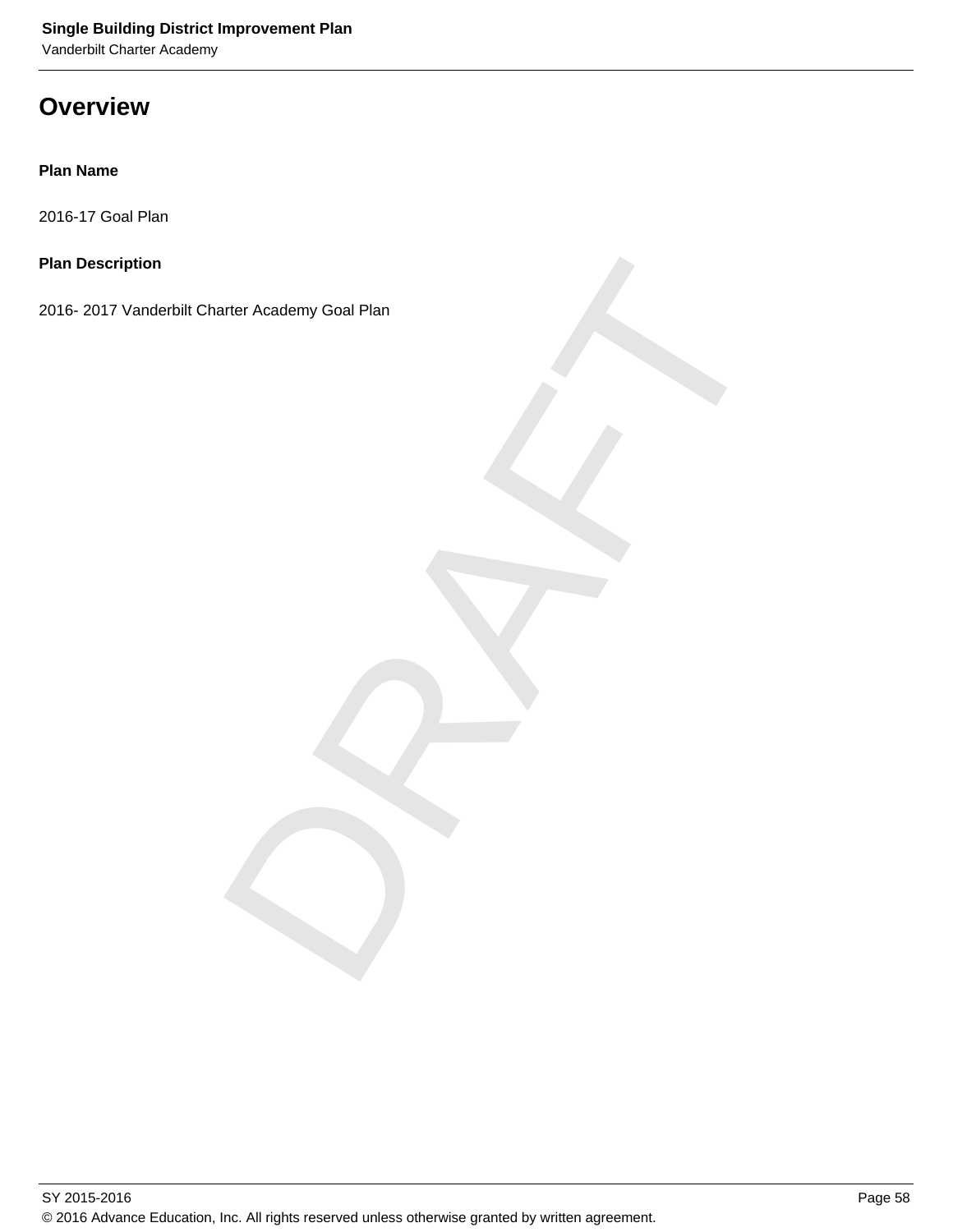|                 | <b>Single Building District Improvement Plan</b><br>Vanderbilt Charter Academy<br><b>Goals Summary</b>                         |                                                 |           |               |  |
|-----------------|--------------------------------------------------------------------------------------------------------------------------------|-------------------------------------------------|-----------|---------------|--|
|                 | The following is a summary of the goals encompassed in this plan. The details for each goal are available in the next section. |                                                 |           |               |  |
| $\#$            | <b>Goal Name</b>                                                                                                               | <b>Goal Details</b>                             | Goal Type | Total Funding |  |
| $\mathbf{1}$    | All students at Vanderbilt Charter Academy will<br>increase academic achievement in Mathematics.                               | Objectives: 1<br>Strategies: 4<br>Activities: 4 | Academic  | \$0           |  |
| $ 2\rangle$     | All students at Vanderbilt Charter Academy will<br>increase academic achievement in Science.                                   | Objectives: 1<br>Strategies: 4<br>Activities: 4 | Academic  | l\$0.         |  |
| $ 3\rangle$     | All students at Vanderbilt Charter Academy will<br>increase academic achievement in Social Studies.                            | Objectives: 1<br>Strategies: 4<br>Activities: 4 | Academic  | \$0           |  |
| $\vert 4 \vert$ | All students at Vanderbilt Charter Academy will<br>increase academic achievement in ELA/Language<br>Usage/Writing.             | Objectives: 1<br>Strategies: 4<br>Activities: 4 | Academic  | <b>\$0</b>    |  |
|                 |                                                                                                                                |                                                 |           |               |  |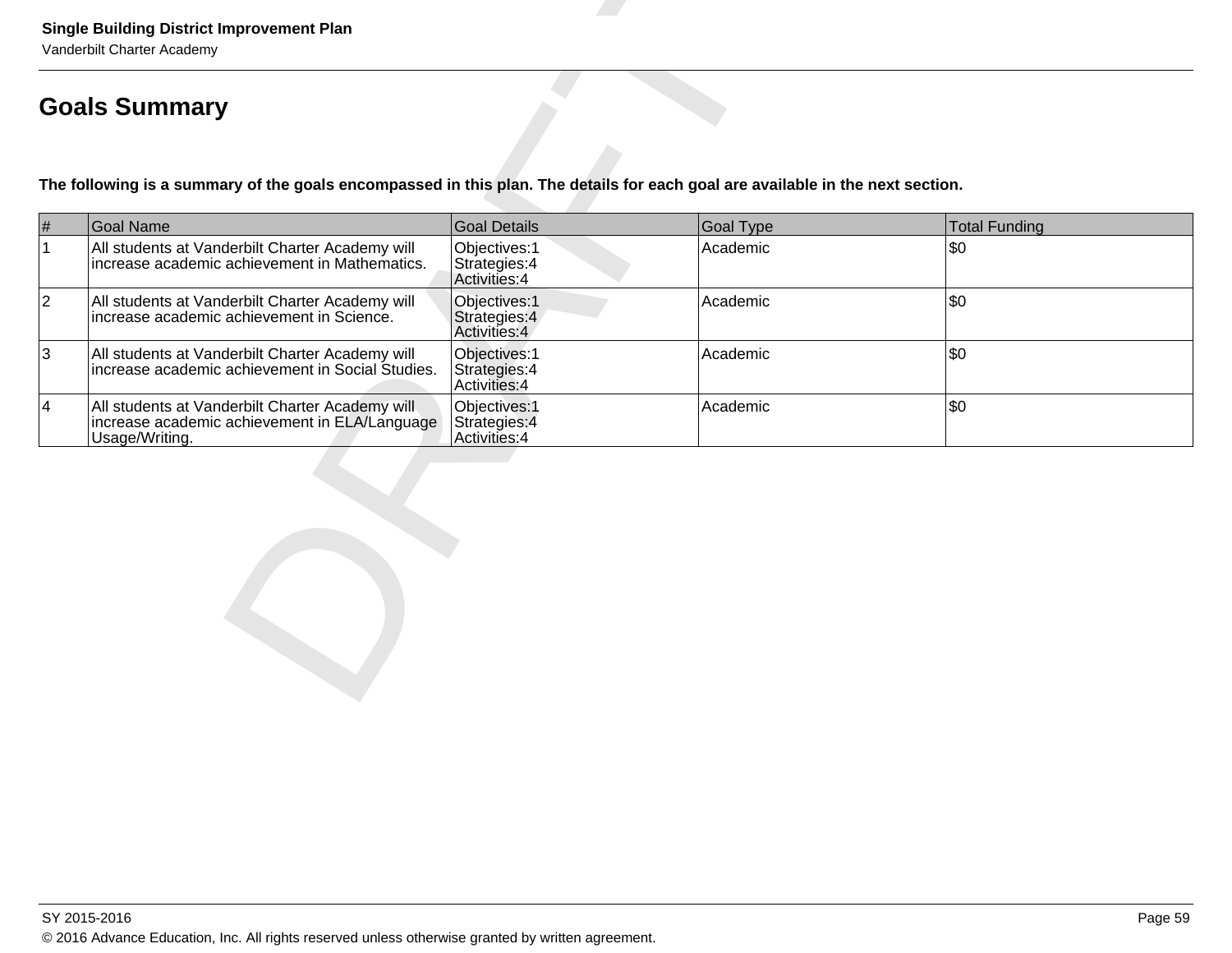## **Measurable Objective 1:**

| <b>Single Building District Improvement Plan</b><br>Vanderbilt Charter Academy                                                                                                                                                                                                                                                                                                                                                                                                                                                                                                                                                                                                                                                                                                                                                                                                                                                                                                                                                                                                                                                 |                                |      |       |                     |                             |                      |                                          |                                                                                                                                |
|--------------------------------------------------------------------------------------------------------------------------------------------------------------------------------------------------------------------------------------------------------------------------------------------------------------------------------------------------------------------------------------------------------------------------------------------------------------------------------------------------------------------------------------------------------------------------------------------------------------------------------------------------------------------------------------------------------------------------------------------------------------------------------------------------------------------------------------------------------------------------------------------------------------------------------------------------------------------------------------------------------------------------------------------------------------------------------------------------------------------------------|--------------------------------|------|-------|---------------------|-----------------------------|----------------------|------------------------------------------|--------------------------------------------------------------------------------------------------------------------------------|
| Goal 1: All students at Vanderbilt Charter Academy will increase academic achievement in                                                                                                                                                                                                                                                                                                                                                                                                                                                                                                                                                                                                                                                                                                                                                                                                                                                                                                                                                                                                                                       |                                |      |       |                     |                             |                      |                                          |                                                                                                                                |
| <b>Mathematics.</b>                                                                                                                                                                                                                                                                                                                                                                                                                                                                                                                                                                                                                                                                                                                                                                                                                                                                                                                                                                                                                                                                                                            |                                |      |       |                     |                             |                      |                                          |                                                                                                                                |
| <b>Measurable Objective 1:</b><br>A 8% increase of English Learners students will demonstrate a proficiency, in Mathematics by 06/30/2017 as measured by M-Step.                                                                                                                                                                                                                                                                                                                                                                                                                                                                                                                                                                                                                                                                                                                                                                                                                                                                                                                                                               |                                |      |       |                     |                             |                      |                                          |                                                                                                                                |
| Strategy 1:<br>Supplemental Instructional Support Positions - Supplemental instructional staff will provide small group, one on one, push-in and pull-out services to students in order to<br>target academically struggling students.<br>Category: Mathematics<br>Research Cited: Supplemental academic support in the form of small ratio tutoring has been shown to increase the reading abilities of all students. The following is<br>research that supports instructional support positions as a strategy: Tomlinson, C.A. (2003). Fulfilling the Promise of the Differentiated Classroom: Strategies and Tools<br>for Responsive Teaching. Alexandria, VA: ASCD.<br>Tier:                                                                                                                                                                                                                                                                                                                                                                                                                                               |                                |      |       |                     |                             |                      |                                          |                                                                                                                                |
| Activity - Supplemental Instructional Support Positions                                                                                                                                                                                                                                                                                                                                                                                                                                                                                                                                                                                                                                                                                                                                                                                                                                                                                                                                                                                                                                                                        | Activity<br>Type               | Tier | Phase | Begin Date End Date |                             | Resource<br>Assigned | Source Of<br>Funding                     | Staff<br>Responsibl                                                                                                            |
| Academic Specialists will plan, present, and monitor<br>intervention services they provide to targeted students through<br>the use of both inclusion and small group instruction in order to<br>increase student achievement. Staff will work in conjunction<br>with the classroom teacher to determine the most appropriate<br>interventions and related learning strategies for eligible<br>students in the regular classroom setting.<br>Paraprofessionals will work with students in grades K-8, M-F<br>during normal school-day hours under the direct supervision of<br>a teacher and will provide instructional assistance one-on-one<br>or small group for eligible students within the regular classroom<br>in order to increase student achievement.<br>At Risk Teacher: Will provide instructional support and<br>assessment for students who are below grade level. Will<br>create, manage, and participate in a variety of learning<br>environments and activities in the core content areas and will<br>work collaboratively and professionally with classroom<br>teachers, other interventionists, and parents. | Academic<br>Support<br>Program |      |       |                     | 07/01/2016  06/30/2017  \$0 |                      | <b>Title I Part</b><br>A, Section<br>31a | Principal,<br>Content<br>Area<br>Teachers,<br>Academic<br>Specialists,<br>Paraprofes<br>sionals, At<br><b>Risk</b><br>Teachers |

## **Strategy 2:**

Supplemental Materials, Supplies and Technology - Instructional staff will utilize supplemental materials to support academically at-risk students in order to differentiateinstruction.

### SY 2015-2016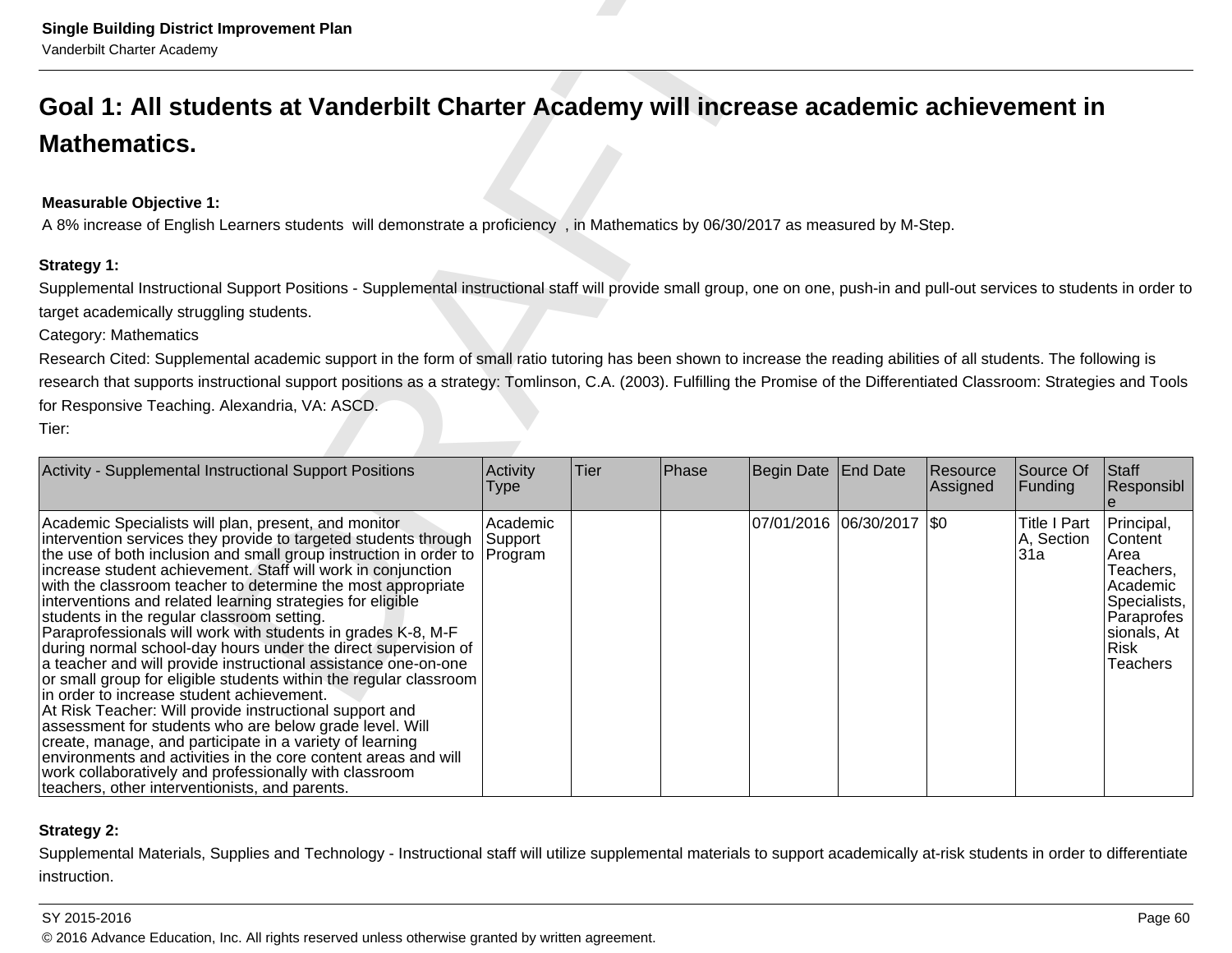Single Building District Improvement Plan<br>
Yurudial Clume Asseter<br>
Collegery Mohemutes<br>
Collegery Mohemutes<br>
Research Clube According to Tomlinson and Eidson, differentiated instruction "efers to a systematic approach to p

| Activity -<br>- Supplemental Materials, Supplies and Technology | Activity<br>'Type | <b>Tier</b> | Phase | Begin Date End Date | Resource<br><b>Assigned</b> | Source Of<br>Funding | <b>Staff</b><br>Responsibl |
|-----------------------------------------------------------------|-------------------|-------------|-------|---------------------|-----------------------------|----------------------|----------------------------|
|                                                                 |                   |             |       |                     |                             |                      |                            |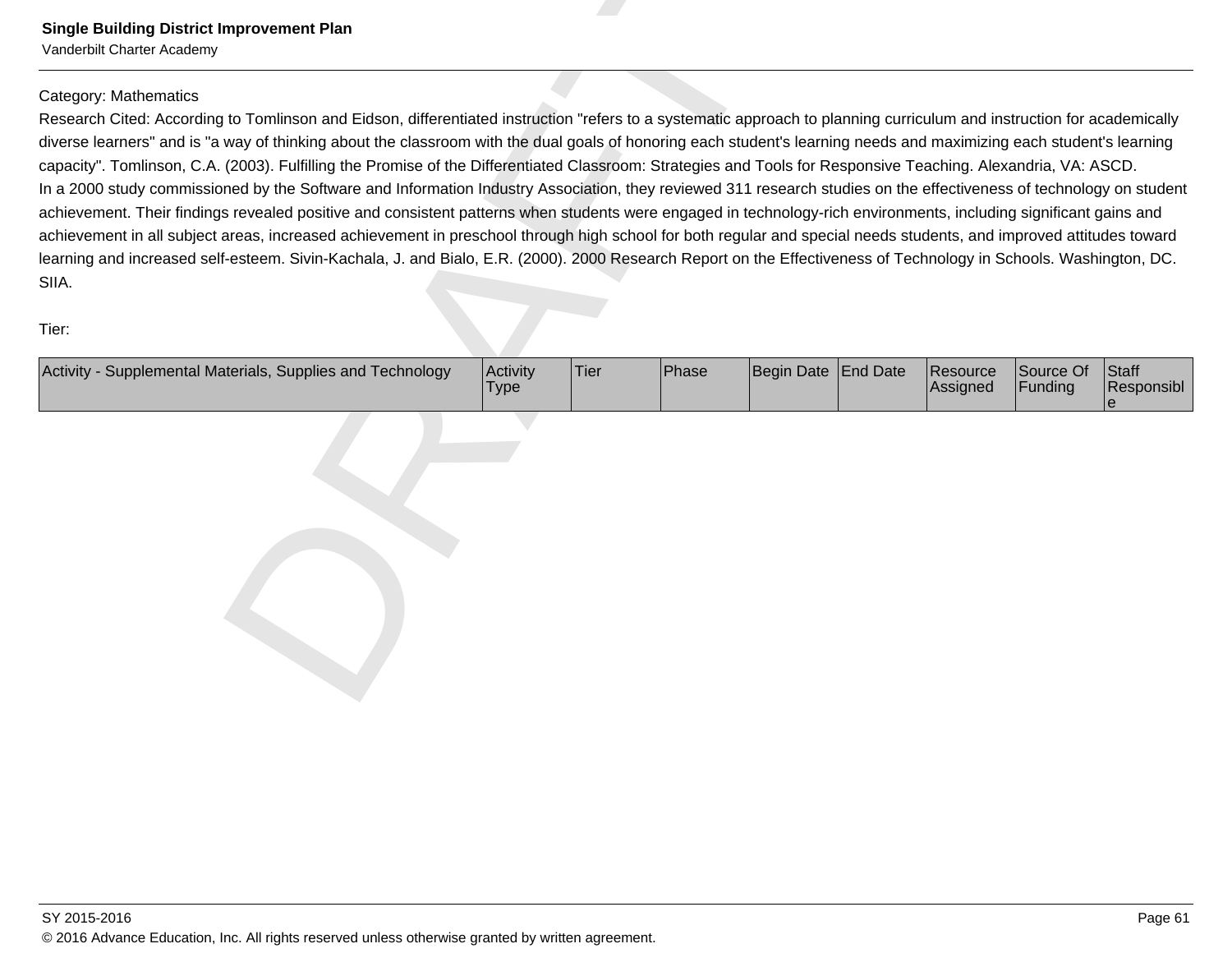| <b>Single Building District Improvement Plan</b><br>Vanderbilt Charter Academy                                                                                                                                                                                                                                                                                                                                                                                                                                                                                                                                                                                                                                                                                                                                                                                                                                                                                                                                                                                                                                                                                                                                                                                                                                                                                                                                                                                                                                                                                                                                                                                                                                                                                                                                                                                                                                                                                                                                                                                                                                                   |                                              |  |                           |                          |                                                                                                               |
|----------------------------------------------------------------------------------------------------------------------------------------------------------------------------------------------------------------------------------------------------------------------------------------------------------------------------------------------------------------------------------------------------------------------------------------------------------------------------------------------------------------------------------------------------------------------------------------------------------------------------------------------------------------------------------------------------------------------------------------------------------------------------------------------------------------------------------------------------------------------------------------------------------------------------------------------------------------------------------------------------------------------------------------------------------------------------------------------------------------------------------------------------------------------------------------------------------------------------------------------------------------------------------------------------------------------------------------------------------------------------------------------------------------------------------------------------------------------------------------------------------------------------------------------------------------------------------------------------------------------------------------------------------------------------------------------------------------------------------------------------------------------------------------------------------------------------------------------------------------------------------------------------------------------------------------------------------------------------------------------------------------------------------------------------------------------------------------------------------------------------------|----------------------------------------------|--|---------------------------|--------------------------|---------------------------------------------------------------------------------------------------------------|
| Supplemental intervention supplies and incentives will be used<br>by teachers to differentiate instruction and motivate students in<br>effort to help at-risk students increase achievement in core<br>content areas. Supplies/Materials include intervention<br>programs workbooks, lesson books, literacy kits, teacher<br>guides, school supplies, educational incentives & light<br>refreshments.<br>Subscriptions and supplies for:<br>DIBELS Materials: Supplemental short assessments used to<br>monitor the development & acquisition of early literacy &<br>reading skills for at risk students. Composed of seven<br>indicators: phonemic awareness, alphabetic principle,<br>accuracy, & fluency with connected text, reading<br>comprehension, and vocabulary. DIBELS web-based program<br>which consists of short assessments used to monitor the<br>development and acquisition of early literacy and reading skills<br>for at-risk students. Composed of 7 indicators: phonemic<br>awareness, alphabetic principle, accuracy, fluency w/<br>connected text, reading comprehension, & vocabulary. Dibels<br>is supplemental to the curriculum. BrainPOP On-Line<br>Subscription: On-line educational program that<br>provides standards-based content spanning seven subjects<br>areas. The program features more than 600 standards-based<br>animated educational movies. Each movie is supported by<br>activities such as a quiz, experiment and other printable<br>worksheets, all of which speak to students in a language and<br>voice that they can understand. Accelerated<br>Reader: Supplemental software program that combines real<br>literature and software support and provides immediate<br>feedback through quizzes on reading and vocabulary progress<br>of the student. iReady Math and Reading Diagnostic and<br>Instruction, etc.) and Reading A-Z<br>Technology Repairs/Services: Supplemental technology<br>repairs/services will ensure that supplemental technology is<br>able to remain functional to improve instruction. Cost is for<br>technology repairs/services plus taxes and S&H. | Supplemen<br>tal<br>Materials,<br>Technology |  | 07/01/2016 06/30/2017 \$0 | <b>Title I Part</b><br>Α | Principal,<br>Instructiona<br>I Staff, and<br>Content<br>Area<br>Teachers,<br>Non-<br>Instructiona<br>I Staff |
| Strategy 3:                                                                                                                                                                                                                                                                                                                                                                                                                                                                                                                                                                                                                                                                                                                                                                                                                                                                                                                                                                                                                                                                                                                                                                                                                                                                                                                                                                                                                                                                                                                                                                                                                                                                                                                                                                                                                                                                                                                                                                                                                                                                                                                      |                                              |  |                           |                          |                                                                                                               |
| Professional Development - Staff will engage in professional development activities to learn how to better support academically struggling students thereby increasing                                                                                                                                                                                                                                                                                                                                                                                                                                                                                                                                                                                                                                                                                                                                                                                                                                                                                                                                                                                                                                                                                                                                                                                                                                                                                                                                                                                                                                                                                                                                                                                                                                                                                                                                                                                                                                                                                                                                                           |                                              |  |                           |                          |                                                                                                               |
| academic achievement.                                                                                                                                                                                                                                                                                                                                                                                                                                                                                                                                                                                                                                                                                                                                                                                                                                                                                                                                                                                                                                                                                                                                                                                                                                                                                                                                                                                                                                                                                                                                                                                                                                                                                                                                                                                                                                                                                                                                                                                                                                                                                                            |                                              |  |                           |                          |                                                                                                               |
| Category: Mathematics                                                                                                                                                                                                                                                                                                                                                                                                                                                                                                                                                                                                                                                                                                                                                                                                                                                                                                                                                                                                                                                                                                                                                                                                                                                                                                                                                                                                                                                                                                                                                                                                                                                                                                                                                                                                                                                                                                                                                                                                                                                                                                            |                                              |  |                           |                          |                                                                                                               |
| Research Cited: In a 1998 study involving a half million elementary and middle grades students in 3,000 Texas schools, researchers found that the most important                                                                                                                                                                                                                                                                                                                                                                                                                                                                                                                                                                                                                                                                                                                                                                                                                                                                                                                                                                                                                                                                                                                                                                                                                                                                                                                                                                                                                                                                                                                                                                                                                                                                                                                                                                                                                                                                                                                                                                 |                                              |  |                           |                          |                                                                                                               |

## **Strategy 3:**

Research Cited: In a 1998 study involving a half million elementary and middle grades students in 3,000 Texas schools, researchers found that the most important factor in student achievement was teacher quality. A national study of over 1,000 mathematics and science teachers found similar results. Sustained and intensive professional development is more likely to have an impact on enhanced teacher knowledge and skills, and ultimately student achievement, than shorter professionaldevelopment activities (Garet et. al., 2001). The results from this study also indicate that professional development that is focused on subject matter, provides teacherswith opportunities for "hands-on" work, and is integrated into the daily life of the school is more likely to produce enhanced knowledge and skills that positively impact student achievement. Hanushek, E., Kain, J. and Rivkin, S. (1998). Teachers, Schools, and Academic Achievement. Cambridge, MA. NBER. Garet, Michael S. et. al.,

#### SY 2015-2016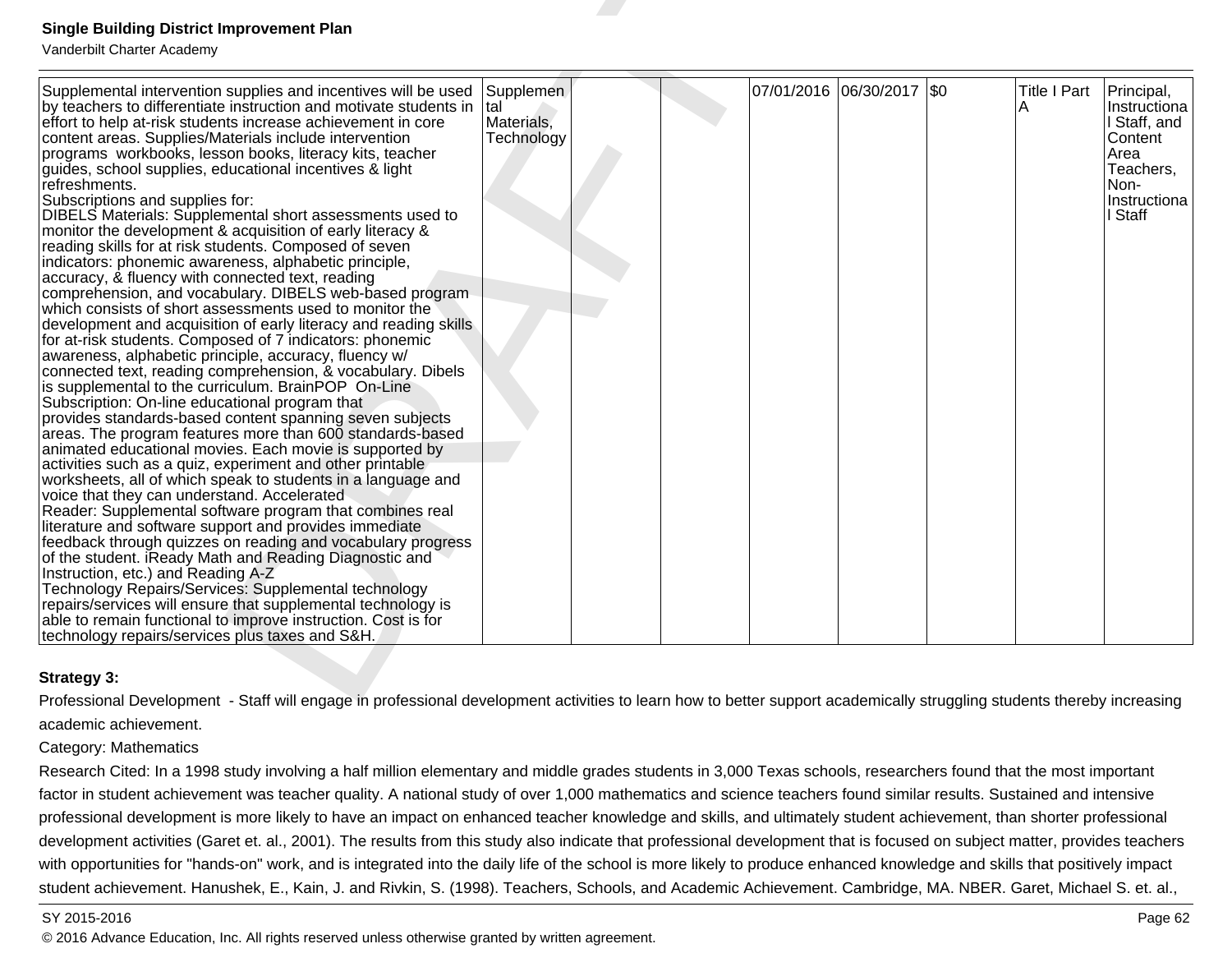| <b>Single Building District Improvement Plan</b><br>Vanderbilt Charter Academy                                                                                                                                                                                                                                                                                                                                                                                                                                                                                                                                                                                                                                                                                                                                                                                                                                                                                                                  |                         |      |       |                     |                             |                      |                                      |                            |
|-------------------------------------------------------------------------------------------------------------------------------------------------------------------------------------------------------------------------------------------------------------------------------------------------------------------------------------------------------------------------------------------------------------------------------------------------------------------------------------------------------------------------------------------------------------------------------------------------------------------------------------------------------------------------------------------------------------------------------------------------------------------------------------------------------------------------------------------------------------------------------------------------------------------------------------------------------------------------------------------------|-------------------------|------|-------|---------------------|-----------------------------|----------------------|--------------------------------------|----------------------------|
| (2001). What Makes Professional Development Effective? Results From a National Sample of Teachers. Washington, DC. American Educational Research Association.                                                                                                                                                                                                                                                                                                                                                                                                                                                                                                                                                                                                                                                                                                                                                                                                                                   |                         |      |       |                     |                             |                      |                                      |                            |
| Tier:                                                                                                                                                                                                                                                                                                                                                                                                                                                                                                                                                                                                                                                                                                                                                                                                                                                                                                                                                                                           |                         |      |       |                     |                             |                      |                                      |                            |
| Activity - Professional Development                                                                                                                                                                                                                                                                                                                                                                                                                                                                                                                                                                                                                                                                                                                                                                                                                                                                                                                                                             | Activity<br><b>Type</b> | Tier | Phase | Begin Date          | End Date                    | Resource<br>Assigned | Source Of<br>Funding                 | Staff<br><b>Responsibl</b> |
| An Instructional Coach will provide staff with supplemental,<br>individualized coaching throughout the year. Staff will learn how I Learning<br>to use data to differentiate instruction in the classroom, utilize<br>effective instructional strategies that meet the varying needs of<br>educationally disadvantaged students, and other core teaching<br>and learning components as necessary.<br>Staff will participate in professional development events in<br>which they will learn the key components of implementing<br>response to intervention and effectively differentiating<br>instruction to support all learners and provide additional support<br>to below grade level students in all core content areas.                                                                                                                                                                                                                                                                     | Professiona             |      |       |                     | 07/01/2016  06/30/2017  \$0 |                      | <b>Title I Part</b>                  | All Staff                  |
| <b>Strategy 4:</b>                                                                                                                                                                                                                                                                                                                                                                                                                                                                                                                                                                                                                                                                                                                                                                                                                                                                                                                                                                              |                         |      |       |                     |                             |                      |                                      |                            |
| Supplemental Non-Instructional Support Positions - Supplemental Non-Instructional Staff will work with students by eliminating barriers to instruction.                                                                                                                                                                                                                                                                                                                                                                                                                                                                                                                                                                                                                                                                                                                                                                                                                                         |                         |      |       |                     |                             |                      |                                      |                            |
| Category: Mathematics<br>Research Cited: Two studies find that elementary guidance activities have a positive influence on elementary students' academic achievement. School counseling<br>programs have significant influence on discipline problems. Baker and Gerler reported that students who participated in a school counseling program had significantly<br>less inappropriate behaviors and more positive attitudes toward school than those students who did not participate in the program. Another study reported that group<br>counseling provided by school counselors significantly decreased participants' aggressive and hostile behaviors. Hadley, H.R. (1988). Improving Reading Scores<br>Through a Self-Esteem Prevention Program. Elementary School Guidance & Counseling, 22, 248-252. Baker, S. B., & Gerler, E. R. (2001). Counseling in schools. In D.<br>C. Locke, J. E. Myers, and E. L. Herr (Eds.), The Handbook of Counseling, Thousand Oaks, CA: Sage.<br>Tier: |                         |      |       |                     |                             |                      |                                      |                            |
| Activity - Supplemental Non-Instructional Support Positions                                                                                                                                                                                                                                                                                                                                                                                                                                                                                                                                                                                                                                                                                                                                                                                                                                                                                                                                     | Activity                | Tier | Phase | Begin Date End Date |                             | Resource<br>A        | Source Of<br>$F_{i}$ in din $\alpha$ | Staff<br>$D$ conongibl     |

| <b>Supplemental Non-Instructional Support Positions</b><br><b>Activity</b> | Activity<br><b>Type</b> | <b>Tier</b> | <b>Phase</b> | Begin Date End Date | <b>Resource</b><br><b>Assigned</b> | Source Of<br><b>IFundina</b> | Staff<br>Responsibl |
|----------------------------------------------------------------------------|-------------------------|-------------|--------------|---------------------|------------------------------------|------------------------------|---------------------|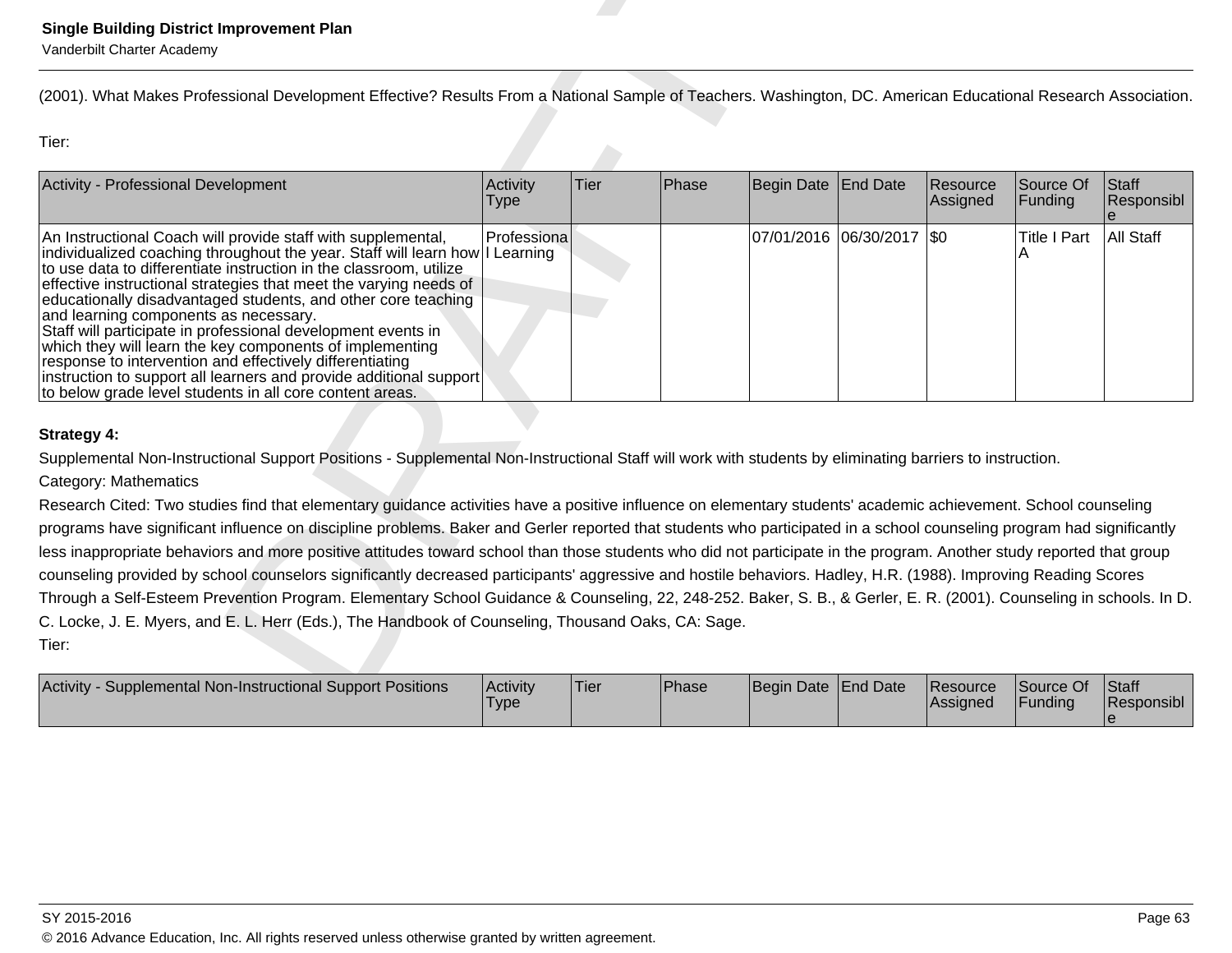| <b>Single Building District Improvement Plan</b><br>Vanderbilt Charter Academy                                                                                                                                                                                                                                                                                                                                                                                                                                                                                                                                                                                                                                            |                                  |      |       |                     |                            |                      |                          |                                                                                                                             |
|---------------------------------------------------------------------------------------------------------------------------------------------------------------------------------------------------------------------------------------------------------------------------------------------------------------------------------------------------------------------------------------------------------------------------------------------------------------------------------------------------------------------------------------------------------------------------------------------------------------------------------------------------------------------------------------------------------------------------|----------------------------------|------|-------|---------------------|----------------------------|----------------------|--------------------------|-----------------------------------------------------------------------------------------------------------------------------|
| The Social Worker will work with students who experience<br>difficulty in the school and community setting as a result of<br>social-emotional or family issues that result in educational time<br>loss or other challenges to academic achievement.<br>Achievement and Behavior Support Specialist: Will work with<br>students whose behaviors significantly interfere with their<br>academic growth in core content areas which result in<br>educational time loss or other challenges to academic<br>achievement. The Title I Achievement and Behavior Specialist<br>will assist students in the responsible thinking process, allowing<br>students to be proactive in making choices that lead to<br>academic success. | Behavioral<br>Support<br>Program |      |       |                     | 07/01/2016 06/30/2017  \$0 |                      | <b>Title I Part</b><br>Α | Principal,<br>Content<br>Area<br>Teachers,<br>Social<br>Worker,<br>Achieveme<br>nt and<br>Behavior<br>Support<br>Specialist |
| Goal 2: All students at Vanderbilt Charter Academy will increase academic achievement in                                                                                                                                                                                                                                                                                                                                                                                                                                                                                                                                                                                                                                  |                                  |      |       |                     |                            |                      |                          |                                                                                                                             |
| Science.                                                                                                                                                                                                                                                                                                                                                                                                                                                                                                                                                                                                                                                                                                                  |                                  |      |       |                     |                            |                      |                          |                                                                                                                             |
| <b>Measurable Objective 1:</b><br>A 11% increase of Students with Disabilities students will demonstrate a proficiency, in Science by 06/30/2017 as measured by M-Step.                                                                                                                                                                                                                                                                                                                                                                                                                                                                                                                                                   |                                  |      |       |                     |                            |                      |                          |                                                                                                                             |
| Strategy 1:                                                                                                                                                                                                                                                                                                                                                                                                                                                                                                                                                                                                                                                                                                               |                                  |      |       |                     |                            |                      |                          |                                                                                                                             |
| Supplemental Instructional Support Positions - Supplemental instructional staff will provide small group, one on one, push-in and pull-out services to students in order to                                                                                                                                                                                                                                                                                                                                                                                                                                                                                                                                               |                                  |      |       |                     |                            |                      |                          |                                                                                                                             |
| target academically struggling students.<br>Category: Science                                                                                                                                                                                                                                                                                                                                                                                                                                                                                                                                                                                                                                                             |                                  |      |       |                     |                            |                      |                          |                                                                                                                             |
| Research Cited: Supplemental academic support in the form of small ratio tutoring has been shown to increase the reading abilities of all students. The following is                                                                                                                                                                                                                                                                                                                                                                                                                                                                                                                                                      |                                  |      |       |                     |                            |                      |                          |                                                                                                                             |
| research that supports instructional support positions as a strategy: Tomlinson, C.A. (2003). Fulfilling the Promise of the Differentiated Classroom: Strategies and Tools                                                                                                                                                                                                                                                                                                                                                                                                                                                                                                                                                |                                  |      |       |                     |                            |                      |                          |                                                                                                                             |
| for Responsive Teaching. Alexandria, VA: ASCD.                                                                                                                                                                                                                                                                                                                                                                                                                                                                                                                                                                                                                                                                            |                                  |      |       |                     |                            |                      |                          |                                                                                                                             |
| Tier:                                                                                                                                                                                                                                                                                                                                                                                                                                                                                                                                                                                                                                                                                                                     |                                  |      |       |                     |                            |                      |                          |                                                                                                                             |
| Activity - Supplemental Instructional Support Positions                                                                                                                                                                                                                                                                                                                                                                                                                                                                                                                                                                                                                                                                   | Activity<br>Type                 | Tier | Phase | Begin Date End Date |                            | Resource<br>Assigned | Source Of<br>Funding     | Staff<br>Responsibl                                                                                                         |

## **Measurable Objective 1:**

| <b>Activity</b><br>Supplemental Instructional Support Positions | Activity<br><b>Type</b> | <b>Tier</b> | Phase | Begin Date End Date |  | <b>IResource</b><br><b>IAssigned</b> | <b>Source Of</b><br>Funding | <b>Staff</b><br>Responsibl |
|-----------------------------------------------------------------|-------------------------|-------------|-------|---------------------|--|--------------------------------------|-----------------------------|----------------------------|
|-----------------------------------------------------------------|-------------------------|-------------|-------|---------------------|--|--------------------------------------|-----------------------------|----------------------------|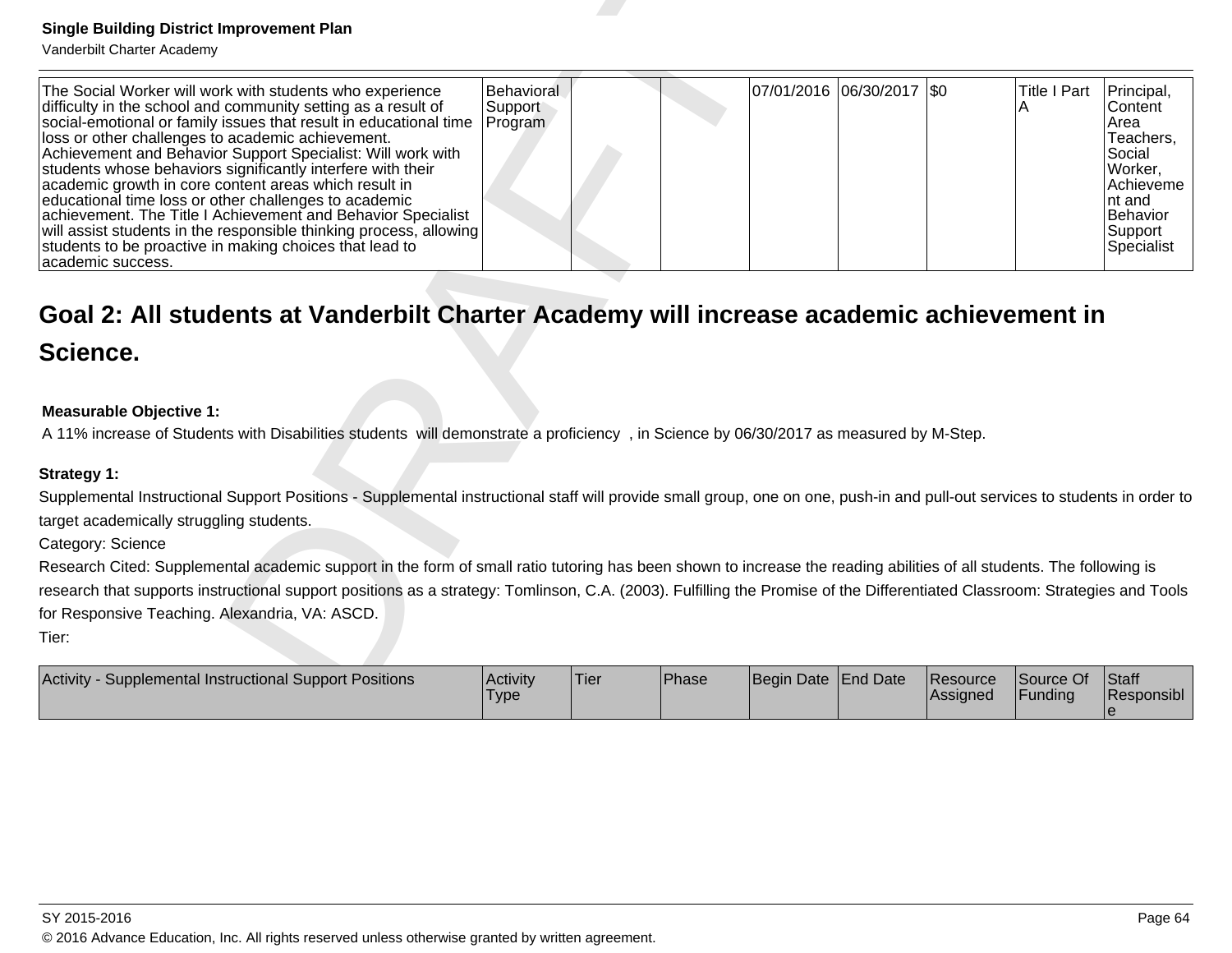| <b>Single Building District Improvement Plan</b><br>Vanderbilt Charter Academy                                                                                                                                                                                                                                                                                                                                                                                                                                                                                                                                                                                                                                                                                                                                                                                                                                                                                                                                                                                              |                     |             |       |                     |                           |          |                                          |                                                                                                                                       |
|-----------------------------------------------------------------------------------------------------------------------------------------------------------------------------------------------------------------------------------------------------------------------------------------------------------------------------------------------------------------------------------------------------------------------------------------------------------------------------------------------------------------------------------------------------------------------------------------------------------------------------------------------------------------------------------------------------------------------------------------------------------------------------------------------------------------------------------------------------------------------------------------------------------------------------------------------------------------------------------------------------------------------------------------------------------------------------|---------------------|-------------|-------|---------------------|---------------------------|----------|------------------------------------------|---------------------------------------------------------------------------------------------------------------------------------------|
| Academic Specialists will plan, present, and monitor<br>intervention services they provide to targeted students through<br>the use of both inclusion and small group instruction in order to Program<br>increase student achievement. Staff will work in conjunction<br>with the classroom teacher to determine the most appropriate<br>interventions and related learning strategies for eligible<br>students in the regular classroom setting.<br>Paraprofessionals will work with students in grades K-8, M-F<br>during normal school-day hours under the direct supervision of<br>a teacher and will provide instructional assistance one-on-one<br>or small group for eligible students within the regular classroom<br>in order to increase student achievement.<br>assessment for students who are below grade level. Will<br>create, manage, and participate in a variety of learning<br>environments and activities in the core content areas and will<br>work collaboratively and professionally with classroom<br>teachers, other interventionists, and parents. | Academic<br>Support |             |       |                     | 07/01/2016 06/30/2017 \$0 |          | <b>Title I Part</b><br>A, Section<br>31a | Principal,<br>Content<br>Area<br>Teachers,<br>Academic<br>Specialists,<br>Paraprofes<br>sionals, At<br><b>Risk</b><br><b>Teachers</b> |
| <b>Strategy 2:</b><br>Supplemental Supplies and Technology - Instructional staff will utilize supplemental materials to support academically at-risk students in order to differentiate<br>instruction.<br>Category: Science<br>Research Cited: According to Tomlinson and Eidson, differentiated instruction "refers to a systematic approach to planning curriculum and instruction for academically<br>diverse learners" and is "a way of thinking about the classroom with the dual goals of honoring each student's learning needs and maximizing each student's learning                                                                                                                                                                                                                                                                                                                                                                                                                                                                                              |                     |             |       |                     |                           |          |                                          |                                                                                                                                       |
| capacity". Tomlinson, C.A. (2003). Fulfilling the Promise of the Differentiated Classroom: Strategies and Tools for Responsive Teaching. Alexandria, VA: ASCD.<br>In a 2000 study commissioned by the Software and Information Industry Association, they reviewed 311 research studies on the effectiveness of technology on student<br>achievement. Their findings revealed positive and consistent patterns when students were engaged in technology-rich environments, including significant gains and<br>achievement in all subject areas, increased achievement in preschool through high school for both regular and special needs students, and improved attitudes toward<br>learning and increased self-esteem. Sivin-Kachala, J. and Bialo, E.R. (2000). 2000 Research Report on the Effectiveness of Technology in Schools. Washington, DC.<br>SIIA.                                                                                                                                                                                                             |                     |             |       |                     |                           |          |                                          |                                                                                                                                       |
| Tier:<br>Activity - Supplemental Supplies and Technology                                                                                                                                                                                                                                                                                                                                                                                                                                                                                                                                                                                                                                                                                                                                                                                                                                                                                                                                                                                                                    | Activity            | <b>Tier</b> | Phase | Begin Date End Date |                           | Resource | Source Of                                | <b>Staff</b>                                                                                                                          |
|                                                                                                                                                                                                                                                                                                                                                                                                                                                                                                                                                                                                                                                                                                                                                                                                                                                                                                                                                                                                                                                                             | <b>Type</b>         |             |       |                     |                           | Assigned | Funding                                  | Responsibl                                                                                                                            |

| Activity -<br>Supplemental Supplies and Technology | Activity<br>Type | <b>Tier</b> | Phase | Begin Date End Date | Resource<br><b>IAssigned</b> | Source Of<br>Funding | <b>Staff</b><br>Responsibl |
|----------------------------------------------------|------------------|-------------|-------|---------------------|------------------------------|----------------------|----------------------------|
|                                                    |                  |             |       |                     |                              |                      |                            |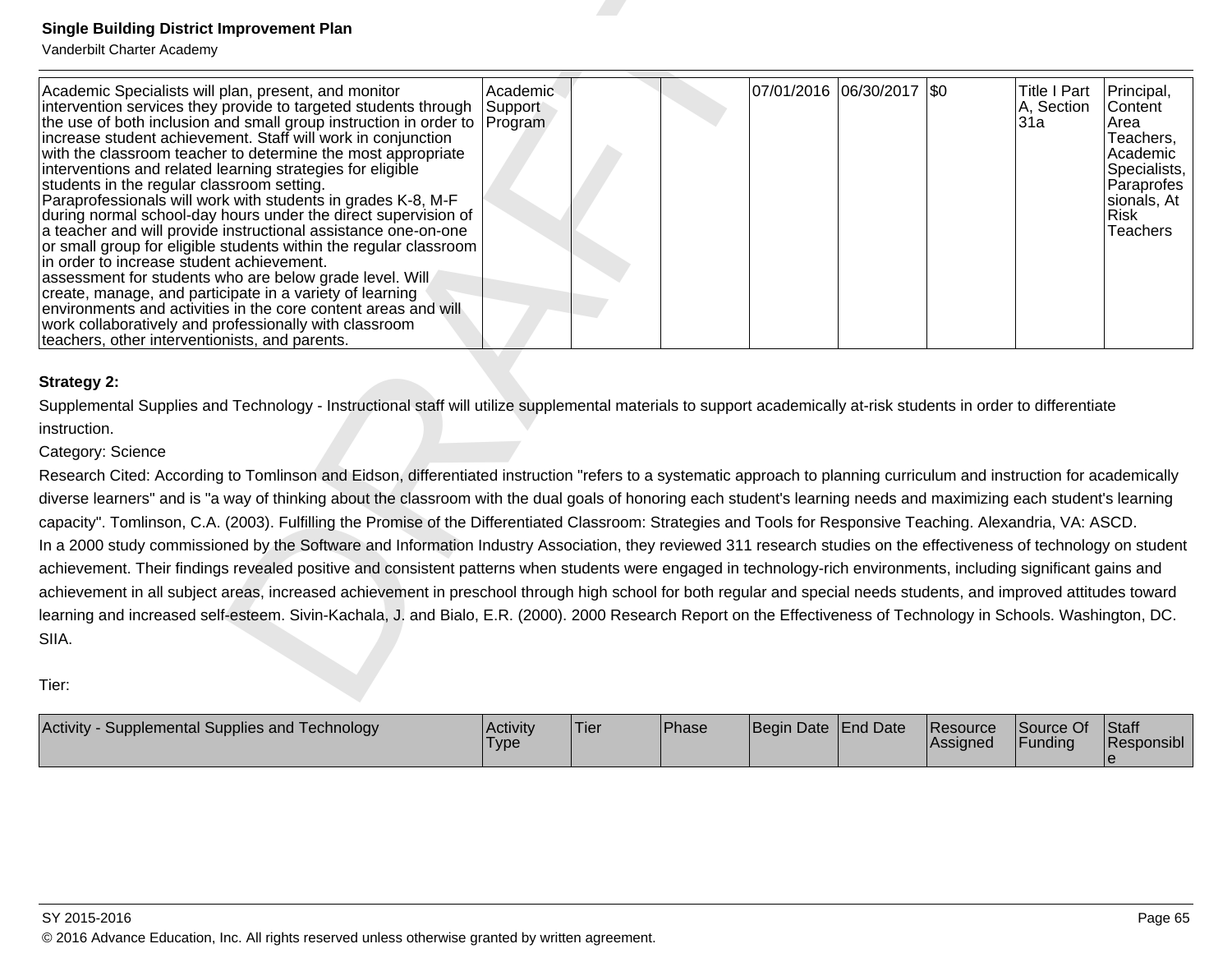| <b>Single Building District Improvement Plan</b><br>Vanderbilt Charter Academy                                                                                                                                                                                                                                                                                                                                                                                                                                                                                                                                                                                                                                                                                                                                                                                                                                                                                                                                                                                                                                                                                                                                                                                                                                                                                                                                                                                                                                                                                                                                                                                                                                                                                                                                                                                                                                                                                                                                                                                                                                                   |                                              |  |                           |                     |                                                                           |
|----------------------------------------------------------------------------------------------------------------------------------------------------------------------------------------------------------------------------------------------------------------------------------------------------------------------------------------------------------------------------------------------------------------------------------------------------------------------------------------------------------------------------------------------------------------------------------------------------------------------------------------------------------------------------------------------------------------------------------------------------------------------------------------------------------------------------------------------------------------------------------------------------------------------------------------------------------------------------------------------------------------------------------------------------------------------------------------------------------------------------------------------------------------------------------------------------------------------------------------------------------------------------------------------------------------------------------------------------------------------------------------------------------------------------------------------------------------------------------------------------------------------------------------------------------------------------------------------------------------------------------------------------------------------------------------------------------------------------------------------------------------------------------------------------------------------------------------------------------------------------------------------------------------------------------------------------------------------------------------------------------------------------------------------------------------------------------------------------------------------------------|----------------------------------------------|--|---------------------------|---------------------|---------------------------------------------------------------------------|
| Supplemental intervention supplies and incentives will be used<br>by teachers to differentiate instruction and motivate students in<br>effort to help at-risk students increase achievement in core<br>content areas. Supplies/Materials include intervention<br>programs workbooks, lesson books, literacy kits, teacher<br>guides, school supplies, educational incentives & light<br>refreshments.<br>Subscriptions and supplies for:<br>DIBELS Materials: Supplemental short assessments used to<br>monitor the development & acquisition of early literacy &<br>reading skills for at risk students. Composed of seven<br>indicators: phonemic awareness, alphabetic principle,<br>accuracy, & fluency with connected text, reading<br>comprehension, and vocabulary. DIBELS web-based program<br>which consists of short assessments used to monitor the<br>development and acquisition of early literacy and reading skills<br>for at-risk students. Composed of 7 indicators: phonemic<br>awareness, alphabetic principle, accuracy, fluency w/<br>connected text, reading comprehension, & vocabulary. Dibels<br>is supplemental to the curriculum. BrainPOP On-Line<br>Subscription: On-line educational program that<br>provides standards-based content spanning seven subjects<br>areas. The program features more than 600 standards-based<br>animated educational movies. Each movie is supported by<br>activities such as a quiz, experiment and other printable<br>worksheets, all of which speak to students in a language and<br>voice that they can understand. Accelerated<br>Reader: Supplemental software program that combines real<br>literature and software support and provides immediate<br>feedback through quizzes on reading and vocabulary progress<br>of the student. iReady Math and Reading Diagnostic and<br>Instruction, etc.) and Reading A-Z<br>Technology Repairs/Services: Supplemental technology<br>repairs/services will ensure that supplemental technology is<br>able to remain functional to improve instruction. Cost is for<br>technology repairs/services plus taxes and S&H. | Supplemen<br>tal<br>Materials,<br>Technology |  | 07/01/2016 06/30/2017 \$0 | <b>Title I Part</b> | Principal,<br>Instructiona<br>I Staff, and<br>Content<br>Area<br>Teachers |
| Strategy 3:                                                                                                                                                                                                                                                                                                                                                                                                                                                                                                                                                                                                                                                                                                                                                                                                                                                                                                                                                                                                                                                                                                                                                                                                                                                                                                                                                                                                                                                                                                                                                                                                                                                                                                                                                                                                                                                                                                                                                                                                                                                                                                                      |                                              |  |                           |                     |                                                                           |
| Professional Development - Staff will engage in professional development activities to learn how to better support academically struggling students thereby increasing                                                                                                                                                                                                                                                                                                                                                                                                                                                                                                                                                                                                                                                                                                                                                                                                                                                                                                                                                                                                                                                                                                                                                                                                                                                                                                                                                                                                                                                                                                                                                                                                                                                                                                                                                                                                                                                                                                                                                           |                                              |  |                           |                     |                                                                           |
| academic achievement.                                                                                                                                                                                                                                                                                                                                                                                                                                                                                                                                                                                                                                                                                                                                                                                                                                                                                                                                                                                                                                                                                                                                                                                                                                                                                                                                                                                                                                                                                                                                                                                                                                                                                                                                                                                                                                                                                                                                                                                                                                                                                                            |                                              |  |                           |                     |                                                                           |
| Category: Science                                                                                                                                                                                                                                                                                                                                                                                                                                                                                                                                                                                                                                                                                                                                                                                                                                                                                                                                                                                                                                                                                                                                                                                                                                                                                                                                                                                                                                                                                                                                                                                                                                                                                                                                                                                                                                                                                                                                                                                                                                                                                                                |                                              |  |                           |                     |                                                                           |
| Research Cited: In a 1998 study involving a half million elementary and middle grades students in 3,000 Texas schools, researchers found that the most important                                                                                                                                                                                                                                                                                                                                                                                                                                                                                                                                                                                                                                                                                                                                                                                                                                                                                                                                                                                                                                                                                                                                                                                                                                                                                                                                                                                                                                                                                                                                                                                                                                                                                                                                                                                                                                                                                                                                                                 |                                              |  |                           |                     |                                                                           |

## **Strategy 3:**

Research Cited: In a 1998 study involving a half million elementary and middle grades students in 3,000 Texas schools, researchers found that the most important factor in student achievement was teacher quality. A national study of over 1,000 mathematics and science teachers found similar results. Sustained and intensive professional development is more likely to have an impact on enhanced teacher knowledge and skills, and ultimately student achievement, than shorter professionaldevelopment activities (Garet et. al., 2001). The results from this study also indicate that professional development that is focused on subject matter, provides teachers with opportunities for "hands-on" work, and is integrated into the daily life of the school is more likely to produce enhanced knowledge and skills that positively impact student achievement. Hanushek, E., Kain, J. and Rivkin, S. (1998). Teachers, Schools, and Academic Achievement. Cambridge, MA. NBER. Garet, Michael S. et. al.,

#### SY 2015-2016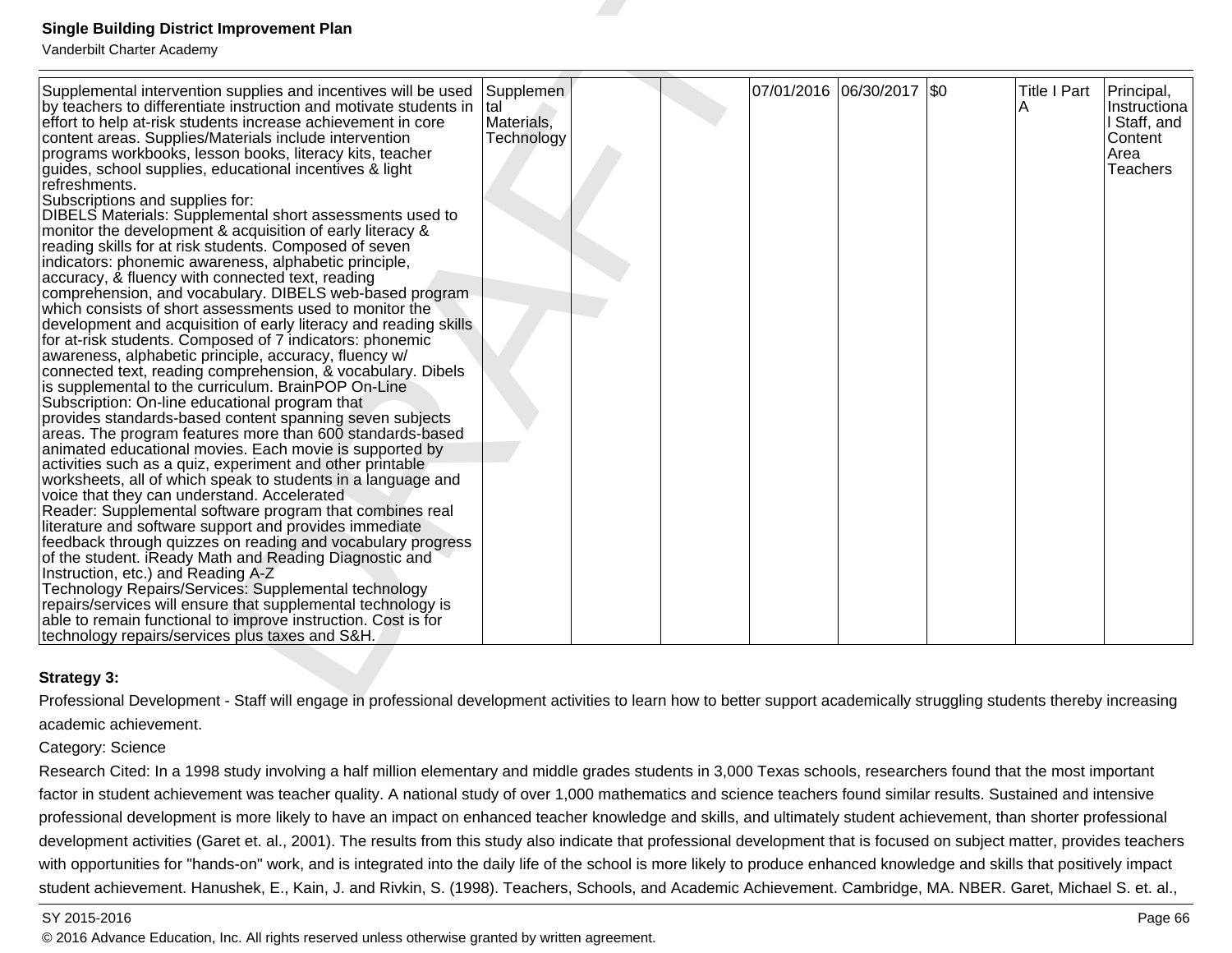| <b>Single Building District Improvement Plan</b><br>Vanderbilt Charter Academy                                                                                                                                                                                                                                                                                                                                                                                                                                                                                                                                                                                                                                              |                         |      |       |                     |                             |                      |                                      |                        |
|-----------------------------------------------------------------------------------------------------------------------------------------------------------------------------------------------------------------------------------------------------------------------------------------------------------------------------------------------------------------------------------------------------------------------------------------------------------------------------------------------------------------------------------------------------------------------------------------------------------------------------------------------------------------------------------------------------------------------------|-------------------------|------|-------|---------------------|-----------------------------|----------------------|--------------------------------------|------------------------|
| (2001). What Makes Professional Development Effective? Results From a National Sample of Teachers. Washington, DC. American Educational Research Association.                                                                                                                                                                                                                                                                                                                                                                                                                                                                                                                                                               |                         |      |       |                     |                             |                      |                                      |                        |
| Tier:                                                                                                                                                                                                                                                                                                                                                                                                                                                                                                                                                                                                                                                                                                                       |                         |      |       |                     |                             |                      |                                      |                        |
| Activity - Professional Development                                                                                                                                                                                                                                                                                                                                                                                                                                                                                                                                                                                                                                                                                         | Activity<br><b>Type</b> | Tier | Phase | Begin Date          | End Date                    | Resource<br>Assigned | Source Of<br>Funding                 | Staff<br>Responsibl    |
| An Instructional Coach will provide staff with supplemental,<br>individualized coaching throughout the year. Staff will learn how I Learning<br>to use data to differentiate instruction in the classroom, utilize<br>effective instructional strategies that meet the varying needs of<br>educationally disadvantaged students, and other core teaching<br>and learning components as necessary.<br>Staff will participate in professional development events in<br>which they will learn the key components of implementing<br>response to intervention and effectively differentiating<br>instruction to support all learners and provide additional support<br>to below grade level students in all core content areas. | Professiona             |      |       |                     | 07/01/2016  06/30/2017  \$0 |                      | <b>Title I Part</b>                  | All Staff              |
| <b>Strategy 4:</b>                                                                                                                                                                                                                                                                                                                                                                                                                                                                                                                                                                                                                                                                                                          |                         |      |       |                     |                             |                      |                                      |                        |
| Supplemental Non-Instructional Support Positions - Supplemental Non-Instructional Staff will work with students by eliminating barriers to instruction.                                                                                                                                                                                                                                                                                                                                                                                                                                                                                                                                                                     |                         |      |       |                     |                             |                      |                                      |                        |
| Category: Science                                                                                                                                                                                                                                                                                                                                                                                                                                                                                                                                                                                                                                                                                                           |                         |      |       |                     |                             |                      |                                      |                        |
| Research Cited: Two studies find that elementary guidance activities have a positive influence on elementary students' academic achievement. School counseling<br>programs have significant influence on discipline problems. Baker and Gerler reported that students who participated in a school counseling program had significantly<br>less inappropriate behaviors and more positive attitudes toward school than those students who did not participate in the program. Another study reported that group<br>counseling provided by school counselors significantly decreased participants' aggressive and hostile behaviors. Hadley, H.R. (1988). Improving Reading Scores                                           |                         |      |       |                     |                             |                      |                                      |                        |
| Through a Self-Esteem Prevention Program. Elementary School Guidance & Counseling, 22, 248-252. Baker, S. B., & Gerler, E. R. (2001). Counseling in schools. In D.<br>C. Locke, J. E. Myers, and E. L. Herr (Eds.), The Handbook of Counseling, Thousand Oaks, CA: Sage.                                                                                                                                                                                                                                                                                                                                                                                                                                                    |                         |      |       |                     |                             |                      |                                      |                        |
| Tier:                                                                                                                                                                                                                                                                                                                                                                                                                                                                                                                                                                                                                                                                                                                       |                         |      |       |                     |                             |                      |                                      |                        |
| Activity - Supplemental Non-Instructional Support Positions                                                                                                                                                                                                                                                                                                                                                                                                                                                                                                                                                                                                                                                                 | Activity                | Tier | Phase | Begin Date End Date |                             | Resource<br>A        | Source Of<br>$F_{i}$ in din $\alpha$ | Staff<br>$D$ conongibl |

| Supplemental Non-Instructional Support Positions<br><b>Activity</b> | Activity<br><b>Type</b> | 'Tier | Phase | Begin Date End Date | Resource<br>Assigned | Source Of<br>Funding | <b>Staff</b><br>Responsibl |
|---------------------------------------------------------------------|-------------------------|-------|-------|---------------------|----------------------|----------------------|----------------------------|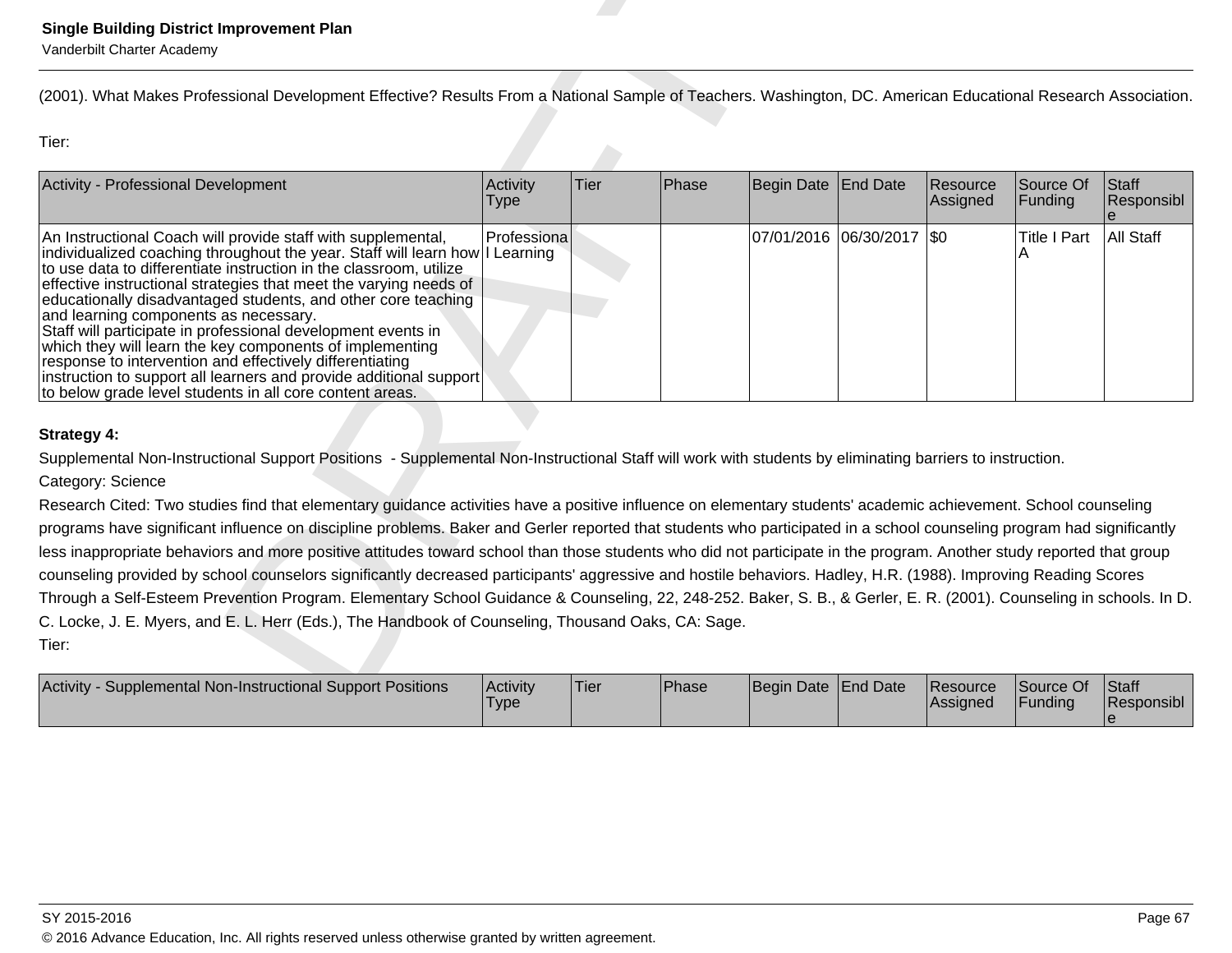| <b>Single Building District Improvement Plan</b>                                                                                                                                                                                                                                                                                                                                                                                                                                                                                                                                                                                                                                                                          |                                  |      |       |                           |                      |                      |                                                                |
|---------------------------------------------------------------------------------------------------------------------------------------------------------------------------------------------------------------------------------------------------------------------------------------------------------------------------------------------------------------------------------------------------------------------------------------------------------------------------------------------------------------------------------------------------------------------------------------------------------------------------------------------------------------------------------------------------------------------------|----------------------------------|------|-------|---------------------------|----------------------|----------------------|----------------------------------------------------------------|
| Vanderbilt Charter Academy                                                                                                                                                                                                                                                                                                                                                                                                                                                                                                                                                                                                                                                                                                |                                  |      |       |                           |                      |                      |                                                                |
| The Social Worker will work with students who experience<br>difficulty in the school and community setting as a result of<br>social-emotional or family issues that result in educational time<br>loss or other challenges to academic achievement.<br>Achievement and Behavior Support Specialist: Will work with<br>students whose behaviors significantly interfere with their<br>academic growth in core content areas which result in<br>educational time loss or other challenges to academic<br>achievement. The Title I Achievement and Behavior Specialist<br>will assist students in the responsible thinking process, allowing<br>students to be proactive in making choices that lead to<br>academic success. | Behavioral<br>Support<br>Program |      |       | 07/01/2016 06/30/2017 \$0 |                      | <b>Title I Part</b>  | Principal,<br>Content<br>Area<br>Teachers,<br>Social<br>Worker |
| Goal 3: All students at Vanderbilt Charter Academy will increase academic achievement in Social<br><b>Studies.</b>                                                                                                                                                                                                                                                                                                                                                                                                                                                                                                                                                                                                        |                                  |      |       |                           |                      |                      |                                                                |
| <b>Measurable Objective 1:</b><br>A 13% increase of Students with Disabilities students will demonstrate a proficiency, in Social Studies by 06/30/2017 as measured by M-Step.                                                                                                                                                                                                                                                                                                                                                                                                                                                                                                                                            |                                  |      |       |                           |                      |                      |                                                                |
|                                                                                                                                                                                                                                                                                                                                                                                                                                                                                                                                                                                                                                                                                                                           |                                  |      |       |                           |                      |                      |                                                                |
| <b>Strategy 1:</b><br>Supplemental Instructional Support Positions - Supplemental instructional staff will provide small group, one on one, push-in and pull-out services to students in order to<br>target academically struggling students.<br><b>Category: Social Studies</b><br>Research Cited: Supplemental academic support in the form of small ratio tutoring has been shown to increase the reading abilities of all students. The following is<br>research that supports instructional support positions as a strategy: Tomlinson, C.A. (2003). Fulfilling the Promise of the Differentiated Classroom: Strategies and Tools                                                                                    |                                  |      |       |                           |                      |                      |                                                                |
| for Responsive Teaching. Alexandria, VA: ASCD.                                                                                                                                                                                                                                                                                                                                                                                                                                                                                                                                                                                                                                                                            |                                  |      |       |                           |                      |                      |                                                                |
| Tier:                                                                                                                                                                                                                                                                                                                                                                                                                                                                                                                                                                                                                                                                                                                     |                                  |      |       |                           |                      |                      |                                                                |
| Activity - Supplemental Instructional Support Positions                                                                                                                                                                                                                                                                                                                                                                                                                                                                                                                                                                                                                                                                   | Activity<br> Type                | Tier | Phase | Begin Date End Date       | Resource<br>Assigned | Source Of<br>Funding | <b>Staff</b><br>Responsibl                                     |

## **Measurable Objective 1:**

| Activity<br>Supplemental Instructional Support Positions | Activity<br>'Type | <b>Tier</b> | Phase | Begin Date End Date |  | <b>Resource</b><br><b>Assigned</b> | Source Of<br>Funding | <b>Staff</b><br>Responsibl |
|----------------------------------------------------------|-------------------|-------------|-------|---------------------|--|------------------------------------|----------------------|----------------------------|
|----------------------------------------------------------|-------------------|-------------|-------|---------------------|--|------------------------------------|----------------------|----------------------------|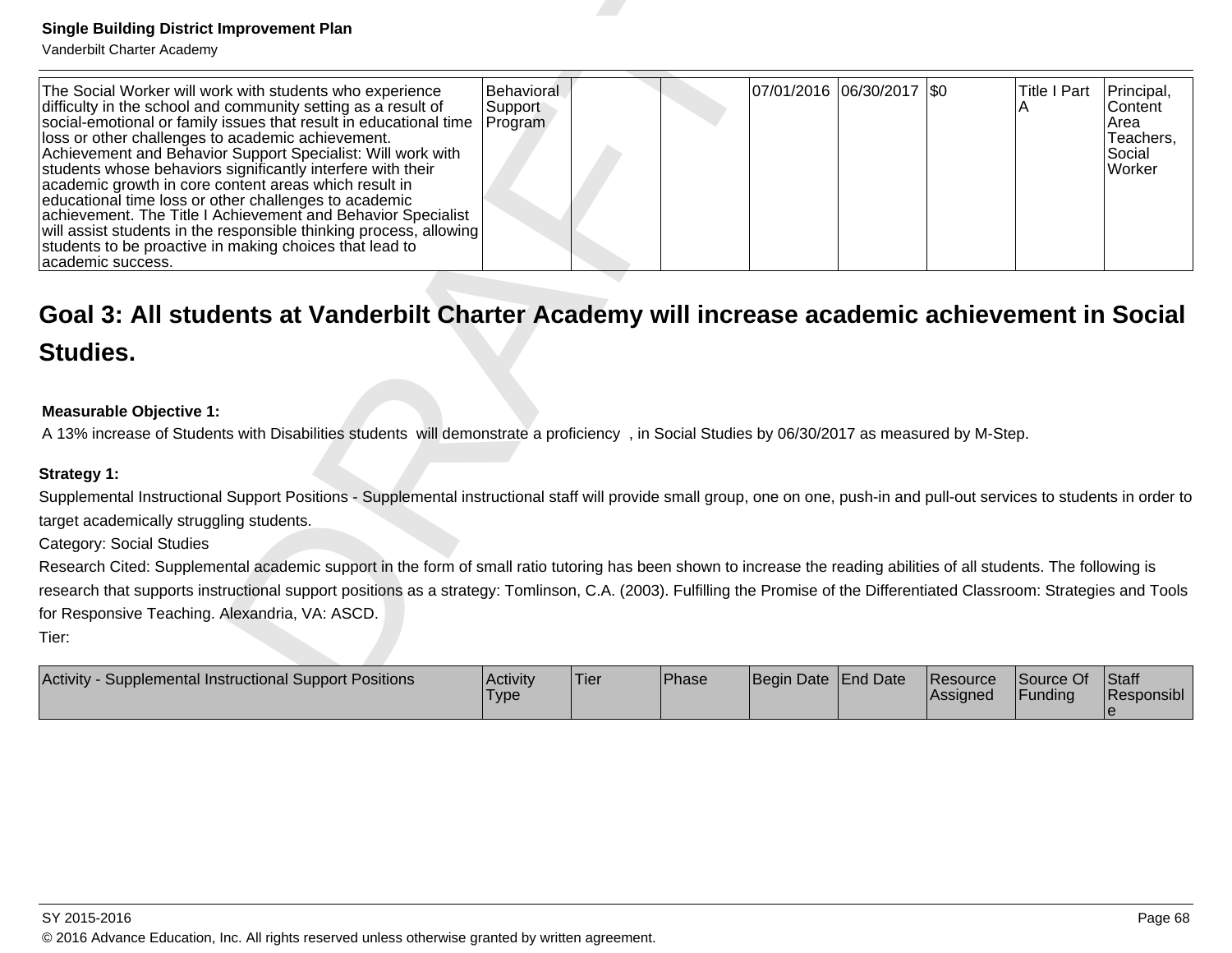| <b>Single Building District Improvement Plan</b>                                                                                                                                                                                                                                                                                                                                                                                                                                                                                                                                                                                                                                                                                                                                                                                                                                                                                                                                                                                                                                                                                                                                                                                                                                                                                                                                                                                                                   |                         |      |       |                     |                            |                      |                                   |                                                                                                                                |
|--------------------------------------------------------------------------------------------------------------------------------------------------------------------------------------------------------------------------------------------------------------------------------------------------------------------------------------------------------------------------------------------------------------------------------------------------------------------------------------------------------------------------------------------------------------------------------------------------------------------------------------------------------------------------------------------------------------------------------------------------------------------------------------------------------------------------------------------------------------------------------------------------------------------------------------------------------------------------------------------------------------------------------------------------------------------------------------------------------------------------------------------------------------------------------------------------------------------------------------------------------------------------------------------------------------------------------------------------------------------------------------------------------------------------------------------------------------------|-------------------------|------|-------|---------------------|----------------------------|----------------------|-----------------------------------|--------------------------------------------------------------------------------------------------------------------------------|
| Vanderbilt Charter Academy<br>Academic Specialists will plan, present, and monitor<br>intervention services they provide to targeted students through<br>the use of both inclusion and small group instruction in order to Program<br>increase student achievement. Staff will work in conjunction<br>with the classroom teacher to determine the most appropriate<br>interventions and related learning strategies for eligible<br>students in the regular classroom setting.<br>Paraprofessionals will work with students in grades K-8, M-F<br>during normal school-day hours under the direct supervision of<br>a teacher and will provide instructional assistance one-on-one<br>or small group for eligible students within the regular classroom<br>in order to increase student achievement.<br>At Risk Teacher: Will provide instructional support and<br>assessment for students who are below grade level. Will<br>create, manage, and participate in a variety of learning<br>environments and activities in the core content areas and will<br>work collaboratively and professionally with classroom<br>teachers, other interventionists, and parents.                                                                                                                                                                                                                                                                                               | Academic.<br>Support    |      |       |                     | 07/01/2016 06/30/2017  \$0 |                      | Section<br>31a, Title I<br>Part A | Principal,<br>Content<br>Area<br>Teachers,<br>Academic<br>Specialists.<br>Paraprofes<br>sionals, At<br>Risk<br><b>Teachers</b> |
| <b>Strategy 2:</b><br>Supplemental Supplies, and Technology - Instructional staff will utilize supplemental materials to support academically at-risk students in order to differentiate<br>instruction.<br>Category: Social Studies<br>Research Cited: According to Tomlinson and Eidson, differentiated instruction "refers to a systematic approach to planning curriculum and instruction for academically<br>diverse learners" and is "a way of thinking about the classroom with the dual goals of honoring each student's learning needs and maximizing each student's learning<br>capacity". Tomlinson, C.A. (2003). Fulfilling the Promise of the Differentiated Classroom: Strategies and Tools for Responsive Teaching. Alexandria, VA: ASCD.<br>In a 2000 study commissioned by the Software and Information Industry Association, they reviewed 311 research studies on the effectiveness of technology on student<br>achievement. Their findings revealed positive and consistent patterns when students were engaged in technology-rich environments, including significant gains and<br>achievement in all subject areas, increased achievement in preschool through high school for both regular and special needs students, and improved attitudes toward<br>learning and increased self-esteem. Sivin-Kachala, J. and Bialo, E.R. (2000). 2000 Research Report on the Effectiveness of Technology in Schools. Washington, DC.<br>SIIA.<br>Tier: |                         |      |       |                     |                            |                      |                                   |                                                                                                                                |
| Activity - Supplemental Supplies and Technology                                                                                                                                                                                                                                                                                                                                                                                                                                                                                                                                                                                                                                                                                                                                                                                                                                                                                                                                                                                                                                                                                                                                                                                                                                                                                                                                                                                                                    | Activity<br><b>Type</b> | Tier | Phase | Begin Date End Date |                            | Resource<br>Assigned | Source Of<br>Funding              | Staff<br>Responsibl<br>$\theta$                                                                                                |

| Activity - Supplemental Supplies and Technology | Activity<br>Type | 'Tier | <b>Phase</b> | Begin Date End Date | Resource<br><b>Assigned</b> | Source Of<br>Funding | <b>Staff</b><br>Responsibl |
|-------------------------------------------------|------------------|-------|--------------|---------------------|-----------------------------|----------------------|----------------------------|
|                                                 |                  |       |              |                     |                             |                      |                            |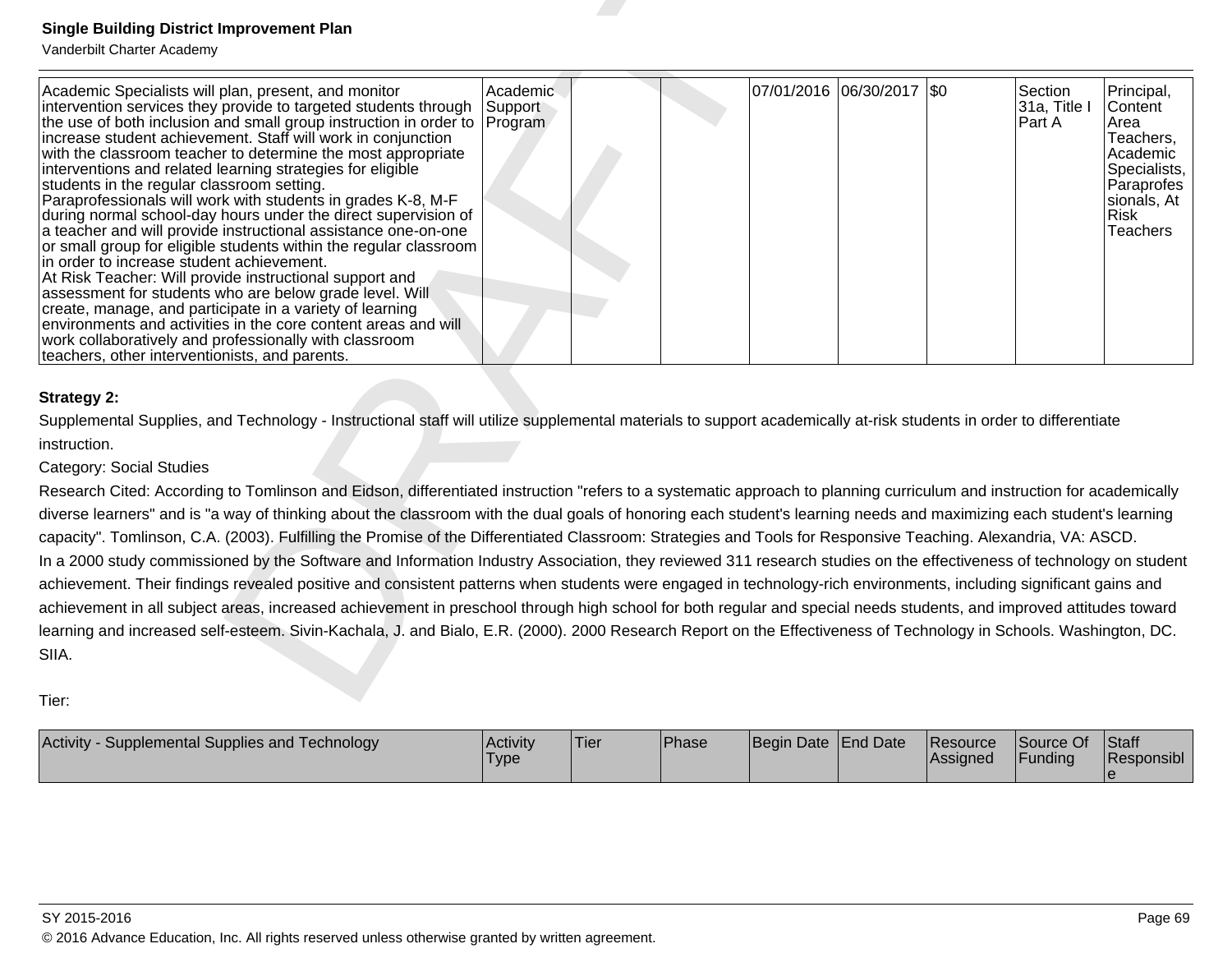| <b>Single Building District Improvement Plan</b><br>Vanderbilt Charter Academy                                                                                                                                                                                                                                                                                                                                                                                                                                                                                                                                                                                                                                                                                                                                                                                                                                                                                                                                                                                                                                                                                                                                                                                                                                                                                                                                                                                                                                                                                                                                                                                                                                                                                                                                                                                                                                                                                                                                                                                                                                                   |                                              |  |                           |                     |                                                                           |
|----------------------------------------------------------------------------------------------------------------------------------------------------------------------------------------------------------------------------------------------------------------------------------------------------------------------------------------------------------------------------------------------------------------------------------------------------------------------------------------------------------------------------------------------------------------------------------------------------------------------------------------------------------------------------------------------------------------------------------------------------------------------------------------------------------------------------------------------------------------------------------------------------------------------------------------------------------------------------------------------------------------------------------------------------------------------------------------------------------------------------------------------------------------------------------------------------------------------------------------------------------------------------------------------------------------------------------------------------------------------------------------------------------------------------------------------------------------------------------------------------------------------------------------------------------------------------------------------------------------------------------------------------------------------------------------------------------------------------------------------------------------------------------------------------------------------------------------------------------------------------------------------------------------------------------------------------------------------------------------------------------------------------------------------------------------------------------------------------------------------------------|----------------------------------------------|--|---------------------------|---------------------|---------------------------------------------------------------------------|
| Supplemental intervention supplies and incentives will be used<br>by teachers to differentiate instruction and motivate students in<br>effort to help at-risk students increase achievement in core<br>content areas. Supplies/Materials include intervention<br>programs workbooks, lesson books, literacy kits, teacher<br>guides, school supplies, educational incentives & light<br>refreshments.<br>Subscriptions and supplies for:<br>DIBELS Materials: Supplemental short assessments used to<br>monitor the development & acquisition of early literacy &<br>reading skills for at risk students. Composed of seven<br>indicators: phonemic awareness, alphabetic principle,<br>accuracy, & fluency with connected text, reading<br>comprehension, and vocabulary. DIBELS web-based program<br>which consists of short assessments used to monitor the<br>development and acquisition of early literacy and reading skills<br>for at-risk students. Composed of 7 indicators: phonemic<br>awareness, alphabetic principle, accuracy, fluency w/<br>connected text, reading comprehension, & vocabulary. Dibels<br>is supplemental to the curriculum. BrainPOP On-Line<br>Subscription: On-line educational program that<br>provides standards-based content spanning seven subjects<br>areas. The program features more than 600 standards-based<br>animated educational movies. Each movie is supported by<br>activities such as a quiz, experiment and other printable<br>worksheets, all of which speak to students in a language and<br>voice that they can understand. Accelerated<br>Reader: Supplemental software program that combines real<br>literature and software support and provides immediate<br>feedback through quizzes on reading and vocabulary progress<br>of the student. iReady Math and Reading Diagnostic and<br>Instruction, etc.) and Reading A-Z<br>Technology Repairs/Services: Supplemental technology<br>repairs/services will ensure that supplemental technology is<br>able to remain functional to improve instruction. Cost is for<br>technology repairs/services plus taxes and S&H. | Supplemen<br>tal<br>Materials,<br>Technology |  | 07/01/2016 06/30/2017 \$0 | <b>Title I Part</b> | Principal,<br>Instructiona<br>I Staff, and<br>Content<br>Area<br>Teachers |
| <b>Strategy 3:</b>                                                                                                                                                                                                                                                                                                                                                                                                                                                                                                                                                                                                                                                                                                                                                                                                                                                                                                                                                                                                                                                                                                                                                                                                                                                                                                                                                                                                                                                                                                                                                                                                                                                                                                                                                                                                                                                                                                                                                                                                                                                                                                               |                                              |  |                           |                     |                                                                           |
| Professional Development - Staff will engage in professional development activities to learn how to better support academically struggling students thereby increasing                                                                                                                                                                                                                                                                                                                                                                                                                                                                                                                                                                                                                                                                                                                                                                                                                                                                                                                                                                                                                                                                                                                                                                                                                                                                                                                                                                                                                                                                                                                                                                                                                                                                                                                                                                                                                                                                                                                                                           |                                              |  |                           |                     |                                                                           |
| academic achievement.                                                                                                                                                                                                                                                                                                                                                                                                                                                                                                                                                                                                                                                                                                                                                                                                                                                                                                                                                                                                                                                                                                                                                                                                                                                                                                                                                                                                                                                                                                                                                                                                                                                                                                                                                                                                                                                                                                                                                                                                                                                                                                            |                                              |  |                           |                     |                                                                           |
| <b>Category: Social Studies</b>                                                                                                                                                                                                                                                                                                                                                                                                                                                                                                                                                                                                                                                                                                                                                                                                                                                                                                                                                                                                                                                                                                                                                                                                                                                                                                                                                                                                                                                                                                                                                                                                                                                                                                                                                                                                                                                                                                                                                                                                                                                                                                  |                                              |  |                           |                     |                                                                           |
| Research Cited: In a 1998 study involving a half million elementary and middle grades students in 3,000 Texas schools, researchers found that the most important                                                                                                                                                                                                                                                                                                                                                                                                                                                                                                                                                                                                                                                                                                                                                                                                                                                                                                                                                                                                                                                                                                                                                                                                                                                                                                                                                                                                                                                                                                                                                                                                                                                                                                                                                                                                                                                                                                                                                                 |                                              |  |                           |                     |                                                                           |

## **Strategy 3:**

Research Cited: In a 1998 study involving a half million elementary and middle grades students in 3,000 Texas schools, researchers found that the most important factor in student achievement was teacher quality. A national study of over 1,000 mathematics and science teachers found similar results. Sustained and intensive professional development is more likely to have an impact on enhanced teacher knowledge and skills, and ultimately student achievement, than shorter professionaldevelopment activities (Garet et. al., 2001). The results from this study also indicate that professional development that is focused on subject matter, provides teacherswith opportunities for "hands-on" work, and is integrated into the daily life of the school is more likely to produce enhanced knowledge and skills that positively impact student achievement. Hanushek, E., Kain, J. and Rivkin, S. (1998). Teachers, Schools, and Academic Achievement. Cambridge, MA. NBER. Garet, Michael S. et. al.,

### SY 2015-2016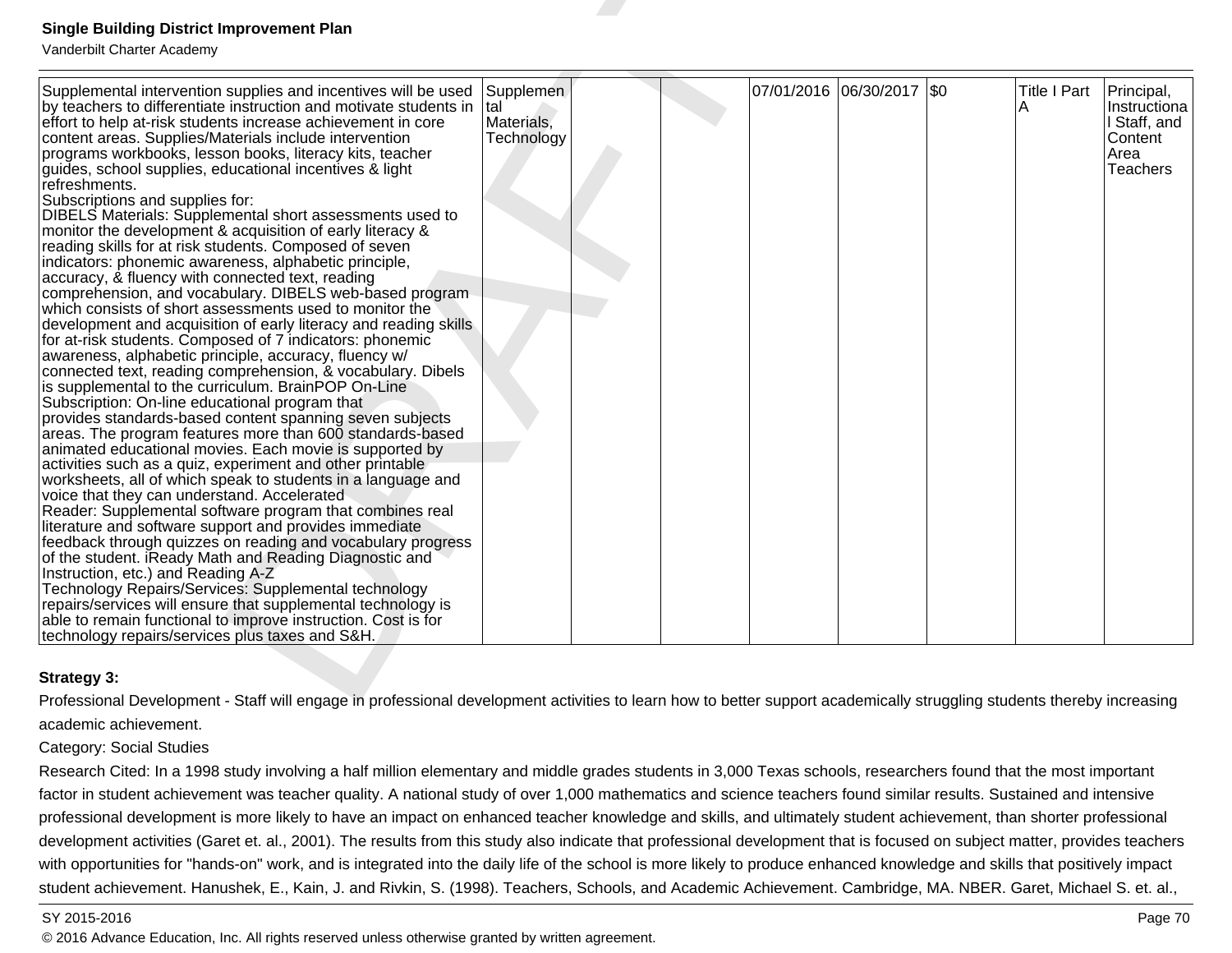| <b>Single Building District Improvement Plan</b><br>Vanderbilt Charter Academy                                                                                                                                                                                                                                                                                                                                                                                                                                                                                                                                                                                                                                                                                                                                                                          |                         |      |       |                     |                             |                      |                                      |                        |
|---------------------------------------------------------------------------------------------------------------------------------------------------------------------------------------------------------------------------------------------------------------------------------------------------------------------------------------------------------------------------------------------------------------------------------------------------------------------------------------------------------------------------------------------------------------------------------------------------------------------------------------------------------------------------------------------------------------------------------------------------------------------------------------------------------------------------------------------------------|-------------------------|------|-------|---------------------|-----------------------------|----------------------|--------------------------------------|------------------------|
| (2001). What Makes Professional Development Effective? Results From a National Sample of Teachers. Washington, DC. American Educational Research Association.                                                                                                                                                                                                                                                                                                                                                                                                                                                                                                                                                                                                                                                                                           |                         |      |       |                     |                             |                      |                                      |                        |
| Tier:                                                                                                                                                                                                                                                                                                                                                                                                                                                                                                                                                                                                                                                                                                                                                                                                                                                   |                         |      |       |                     |                             |                      |                                      |                        |
| Activity - Professional Development                                                                                                                                                                                                                                                                                                                                                                                                                                                                                                                                                                                                                                                                                                                                                                                                                     | Activity<br><b>Type</b> | Tier | Phase | Begin Date          | End Date                    | Resource<br>Assigned | Source Of<br>Funding                 | Staff<br>Responsibl    |
| An Instructional Coach will provide staff with supplemental,<br>individualized coaching throughout the year. Staff will learn how I Learning<br>to use data to differentiate instruction in the classroom, utilize<br>effective instructional strategies that meet the varying needs of<br>educationally disadvantaged students, and other core teaching<br>and learning components as necessary.<br>Staff will participate in professional development events in<br>which they will learn the key components of implementing<br>response to intervention and effectively differentiating<br>instruction to support all learners and provide additional support<br>to below grade level students in all core content areas.                                                                                                                             | Professiona             |      |       |                     | 07/01/2016  06/30/2017  \$0 |                      | <b>Title I Part</b>                  | All Staff              |
| <b>Strategy 4:</b>                                                                                                                                                                                                                                                                                                                                                                                                                                                                                                                                                                                                                                                                                                                                                                                                                                      |                         |      |       |                     |                             |                      |                                      |                        |
| Supplemental Non-Instructional Support Positions - Supplemental Non-Instructional Staff will work with students by eliminating barriers to instruction.                                                                                                                                                                                                                                                                                                                                                                                                                                                                                                                                                                                                                                                                                                 |                         |      |       |                     |                             |                      |                                      |                        |
| <b>Category: Social Studies</b>                                                                                                                                                                                                                                                                                                                                                                                                                                                                                                                                                                                                                                                                                                                                                                                                                         |                         |      |       |                     |                             |                      |                                      |                        |
| Research Cited: Two studies find that elementary guidance activities have a positive influence on elementary students' academic achievement. School counseling<br>programs have significant influence on discipline problems. Baker and Gerler reported that students who participated in a school counseling program had significantly<br>less inappropriate behaviors and more positive attitudes toward school than those students who did not participate in the program. Another study reported that group<br>counseling provided by school counselors significantly decreased participants' aggressive and hostile behaviors. Hadley, H.R. (1988). Improving Reading Scores<br>Through a Self-Esteem Prevention Program. Elementary School Guidance & Counseling, 22, 248-252. Baker, S. B., & Gerler, E. R. (2001). Counseling in schools. In D. |                         |      |       |                     |                             |                      |                                      |                        |
| C. Locke, J. E. Myers, and E. L. Herr (Eds.), The Handbook of Counseling, Thousand Oaks, CA: Sage.<br>Tier:                                                                                                                                                                                                                                                                                                                                                                                                                                                                                                                                                                                                                                                                                                                                             |                         |      |       |                     |                             |                      |                                      |                        |
| Activity - Supplemental Non-Instructional Support Positions                                                                                                                                                                                                                                                                                                                                                                                                                                                                                                                                                                                                                                                                                                                                                                                             | Activity                | Tier | Phase | Begin Date End Date |                             | Resource<br>A        | Source Of<br>$F_{i}$ in din $\alpha$ | Staff<br>$D$ conongibl |

| Activity<br><b>Supplemental Non-Instructional Support Positions</b> | Activity<br>I ype | 'Tier | <b>Phase</b> | Begin Date End Date | Resource<br> Assigned | Source Of<br>Funding | Staff<br>Responsibl |
|---------------------------------------------------------------------|-------------------|-------|--------------|---------------------|-----------------------|----------------------|---------------------|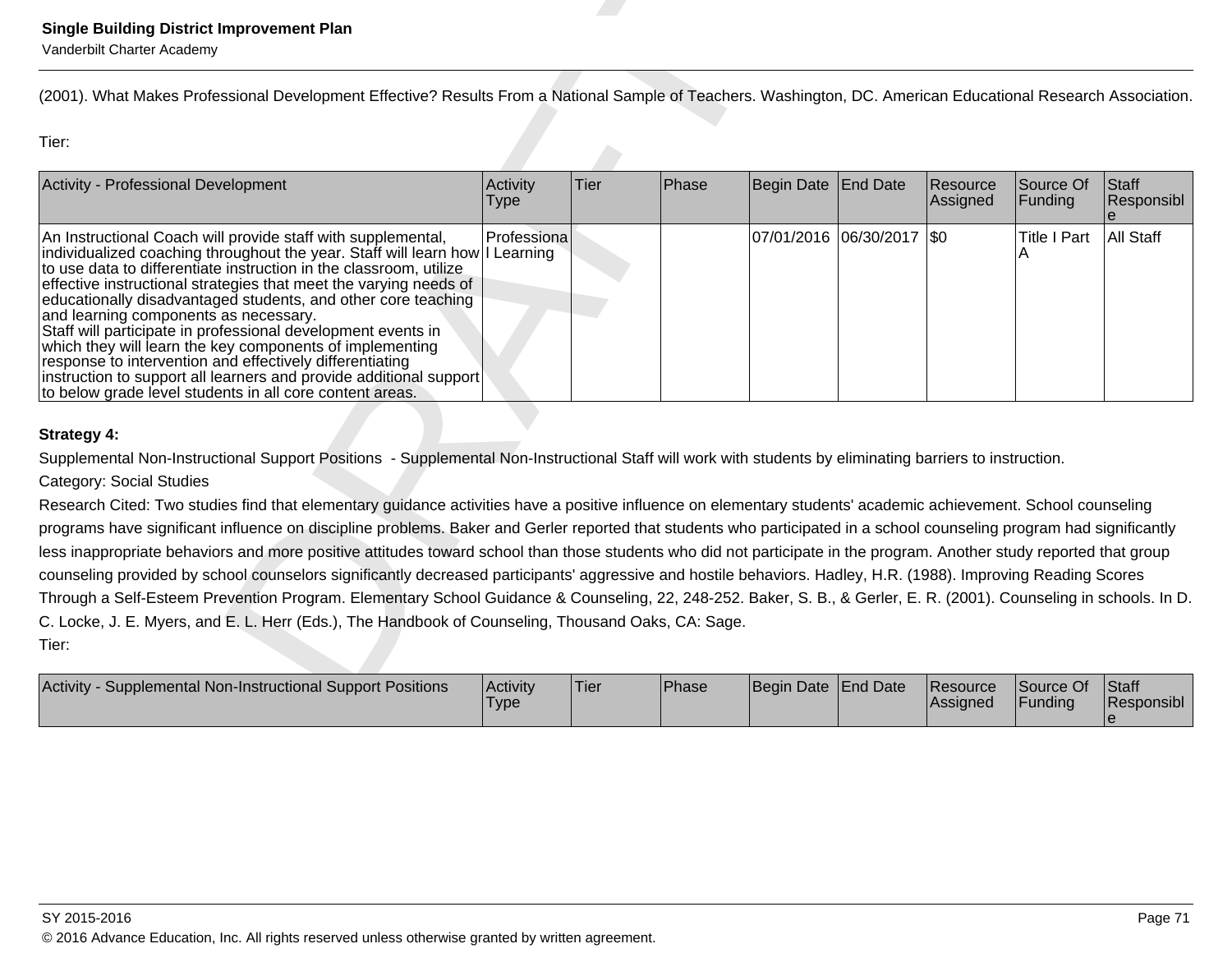| <b>Single Building District Improvement Plan</b><br>Vanderbilt Charter Academy                                                                                                                                                                                                                                                                                                                                                                                                                                                                                                                                                                                                                                            |                                  |      |       |            |                           |                      |                          |                                                                                                                             |
|---------------------------------------------------------------------------------------------------------------------------------------------------------------------------------------------------------------------------------------------------------------------------------------------------------------------------------------------------------------------------------------------------------------------------------------------------------------------------------------------------------------------------------------------------------------------------------------------------------------------------------------------------------------------------------------------------------------------------|----------------------------------|------|-------|------------|---------------------------|----------------------|--------------------------|-----------------------------------------------------------------------------------------------------------------------------|
| The Social Worker will work with students who experience<br>difficulty in the school and community setting as a result of<br>social-emotional or family issues that result in educational time<br>loss or other challenges to academic achievement.<br>Achievement and Behavior Support Specialist: Will work with<br>students whose behaviors significantly interfere with their<br>academic growth in core content areas which result in<br>educational time loss or other challenges to academic<br>achievement. The Title I Achievement and Behavior Specialist<br>will assist students in the responsible thinking process, allowing<br>students to be proactive in making choices that lead to<br>academic success. | Behavioral<br>Support<br>Program |      |       |            | 07/01/2016 06/30/2017 \$0 |                      | <b>Title I Part</b><br>Α | Principal,<br>Content<br>Area<br>Teachers,<br>Social<br>Worker,<br>Achieveme<br>nt and<br>Behavior<br>Support<br>Specialist |
| Goal 4: All students at Vanderbilt Charter Academy will increase academic achievement in<br><b>ELA/Language Usage/Writing.</b><br><b>Measurable Objective 1:</b><br>A 8% increase of English Learners students will demonstrate a proficiency, in English Language Arts by 06/30/2017 as measured by M-Step.                                                                                                                                                                                                                                                                                                                                                                                                              |                                  |      |       |            |                           |                      |                          |                                                                                                                             |
|                                                                                                                                                                                                                                                                                                                                                                                                                                                                                                                                                                                                                                                                                                                           |                                  |      |       |            |                           |                      |                          |                                                                                                                             |
| <b>Strategy 1:</b><br>Supplement Instructional Support Positions - Supplemental instructional staff will provide small group, one on one, push-in and pull-out services to students in order to<br>target academically struggling students.<br>Category: English/Language Arts                                                                                                                                                                                                                                                                                                                                                                                                                                            |                                  |      |       |            |                           |                      |                          |                                                                                                                             |
| Research Cited: Supplemental academic support in the form of small ratio tutoring has been shown to increase the reading abilities of all students. The following is<br>research that supports instructional support positions as a strategy: Tomlinson, C.A. (2003). Fulfilling the Promise of the Differentiated Classroom: Strategies and Tools<br>for Responsive Teaching. Alexandria, VA: ASCD.                                                                                                                                                                                                                                                                                                                      |                                  |      |       |            |                           |                      |                          |                                                                                                                             |
| Tier:                                                                                                                                                                                                                                                                                                                                                                                                                                                                                                                                                                                                                                                                                                                     |                                  |      |       |            |                           |                      |                          |                                                                                                                             |
| Activity - Supplemental Instructional Support Positions                                                                                                                                                                                                                                                                                                                                                                                                                                                                                                                                                                                                                                                                   | Activity<br> Type                | Tier | Phase | Begin Date | End Date                  | Resource<br>Assigned | Source Of<br>Funding     | Staff<br>Responsibl                                                                                                         |

## **Measurable Objective 1:**

| <b>Activity</b><br>Supplemental Instructional Support Positions | Activity<br><b>Type</b> | <b>Tier</b> | Phase | Begin Date End Date |  | <b>IResource</b><br><b>IAssigned</b> | <b>Source Of</b><br>Funding | <b>Staff</b><br>Responsibl |
|-----------------------------------------------------------------|-------------------------|-------------|-------|---------------------|--|--------------------------------------|-----------------------------|----------------------------|
|-----------------------------------------------------------------|-------------------------|-------------|-------|---------------------|--|--------------------------------------|-----------------------------|----------------------------|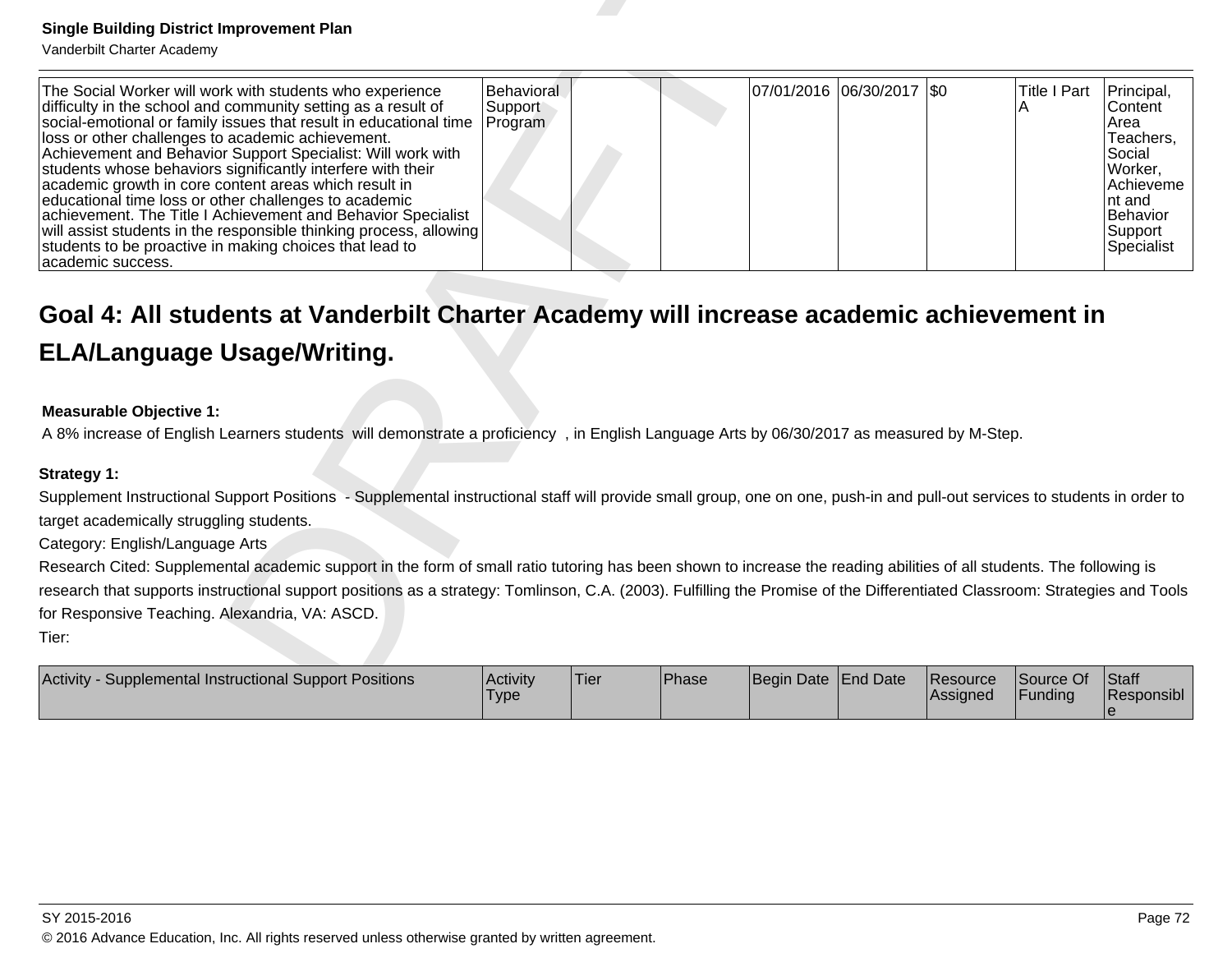| <b>Single Building District Improvement Plan</b>                                                                                                                                                                                                                                                                                                                                                                                                                                                                                                                                                                                                                                                                                                                                                                                                                                                                                                                                                                                                                                                                                                                                                                                                                                                                                                                                                                                                                          |                         |      |       |                     |                           |                      |                                   |                                                                                                                                |
|---------------------------------------------------------------------------------------------------------------------------------------------------------------------------------------------------------------------------------------------------------------------------------------------------------------------------------------------------------------------------------------------------------------------------------------------------------------------------------------------------------------------------------------------------------------------------------------------------------------------------------------------------------------------------------------------------------------------------------------------------------------------------------------------------------------------------------------------------------------------------------------------------------------------------------------------------------------------------------------------------------------------------------------------------------------------------------------------------------------------------------------------------------------------------------------------------------------------------------------------------------------------------------------------------------------------------------------------------------------------------------------------------------------------------------------------------------------------------|-------------------------|------|-------|---------------------|---------------------------|----------------------|-----------------------------------|--------------------------------------------------------------------------------------------------------------------------------|
| Vanderbilt Charter Academy<br>Academic Specialists will plan, present, and monitor<br>intervention services they provide to targeted students through<br>the use of both inclusion and small group instruction in order to Program<br>increase student achievement. Staff will work in conjunction<br>with the classroom teacher to determine the most appropriate<br>interventions and related learning strategies for eligible<br>students in the regular classroom setting.<br>Paraprofessionals will work with students in grades K-8, M-F<br>during normal school-day hours under the direct supervision of<br>a teacher and will provide instructional assistance one-on-one<br>or small group for eligible students within the regular classroom<br>in order to increase student achievement.<br>At Risk Teacher: Will provide instructional support and<br>assessment for students who are below grade level. Will<br>create, manage, and participate in a variety of learning<br>environments and activities in the core content areas and will<br>work collaboratively and professionally with classroom<br>teachers, other interventionists, and parents.                                                                                                                                                                                                                                                                                                      | Academic.<br>Support    |      |       |                     | 07/01/2016 06/30/2017 \$0 |                      | Title I Part<br>A, Section<br>31a | Principal,<br>Content<br>Area<br>Teachers,<br>Academic<br>Specialists.<br>Paraprofes<br>sionals, At<br>Risk<br><b>Teachers</b> |
| <b>Strategy 2:</b><br>Supplemental Supplies, and Technology - Instructional staff will utilize supplemental materials to support academically at-risk students in order to differentiate<br>instruction.<br>Category: English/Language Arts<br>Research Cited: According to Tomlinson and Eidson, differentiated instruction "refers to a systematic approach to planning curriculum and instruction for academically<br>diverse learners" and is "a way of thinking about the classroom with the dual goals of honoring each student's learning needs and maximizing each student's learning<br>capacity". Tomlinson, C.A. (2003). Fulfilling the Promise of the Differentiated Classroom: Strategies and Tools for Responsive Teaching. Alexandria, VA: ASCD.<br>In a 2000 study commissioned by the Software and Information Industry Association, they reviewed 311 research studies on the effectiveness of technology on student<br>achievement. Their findings revealed positive and consistent patterns when students were engaged in technology-rich environments, including significant gains and<br>achievement in all subject areas, increased achievement in preschool through high school for both regular and special needs students, and improved attitudes toward<br>learning and increased self-esteem. Sivin-Kachala, J. and Bialo, E.R. (2000). 2000 Research Report on the Effectiveness of Technology in Schools. Washington, DC.<br>SIIA.<br>Tier: |                         |      |       |                     |                           |                      |                                   |                                                                                                                                |
| Activity - Supplemental Supplies, and Technology                                                                                                                                                                                                                                                                                                                                                                                                                                                                                                                                                                                                                                                                                                                                                                                                                                                                                                                                                                                                                                                                                                                                                                                                                                                                                                                                                                                                                          | Activity<br><b>Type</b> | Tier | Phase | Begin Date End Date |                           | Resource<br>Assigned | Source Of<br>Funding              | Staff<br>Responsibl<br>$\theta$                                                                                                |

| Activity - Supplemental Supplies, and Technology | Activity<br>I ype | 'Tier | <b>Phase</b> | Begin Date End Date | Resource<br> Assigned | Source Of<br>Funding | <b>Staff</b><br>Responsibl |
|--------------------------------------------------|-------------------|-------|--------------|---------------------|-----------------------|----------------------|----------------------------|
|                                                  |                   |       |              |                     |                       |                      |                            |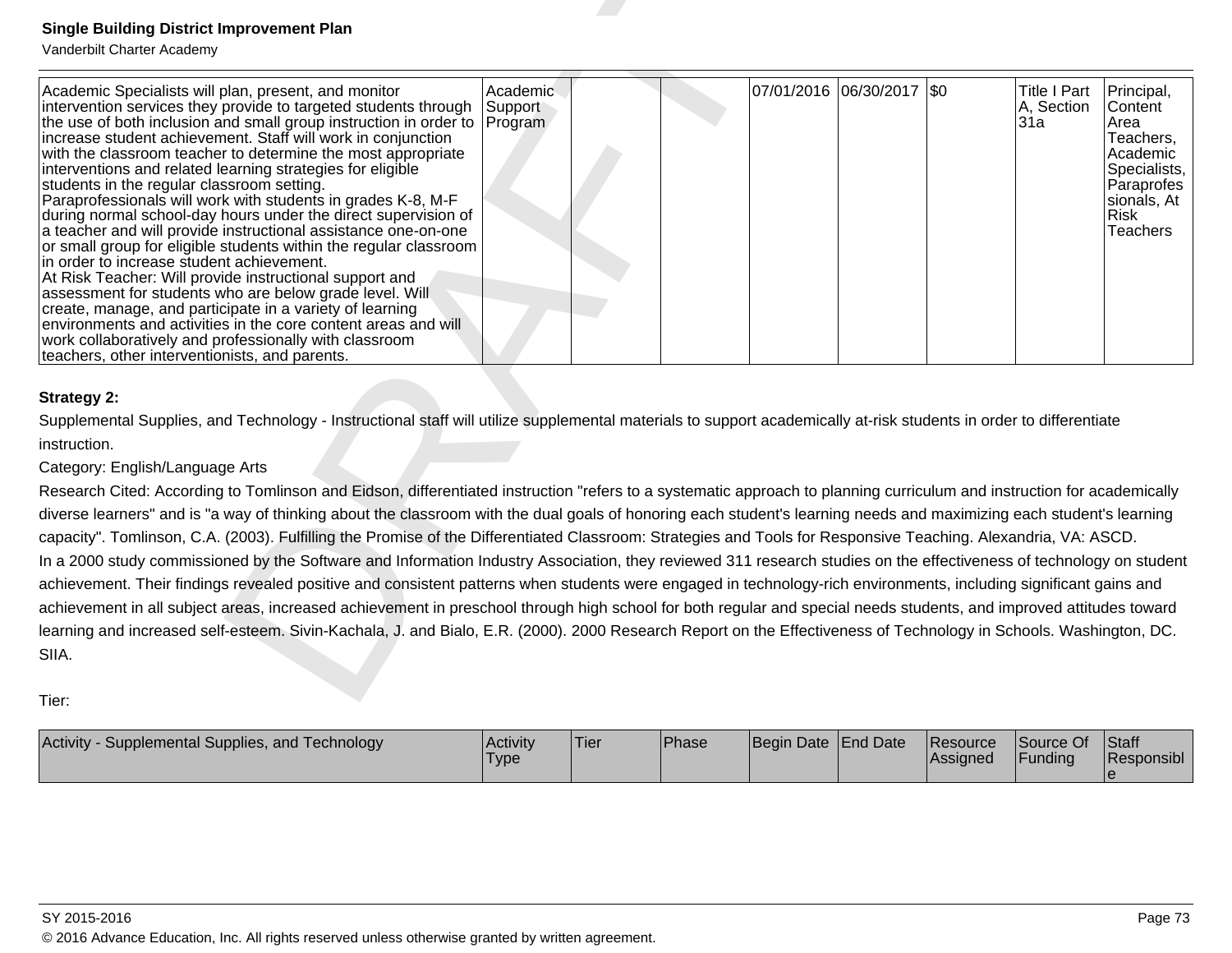| <b>Single Building District Improvement Plan</b><br>Vanderbilt Charter Academy                                                                                                                                                                                                                                                                                                                                                                                                                                                                                                                                                                                                                                                                                                                                                                                                                                                                                                                                                                                                                                                                                                                                                                                                                                                                                                                                                                                                                                                                                                                                                                                                                                                                                                                                                                                                                                                                                                                                                                                                                                                   |                                              |  |                           |                     |                                                                           |
|----------------------------------------------------------------------------------------------------------------------------------------------------------------------------------------------------------------------------------------------------------------------------------------------------------------------------------------------------------------------------------------------------------------------------------------------------------------------------------------------------------------------------------------------------------------------------------------------------------------------------------------------------------------------------------------------------------------------------------------------------------------------------------------------------------------------------------------------------------------------------------------------------------------------------------------------------------------------------------------------------------------------------------------------------------------------------------------------------------------------------------------------------------------------------------------------------------------------------------------------------------------------------------------------------------------------------------------------------------------------------------------------------------------------------------------------------------------------------------------------------------------------------------------------------------------------------------------------------------------------------------------------------------------------------------------------------------------------------------------------------------------------------------------------------------------------------------------------------------------------------------------------------------------------------------------------------------------------------------------------------------------------------------------------------------------------------------------------------------------------------------|----------------------------------------------|--|---------------------------|---------------------|---------------------------------------------------------------------------|
| Supplemental intervention supplies and incentives will be used<br>by teachers to differentiate instruction and motivate students in<br>effort to help at-risk students increase achievement in core<br>content areas. Supplies/Materials include intervention<br>programs workbooks, lesson books, literacy kits, teacher<br>guides, school supplies, educational incentives & light<br>refreshments.<br>Subscriptions and supplies for:<br>DIBELS Materials: Supplemental short assessments used to<br>monitor the development & acquisition of early literacy &<br>reading skills for at risk students. Composed of seven<br>indicators: phonemic awareness, alphabetic principle,<br>accuracy, & fluency with connected text, reading<br>comprehension, and vocabulary. DIBELS web-based program<br>which consists of short assessments used to monitor the<br>development and acquisition of early literacy and reading skills<br>for at-risk students. Composed of 7 indicators: phonemic<br>awareness, alphabetic principle, accuracy, fluency w/<br>connected text, reading comprehension, & vocabulary. Dibels<br>is supplemental to the curriculum. BrainPOP On-Line<br>Subscription: On-line educational program that<br>provides standards-based content spanning seven subjects<br>areas. The program features more than 600 standards-based<br>animated educational movies. Each movie is supported by<br>activities such as a quiz, experiment and other printable<br>worksheets, all of which speak to students in a language and<br>voice that they can understand. Accelerated<br>Reader: Supplemental software program that combines real<br>literature and software support and provides immediate<br>feedback through quizzes on reading and vocabulary progress<br>of the student. iReady Math and Reading Diagnostic and<br>Instruction, etc.) and Reading A-Z<br>Technology Repairs/Services: Supplemental technology<br>repairs/services will ensure that supplemental technology is<br>able to remain functional to improve instruction. Cost is for<br>technology repairs/services plus taxes and S&H. | Supplemen<br>tal<br>Materials,<br>Technology |  | 07/01/2016 06/30/2017 \$0 | <b>Title I Part</b> | Principal,<br>Instructiona<br>I Staff, and<br>Content<br>Area<br>Teachers |
| <b>Strategy 3:</b>                                                                                                                                                                                                                                                                                                                                                                                                                                                                                                                                                                                                                                                                                                                                                                                                                                                                                                                                                                                                                                                                                                                                                                                                                                                                                                                                                                                                                                                                                                                                                                                                                                                                                                                                                                                                                                                                                                                                                                                                                                                                                                               |                                              |  |                           |                     |                                                                           |
| Professional Development - Staff will engage in professional development activities to learn how to better support academically struggling students thereby increasing                                                                                                                                                                                                                                                                                                                                                                                                                                                                                                                                                                                                                                                                                                                                                                                                                                                                                                                                                                                                                                                                                                                                                                                                                                                                                                                                                                                                                                                                                                                                                                                                                                                                                                                                                                                                                                                                                                                                                           |                                              |  |                           |                     |                                                                           |
| academic achievement.                                                                                                                                                                                                                                                                                                                                                                                                                                                                                                                                                                                                                                                                                                                                                                                                                                                                                                                                                                                                                                                                                                                                                                                                                                                                                                                                                                                                                                                                                                                                                                                                                                                                                                                                                                                                                                                                                                                                                                                                                                                                                                            |                                              |  |                           |                     |                                                                           |
| Category: English/Language Arts                                                                                                                                                                                                                                                                                                                                                                                                                                                                                                                                                                                                                                                                                                                                                                                                                                                                                                                                                                                                                                                                                                                                                                                                                                                                                                                                                                                                                                                                                                                                                                                                                                                                                                                                                                                                                                                                                                                                                                                                                                                                                                  |                                              |  |                           |                     |                                                                           |
| Research Cited: In a 1998 study involving a half million elementary and middle grades students in 3,000 Texas schools, researchers found that the most important                                                                                                                                                                                                                                                                                                                                                                                                                                                                                                                                                                                                                                                                                                                                                                                                                                                                                                                                                                                                                                                                                                                                                                                                                                                                                                                                                                                                                                                                                                                                                                                                                                                                                                                                                                                                                                                                                                                                                                 |                                              |  |                           |                     |                                                                           |

## **Strategy 3:**

Research Cited: In a 1998 study involving a half million elementary and middle grades students in 3,000 Texas schools, researchers found that the most important factor in student achievement was teacher quality. A national study of over 1,000 mathematics and science teachers found similar results. Sustained and intensive professional development is more likely to have an impact on enhanced teacher knowledge and skills, and ultimately student achievement, than shorter professionaldevelopment activities (Garet et. al., 2001). The results from this study also indicate that professional development that is focused on subject matter, provides teacherswith opportunities for "hands-on" work, and is integrated into the daily life of the school is more likely to produce enhanced knowledge and skills that positively impact student achievement. Hanushek, E., Kain, J. and Rivkin, S. (1998). Teachers, Schools, and Academic Achievement. Cambridge, MA. NBER. Garet, Michael S. et. al.,

### SY 2015-2016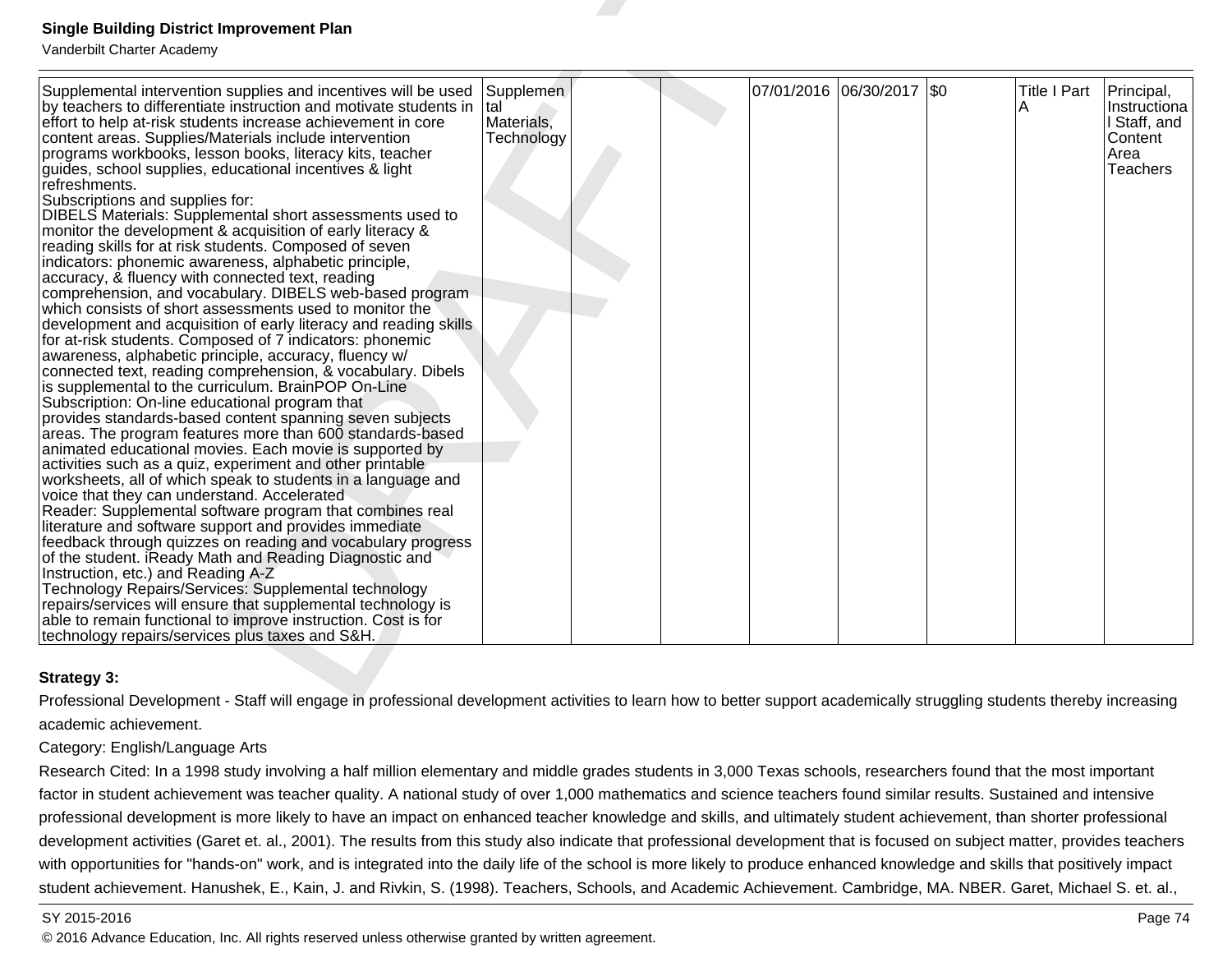| <b>Single Building District Improvement Plan</b><br>Vanderbilt Charter Academy                                                                                                                                                                                                                                                                                                                                                                                                                                                                                                                                                                                                                                      |                         |             |       |                     |                           |                      |                                 |                        |
|---------------------------------------------------------------------------------------------------------------------------------------------------------------------------------------------------------------------------------------------------------------------------------------------------------------------------------------------------------------------------------------------------------------------------------------------------------------------------------------------------------------------------------------------------------------------------------------------------------------------------------------------------------------------------------------------------------------------|-------------------------|-------------|-------|---------------------|---------------------------|----------------------|---------------------------------|------------------------|
| (2001). What Makes Professional Development Effective? Results From a National Sample of Teachers. Washington, DC. American Educational Research Association.                                                                                                                                                                                                                                                                                                                                                                                                                                                                                                                                                       |                         |             |       |                     |                           |                      |                                 |                        |
| Tier:                                                                                                                                                                                                                                                                                                                                                                                                                                                                                                                                                                                                                                                                                                               |                         |             |       |                     |                           |                      |                                 |                        |
| Activity - Professional Development                                                                                                                                                                                                                                                                                                                                                                                                                                                                                                                                                                                                                                                                                 | Activity<br><b>Type</b> | Tier        | Phase | Begin Date          | End Date                  | Resource<br>Assigned | Source Of<br>Funding            | Staff<br>Responsibl    |
| An Instructional Coach will provide staff with supplemental,<br>individualized coaching throughout the year. Staff will learn how   <br>to use data to differentiate instruction in the classroom, utilize<br>effective instructional strategies that meet the varying needs of<br>educationally disadvantaged students, and other core teaching<br>and learning components as necessary.<br>Staff will participate in professional development events in<br>which they will learn the key components of implementing<br>response to intervention and effectively differentiating<br>instruction to support all learners and provide additional support<br>to below grade level students in all core content areas. | Professiona<br>Learning |             |       |                     | 07/01/2016 06/30/2017 \$0 |                      | <b>Title I Part</b>             | <b>All Staff</b>       |
| <b>Strategy 4:</b>                                                                                                                                                                                                                                                                                                                                                                                                                                                                                                                                                                                                                                                                                                  |                         |             |       |                     |                           |                      |                                 |                        |
| Supplemental Non-Instructional Support Positions - Supplemental Non-Instructional Staff will work with students by eliminating barriers to instruction.                                                                                                                                                                                                                                                                                                                                                                                                                                                                                                                                                             |                         |             |       |                     |                           |                      |                                 |                        |
| Category: English/Language Arts                                                                                                                                                                                                                                                                                                                                                                                                                                                                                                                                                                                                                                                                                     |                         |             |       |                     |                           |                      |                                 |                        |
| Research Cited: Two studies find that elementary guidance activities have a positive influence on elementary students' academic achievement. School counseling                                                                                                                                                                                                                                                                                                                                                                                                                                                                                                                                                      |                         |             |       |                     |                           |                      |                                 |                        |
| programs have significant influence on discipline problems. Baker and Gerler reported that students who participated in a school counseling program had significantly                                                                                                                                                                                                                                                                                                                                                                                                                                                                                                                                               |                         |             |       |                     |                           |                      |                                 |                        |
| less inappropriate behaviors and more positive attitudes toward school than those students who did not participate in the program. Another study reported that group                                                                                                                                                                                                                                                                                                                                                                                                                                                                                                                                                |                         |             |       |                     |                           |                      |                                 |                        |
| counseling provided by school counselors significantly decreased participants' aggressive and hostile behaviors. Hadley, H.R. (1988). Improving Reading Scores                                                                                                                                                                                                                                                                                                                                                                                                                                                                                                                                                      |                         |             |       |                     |                           |                      |                                 |                        |
| Through a Self-Esteem Prevention Program. Elementary School Guidance & Counseling, 22, 248-252. Baker, S. B., & Gerler, E. R. (2001). Counseling in schools. In D.                                                                                                                                                                                                                                                                                                                                                                                                                                                                                                                                                  |                         |             |       |                     |                           |                      |                                 |                        |
| C. Locke, J. E. Myers, and E. L. Herr (Eds.), The Handbook of Counseling, Thousand Oaks, CA: Sage.                                                                                                                                                                                                                                                                                                                                                                                                                                                                                                                                                                                                                  |                         |             |       |                     |                           |                      |                                 |                        |
| Tier:                                                                                                                                                                                                                                                                                                                                                                                                                                                                                                                                                                                                                                                                                                               |                         |             |       |                     |                           |                      |                                 |                        |
| Activity - Supplemental Non-Instructional Support Positions                                                                                                                                                                                                                                                                                                                                                                                                                                                                                                                                                                                                                                                         | Activity                | <b>Tier</b> | Phase | Begin Date End Date |                           | Resource<br>A        | Source Of<br>F <sub>under</sub> | Staff<br>$D$ conongibl |

| Supplemental Non-Instructional Support Positions<br><b>Activity</b> | Activity<br><b>Type</b> | 'Tier | Phase | Begin Date End Date | Resource<br>Assigned | Source Of<br>Funding | <b>Staff</b><br>Responsibl |
|---------------------------------------------------------------------|-------------------------|-------|-------|---------------------|----------------------|----------------------|----------------------------|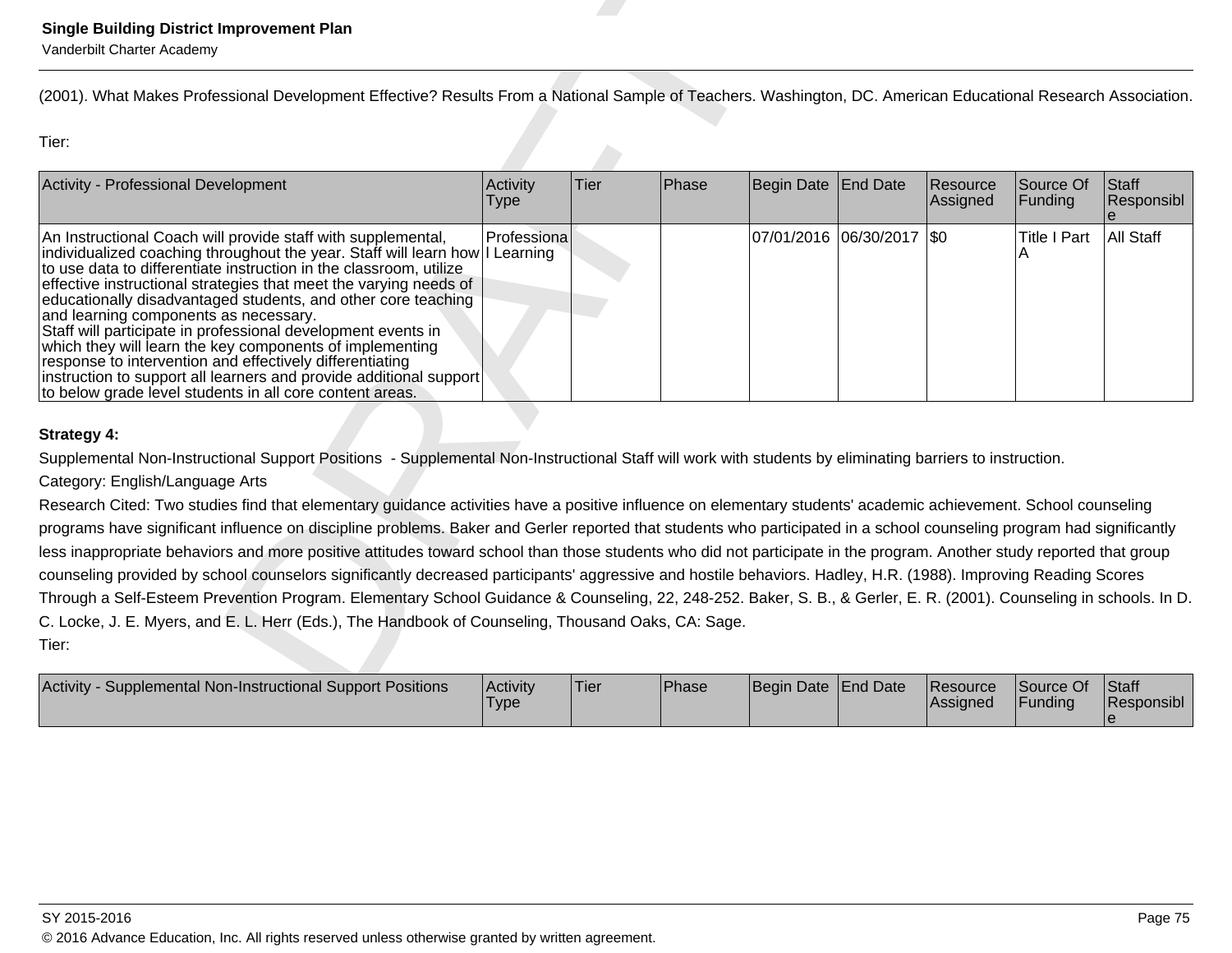| <b>Single Building District Improvement Plan</b><br>Vanderbilt Charter Academy                                                                                                                                                                                                                                                                                                                                                                                                                                                                                                                                                                                                                                            |                                  |  |                           |                          |                                                                                                                             |
|---------------------------------------------------------------------------------------------------------------------------------------------------------------------------------------------------------------------------------------------------------------------------------------------------------------------------------------------------------------------------------------------------------------------------------------------------------------------------------------------------------------------------------------------------------------------------------------------------------------------------------------------------------------------------------------------------------------------------|----------------------------------|--|---------------------------|--------------------------|-----------------------------------------------------------------------------------------------------------------------------|
| The Social Worker will work with students who experience<br>difficulty in the school and community setting as a result of<br>social-emotional or family issues that result in educational time<br>loss or other challenges to academic achievement.<br>Achievement and Behavior Support Specialist: Will work with<br>students whose behaviors significantly interfere with their<br>academic growth in core content areas which result in<br>educational time loss or other challenges to academic<br>achievement. The Title I Achievement and Behavior Specialist<br>will assist students in the responsible thinking process, allowing<br>students to be proactive in making choices that lead to<br>academic success. | Behavioral<br>Support<br>Program |  | 07/01/2016 06/30/2017 \$0 | <b>Title I Part</b><br>A | Principal,<br>Content<br>Area<br>Teachers,<br>Social<br>Worker,<br>Achieveme<br>nt and<br>Behavior<br>Support<br>Specialist |
|                                                                                                                                                                                                                                                                                                                                                                                                                                                                                                                                                                                                                                                                                                                           |                                  |  |                           |                          |                                                                                                                             |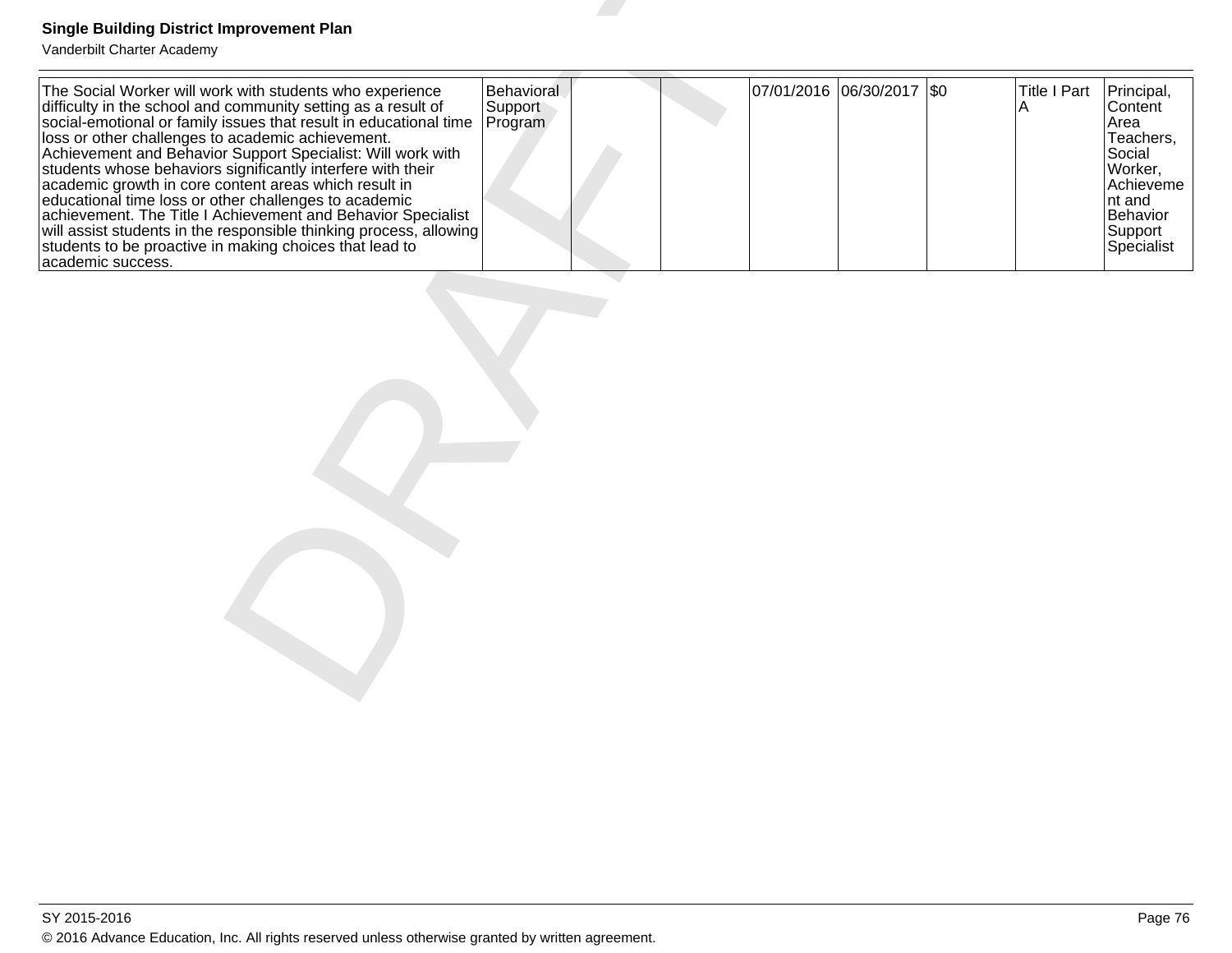|                                                           | <b>Single Building District Improvement Plan</b><br>Vanderbilt Charter Academy                                                                                                                                                                                                                                                                                                                                                                                                                                                                                                                                                                                                                                                                                                                                                                                                                                                                                                                                                                                                                                                                |                                |             |       |                     |                           |                      |                                                                                                                                |  |  |  |
|-----------------------------------------------------------|-----------------------------------------------------------------------------------------------------------------------------------------------------------------------------------------------------------------------------------------------------------------------------------------------------------------------------------------------------------------------------------------------------------------------------------------------------------------------------------------------------------------------------------------------------------------------------------------------------------------------------------------------------------------------------------------------------------------------------------------------------------------------------------------------------------------------------------------------------------------------------------------------------------------------------------------------------------------------------------------------------------------------------------------------------------------------------------------------------------------------------------------------|--------------------------------|-------------|-------|---------------------|---------------------------|----------------------|--------------------------------------------------------------------------------------------------------------------------------|--|--|--|
|                                                           | <b>Activity Summary by Funding Source</b>                                                                                                                                                                                                                                                                                                                                                                                                                                                                                                                                                                                                                                                                                                                                                                                                                                                                                                                                                                                                                                                                                                     |                                |             |       |                     |                           |                      |                                                                                                                                |  |  |  |
| Below is a breakdown of your activities by funding source |                                                                                                                                                                                                                                                                                                                                                                                                                                                                                                                                                                                                                                                                                                                                                                                                                                                                                                                                                                                                                                                                                                                                               |                                |             |       |                     |                           |                      |                                                                                                                                |  |  |  |
| <b>Section 31a</b>                                        |                                                                                                                                                                                                                                                                                                                                                                                                                                                                                                                                                                                                                                                                                                                                                                                                                                                                                                                                                                                                                                                                                                                                               |                                |             |       |                     |                           |                      |                                                                                                                                |  |  |  |
| <b>Activity Name</b>                                      | Activity Description                                                                                                                                                                                                                                                                                                                                                                                                                                                                                                                                                                                                                                                                                                                                                                                                                                                                                                                                                                                                                                                                                                                          | Activity<br>Type               | <b>Tier</b> | Phase | Begin Date End Date |                           | Resource<br>Assigned | Staff<br>Responsibl                                                                                                            |  |  |  |
| Supplemental<br><b>Instructional Support</b><br>Positions | Academic Specialists will plan, present, and<br>monitor intervention services they provide to<br>targeted students through the use of both<br>inclusion and small group instruction in order to<br>increase student achievement. Staff will work in<br>conjunction with the classroom teacher to<br>determine the most appropriate interventions and<br>related learning strategies for eligible students in<br>the regular classroom setting.<br>Paraprofessionals will work with students in<br>grades K-8, M-F during normal school-day hours<br>under the direct supervision of a teacher and will<br>provide instructional assistance one-on-one or<br>small group for eligible students within the regular<br>classroom in order to increase student<br>achievement.<br>At Risk Teacher: Will provide instructional support<br>and assessment for students who are below grade<br>level. Will create, manage, and participate in a<br>variety of learning environments and activities in<br>the core content areas and will work<br>collaboratively and professionally with classroom<br>teachers, other interventionists, and parents. | Academic<br>Support<br>Program |             |       |                     | 07/01/2016 06/30/2017 \$0 |                      | Principal,<br>Content<br>Area<br>Teachers,<br>Academic<br>Specialists,<br>Paraprofes<br>sionals, At<br>Risk<br><b>Teachers</b> |  |  |  |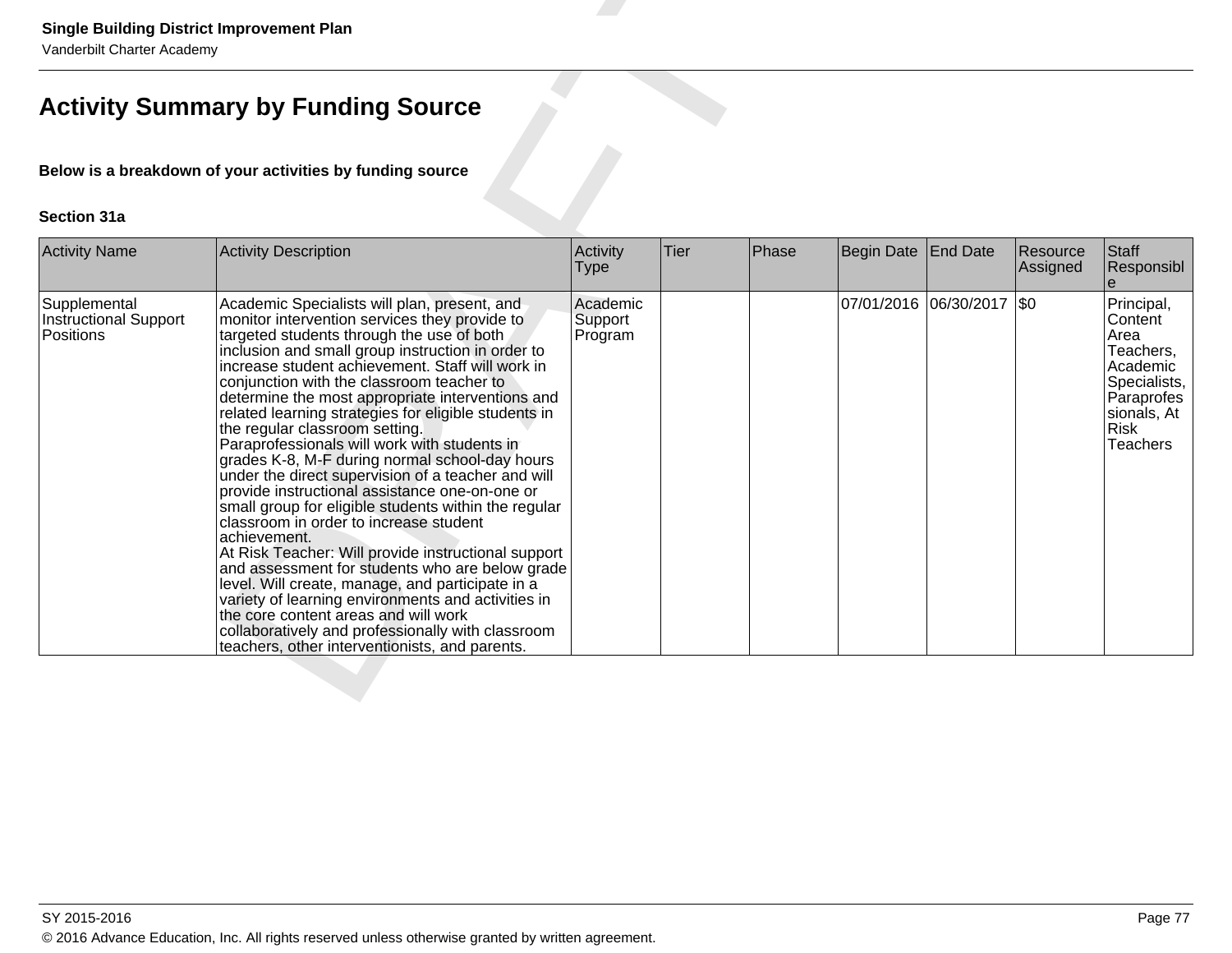| <b>Single Building District Improvement Plan</b><br>Vanderbilt Charter Academy |                                                                                                                                                                                                                                                                                                                                                                                                                                                                                                                                                                                                                                                                                                                                                                                                                                                                                                                                                                                                                                                                                                                                                           |                                |  |                       |         |                                                                                                                                       |
|--------------------------------------------------------------------------------|-----------------------------------------------------------------------------------------------------------------------------------------------------------------------------------------------------------------------------------------------------------------------------------------------------------------------------------------------------------------------------------------------------------------------------------------------------------------------------------------------------------------------------------------------------------------------------------------------------------------------------------------------------------------------------------------------------------------------------------------------------------------------------------------------------------------------------------------------------------------------------------------------------------------------------------------------------------------------------------------------------------------------------------------------------------------------------------------------------------------------------------------------------------|--------------------------------|--|-----------------------|---------|---------------------------------------------------------------------------------------------------------------------------------------|
| Supplemental<br><b>Instructional Support</b><br>Positions                      | Academic Specialists will plan, present, and<br>monitor intervention services they provide to<br>targeted students through the use of both<br>inclusion and small group instruction in order to<br>increase student achievement. Staff will work in<br>conjunction with the classroom teacher to<br>determine the most appropriate interventions and<br>related learning strategies for eligible students in<br>the regular classroom setting.<br>Paraprofessionals will work with students in<br>grades K-8, M-F during normal school-day hours<br>under the direct supervision of a teacher and will<br>provide instructional assistance one-on-one or<br>small group for eligible students within the regular<br>classroom in order to increase student<br>achievement.<br>At Risk Teacher: Will provide instructional support<br>and<br>assessment for students who are below grade<br>level. Will<br>create, manage, and participate in a variety of<br>learning<br>environments and activities in the core content<br>areas and will<br>work collaboratively and professionally with<br>classroom<br>teachers, other interventionists, and parents. | Academic<br>Support<br>Program |  | 07/01/2016 06/30/2017 | $ $ \$0 | Principal,<br>Content<br>Area<br>Teachers,<br>Academic<br>Specialists,<br>Paraprofes<br>sionals, At<br><b>Risk</b><br><b>Teachers</b> |
| Supplemental<br><b>Instructional Support</b><br>Positions                      | Academic Specialists will plan, present, and<br>monitor intervention services they provide to<br>targeted students through the use of both<br>inclusion and small group instruction in order to<br>increase student achievement. Staff will work in<br>conjunction with the classroom teacher to<br>determine the most appropriate interventions and<br>related learning strategies for eligible students in<br>the regular classroom setting.<br>Paraprofessionals will work with students in<br>grades K-8, M-F during normal school-day hours<br>under the direct supervision of a teacher and will<br>provide instructional assistance one-on-one or<br>small group for eligible students within the regular<br>classroom in order to increase student<br>achievement.<br>assessment for students who are below grade<br>level. Will<br>create, manage, and participate in a variety of<br>learning<br>environments and activities in the core content<br>areas and will<br>work collaboratively and professionally with<br>classroom<br>teachers, other interventionists, and parents.                                                               | Academic<br>Support<br>Program |  | 07/01/2016 06/30/2017 | $ $ \$0 | Principal,<br>Content<br>Area<br>Teachers,<br>Academic<br>Specialists,<br>Paraprofes<br>sionals, At<br><b>Risk</b><br><b>Teachers</b> |

en and the set of the set of the set of the set of the set of the set of the set of the set of the set of the  $P$ age  $78$ © 2016 Advance Education, Inc. All rights reserved unless otherwise granted by written agreement.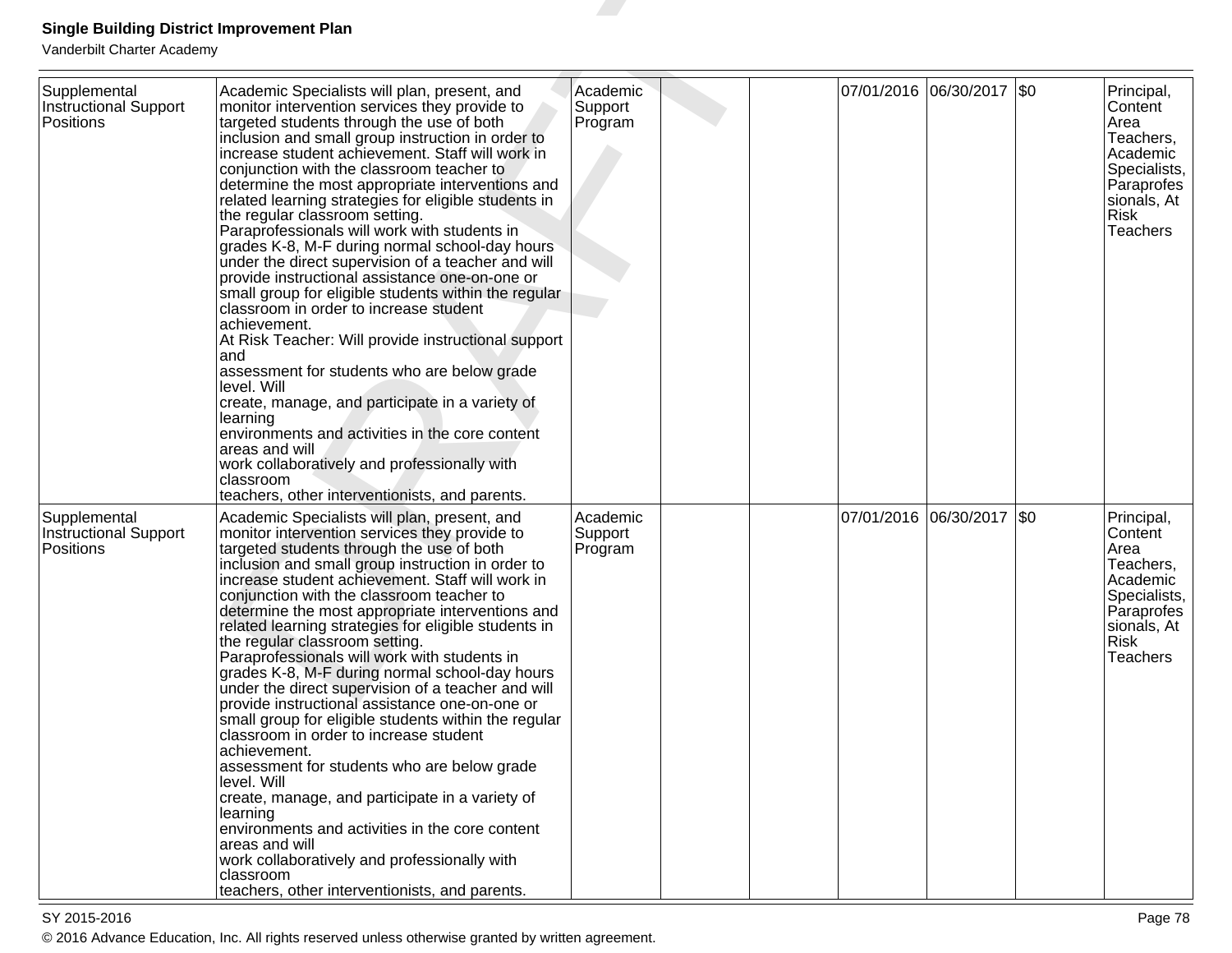| Supplemental<br>Instructional Support<br>Positions | Academic Specialists will plan, present, and<br>monitor intervention services they provide to<br>targeted students through the use of both<br>inclusion and small group instruction in order to<br>increase student achievement. Staff will work in<br>conjunction with the classroom teacher to<br>determine the most appropriate interventions and<br>related learning strategies for eligible students in<br>the regular classroom setting.<br>Paraprofessionals will work with students in<br>grades K-8, M-F during normal school-day hours<br>under the direct supervision of a teacher and will<br>provide instructional assistance one-on-one or<br>small group for eligible students within the regular<br>classroom in order to increase student<br>achievement.<br>At Risk Teacher: Will provide instructional support<br>and<br>assessment for students who are below grade<br>llevel. Will<br>create, manage, and participate in a variety of<br>learning<br>environments and activities in the core content<br>areas and will<br>work collaboratively and professionally with<br>classroom<br>teachers, other interventionists, and parents. | Academic<br>Support<br>Program |      |       |            | 07/01/2016 06/30/2017 \$0 |                      | Principal,<br>Content<br>Area<br>Teachers,<br>Academic<br>Specialists,<br><b>Paraprofes</b><br>sionals, At<br><b>Risk</b><br><b>Teachers</b> |
|----------------------------------------------------|------------------------------------------------------------------------------------------------------------------------------------------------------------------------------------------------------------------------------------------------------------------------------------------------------------------------------------------------------------------------------------------------------------------------------------------------------------------------------------------------------------------------------------------------------------------------------------------------------------------------------------------------------------------------------------------------------------------------------------------------------------------------------------------------------------------------------------------------------------------------------------------------------------------------------------------------------------------------------------------------------------------------------------------------------------------------------------------------------------------------------------------------------------|--------------------------------|------|-------|------------|---------------------------|----------------------|----------------------------------------------------------------------------------------------------------------------------------------------|
| <b>Title I Part A</b>                              |                                                                                                                                                                                                                                                                                                                                                                                                                                                                                                                                                                                                                                                                                                                                                                                                                                                                                                                                                                                                                                                                                                                                                            |                                |      |       |            |                           |                      |                                                                                                                                              |
| <b>Activity Name</b>                               | Activity Description                                                                                                                                                                                                                                                                                                                                                                                                                                                                                                                                                                                                                                                                                                                                                                                                                                                                                                                                                                                                                                                                                                                                       | Activity<br><b>Type</b>        | Tier | Phase | Begin Date | End Date                  | Resource<br>Assigned | Staff<br>Responsibl                                                                                                                          |

| <b>Activity Name</b> | <b>Activity Description</b> | <b>Activity</b><br>'Type | 'Tier | <sup>1</sup> Phase | Begin Date End Date | <b>IResource</b><br><b>Assigned</b> | Staff<br><b>Responsibl</b> |
|----------------------|-----------------------------|--------------------------|-------|--------------------|---------------------|-------------------------------------|----------------------------|
|                      |                             |                          |       |                    |                     |                                     |                            |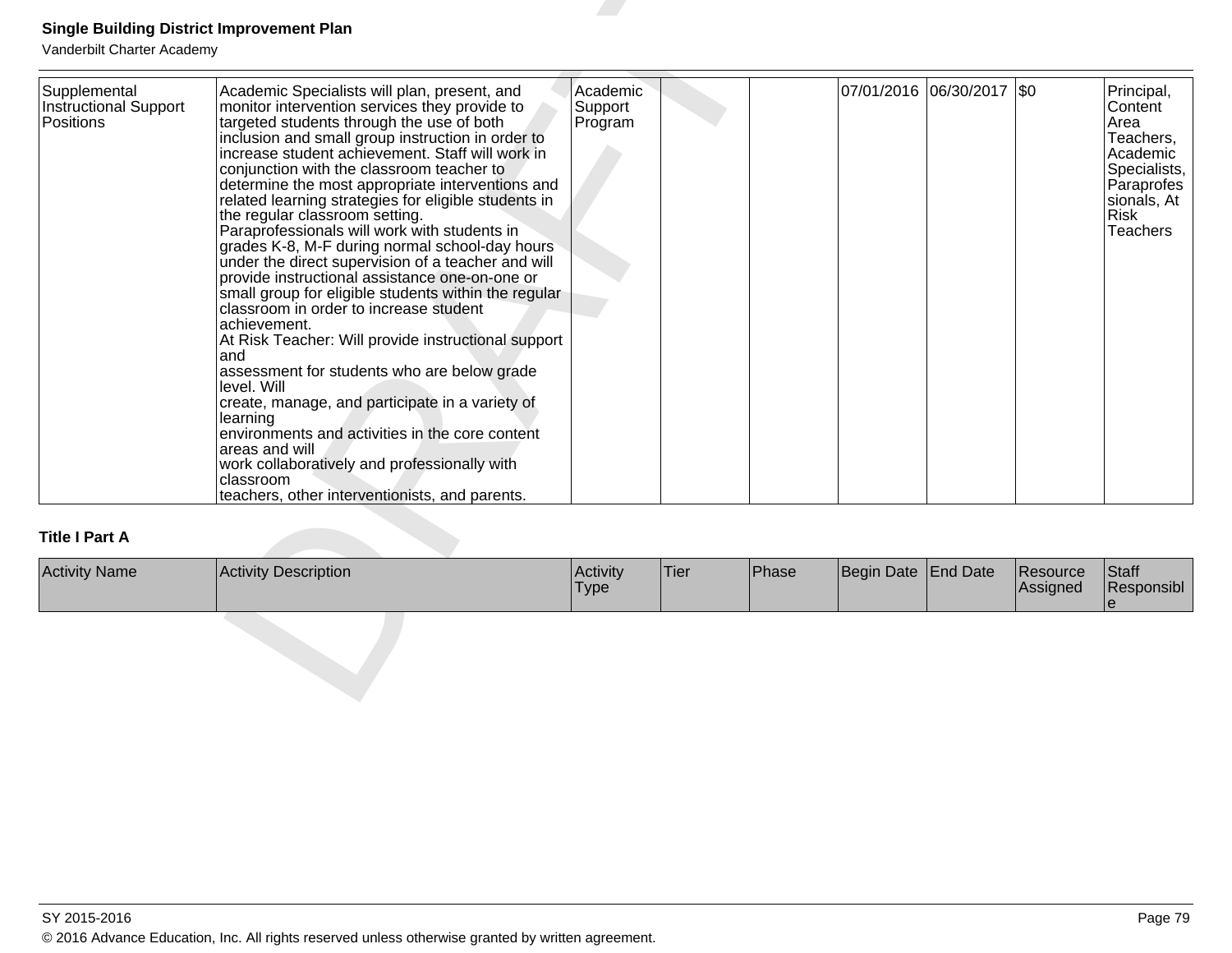| <b>Single Building District Improvement Plan</b><br>Vanderbilt Charter Academy |                                                                                                                                                                                                                                                                                                                                                                                                                                                                                                                                                                                                                                                                                                                                                                                                                                                                                                                                                                                                                                                                                                                                                           |                                  |  |                            |                       |         |                                                                                                                                |
|--------------------------------------------------------------------------------|-----------------------------------------------------------------------------------------------------------------------------------------------------------------------------------------------------------------------------------------------------------------------------------------------------------------------------------------------------------------------------------------------------------------------------------------------------------------------------------------------------------------------------------------------------------------------------------------------------------------------------------------------------------------------------------------------------------------------------------------------------------------------------------------------------------------------------------------------------------------------------------------------------------------------------------------------------------------------------------------------------------------------------------------------------------------------------------------------------------------------------------------------------------|----------------------------------|--|----------------------------|-----------------------|---------|--------------------------------------------------------------------------------------------------------------------------------|
| Supplemental<br>Instructional Support<br>Positions                             | Academic Specialists will plan, present, and<br>monitor intervention services they provide to<br>targeted students through the use of both<br>inclusion and small group instruction in order to<br>increase student achievement. Staff will work in<br>conjunction with the classroom teacher to<br>determine the most appropriate interventions and<br>related learning strategies for eligible students in<br>the regular classroom setting.<br>Paraprofessionals will work with students in<br>grades K-8, M-F during normal school-day hours<br>under the direct supervision of a teacher and will<br>provide instructional assistance one-on-one or<br>small group for eligible students within the regular<br>classroom in order to increase student<br>achievement.<br>At Risk Teacher: Will provide instructional support<br>and<br>assessment for students who are below grade<br>level. Will<br>create, manage, and participate in a variety of<br>learning<br>environments and activities in the core content<br>areas and will<br>work collaboratively and professionally with<br>classroom<br>teachers, other interventionists, and parents. | Academic<br>Support<br>Program   |  | 07/01/2016 06/30/2017  \$0 |                       |         | Principal,<br>Content<br>Area<br>Teachers,<br>Academic<br>Specialists,<br>Paraprofes<br>sionals, At<br><b>Risk</b><br>Teachers |
| Supplemental Non-<br><b>Instructional Support</b><br><b>Positions</b>          | The Social Worker will work with students who<br>experience difficulty in the school and community<br>setting as a result of social-emotional or family<br>issues that result in educational time loss or other<br>challenges to academic achievement.<br>Achievement and Behavior Support Specialist:<br>Will work with students whose behaviors<br>significantly interfere with their academic growth in<br>core content areas which result in educational<br>time loss or other challenges to academic<br>achievement. The Title I Achievement and<br>Behavior Specialist will assist students in the<br>responsible thinking process, allowing students to<br>be proactive in making choices that lead to<br>academic success.                                                                                                                                                                                                                                                                                                                                                                                                                        | Behavioral<br>Support<br>Program |  |                            | 07/01/2016 06/30/2017 | $ $ \$0 | Principal,<br>Content<br>Area<br>Teachers,<br>Social<br>Worker,<br>Achieveme<br>nt and<br>Behavior<br>Support<br>Specialist    |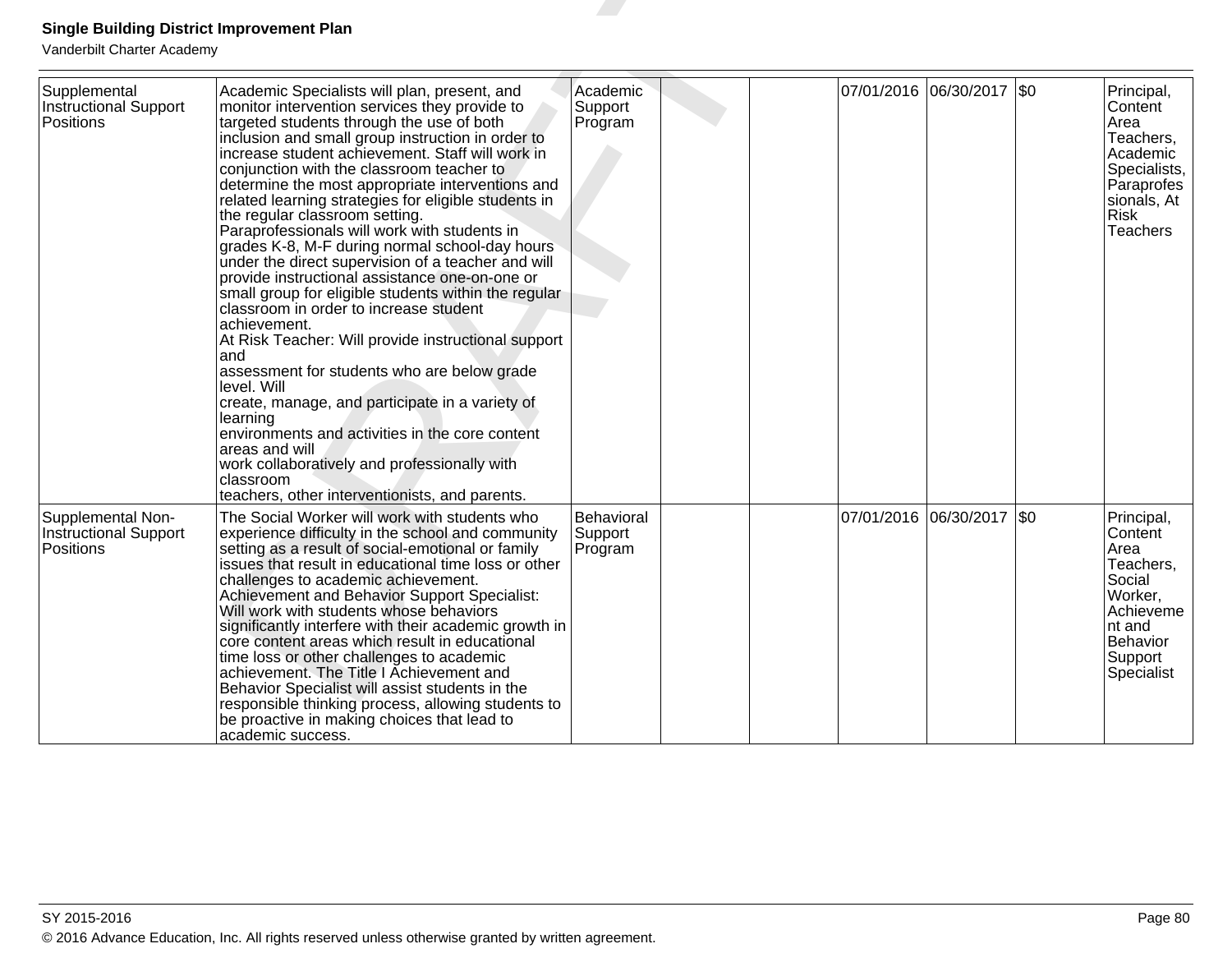| Supplemental Non-<br>Instructional Support<br>Positions | The Social Worker will work with students who<br>experience difficulty in the school and community<br>setting as a result of social-emotional or family<br>issues that result in educational time loss or other<br>challenges to academic achievement.<br>Achievement and Behavior Support Specialist:<br>Will work with<br>students whose behaviors significantly interfere<br>with their<br>academic growth in core content areas which<br>result in<br>educational time loss or other challenges to<br>academic<br>achievement. The Title I Achievement and<br><b>Behavior Specialist</b><br>will assist students in the responsible thinking<br>process, allowing<br>students to be proactive in making choices that<br>lead to            | Behavioral<br>Support<br>Program |                       | 07/01/2016 06/30/2017 \$0 |         | Principal,<br>Content<br>Area<br>Teachers,<br>Social<br>Worker,<br>Achieveme<br>Int and<br>Behavior<br>Support<br>Specialist |
|---------------------------------------------------------|------------------------------------------------------------------------------------------------------------------------------------------------------------------------------------------------------------------------------------------------------------------------------------------------------------------------------------------------------------------------------------------------------------------------------------------------------------------------------------------------------------------------------------------------------------------------------------------------------------------------------------------------------------------------------------------------------------------------------------------------|----------------------------------|-----------------------|---------------------------|---------|------------------------------------------------------------------------------------------------------------------------------|
| Professional<br>Development                             | academic success.<br>An Instructional Coach will provide staff with<br>supplemental, individualized coaching throughout<br>the year. Staff will learn how to use data to<br>differentiate instruction in the classroom, utilize<br>effective instructional strategies that meet the<br>varying needs of educationally disadvantaged<br>students, and other core teaching and learning<br>components as necessary.<br>Staff will participate in professional development<br>events in which they will learn the key components<br>of implementing response to intervention and<br>effectively differentiating instruction to support all<br>learners and provide additional support to below<br>grade level students in all core content areas. | Professiona<br>I Learning        | 07/01/2016 06/30/2017 |                           | $ $ \$0 | All Staff                                                                                                                    |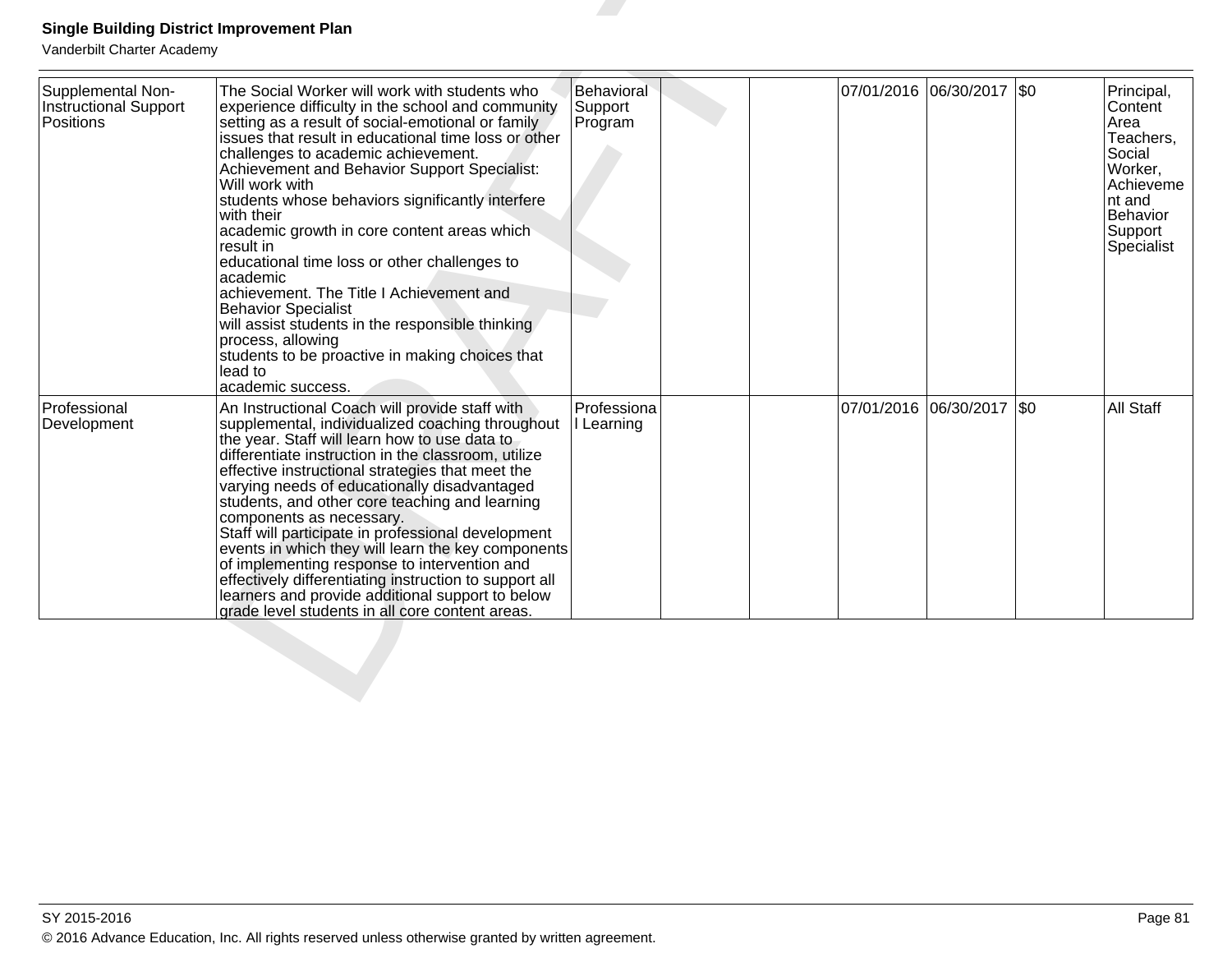| <b>Single Building District Improvement Plan</b><br>Vanderbilt Charter Academy |                                                                                                                                                                                                                                                                                                                                                                                                                                                                                                                                                                                                                                                                                                                                                                                                                                                                                                                                                                                                                                                                                                                                               |                                  |  |            |                           |         |                                                                                                                                       |
|--------------------------------------------------------------------------------|-----------------------------------------------------------------------------------------------------------------------------------------------------------------------------------------------------------------------------------------------------------------------------------------------------------------------------------------------------------------------------------------------------------------------------------------------------------------------------------------------------------------------------------------------------------------------------------------------------------------------------------------------------------------------------------------------------------------------------------------------------------------------------------------------------------------------------------------------------------------------------------------------------------------------------------------------------------------------------------------------------------------------------------------------------------------------------------------------------------------------------------------------|----------------------------------|--|------------|---------------------------|---------|---------------------------------------------------------------------------------------------------------------------------------------|
| Supplemental Non-<br>Instructional Support<br><b>Positions</b>                 | The Social Worker will work with students who<br>experience difficulty in the school and community<br>setting as a result of social-emotional or family<br>issues that result in educational time loss or other<br>challenges to academic achievement.<br>Achievement and Behavior Support Specialist:<br>Will work with<br>students whose behaviors significantly interfere<br>with their<br>academic growth in core content areas which<br>result in<br>educational time loss or other challenges to<br>academic<br>achievement. The Title I Achievement and<br><b>Behavior Specialist</b><br>will assist students in the responsible thinking<br>process, allowing<br>students to be proactive in making choices that<br>lead to<br>academic success.                                                                                                                                                                                                                                                                                                                                                                                      | Behavioral<br>Support<br>Program |  |            | 07/01/2016 06/30/2017 \$0 |         | Principal,<br>Content<br>Area<br>Teachers,<br>Social<br>Worker                                                                        |
| Supplemental<br>Instructional Support<br>Positions                             | Academic Specialists will plan, present, and<br>monitor intervention services they provide to<br>targeted students through the use of both<br>inclusion and small group instruction in order to<br>increase student achievement. Staff will work in<br>conjunction with the classroom teacher to<br>determine the most appropriate interventions and<br>related learning strategies for eligible students in<br>the regular classroom setting.<br>Paraprofessionals will work with students in<br>grades K-8, M-F during normal school-day hours<br>under the direct supervision of a teacher and will<br>provide instructional assistance one-on-one or<br>small group for eligible students within the regular<br>classroom in order to increase student<br>achievement.<br>At Risk Teacher: Will provide instructional support<br>and assessment for students who are below grade<br>level. Will create, manage, and participate in a<br>variety of learning environments and activities in<br>the core content areas and will work<br>collaboratively and professionally with classroom<br>teachers, other interventionists, and parents. | Academic<br>Support<br>Program   |  | 07/01/2016 | 06/30/2017                | $ $ \$0 | Principal,<br>Content<br>Area<br>Teachers,<br>Academic<br>Specialists,<br>Paraprofes<br>sionals, At<br><b>Risk</b><br><b>Teachers</b> |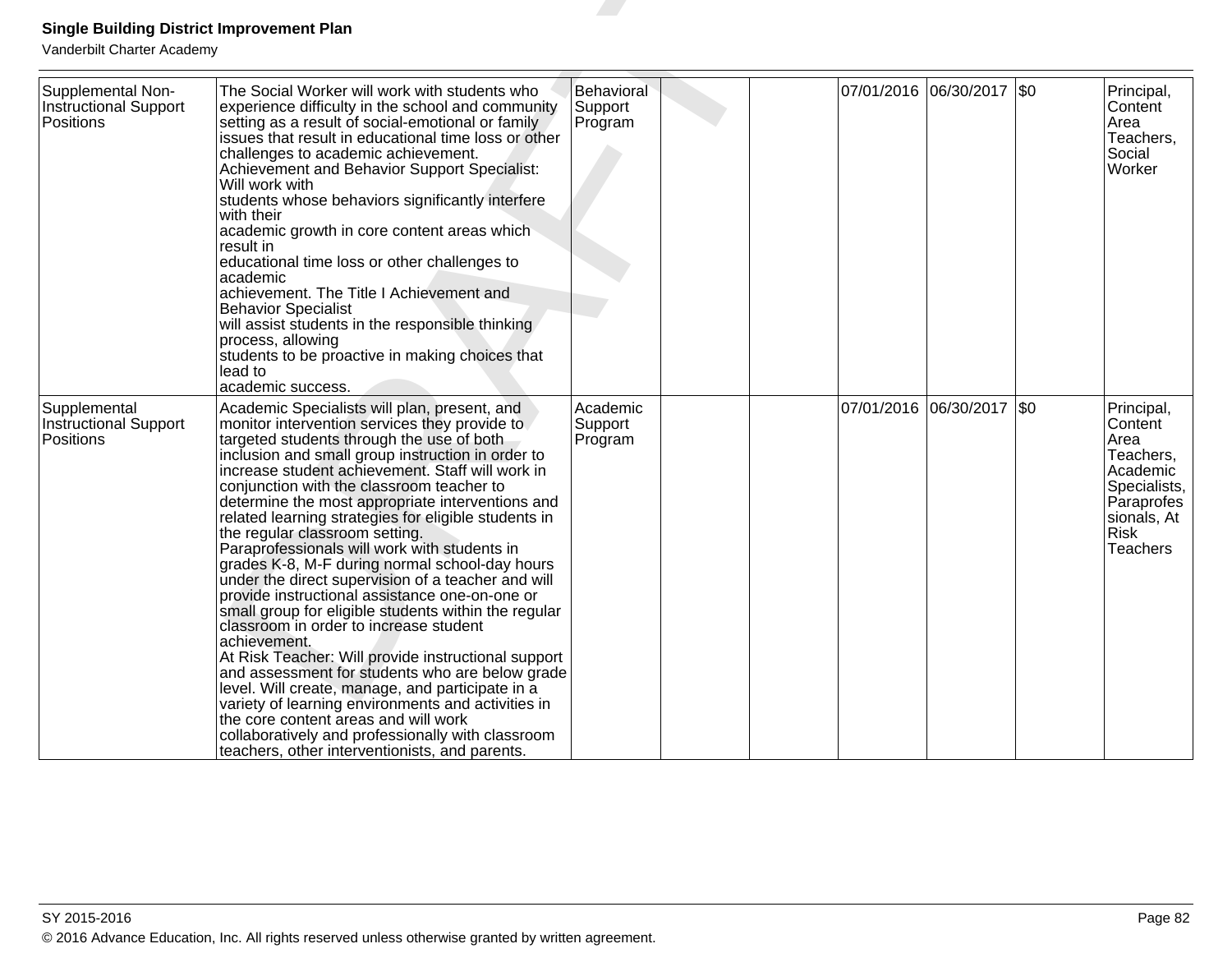| <b>Single Building District Improvement Plan</b><br>Vanderbilt Charter Academy |                                                                                                                                                                                                                                                                                                                                                                                                                                                                                                                                                                                                                                                                                                                                                                                                                                                                                                                                                                                                                                                                                                                                                           |                                |  |            |                           |                                                                                                                                 |
|--------------------------------------------------------------------------------|-----------------------------------------------------------------------------------------------------------------------------------------------------------------------------------------------------------------------------------------------------------------------------------------------------------------------------------------------------------------------------------------------------------------------------------------------------------------------------------------------------------------------------------------------------------------------------------------------------------------------------------------------------------------------------------------------------------------------------------------------------------------------------------------------------------------------------------------------------------------------------------------------------------------------------------------------------------------------------------------------------------------------------------------------------------------------------------------------------------------------------------------------------------|--------------------------------|--|------------|---------------------------|---------------------------------------------------------------------------------------------------------------------------------|
| Supplemental<br><b>Instructional Support</b><br>Positions                      | Academic Specialists will plan, present, and<br>monitor intervention services they provide to<br>targeted students through the use of both<br>inclusion and small group instruction in order to<br>increase student achievement. Staff will work in<br>conjunction with the classroom teacher to<br>determine the most appropriate interventions and<br>related learning strategies for eligible students in<br>the regular classroom setting.<br>Paraprofessionals will work with students in<br>grades K-8, M-F during normal school-day hours<br>under the direct supervision of a teacher and will<br>provide instructional assistance one-on-one or<br>small group for eligible students within the regular<br>classroom in order to increase student<br>achievement.<br>assessment for students who are below grade<br>level. Will<br>create, manage, and participate in a variety of<br>learning<br>environments and activities in the core content<br>areas and will<br>work collaboratively and professionally with<br>classroom<br>teachers, other interventionists, and parents.                                                               | Academic<br>Support<br>Program |  | 07/01/2016 | 06/30/2017   \$0          | Principal,<br>Content<br>Area<br>Teachers,<br>Academic<br>Specialists,<br>Paraprofes<br>siionals, At<br>Risk<br><b>Teachers</b> |
| Supplemental<br><b>Instructional Support</b><br>Positions                      | Academic Specialists will plan, present, and<br>monitor intervention services they provide to<br>targeted students through the use of both<br>inclusion and small group instruction in order to<br>increase student achievement. Staff will work in<br>conjunction with the classroom teacher to<br>determine the most appropriate interventions and<br>related learning strategies for eligible students in<br>the regular classroom setting.<br>Paraprofessionals will work with students in<br>grades K-8, M-F during normal school-day hours<br>under the direct supervision of a teacher and will<br>provide instructional assistance one-on-one or<br>small group for eligible students within the regular<br>classroom in order to increase student<br>achievement.<br>At Risk Teacher: Will provide instructional support<br>and<br>assessment for students who are below grade<br>level. Will<br>create, manage, and participate in a variety of<br>learning<br>environments and activities in the core content<br>areas and will<br>work collaboratively and professionally with<br>classroom<br>teachers, other interventionists, and parents. | Academic<br>Support<br>Program |  |            | 07/01/2016 06/30/2017 \$0 | Principal,<br>Content<br>Area<br>Teachers,<br>Academic<br>Specialists,<br>Paraprofes<br>sionals, At<br>Risk<br><b>Teachers</b>  |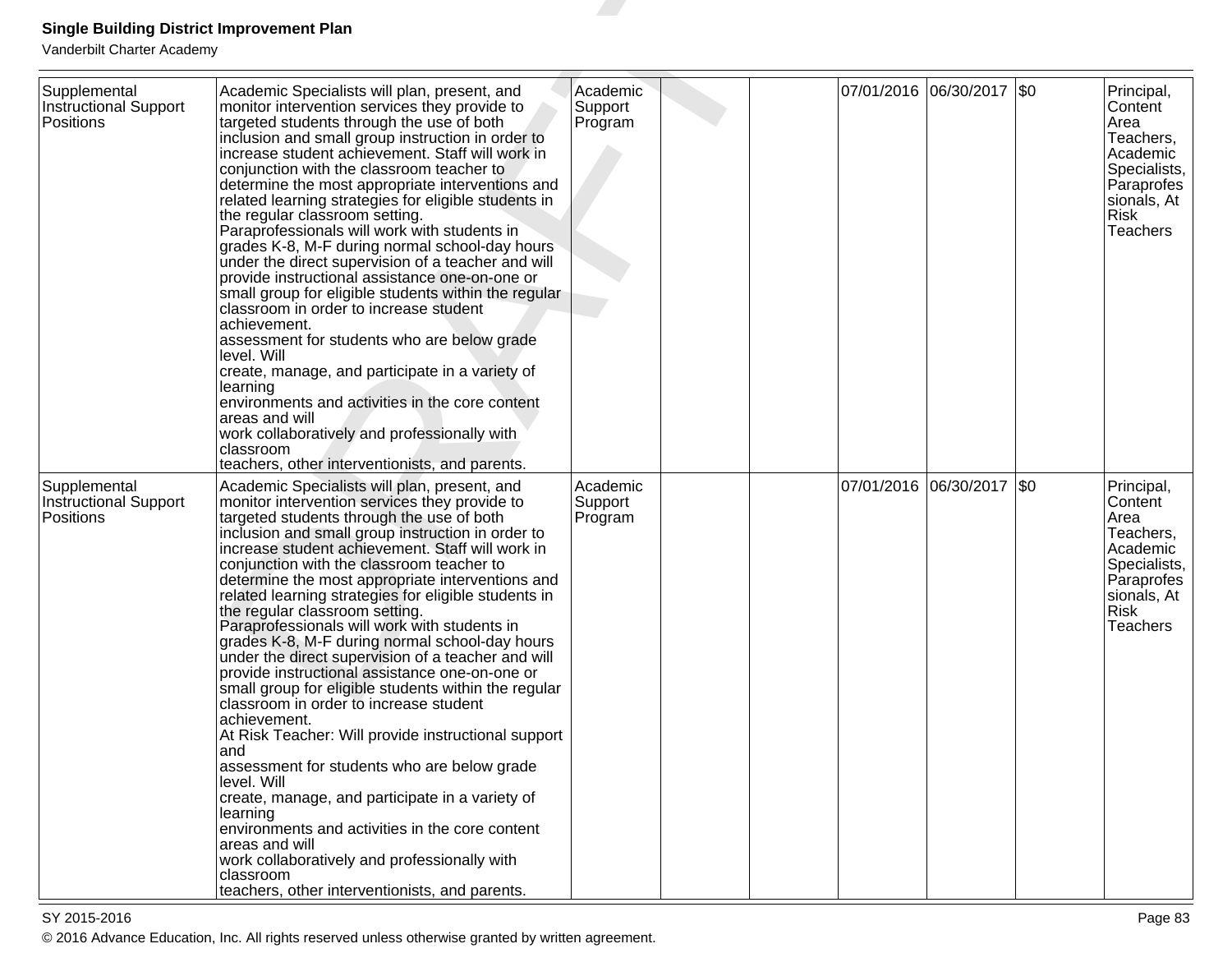| <b>Single Building District Improvement Plan</b>                                                                                                                                                                                                                                                                                                                                                                                                                                                                                                                                                                                                                                                                                                                                                                                                                                                                                                                                                                                                                                                                                                                                                                                                                                                                                                                                                                                                                                                                                                                                                                                                                                     |                                 |                                                             |  |  |                                                                           |
|--------------------------------------------------------------------------------------------------------------------------------------------------------------------------------------------------------------------------------------------------------------------------------------------------------------------------------------------------------------------------------------------------------------------------------------------------------------------------------------------------------------------------------------------------------------------------------------------------------------------------------------------------------------------------------------------------------------------------------------------------------------------------------------------------------------------------------------------------------------------------------------------------------------------------------------------------------------------------------------------------------------------------------------------------------------------------------------------------------------------------------------------------------------------------------------------------------------------------------------------------------------------------------------------------------------------------------------------------------------------------------------------------------------------------------------------------------------------------------------------------------------------------------------------------------------------------------------------------------------------------------------------------------------------------------------|---------------------------------|-------------------------------------------------------------|--|--|---------------------------------------------------------------------------|
|                                                                                                                                                                                                                                                                                                                                                                                                                                                                                                                                                                                                                                                                                                                                                                                                                                                                                                                                                                                                                                                                                                                                                                                                                                                                                                                                                                                                                                                                                                                                                                                                                                                                                      |                                 |                                                             |  |  |                                                                           |
| will be used<br>by teachers to differentiate instruction and<br>motivate students in<br>effort to help at-risk students increase<br>achievement in core<br>content areas. Supplies/Materials include<br>intervention<br>programs workbooks, lesson books, literacy kits,<br>teacher<br>guides, school supplies, educational incentives &<br>liaht<br>refreshments.<br>Subscriptions and supplies for:<br><b>DIBELS Materials: Supplemental short</b><br>assessments used to<br>monitor the development & acquisition of early<br>literacy &<br>reading skills for at risk students. Composed of<br>seven<br>indicators: phonemic awareness, alphabetic<br>principle,<br>accuracy, & fluency with connected text, reading<br>comprehension, and vocabulary. DIBELS web-<br>based program<br>which consists of short assessments used to<br>monitor the<br>development and acquisition of early literacy and<br>reading skills<br>for at-risk students. Composed of 7 indicators:<br>phonemic<br>awareness, alphabetic principle, accuracy, fluency<br>W/<br>connected text, reading comprehension, &<br>vocabulary. Dibels<br>is supplemental to the curriculum. BrainPOP On-<br>Line<br>Subscription: On-line educational program that<br>provides standards-based content spanning seven<br>subjects<br>areas. The program features more than 600<br>standards-based<br>animated educational movies. Each movie is<br>supported by<br>activities such as a quiz, experiment and other<br>printable<br>worksheets, all of which speak to students in a<br>language and<br>voice that they can understand. Accelerated<br>Reader: Supplemental software program that<br>combines real | tal<br>Materials,<br>Technology |                                                             |  |  | Principal,<br>Instructiona<br>I Staff, and<br>Content<br>Area<br>Teachers |
|                                                                                                                                                                                                                                                                                                                                                                                                                                                                                                                                                                                                                                                                                                                                                                                                                                                                                                                                                                                                                                                                                                                                                                                                                                                                                                                                                                                                                                                                                                                                                                                                                                                                                      |                                 | Supplemental intervention supplies and incentives Supplemen |  |  | 07/01/2016 06/30/2017 \$0                                                 |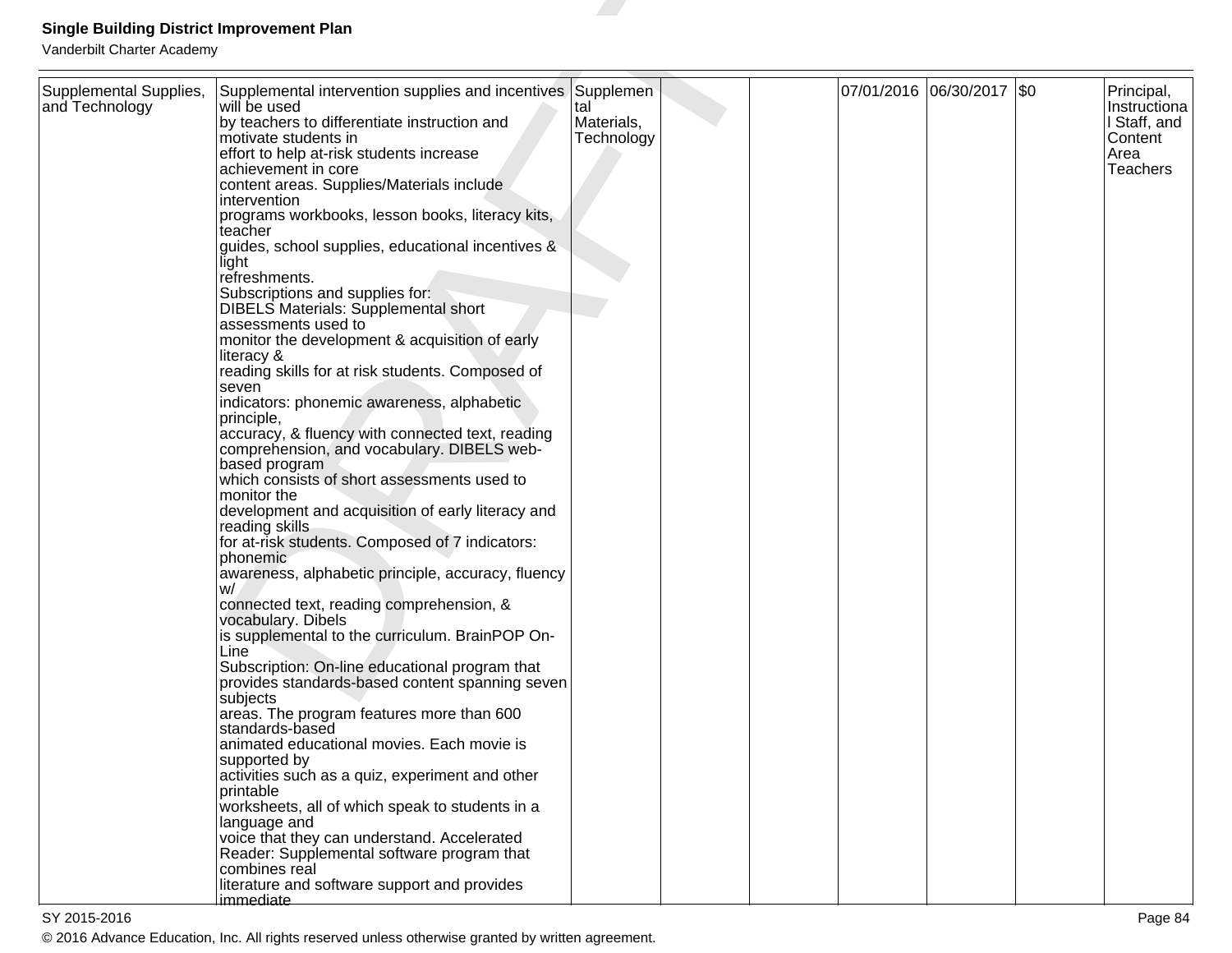| <b>Single Building District Improvement Plan</b><br>Vanderbilt Charter Academy |                                                                                                                                                                                                                                                                                                                                                                                                                                     |
|--------------------------------------------------------------------------------|-------------------------------------------------------------------------------------------------------------------------------------------------------------------------------------------------------------------------------------------------------------------------------------------------------------------------------------------------------------------------------------------------------------------------------------|
|                                                                                | immediate<br>feedback through quizzes on reading and<br>vocabulary progress<br>of the student. iReady Math and Reading<br>Diagnostic and<br>Instruction, etc.) and Reading A-Z<br>Technology Repairs/Services: Supplemental<br>technology<br>repairs/services will ensure that supplemental<br>technology is<br>able to remain functional to improve instruction.<br>Cost is for<br>technology repairs/services plus taxes and S&H. |
|                                                                                |                                                                                                                                                                                                                                                                                                                                                                                                                                     |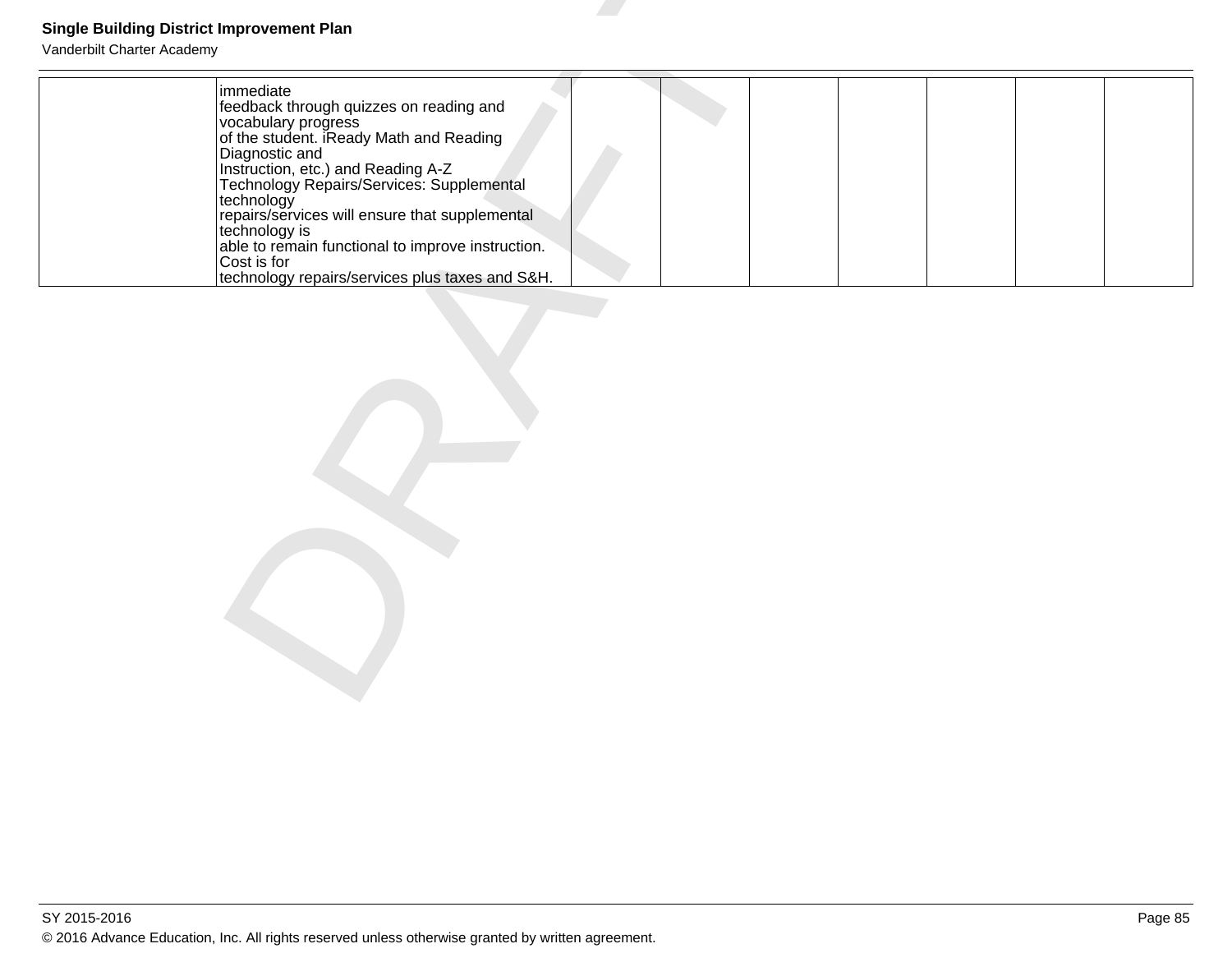| <b>Single Building District Improvement Plan</b> |                                                                                                            |                   |  |                       |         |                            |
|--------------------------------------------------|------------------------------------------------------------------------------------------------------------|-------------------|--|-----------------------|---------|----------------------------|
| Vanderbilt Charter Academy                       |                                                                                                            |                   |  |                       |         |                            |
|                                                  |                                                                                                            |                   |  |                       |         |                            |
| Supplemental Materials,<br>Supplies and          | Supplemental intervention supplies and incentives<br>will be used by teachers to differentiate instruction | Supplemen<br>Ital |  | 07/01/2016 06/30/2017 | $ $ \$0 | Principal,<br>Instructiona |
| Technology                                       | and motivate students in effort to help at-risk                                                            | Materials,        |  |                       |         | I Staff, and               |
|                                                  | students increase achievement in core content                                                              | Technology        |  |                       |         | Content                    |
|                                                  | areas. Supplies/Materials include intervention                                                             |                   |  |                       |         | Area                       |
|                                                  | programs workbooks, lesson books, literacy kits,                                                           |                   |  |                       |         | Teachers,<br>Non-          |
|                                                  | teacher guides, school supplies, educational<br>incentives & light refreshments.                           |                   |  |                       |         | Instructiona               |
|                                                  | Subscriptions and supplies for:                                                                            |                   |  |                       |         | I Staff                    |
|                                                  | <b>DIBELS Materials: Supplemental short</b>                                                                |                   |  |                       |         |                            |
|                                                  | assessments used to monitor the development &                                                              |                   |  |                       |         |                            |
|                                                  | acquisition of early literacy & reading skills for at                                                      |                   |  |                       |         |                            |
|                                                  | risk students. Composed of seven indicators:                                                               |                   |  |                       |         |                            |
|                                                  | phonemic awareness, alphabetic principle,                                                                  |                   |  |                       |         |                            |
|                                                  | accuracy, & fluency with connected text, reading<br>comprehension, and vocabulary. DIBELS web-             |                   |  |                       |         |                            |
|                                                  | based program which consists of short                                                                      |                   |  |                       |         |                            |
|                                                  | assessments used to monitor the development                                                                |                   |  |                       |         |                            |
|                                                  | and acquisition of early literacy and reading skills                                                       |                   |  |                       |         |                            |
|                                                  | for at-risk students. Composed of 7 indicators:                                                            |                   |  |                       |         |                            |
|                                                  | phonemic awareness, alphabetic principle,                                                                  |                   |  |                       |         |                            |
|                                                  | accuracy, fluency w/ connected text, reading                                                               |                   |  |                       |         |                            |
|                                                  | comprehension, & vocabulary. Dibels is<br>supplemental to the curriculum. BrainPOP On-                     |                   |  |                       |         |                            |
|                                                  | Line Subscription: On-line educational program                                                             |                   |  |                       |         |                            |
|                                                  | that                                                                                                       |                   |  |                       |         |                            |
|                                                  | provides standards-based content spanning seven                                                            |                   |  |                       |         |                            |
|                                                  | subjects                                                                                                   |                   |  |                       |         |                            |
|                                                  | areas. The program features more than 600                                                                  |                   |  |                       |         |                            |
|                                                  | standards-based                                                                                            |                   |  |                       |         |                            |
|                                                  | animated educational movies. Each movie is<br>supported by                                                 |                   |  |                       |         |                            |
|                                                  | activities such as a quiz, experiment and other                                                            |                   |  |                       |         |                            |
|                                                  | printable                                                                                                  |                   |  |                       |         |                            |
|                                                  | worksheets, all of which speak to students in a                                                            |                   |  |                       |         |                            |
|                                                  | language and                                                                                               |                   |  |                       |         |                            |
|                                                  | voice that they can understand. Accelerated                                                                |                   |  |                       |         |                            |
|                                                  | Reader: Supplemental software program that<br>combines real                                                |                   |  |                       |         |                            |
|                                                  | literature and software support and provides                                                               |                   |  |                       |         |                            |
|                                                  | immediate                                                                                                  |                   |  |                       |         |                            |
|                                                  | feedback through quizzes on reading and                                                                    |                   |  |                       |         |                            |
|                                                  | vocabulary progress                                                                                        |                   |  |                       |         |                            |
|                                                  | of the student. iReady Math and Reading                                                                    |                   |  |                       |         |                            |
|                                                  | Diagnostic and Instruction, etc.) and Reading A-Z                                                          |                   |  |                       |         |                            |
|                                                  | Technology Repairs/Services: Supplemental                                                                  |                   |  |                       |         |                            |
|                                                  | technology<br>repairs/services will ensure that supplemental                                               |                   |  |                       |         |                            |
|                                                  | technology is                                                                                              |                   |  |                       |         |                            |
|                                                  | able to remain functional to improve instruction.                                                          |                   |  |                       |         |                            |
|                                                  | Cost is for                                                                                                |                   |  |                       |         |                            |
|                                                  | technology repairs/services plus taxes and S&H.                                                            |                   |  |                       |         |                            |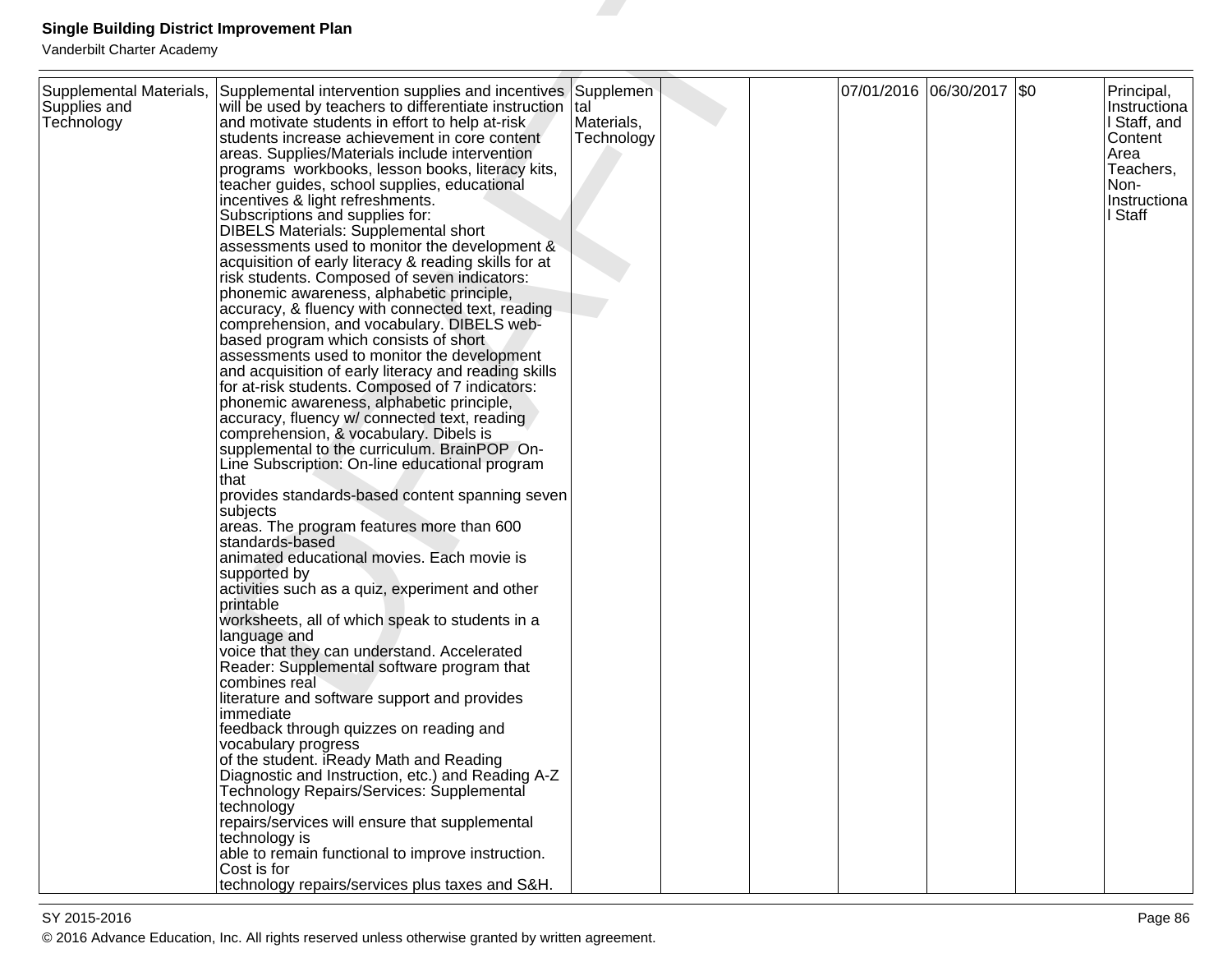| <b>Single Building District Improvement Plan</b>                             |                                                                                                                                                                                                                                                                                                                                                                                                                                                                                                                                                 |                                 |  |                           |                                                                           |
|------------------------------------------------------------------------------|-------------------------------------------------------------------------------------------------------------------------------------------------------------------------------------------------------------------------------------------------------------------------------------------------------------------------------------------------------------------------------------------------------------------------------------------------------------------------------------------------------------------------------------------------|---------------------------------|--|---------------------------|---------------------------------------------------------------------------|
| Vanderbilt Charter Academy<br><b>Supplemental Supplies</b><br>and Technology | Supplemental intervention supplies and incentives Supplemen<br>will be used<br>by teachers to differentiate instruction and<br>motivate students in<br>effort to help at-risk students increase<br>achievement in core<br>content areas. Supplies/Materials include<br>intervention<br>programs workbooks, lesson books, literacy kits,<br>teacher                                                                                                                                                                                              | tal<br>Materials,<br>Technology |  | 07/01/2016 06/30/2017 \$0 | Principal,<br>Instructiona<br>I Staff, and<br>Content<br>Area<br>Teachers |
|                                                                              | guides, school supplies, educational incentives &<br>liaht<br>refreshments.<br>Subscriptions and supplies for:<br><b>DIBELS Materials: Supplemental short</b><br>assessments used to<br>monitor the development & acquisition of early<br>literacy &<br>reading skills for at risk students. Composed of<br>seven<br>indicators: phonemic awareness, alphabetic<br>principle,<br>accuracy, & fluency with connected text, reading<br>comprehension, and vocabulary. DIBELS web-<br>based program<br>which consists of short assessments used to |                                 |  |                           |                                                                           |
|                                                                              | monitor the<br>development and acquisition of early literacy and<br>reading skills<br>for at-risk students. Composed of 7 indicators:<br>phonemic<br>awareness, alphabetic principle, accuracy, fluency<br>W/<br>connected text, reading comprehension, &<br>vocabulary. Dibels<br>is supplemental to the curriculum. BrainPOP On-<br>Line<br>Subscription: On-line educational program that                                                                                                                                                    |                                 |  |                           |                                                                           |
|                                                                              | provides standards-based content spanning seven<br>subjects<br>areas. The program features more than 600<br>standards-based<br>animated educational movies. Each movie is<br>supported by<br>activities such as a quiz, experiment and other<br>printable<br>worksheets, all of which speak to students in a<br>language and<br>voice that they can understand. Accelerated<br>Reader: Supplemental software program that<br>combines real<br>literature and software support and provides                                                      |                                 |  |                           |                                                                           |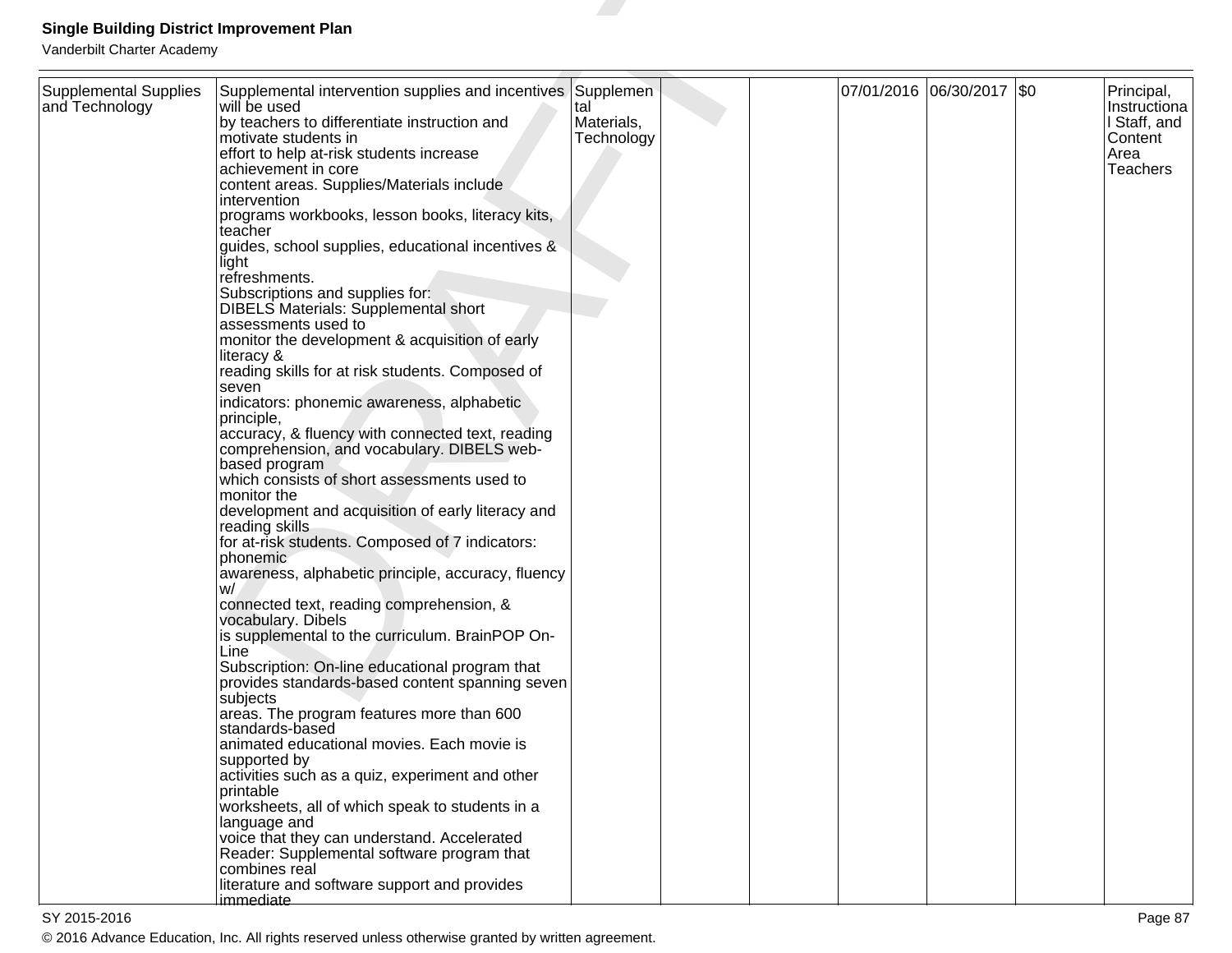| <b>Single Building District Improvement Plan</b>        |                                                                                                                                                                                                                                                                                                                                                                                                                                                                                                                                                                                                                                                                                                                                                                   |                                  |  |                           |                                                                                                                              |
|---------------------------------------------------------|-------------------------------------------------------------------------------------------------------------------------------------------------------------------------------------------------------------------------------------------------------------------------------------------------------------------------------------------------------------------------------------------------------------------------------------------------------------------------------------------------------------------------------------------------------------------------------------------------------------------------------------------------------------------------------------------------------------------------------------------------------------------|----------------------------------|--|---------------------------|------------------------------------------------------------------------------------------------------------------------------|
| Vanderbilt Charter Academy                              |                                                                                                                                                                                                                                                                                                                                                                                                                                                                                                                                                                                                                                                                                                                                                                   |                                  |  |                           |                                                                                                                              |
|                                                         | immediate<br>feedback through quizzes on reading and<br>vocabulary progress<br>of the student. iReady Math and Reading<br>Diagnostic and<br>Instruction, etc.) and Reading A-Z<br>Technology Repairs/Services: Supplemental<br>technology<br>repairs/services will ensure that supplemental<br>technology is<br>able to remain functional to improve instruction.<br>Cost is for<br>technology repairs/services plus taxes and S&H.                                                                                                                                                                                                                                                                                                                               |                                  |  |                           |                                                                                                                              |
| Supplemental Non-<br>Instructional Support<br>Positions | The Social Worker will work with students who<br>experience<br>difficulty in the school and community setting as a<br>result of<br>social-emotional or family issues that result in<br>educational time<br>loss or other challenges to academic<br>achievement.<br>Achievement and Behavior Support Specialist:<br>Will work with<br>students whose behaviors significantly interfere<br>with their<br>academic growth in core content areas which<br>result in<br>educational time loss or other challenges to<br>academic<br>achievement. The Title I Achievement and<br><b>Behavior Specialist</b><br>will assist students in the responsible thinking<br>process, allowing<br>students to be proactive in making choices that<br>lead to<br>academic success. | Behavioral<br>Support<br>Program |  | 07/01/2016 06/30/2017 \$0 | Principal,<br>Content<br>Area<br>Teachers,<br>Social<br>Worker,<br>Achieveme<br>Int and<br>Behavior<br>Support<br>Specialist |
| Professional<br>Development                             | An Instructional Coach will provide staff with<br>supplemental, individualized coaching throughout<br>the year. Staff will learn how to use data to<br>differentiate instruction in the classroom, utilize<br>effective instructional strategies that meet the<br>varying needs of educationally disadvantaged<br>students, and other core teaching and learning<br>components as necessary.<br>Staff will participate in professional development<br>events in which they will learn the key components<br>of implementing response to intervention and<br>effectively differentiating instruction to support all<br>learners and provide additional support to below<br>grade level students in all core content areas.                                         | Professiona<br>  Learning        |  | 07/01/2016 06/30/2017 \$0 | <b>All Staff</b>                                                                                                             |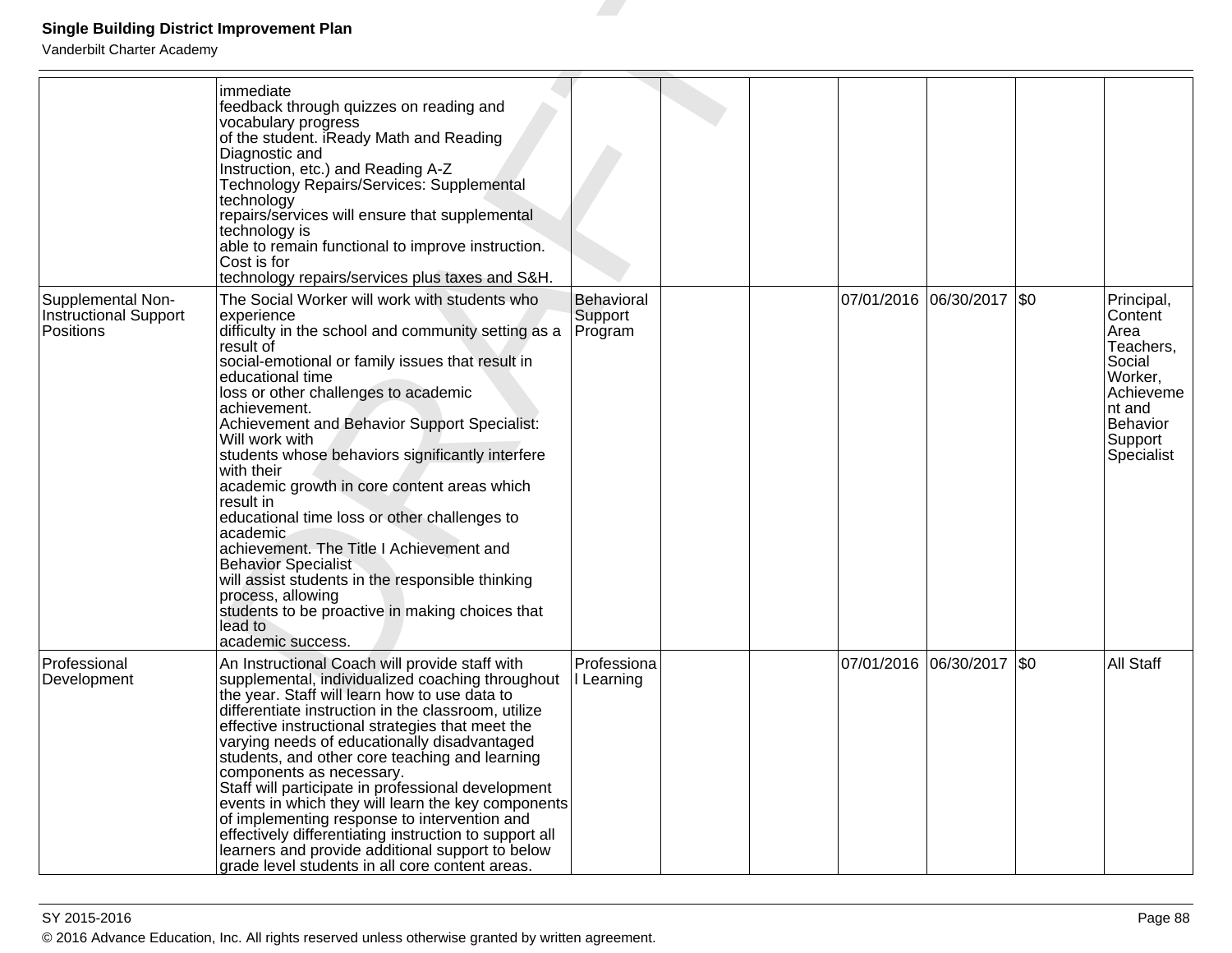| Professional<br>Development | An Instructional Coach will provide staff with<br>supplemental, individualized coaching throughout<br>the year. Staff will learn how to use data to<br>differentiate instruction in the classroom, utilize<br>effective instructional strategies that meet the<br>varying needs of educationally disadvantaged<br>students, and other core teaching and learning<br>components as necessary.<br>Staff will participate in professional development<br>events in which they will learn the key components<br>of implementing response to intervention and<br>effectively differentiating instruction to support all<br>learners and provide additional support to below<br>grade level students in all core content areas.                       | Professiona<br>I Learning | 07/01/2016 06/30/2017 \$0   | <b>All Staff</b> |
|-----------------------------|-------------------------------------------------------------------------------------------------------------------------------------------------------------------------------------------------------------------------------------------------------------------------------------------------------------------------------------------------------------------------------------------------------------------------------------------------------------------------------------------------------------------------------------------------------------------------------------------------------------------------------------------------------------------------------------------------------------------------------------------------|---------------------------|-----------------------------|------------------|
| Professional<br>Development | An Instructional Coach will provide staff with<br>supplemental,<br>individualized coaching throughout the year. Staff<br>will learn how<br>to use data to differentiate instruction in the<br>classroom, utilize<br>effective instructional strategies that meet the<br>varying needs of<br>educationally disadvantaged students, and other<br>core teaching<br>and learning components as necessary.<br>Staff will participate in professional development<br>levents in<br>which they will learn the key components of<br>implementing<br>response to intervention and effectively<br>differentiating<br>instruction to support all learners and provide<br>additional support<br>to below grade level students in all core content<br>areas. | Professiona<br>Learning   | 07/01/2016  06/30/2017  \$0 | All Staff        |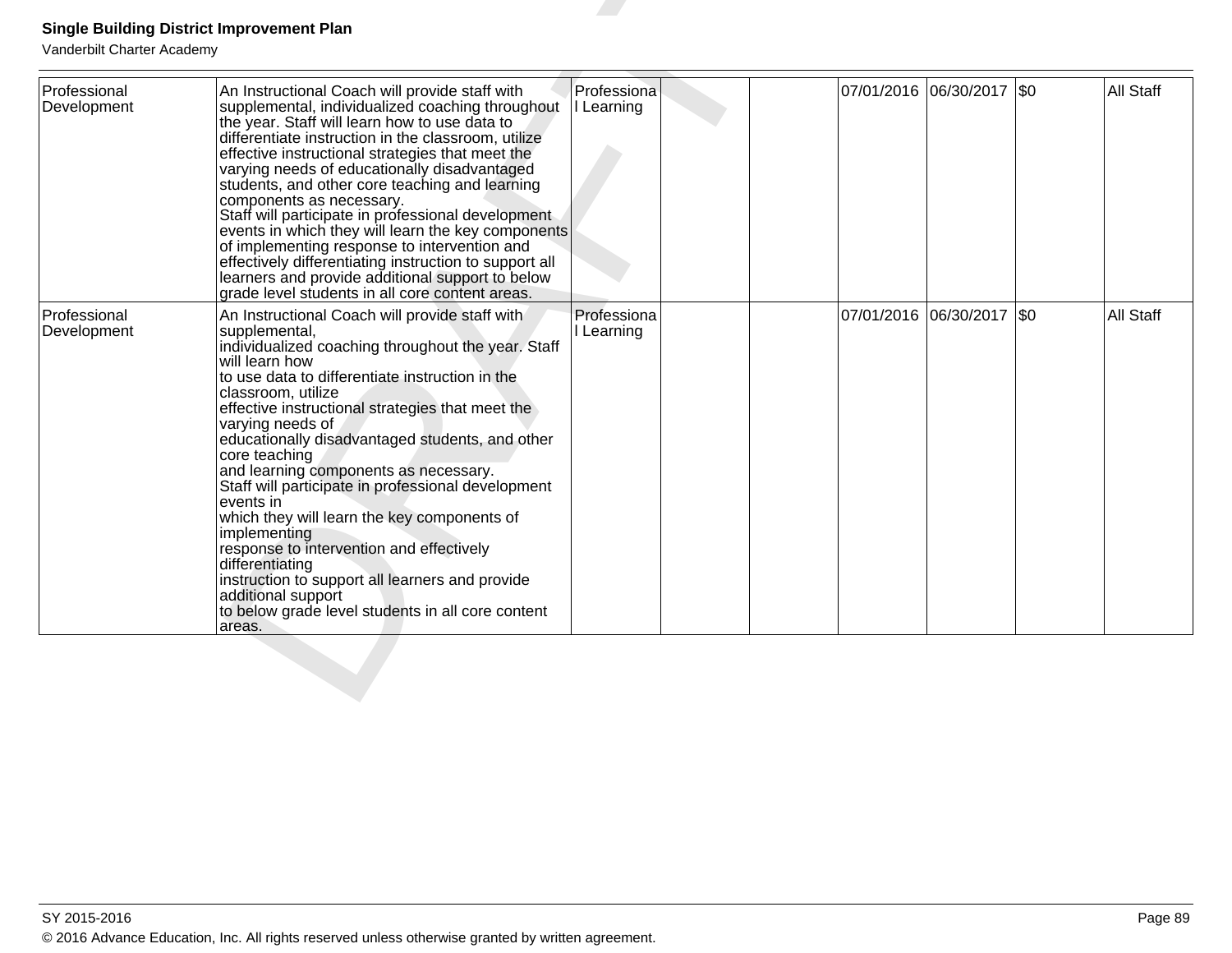| <b>Single Building District Improvement Plan</b>                             |                                                                                                                                                                                                                                                                                                                                                                                                                                                                                                                                                 |                                 |  |                           |                                                                           |
|------------------------------------------------------------------------------|-------------------------------------------------------------------------------------------------------------------------------------------------------------------------------------------------------------------------------------------------------------------------------------------------------------------------------------------------------------------------------------------------------------------------------------------------------------------------------------------------------------------------------------------------|---------------------------------|--|---------------------------|---------------------------------------------------------------------------|
| Vanderbilt Charter Academy<br><b>Supplemental Supplies</b><br>and Technology | Supplemental intervention supplies and incentives Supplemen<br>will be used<br>by teachers to differentiate instruction and<br>motivate students in<br>effort to help at-risk students increase<br>achievement in core<br>content areas. Supplies/Materials include<br>intervention<br>programs workbooks, lesson books, literacy kits,<br>teacher                                                                                                                                                                                              | tal<br>Materials,<br>Technology |  | 07/01/2016 06/30/2017 \$0 | Principal,<br>Instructiona<br>I Staff, and<br>Content<br>Area<br>Teachers |
|                                                                              | guides, school supplies, educational incentives &<br>liaht<br>refreshments.<br>Subscriptions and supplies for:<br><b>DIBELS Materials: Supplemental short</b><br>assessments used to<br>monitor the development & acquisition of early<br>literacy &<br>reading skills for at risk students. Composed of<br>seven<br>indicators: phonemic awareness, alphabetic<br>principle,<br>accuracy, & fluency with connected text, reading<br>comprehension, and vocabulary. DIBELS web-<br>based program<br>which consists of short assessments used to |                                 |  |                           |                                                                           |
|                                                                              | monitor the<br>development and acquisition of early literacy and<br>reading skills<br>for at-risk students. Composed of 7 indicators:<br>phonemic<br>awareness, alphabetic principle, accuracy, fluency<br>W/<br>connected text, reading comprehension, &<br>vocabulary. Dibels<br>is supplemental to the curriculum. BrainPOP On-<br>Line<br>Subscription: On-line educational program that                                                                                                                                                    |                                 |  |                           |                                                                           |
|                                                                              | provides standards-based content spanning seven<br>subjects<br>areas. The program features more than 600<br>standards-based<br>animated educational movies. Each movie is<br>supported by<br>activities such as a quiz, experiment and other<br>printable<br>worksheets, all of which speak to students in a<br>language and<br>voice that they can understand. Accelerated<br>Reader: Supplemental software program that<br>combines real<br>literature and software support and provides                                                      |                                 |  |                           |                                                                           |